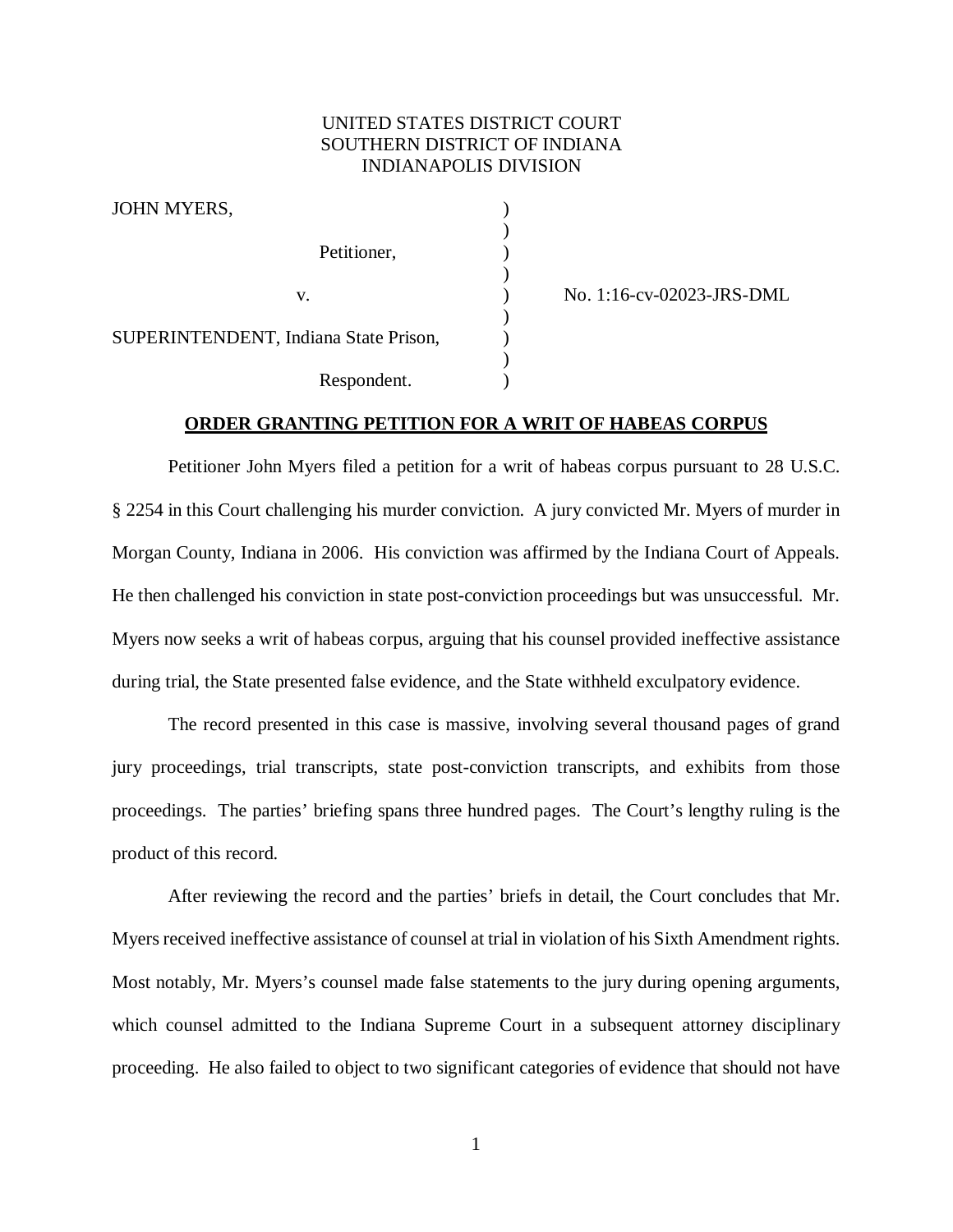been presented to the jury. In the end, these serious errors all but destroyed the defense that trial counsel presented to the jury and tainted the entire trial.

In denying Mr. Myers's ineffective-assistance-of-counsel claim, the Indiana Court of Appeals unreasonably applied clearly established Federal law as determined by the United States Supreme Court in *Strickland v. Washington*, 466 U.S. 668 (1984), and *Wiggins v. Smith*, 539 U.S. 510 (2003). When these standards are correctly applied, they reveal that Mr. Myers's counsel's errors "so undermined the proper functioning of the adversarial process that the trial cannot be relied on as having produced a just result." *Strickland*, 466 U.S. at 686.

A federal habeas court "will not lightly conclude that a State's criminal justice system has experienced the 'extreme malfunctio[n]' for which federal habeas relief is the remedy." *Burt v. Titlow*, 571 U.S. 12, 20 (2013) (alteration in original) (citation omitted). But this case presents a rare instance where this has occurred. Accordingly, Mr. Myers's petition for a writ of habeas corpus is **GRANTED**. A writ of habeas corpus shall issue ordering Mr. Myers's release from custody unless the State elects to retry Mr. Myers within 120 days of the entry of Final Judgment in this action.

A new trial will likely come only at considerable cost—to the State, yes, but, more important, to the victim's family and community still wounded by their tragic loss. Such costs do not enter into the constitutional analysis; and yet, the Court cannot help but express its empathy for those who must bear them for the sake of our Constitution and its protections.

#### **I. BACKGROUND**

The factual background necessary to understand Mr. Myers's claims is extensive. The Indiana Court of Appeals summarized much of the factual and procedural background in its opinion denying Mr. Myers post-conviction relief. The Court will set out that background here in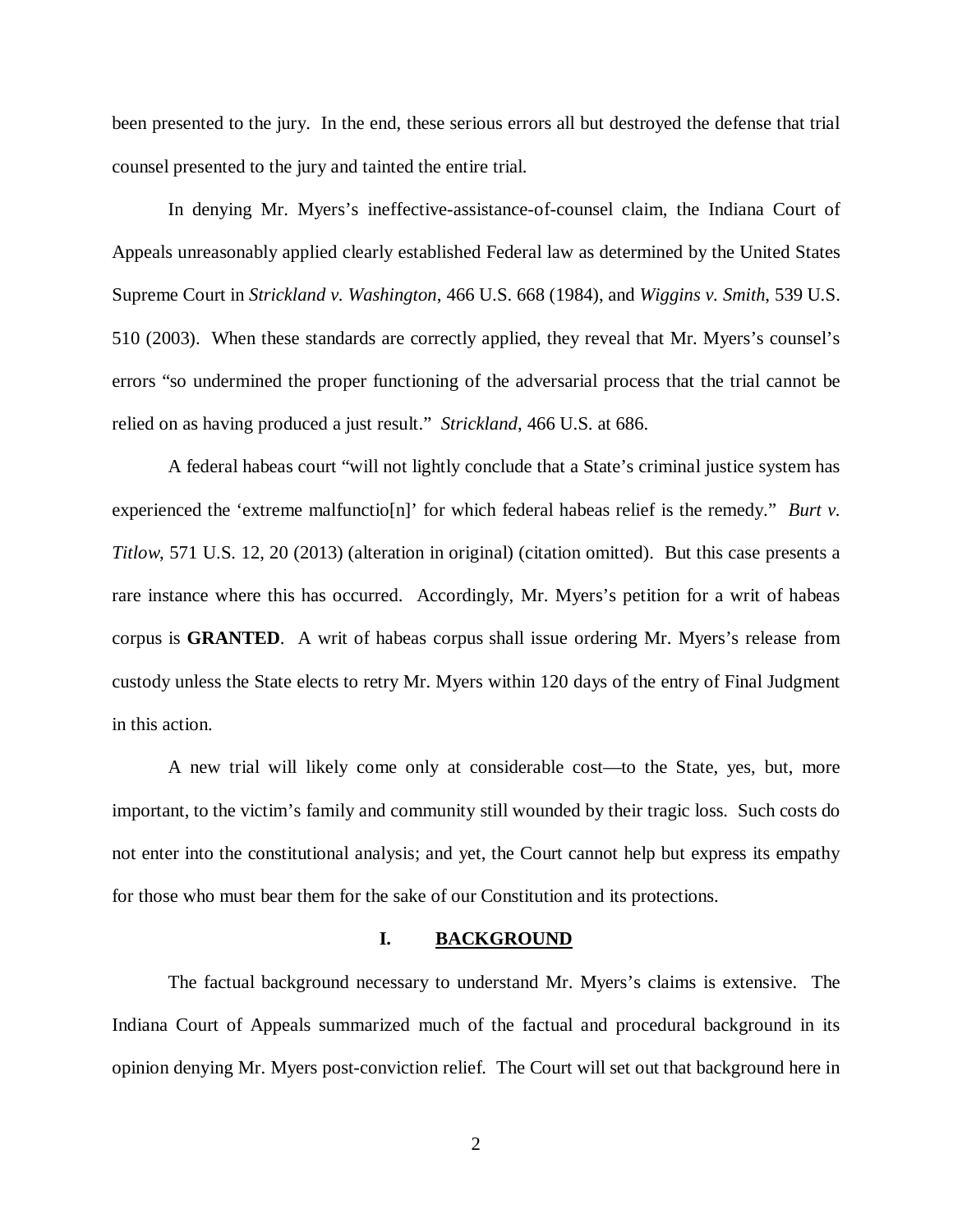full and will discuss the factual background necessary to understand each of Mr. Myers's claims

in Part II below.

On appeal from the denial of post-conviction relief, the Indiana Court of Appeals summarized the relevant factual and procedural history as follows:

The facts underlying Myers' conviction were set forth as follows in th[e] [Indiana Court of Appeals'] opinion arising out of his direct appeal:

In the spring of 2000, John Myers II lived approximately seven tenths of a mile from the intersection of North Maple Grove Road and West Maple Grove Road, at 1465 West Maple Grove Road, north of Bloomington in Monroe County. Myers was on vacation from work the week of May 29 through June 2.

On the morning of May 31, 2000, Jill Behrman, an accomplished bicyclist who had just completed her freshman year at Indiana University, left her Bloomington home to take a bicycle ride. She logged off of her home computer at 9:32 a.m. Behrman did not report to the Student Recreational Sports Center, where she was scheduled to work from noon to 3:00 p.m. that day, nor did she appear at a postwork lunch scheduled with her father and grandparents. Following nationwide search efforts, Behrman's remains were ultimately discovered on March 9, 2003, in a wooded area near the intersection of Warthen and Duckworth Roads in Morgan County. The cause of her death was ruled to be a contact shotgun wound to the back of the head.

With respect to the events surrounding Behrman's disappearance, one report indicated that a young woman matching Behrman's description was seen riding her bicycle north of Bloomington on North Maple Grove Road at approximately 10:00 a.m. the morning of May 31. A tracking dog later corroborated this report. While another report placed Behrman south of Bloomington at 4700 Harrell Road at approximately 9:38 a.m., some authorities later discounted this report due to her log-off time of 9:32 a.m. and the minimum fourteen minutes it would take to bicycle to Harrell Road. The tracking dog did not detect Behrman's scent trail south of Bloomington.

At approximately 8:30 a.m. on the morning of May 31, 2000, in the North Maple Grove Road area, a witness saw a white "commercial looking" Ford van without identification on its doors or sides drive slowly past his driveway on North Maple Grove Road, heading south. Two men were inside the van. This witness saw the van two additional times that morning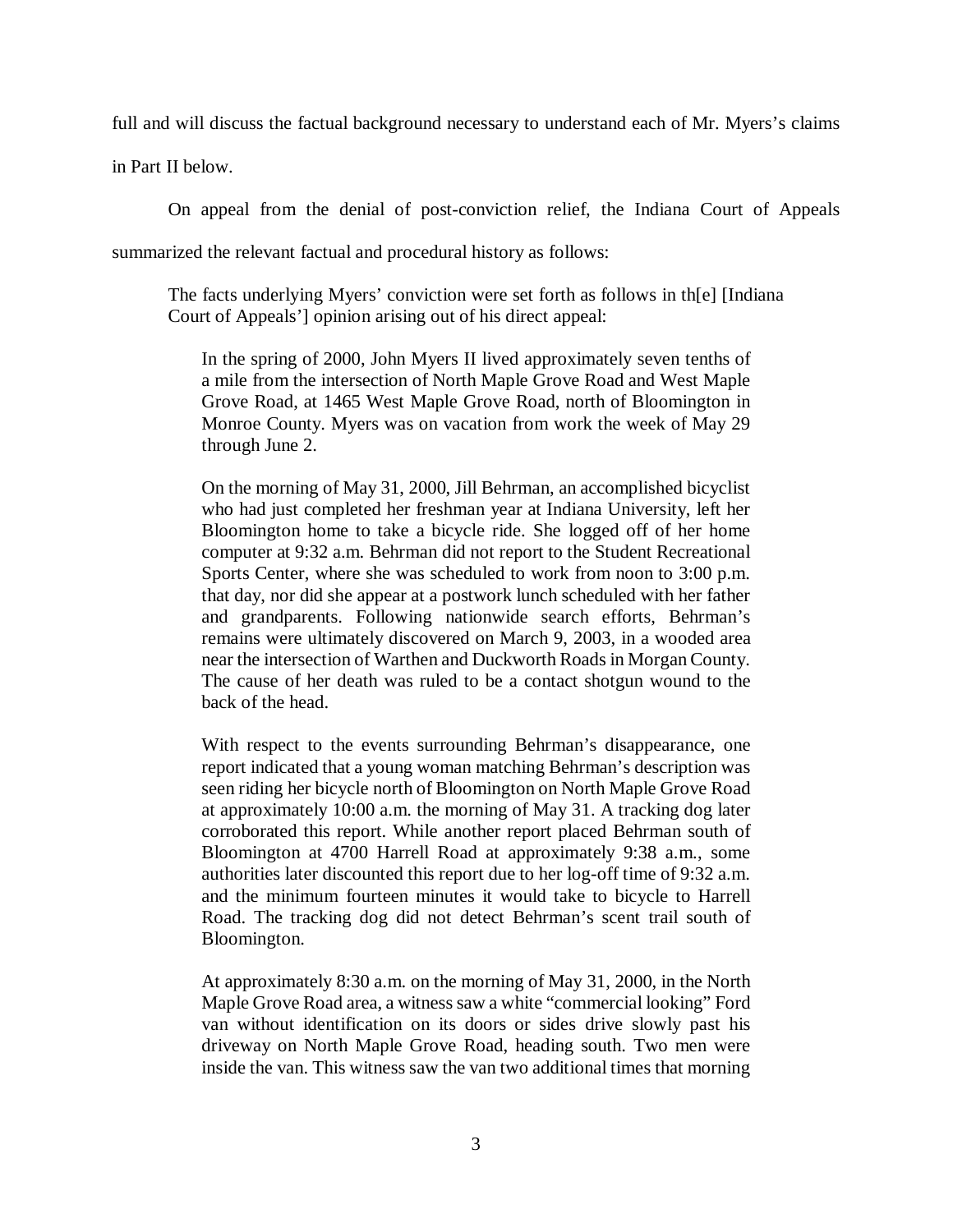by approximately 9:00 a.m. and later identified the van as "exactly like" a Bloomington Hospital van.

At some point before noon on May 31, 2000, another witness saw a bicycle later determined to be Behrman's lying off of the east side of North Maple Grove Road near the intersection of North Maple Grove Road and West Maple Grove Road. The location of the bicycle was approximately one mile from Myers' residence and ten and one-half miles from Behrman's house.

On May 31, the date of Behrman's disappearance, two witnesses separately noted that the windows in Myers' trailer were covered, which was unusual. One of these witnesses also observed that Myers' car was parked fifty yards from its normal location and remained out of sight from the road for approximately three days. Myers told this witness that he had parked his car in that secluded spot because he did not want anyone to know he was home.

Myers' account of his activities during his vacation week of May 29 through June 2 was reportedly that he was "here and there." Myers' employer at the time was the Bloomington Hospital warehouse, where he had access to two white panel Ford vans. Besides being "here and there," Myers indicated that he had been mostly at home, that he had gone to a gas station, and that he had gone to Kentucky Kingdom but found it was closed. Myers additionally stated that he and his girlfriend, Carly Goodman, had cancelled their plans to go to Myrtle Beach, South Carolina, and to Kings Island, Ohio, that week. Phone calls made from Myers' trailer on May 31 were at the following times: 9:15 a.m.; 9:17 a.m.; 9:18 a.m.; 10:37 a.m.; 10:45 a.m.; and 6:48 p.m. [Mr. Myers made these calls.] The calls were to drive-in theaters and various state parks.

Myers was reportedly almost hysterical on May 31 and spoke of leaving town and never coming back. Myers' aunt, Debbie Bell, observed that Myers had been very depressed in the preceding month and believed that this was due to problems with his girlfriend. In late April 2000, Myers had called Bell because he had been having problems with his girlfriend and felt like "a balloon full of hot air about to burst."

Carly Goodman was Myers' girlfriend beginning in approximately late October 1999. In March of 2000, Myers took Goodman for a long drive through Gosport, "over a bridge where there was a creek and into some woods." Myers pulled his car into a clearing in the woods where the two of them argued, which scared Goodman. Although it was nighttime, Goodman observed the appearance of this clearing from the car's headlights. In late April or early May of 2000, Goodman broke off her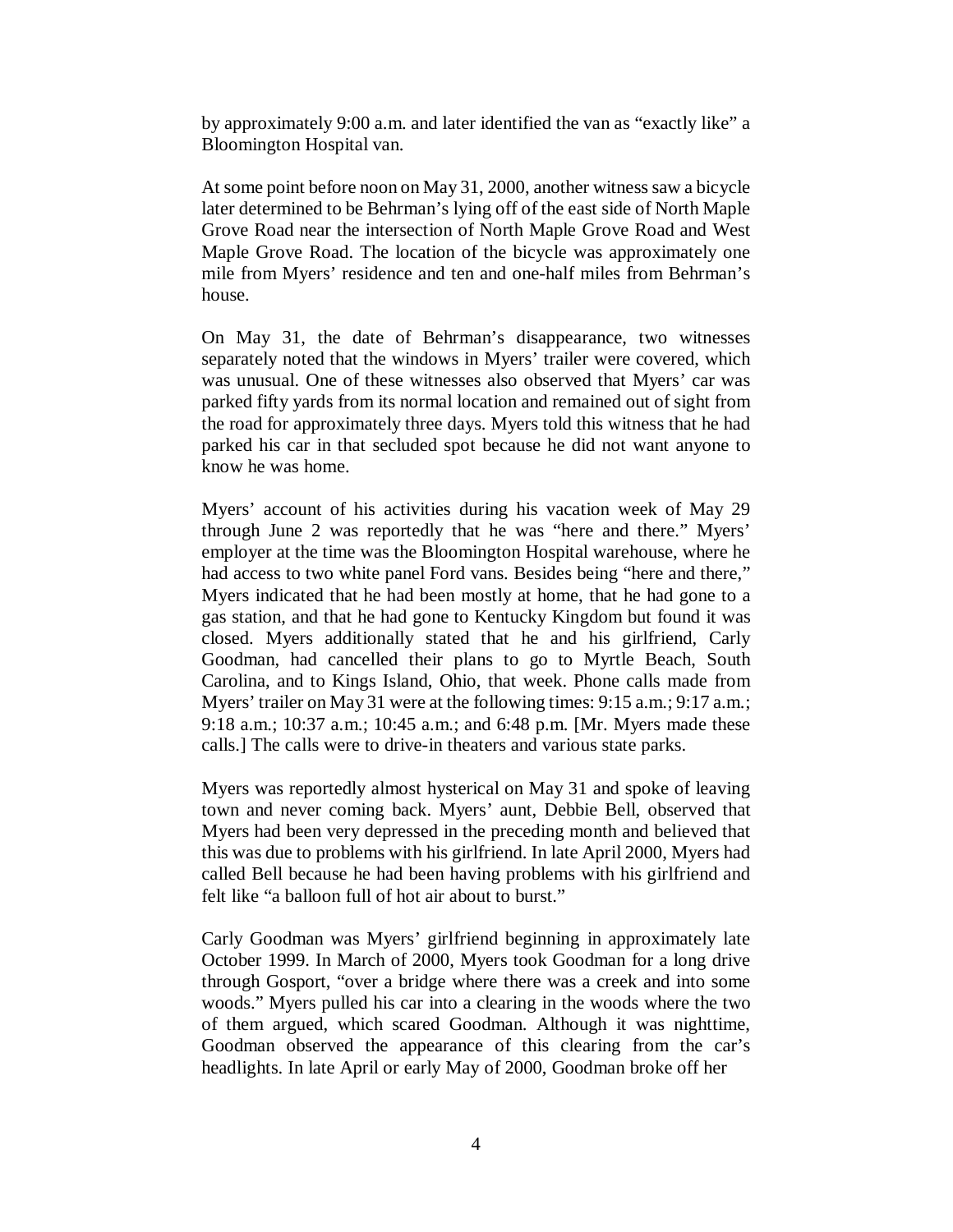relationship with Myers. Goodman denied that she and Myers had ever made plans to go to Myrtle Beach or to Kings Island the week of May 29.

On June 5, 2000, Bell again spoke with Myers. Myers mentioned that a girl had been abducted in the area, and he was afraid he would be blamed for it. Myers further stated that the girl's bicycle had been found about a mile from his house and that "they blame [him] for everything." Myers additionally asserted, "[T]hey haven't found her body yet" and guessed that the girl was dead. In that same conversation, Myers indicated that he had been stopped by a roadblock and was "scared" of roadblocks, but he later changed his mind, laughed, and said he was not really "scared."

Following a tip due to this conversation, on June 27, 2000, Detective Rick Crussen of the Bloomington Police Department interviewed Jodie [Myers] and Myers' father, John Myers Sr., at their residence at 3909 West Delap Road. The following day, Detective Crussen interviewed Myers.

On June 27, 2000, immediately after Detective Crussen interviewed Myers' parents and the day before he interviewed Myers, Myers called his grandmother, Betty Swaffard, and asked to borrow \$200. Myers told Swaffard he was unable to come to her house for the money because there were roadblocks on Maple Grove Road, and he did not want to leave his home. Myers additionally stated that he was a suspect in the Jill Behrman disappearance. Myers did not come to Swaffard's home for the money.

In July 2000, Bell noticed that John Myers Sr. was unusually nervous and agitated when in Myers' presence. Sometime in approximately August of 2000, Myers' brother, Samuel, who owned a twelve-gauge shotgun and had stored it at his parents' house on Delap Road since approximately 1997, noted that the gun was missing.

Myers raised the topic of Behrman's disappearance multiple times and in multiple contexts following her disappearance. Before Detective Crussen interviewed him, Myers falsely stated to his Bloomington Hospital supervisor that police had questioned him in connection with Behrman's disappearance because her bicycle was found close to his home. Also in June of 2000, Myers stated to a co-worker that he wondered whether authorities had investigated a barn in a field located on Bottom Road off of Maple Grove Road. Additionally, some weeks after Behrman disappeared, Myers told another co-worker during a delivery run that Behrman's bicycle was found in his neighborhood, and that Behrman was probably abducted near that site. Later in 2000 or 2001, while driving with his then-girlfriend, Kanya Bailey, Myers directed Bailey's attention to a location a short distance from his mother's residence and stated he had found Behrman's bicycle there.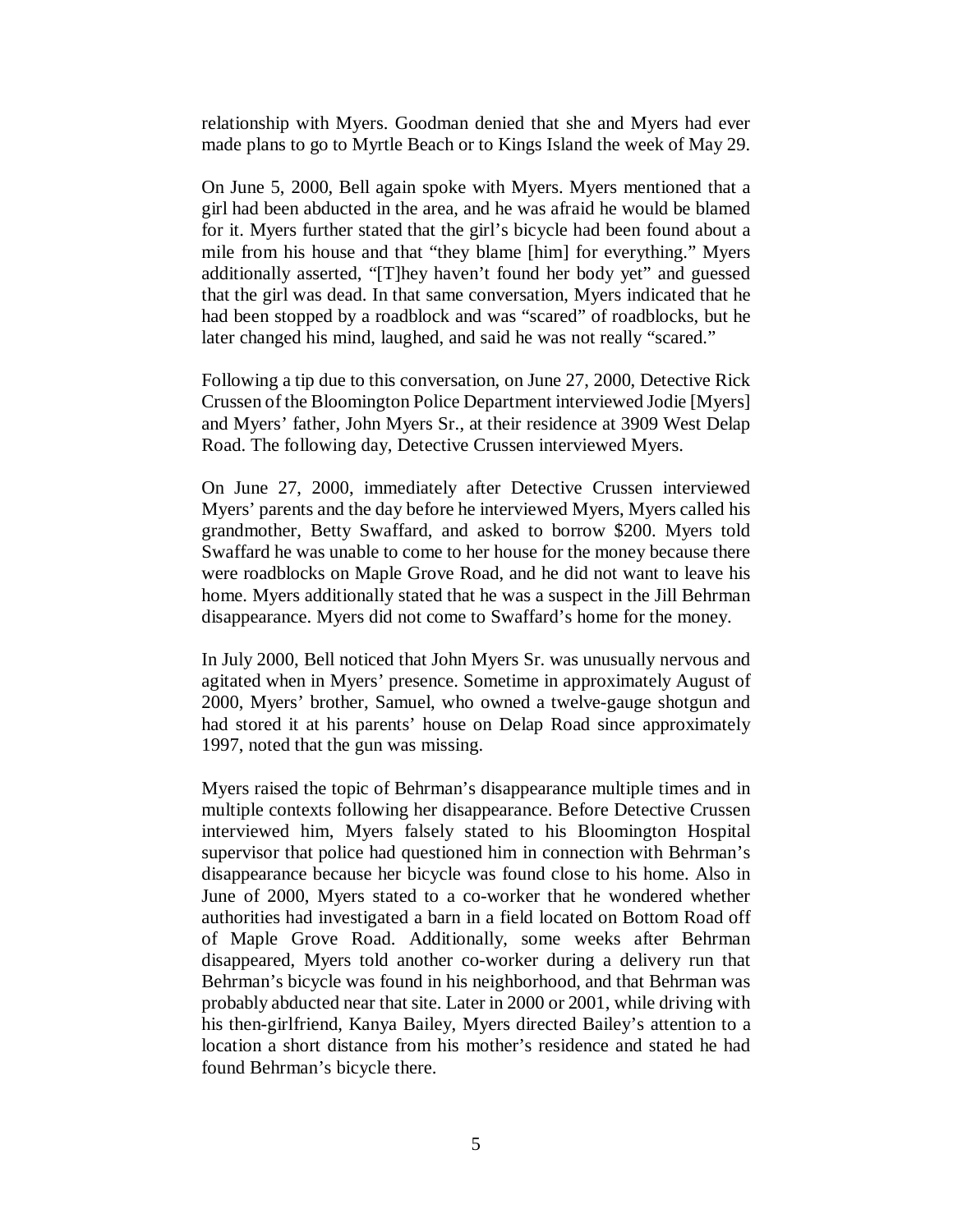In the late spring to late summer of 2001, Myers again raised the topic of Behrman's disappearance with another co-worker. As the two were driving on Bottom and Maple Grove Roads, Myers pointed out where he lived and stated that Behrman's bicycle had been found close to where he used to live. A short time later, while on Maple Grove Road, Myers stated that if he was ever going to hide a body he would hide it in a wooded area up "this way," pointing north. On another occasion, Myers stated to this co-worker that he knew of someone in Florida who had Behrman's identification card or checkbook.

Sometime in November or December of 2001, Myers raised the topic of Behrman's disappearance with a family member, indicating his bet that Behrman would be found in the woods. During this conversation, Myers further indicated his familiarity with the Paragon area and with Horseshoe Bend, where he liked to hunt.

Also in 2001, Myers stated to his mother, Jodie, that he had been fishing in a creek and had found a pair of panties and a bone in a tree. Jodie suggested that this might be helpful in the Behrman case, and Myers agreed to call the FBI. FBI Agent Gary Dunn later returned the call and left a message. Myers told Jodie that they should save the answering machine tape in case they were questioned.

Sometime in 2002, Wendy Owings confessed to Behrman's murder, claiming that she, Alicia Sowders-Evans, and Uriah Clouse struck Behrman with a car on Harrell Road, stabbed her with a knife in her chest and heart, wrapped her body in plastic tied with bungee cords, and disposed of her body in Salt Creek. In September 2002, authorities drained a portion of Salt Creek. They found, among other things, a knife, a bungee cord, and two sheets of plastic. Owings later recanted her confession.

On March 27, 2002, Myers, who at the time was in the Monroe County Jail on an unrelated charge, told Correctional Officer Johnny Kinser that he had found some letters in some food trays one morning that he believed Kinser should look at, apparently in connection with the Behrman disappearance. Myers said he felt bad about what had happened to that "young lady" and that he wished to help find her if he could. Myers additionally compiled a list of places potentially providing clues to Behrman's location. Indiana State Police Trooper James Minton investigated the list, including gravel pits off of Texas Ridge Road between Stinesville and Gosport. A route from Gosport to the intersection of Warthen and Duckworth Roads in Morgan County passes by Horseshoe Bend.

On March 9, 2003, Behrman's remains were discovered by a hunter in a wooded area near the intersection of Warthen and Duckworth Roads in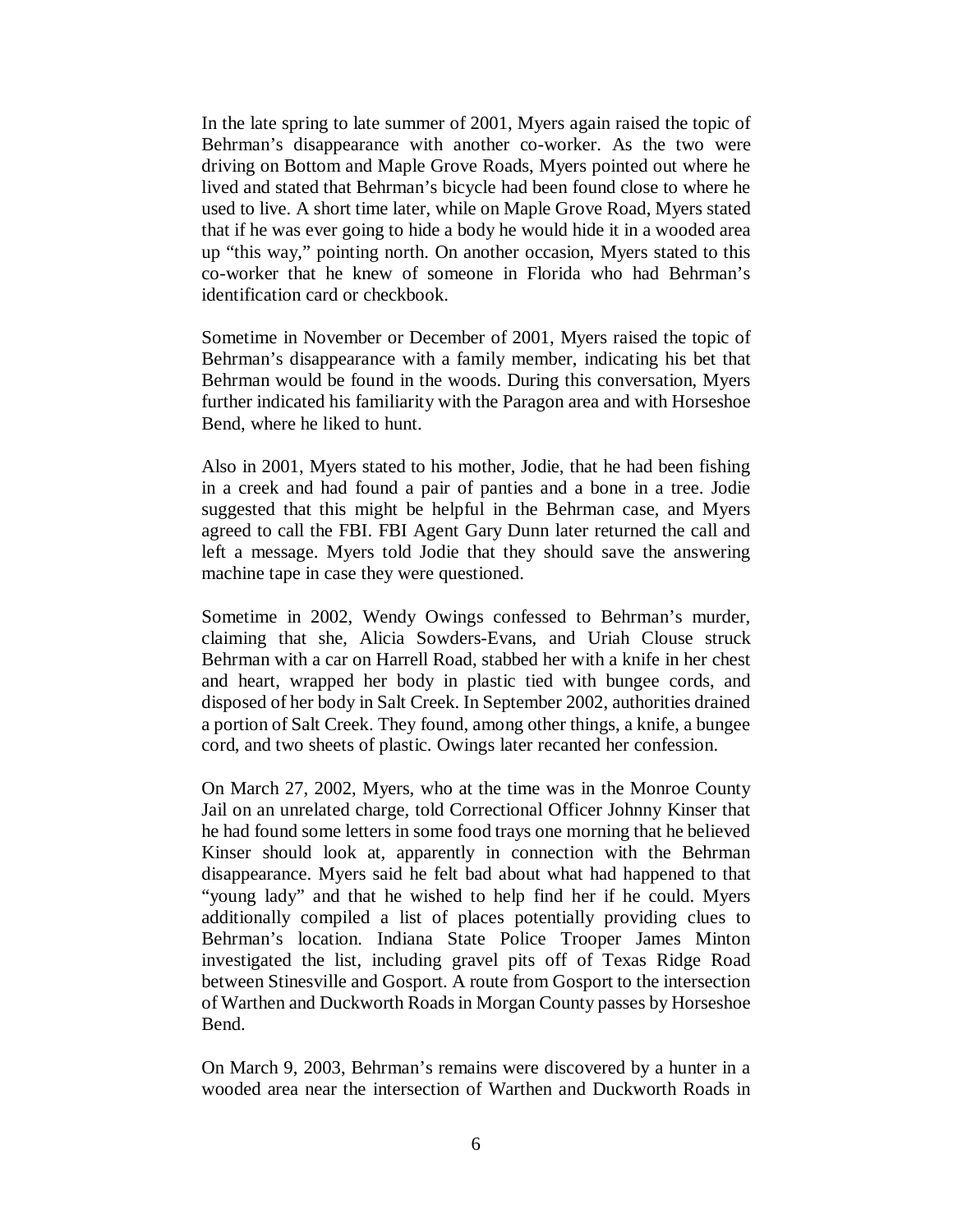Morgan County approximately thirty-five to forty yards from a clearing in the timber north of Warthen Road. Authorities recovered approximately half of the bones in Behrman's skeleton. No soft tissue remained. Six rib bones were among the bones missing from her skeleton. There was no evidence of stab or knife wounds, nor was there evidence of blunt force trauma. Investigators recovered a shotgun shell wadding from the scene, as well as 380 number eight shot lead pellets. The wadding found at the scene was typical of a twelve-gauge shotgun shell wadding. The cause of Behrman's death was ruled to be a contact shotgun wound to the back of the head. Scattered skull fragments and the presence of lead pellets in a variety of places, together with certain soil stains consistent with body decomposition, suggested that after being shot, Behrman's body had come to rest and had decomposed at the spot where it was found. No clothing was found at the scene. There is nothing in the record to clarify whether Behrman's clothing, if it had been left at the scene, would or would not have completely disintegrated prior to her body being found.

In March 2003, Myers told another co-worker, who had brought a newspaper to work announcing the discovery of Behrman's remains, that the woods pictured in the newspaper article looked familiar to him, and that he had hunted there before. According to this co-worker, the woods pictured in the newspaper article did not appear distinctive. Myers also stated that it was good that Behrman had been found and that he was surprised that he had not been contacted because he knew the people who police thought had committed the crime. Myers knew Wendy Owings, who had falsely confessed to the crime, as well as Uriah Clouse and Alicia Sowders-Evans. Myers had a "cocky" tone of voice when he made these comments, according to the co-worker.

More than a year later, in November 2004, Myers called his grandmother, Swaffard. Myers, who was upset and stated that he needed time to himself, said to Swaffard, "Grandma, if you just knew the things that I've got on my mind. [I]f the authorities knew it, I'd be in prison for the rest of my life." Myers further stated that his father, John Myers Sr., "knew" and had "[taken] it to the grave with him." Subsequently, when Myers arrived at Swaffard's house, he said with tears in his eyes, "Grandma, I wish I wasn't a bad person. I wish I hadn't done these bad things."

Indiana State Police Detectives Tom Arvin and Rick Lang interviewed Myers again on May 2, 2005. During this taped interview, Myers denied having told anyone in his family that he was "scared" of the roadblocks or that he had talked to anyone besides the police about the case. Also in May of 2005, Myers, who was again in the Monroe County Jail on an unrelated charge, mentioned to his bunkmate that the state police were investigating him because Behrman's bicycle had been found in the vicinity of his house. Myers made approximately three or four references to Behrman's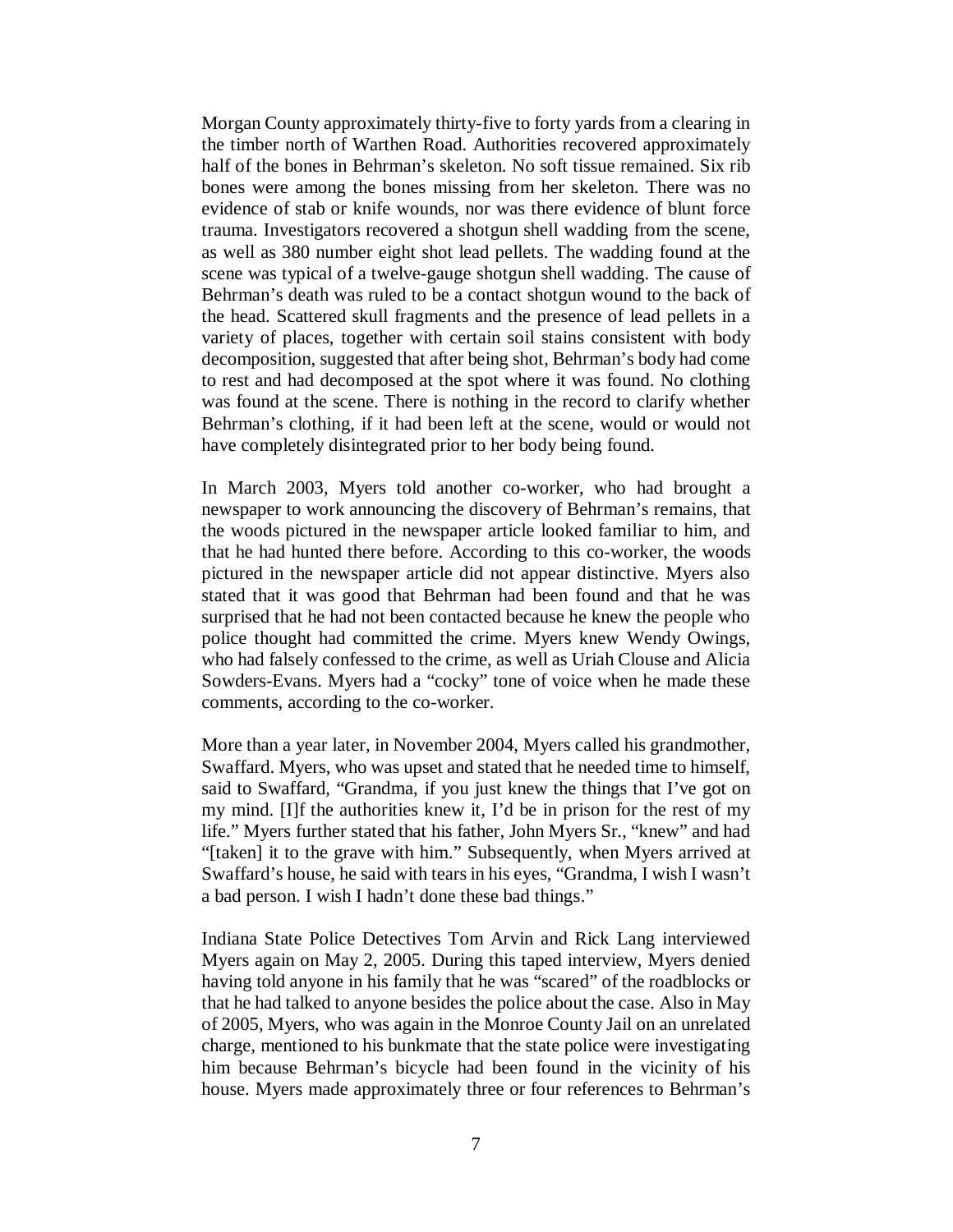bicycle and was nervous and pacing at the time. During that conversation, Myers, who was also angry, made reference to the "bitch," and stated to this bunkmate, "[I]f she [referring to Behrman] wouldn't have said anything, . . . none of this would have happened."

On February 17, 2006, Detective Lang took Goodman on a thirty-six-mile drive north of Myers' home on Maple Grove Road and into rural Morgan County. Goodman recognized a clearing in the woods near the corner of Warthen and Duckworth Roads, approximately thirty-five to forty yards from where Behrman's remains were discovered, as the place that Myers had driven her in March 2000.

*Myers v. State*, 887 N.E.2d 170, 176-80 (Ind. Ct. App. 2008) [("*Myers I*")] (footnotes and citations to the record omitted), *trans. denied.*

*Myers v. State*, 33 N.E.3d 1077, 1083-88 (Ind. Ct. App. 2015) (footnote omitted) ("*Myers II*").[1](#page-7-0)

Various law enforcement agencies began investigating Ms. Behrman's disappearance after she was reported missing, including the Bloomington Police Department and the Indiana State Police and agencies from surrounding counties. Agent Gary Dunn of the Federal Bureau of Investigation ("FBI") became involved in the search for Ms. Behrman on June 4, 2000, and was the lead investigator until his retirement in January 2003. Ms. Behrman's remains were discovered in March 2003. From this time through trial, Indiana State Police Detectives Rick Lang and Tom Arvin lead the investigation.

Mr. Myers was indicted by a grand jury for murder in April 2006. A twelve-day jury trial began on October 16, 2006. Mr. Myers was found guilty and sentenced to sixty-five years' imprisonment. Mr. Myers's conviction was affirmed on direct appeal. *See Myers I*, 887 N.E.2d at 197.

<span id="page-7-0"></span><sup>&</sup>lt;sup>1</sup> The Indiana Court of Appeals in *Myers I* stated that Mr. Myers's mother, Jodie Myers, made the phone calls from Mr. Myers's trailer the day Ms. Behrman disappeared. But in *Myers II*, the Indiana Court of Appeals recognized that this was incorrect. 33 N.E.3d at 1085 n.1. It is undisputed that Mr. Myers made these calls, and thus the Court altered the above recitation of the facts to so reflect.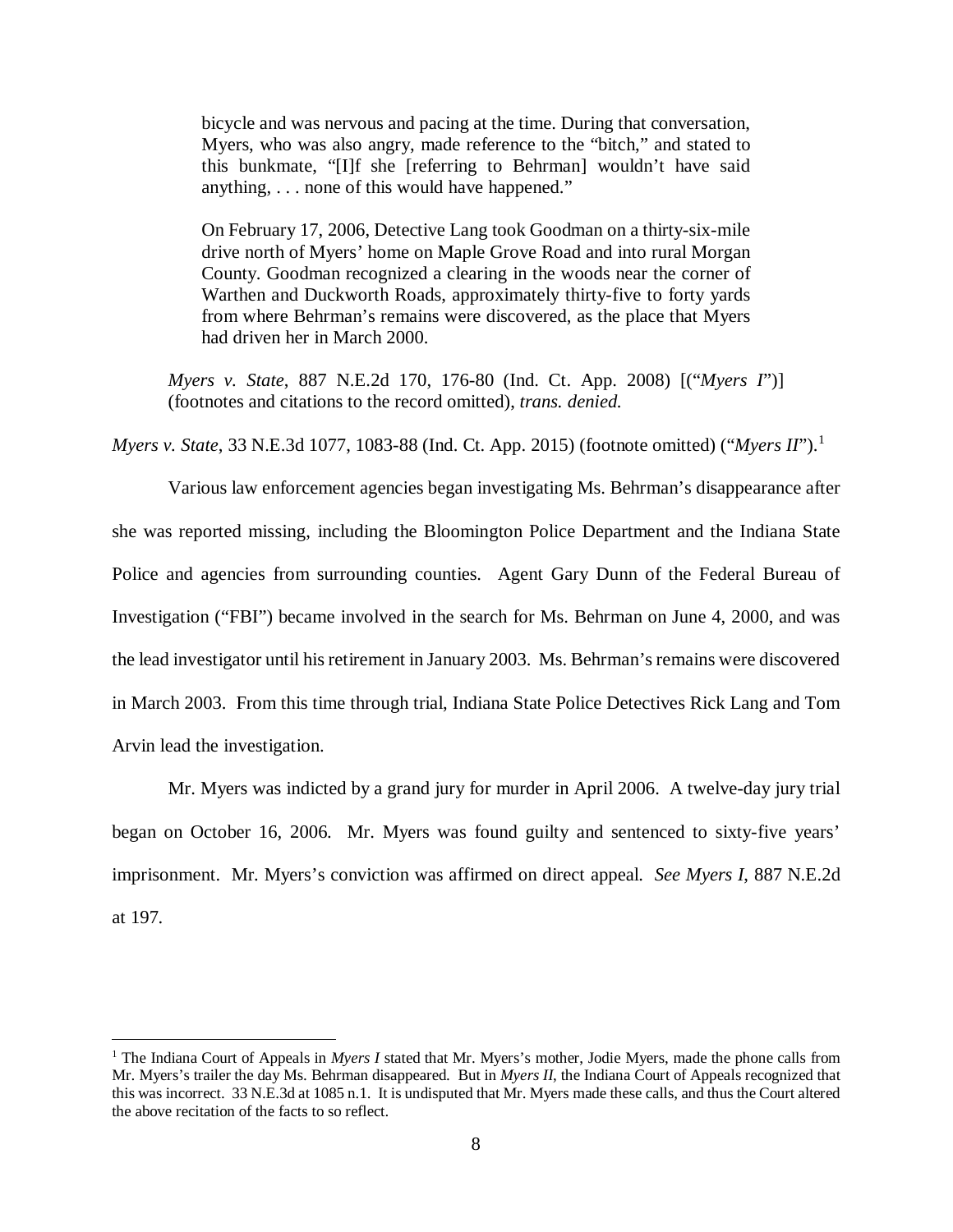Mr. Myers petitioned for post-conviction relief in state court. The state post-conviction court denied relief. The Indiana Court of Appeals affirmed the denial of post-conviction relief. *See Myers II*, 33 N.E.3d at 1083. Mr. Myers filed a petition to transfer with the Indiana Supreme Court, and it denied transfer on November 10, 2015. *See Myers v. State*, 40 N.E.3d 858 (Ind. 2015). He then filed the instant petition for a writ of habeas corpus pursuant to 28 U.S.C. § 2254. The parties have submitted five briefs, and Mr. Myers's habeas petition is now ripe for ruling.

#### **II. LEGAL STANDARDS**

A federal court may grant habeas relief only if the petitioner demonstrates that he is in custody "in violation of the Constitution or laws . . . of the United States." 28 U.S.C. § 2254(a). The Antiterrorism and Effective Death Penalty Act ("AEDPA") of 1996 directs how the Court must consider petitions for habeas relief under § 2254. "In considering habeas corpus petitions challenging state court convictions, [the Court's] review is governed (and greatly limited) by AEDPA." *Dassey v. Dittmann*, 877 F.3d 297, 301 (7th Cir. 2017) (en banc) (citation and quotation marks omitted). "The standards in 28 U.S.C. § 2254(d) were designed to prevent federal habeas retrials and to ensure that state-court convictions are given effect to the extent possible under law." *Id.* (citation and quotation marks omitted).

A federal habeas court cannot grant relief unless the state courts' adjudication of a federal claim on the merits:

(1) resulted in a decision that was contrary to, or involved an unreasonable application of, clearly established Federal law, as determined by the Supreme Court of the United States; or

(2) resulted in a decision that was based on an unreasonable determination of the facts in light of the evidence presented in the State court proceeding.

28 U.S.C. § 2254(d).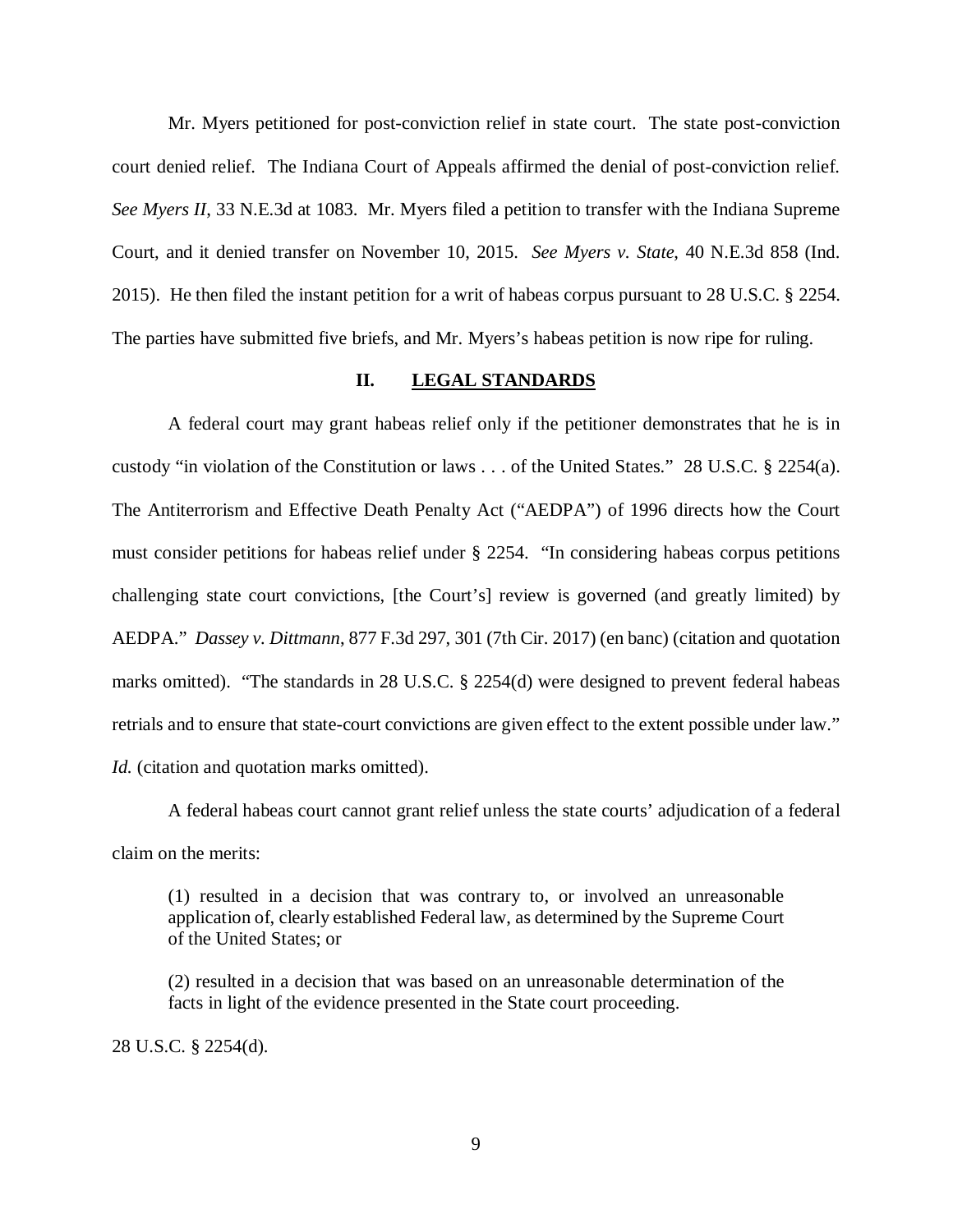"The decision federal courts look to is the 'last reasoned state-court decision' to decide the merits of the case, even if the state's supreme court then denied discretionary review." *Dassey*, 877 F.3d at 302 (quoting *Johnson v. Williams*, 568 U.S. 289, 297 n.1 (2013)). "Deciding whether a state court's decision 'involved' an unreasonable application of federal law or 'was based on' an unreasonable determination of fact requires the federal habeas court to train its attention on the particular reasons—both legal and factual—why state courts rejected a state prisoner's federal claims, and to give appropriate deference to that decision[.]" *Wilson v. Sellers*, 138 S. Ct. 1188, 1191-92 (2018) (citation and quotation marks omitted). "This is a straightforward inquiry when the last state court to decide a prisoner's federal claim explains its decision on the merits in a reasoned opinion." *Id.* "In that case, a federal habeas court simply reviews the specific reasons given by the state court and defers to those reasons if they are reasonable." *Id.* 

"For purposes of  $\S 2254(d)(1)$ , an unreasonable application of federal law is different from an incorrect application of federal law." *Harrington v. Richter*, 562 U.S. 86, 101 (2011)."A state court's determination that a claim lacks merit precludes federal habeas relief so long as fairminded jurists could disagree on the correctness of the state court's decision." *Id.* "If this standard is difficult to meet, that is because it was meant to be." *Id.* at 102. "The issue is not whether federal judges agree with the state court decision or even whether the state court decision was correct. The issue is whether the decision was unreasonably wrong under an objective standard." *Dassey*, 877 F.3d at 302. "Put another way, [the Court] ask[s] whether the state court decision 'was so lacking in justification that there was an error well understood and comprehended in existing law beyond any possibility for fairminded disagreement.'" *Id.* (quoting *Richter*, 562 U.S. at 103). "The bounds of a reasonable application depend on the nature of the relevant rule. The more general the rule, the more leeway courts have in reaching outcomes in case-by-case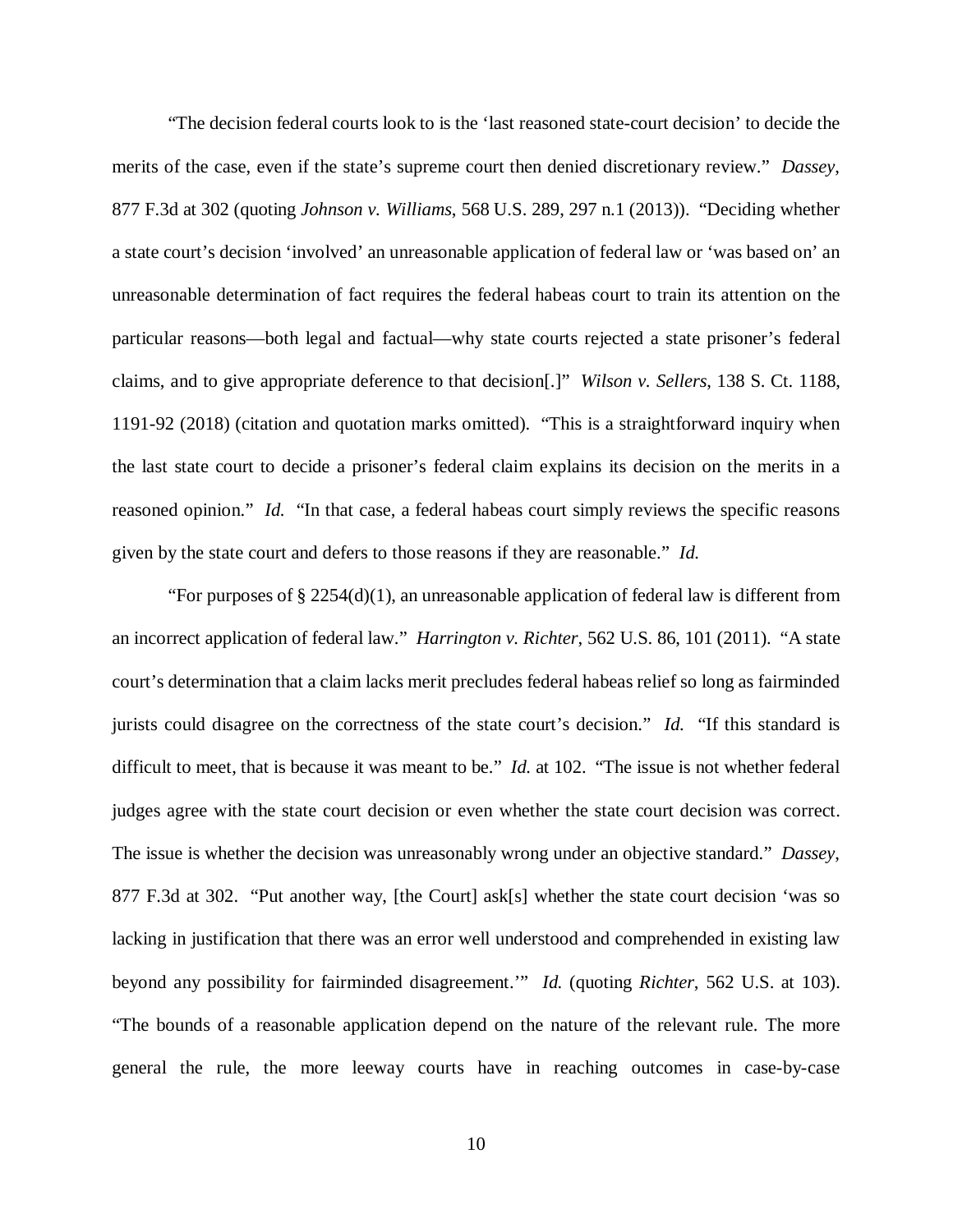determinations." *Schmidt v. Foster*, 911 F.3d 469, 477 (7th Cir. 2018) (en banc) (citation and quotation marks omitted).

# **III. DISCUSSION**

Mr. Myers raises three constitutional claims in his habeas petition: (1) trial counsel<sup>[2](#page-10-0)</sup> provided ineffective assistance in violation of the Sixth Amendment; (2) the State violated his due process rights by presenting false evidence to the jury; and (3) the State violated his due process rights by failing to disclose all exculpatory evidence. The respondent maintains that Mr. Myers is not entitled to habeas relief on any of these claims. The Court concludes that Mr. Myers is entitled to relief on his ineffective-assistance-of-counsel claim, and thus the Court will not reach his other two claims.

A criminal defendant has a right under the Sixth Amendment to effective assistance of counsel. *See Strickland*, 466 U.S. at 687. For a petitioner to establish that "counsel's assistance was so defective as to require reversal," he must make two showings: (1) that counsel rendered deficient performance that (2) prejudiced the petitioner. *Id.* "This inquiry into a lawyer's performance and its effects turns on the facts of the particular case, which must be viewed as of the time of counsel's conduct." *Laux v. Zatecky*, 890 F.3d 666, 673-74 (7th Cir. 2018) (citation and quotation marks omitted). "As for the performance prong, because it is all too easy to conclude that a particular act or omission of counsel was unreasonable in the harsh light of hindsight, *Strickland* directs courts to adopt a strong presumption that counsel's conduct falls within the wide range of reasonable professional assistance." *Id.* at 674 (citation and quotation marks omitted).

<span id="page-10-0"></span><sup>&</sup>lt;sup>2</sup> Mr. Myers was represented by Patrick Baker, Hugh Baker, and Mike Keifer. The Court will use the term "trial counsel" and the pronoun "he" to refer to all three attorneys but will refer to the attorneys by name when appropriate or necessary. Patrick Baker and Hugh Baker represented Mr. Myers during trial, with Patrick Baker serving as lead counsel. Mike Keifer only entered an appearance to read the grand jury transcripts. He testified during the postconviction hearing that he read no more than half of the grand jury transcripts and shared comments on them and that he may have assisted with the jury questionnaires, but he declined Patrick Baker's offer to assist with trial because he did not have time. *See* PCR Tr. 1071-73.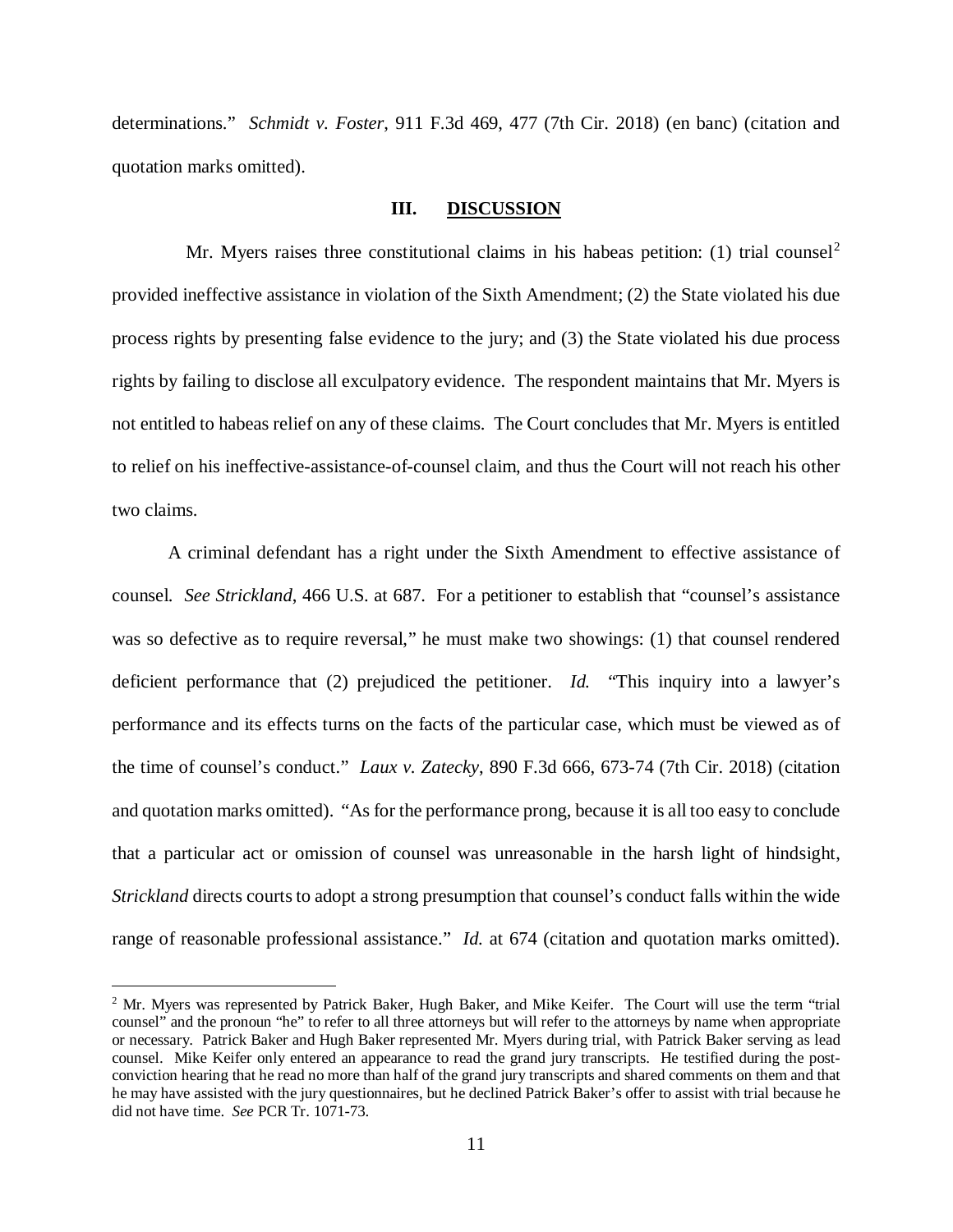"The prejudice prong requires the defendant or petitioner to 'show that there is a reasonable probability that, but for counsel's unprofessional errors, the result of the proceeding would have been different.'" *Id.* (quoting *Strickland*, 466 U.S. at 694).

The Indiana Court of Appeals in *Myers II* resolved several of the instances where Mr. Myers asserted his counsel provided ineffective assistance by addressing only one of the two *Strickland* prongs. In these instances, this Court reviews the unaddressed prong *de novo* rather than through AEDPA's deferential lens. *See Harris v. Thompson*, 698 F.3d 609, 625 (7th Cir. 2012) ("[When] the state courts address one prong of the two-prong *Strickland v. Washington* test for ineffective assistance of counsel<sup>[]</sup> but not the other<sup>[1]</sup>, ... federal courts apply AEDPA deference to the prong the state courts reached but review the unaddressed prong *de novo*."); *Sussman v. Jenkins*, 636 F.3d 329, 350 (7th Cir. 2011) ("[I]f a state court does not reach either the issue of performance or prejudice on the merits, then "federal review of this issue 'is not circumscribed by a state court conclusion,' and our review is de novo." (citation and quotation marks omitted)); *see also Porter v. McCollum*, 558 U.S. 30, 38 (2009); *Rompilla v. Beard*, 545 U.S. 374, 390 (2005).

The Indiana Court of Appeals in *Myers II* assessed each allegation of ineffective assistance individually, denying it on either the performance prong, the prejudice prong, or both. But as discussed in further detail below, if counsel rendered deficient performance in multiple respects, the prejudice from each error cannot be adjudged in isolation. *See Hooks v. Workman*, 689 F.3d 1148, 1188 (10th Cir. 2012) (noting that resolving each allegation of ineffective assistance on prejudice grounds is "not . . . sufficient to dispose of [an ineffective assistance] claim because a further analysis of 'cumulative prejudice' [is] necessary"). The prejudice inquiry requires the Court to "evaluate the totality of the available . . . evidence—both that adduced at trial and the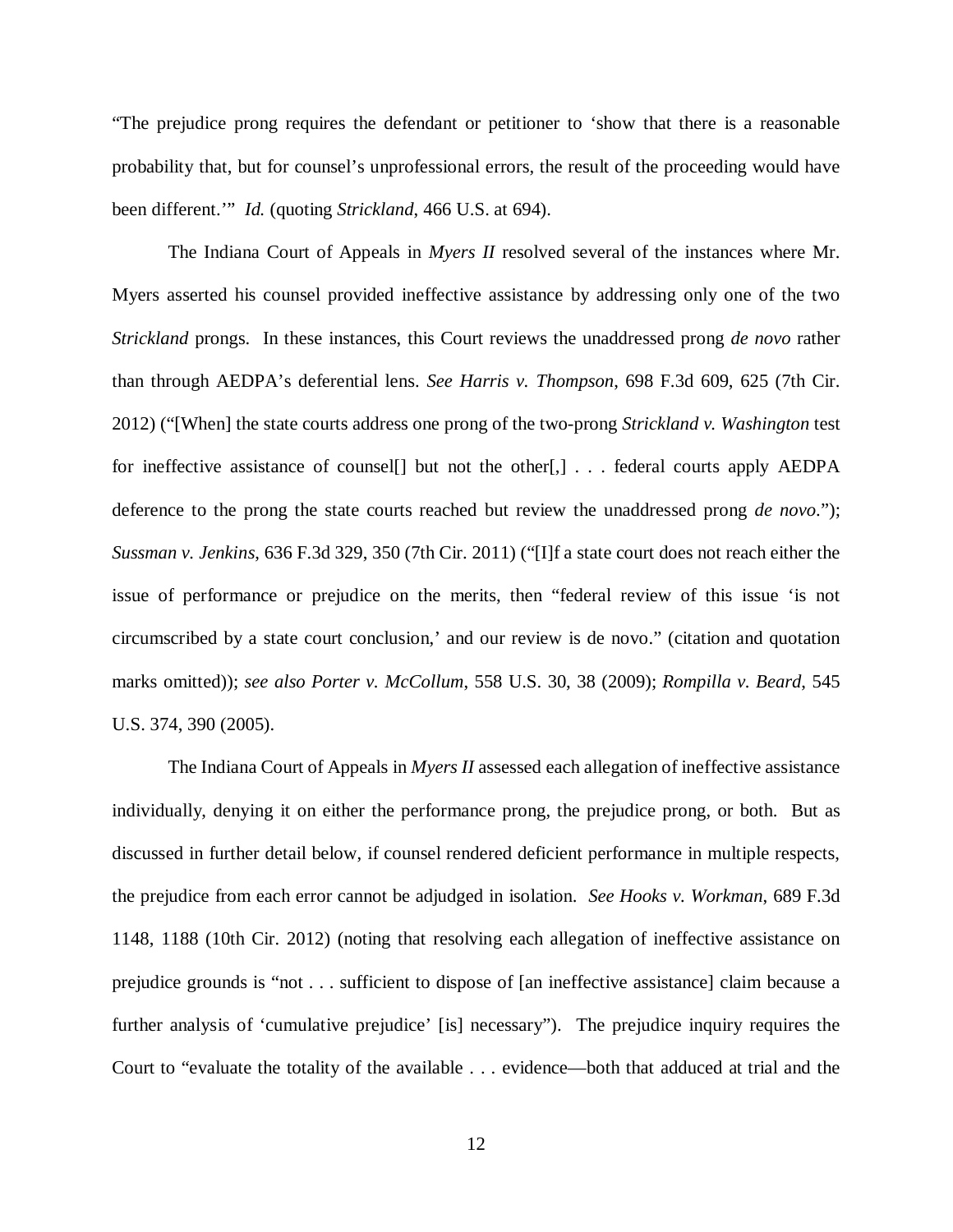additional available evidence that adequate counsel would have procured." *Harris*, 698 F.3d at 648. "The 'predictive judgment' [required by *Strickland*'s prejudice analysis] does not depend 'on the notion that a single item of omitted evidence . . . would require a new hearing.'" *Id.* (quoting *Williams v. Taylor*, 529 U.S. 362, 397 (2000)). Instead, the Court " must assess 'the totality of the omitted evidence' under *Strickland* rather than the individual errors," *Washington v. Smith*, 219 F.3d 620, 634-35 (7th Cir. 2000) (quoting *Strickland*, 466 U.S. at 695), and determine whether trial counsel's unprofessional errors prejudiced the defense, *id.* (citation and quotation marks omitted).

Accordingly, the Court will not assess each allegation of ineffective assistance in isolation. Instead, the Court will first determine whether trial counsel's performance was deficient in each of the ways alleged by Mr. Myers. The Court will then consider whether the cumulative impact of all trial counsel's errors prejudiced Mr. Myers.

#### **A. Deficient Performance**

Mr. Myers contends that trial counsel provided deficient performance in thirteen different ways. Ultimately, the Court concludes that trial counsel's performance was deficient in three respects: he made two false statements to the jury during opening, he failed to object to inadmissible bloodhound evidence, and he failed to object to evidence that Ms. Behrman was raped before she was murdered. In the end, the cumulative prejudice flowing from these errors is sufficient to entitle Mr. Myers to relief. Therefore, the Court need not definitively decide two of the allegations of deficient performance. Nevertheless, all thirteen allegations of deficient performance, including those not ultimately decided, are discussed in turn.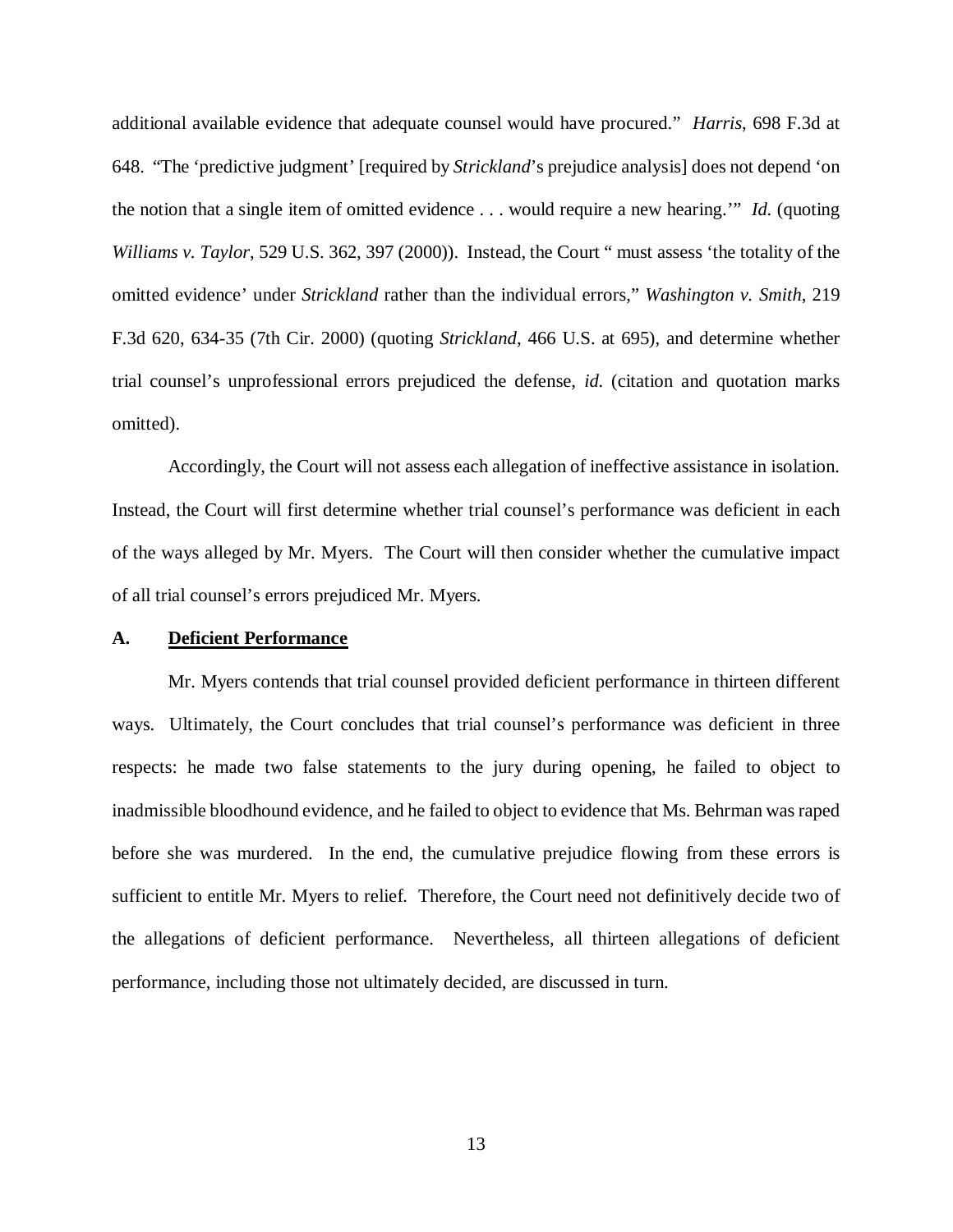### **1. Presentation of Mr. Myers's Interview with Law Enforcement**

Mr. Myers first argues that trial counsel's performance was deficient for failing to present a portion of his interview by law enforcement to the jury. The Court begins with how and what portions of Mr. Myers's interview were presented to the jury.

Mr. Myers was twice interviewed by law enforcement regarding Ms. Behrman's murder on May 2, 2005, for a total of five hours. The first portion of this interview, conducted by Detective Lang and Detective Arvin, occurred before Mr. Myers was arrested for an unrelated offense (the "pre-arrest interview"). After he was arrested and booked into jail, the interview continued with those two detectives and Detective Heck (the "post-arrest interview"). The parties and trial judge discussed this interview and the redaction of it on several occasions throughout the trial. *See, e.g.*, Trial Tr. 407-09, 1[3](#page-13-0)91-96, 1861-69, 2314-18.<sup>3</sup> Ultimately, a redacted portion of the pre-arrest interview was played for the jury. *See id.* at 2390; Trial Ex. 96B. But the jury did not hear any portion of the post-arrest interview.

During both the pre- and post-arrest interviews, Mr. Myers consistently denied any involvement in Ms. Behrman's murder and disclaimed any knowledge of it. The jury heard many of these denials during the portions of the pre-arrest interview played during trial. For example, the jury heard Mr. Myers state he does not have "a clue" about the case, Trial Ex. 96B at 13; that he has "never . . . been around any of this," has "no knowledge of [it]," and that if he did he "would be more than happy" to tell them about it, *id.* at 89; when asked about his DNA, that they would "not find any of [his] DNA anywhere because [he has] got nothing to do with [it]," *id.* at 91; and, even though detectives pretended to have a letter from Mr. Myers's father stating that Mr. Myers

<span id="page-13-0"></span><sup>&</sup>lt;sup>3</sup> The Court uses the following citation format throughout this Order: "Trial Tr." – Trial Transcripts; "Trial Ex." – State's Trial Exhibit; "D. Trial Ex." – Defendant's Trial Exhibit; "DA App." – Direct Appeal Appendix; "PCR Tr." – Post-Conviction Hearing Transcript; "PCR Ex." – Post-Conviction Exhibit; "GJ Tr." – Grand Jury Transcript (admitted as PCR Ex. 248); "GJ Ex." – Grand Jury Exhibit (admitted as PCR Ex. 244).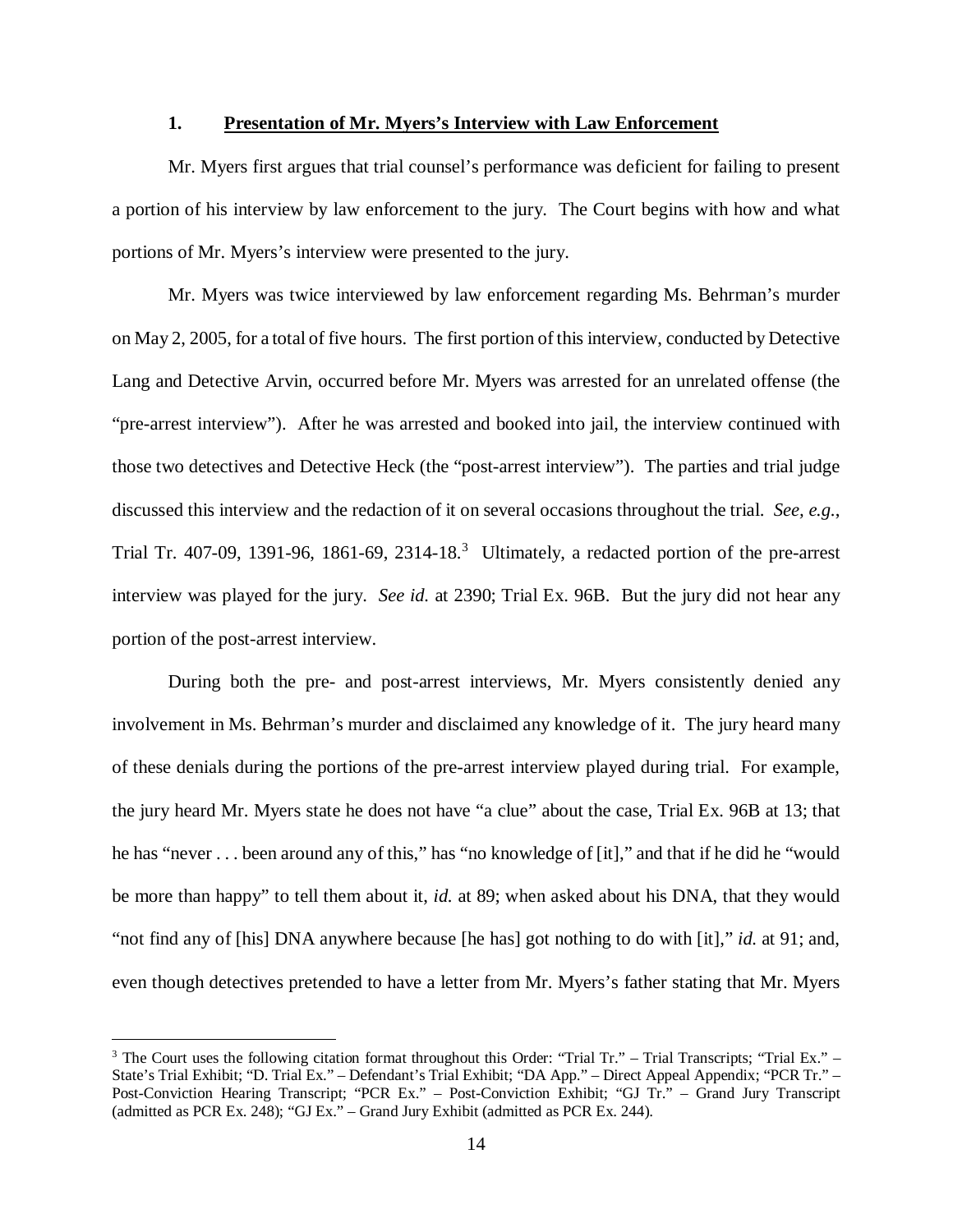confessed to him, Mr. Myers denied confessing to his father because he "didn't have anything to do with the Behrman case and [has] no knowledge other than what [he] ha[d] seen in the newspapers and what [he] ha[d] heard [as] street rumor," *id.* 91-92.

Because trial counsel agreed not to submit any of the post-arrest interview to the jury, they did not hear any of Mr. Myers's denials during that interview. Mr. Myers argues that trial counsel provided deficient performance by agreeing not to redact and present the post-arrest interview to the jury. He maintains that this was the "most exculpatory" portion of the interview because it contains "ten denials" of his involvement in Ms. Behrman's murder. Filing No. 9 at 24.

Mr. Myers indeed continued to assert his innocence throughout the post-arrest interview. For example, after the detectives told Mr. Myers they were going to test his DNA against evidence they had recovered, Mr. Myers asked if he would get to leave after the DNA "comes back and proves that I'm telling the truth here." PCR Ex. 305A at 139. Later during the post-arrest interview, Mr. Myers continued to assert his innocence, stating "I didn't kill Jill Behrman and I have no involvement with Jill Behrman . . . I don't know how to convince you of that," *id.* at 204, and "I hate being a broken record for you all but I don't . . . not only was I not involved but my knowledge is . . . at zero," *id.* at 229.

The parties had multiple discussions about the May 2 interview and redacting it for the jury during the trial. These discussions provide necessary context for understanding the Indiana Court of Appeals' decision on this allegation of deficient performance and Mr. Myers's arguments as to why it was flawed. At the outset of trial, it appears trial counsel did not realize that certain statements the State attributed to Mr. Myers were from the May 2 interview. *See* Trial Tr. 407. This is supported by the State's representation that trial counsel was instructed by the trial judge to redact the statement but had not yet done so. *See id.* at 408. The trial judge asked Patrick Baker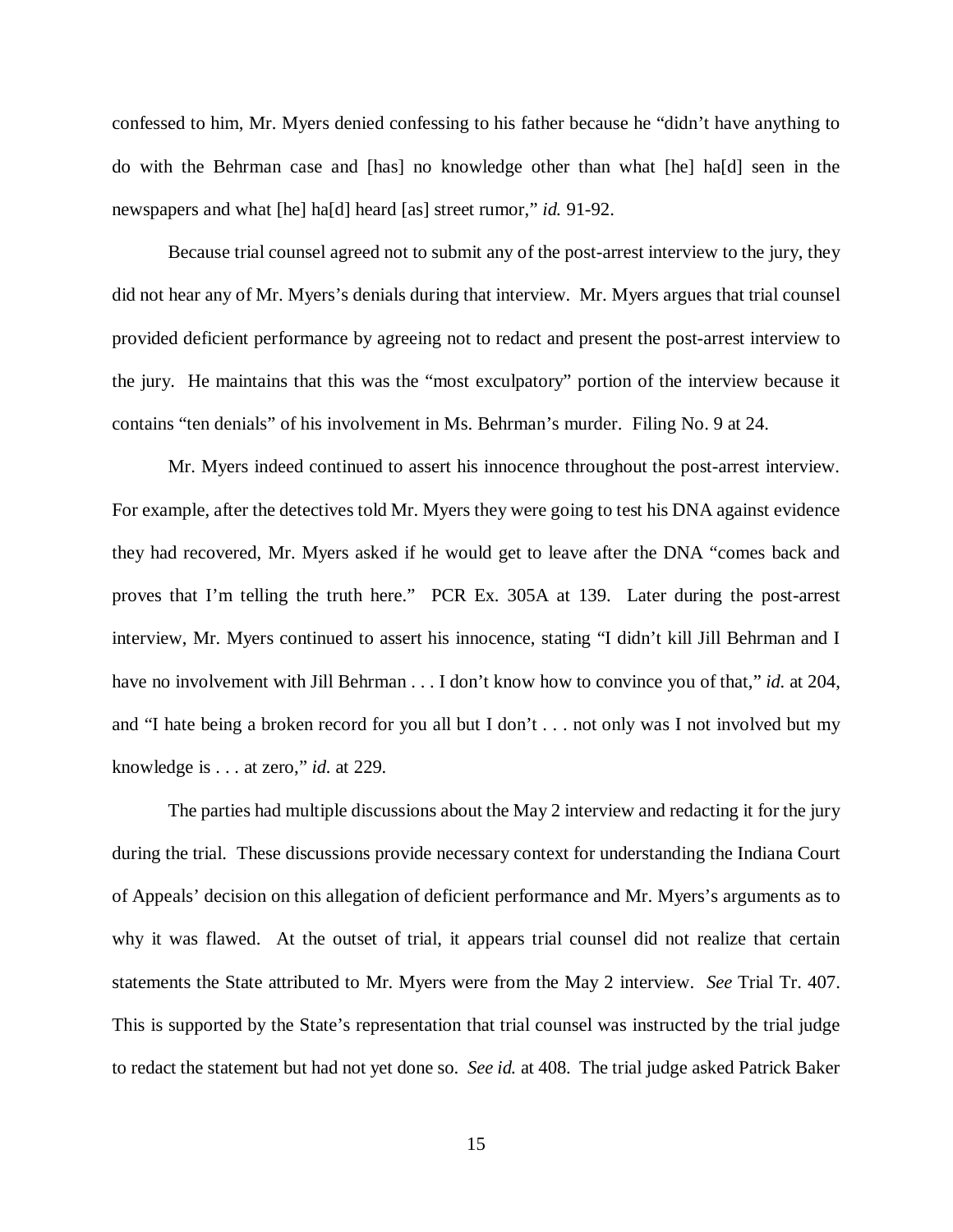whether he had redacted the statement, and although he responded "[i]n part," he immediately clarified that he was referring to "what we addressed here today," which was very little, if any, of the statement. *Id.* at 409.

On the morning of the fifth day of trial, Friday, October 20, 2006, the parties again discussed the redaction of the May 2 interview because the State had filed a motion to impose a deadline on trial counsel to redact the interview. *See* Trial Tr. 1391. After some initial confusion by trial counsel as to whether he had "the entire" statement, trial counsel acknowledged that he did. *Id.* at 1394-95. Trial counsel informed the trial court that the redaction would be complete on the following Monday morning, October 23. *Id.* at 1396.

On the morning of October 23, Hugh Baker informed the trial court that he "spent all day yesterday reviewing the statement of . . . the defendant," and he would have the proposed redactions complete "by noon" or "certainly by the end of the day." *Id.* at 1861. Hugh Baker forewarned the trial court that he found much of the interview objectionable; for example, he pointed out that "there are numerous numerous pages where the interrogator is not asking questions but is simply engaging in . . . psycho babble, attempting to extricate a confession." *Id.* at 1862. After Hugh Baker said the interview was 246 pages, the State interjected that an agreement had been reached with Patrick Baker that they would stop at page 136 (i.e., the end of the pre-arrest interview). *Id.* at 1863. Patrick Baker stated that he made no such agreement. *Id.* The trial judge then questioned why they would spend time redacting the pages after page 136 if they were only presenting up through page 136, to which Hugh Baker responded, "we probably can live with that." *Id.* at 1864.

Hugh Baker elaborated on his decision to not present any of the post-arrest interview: "I've reviewed the [interview] carefully because I wanted to look at the number of times that the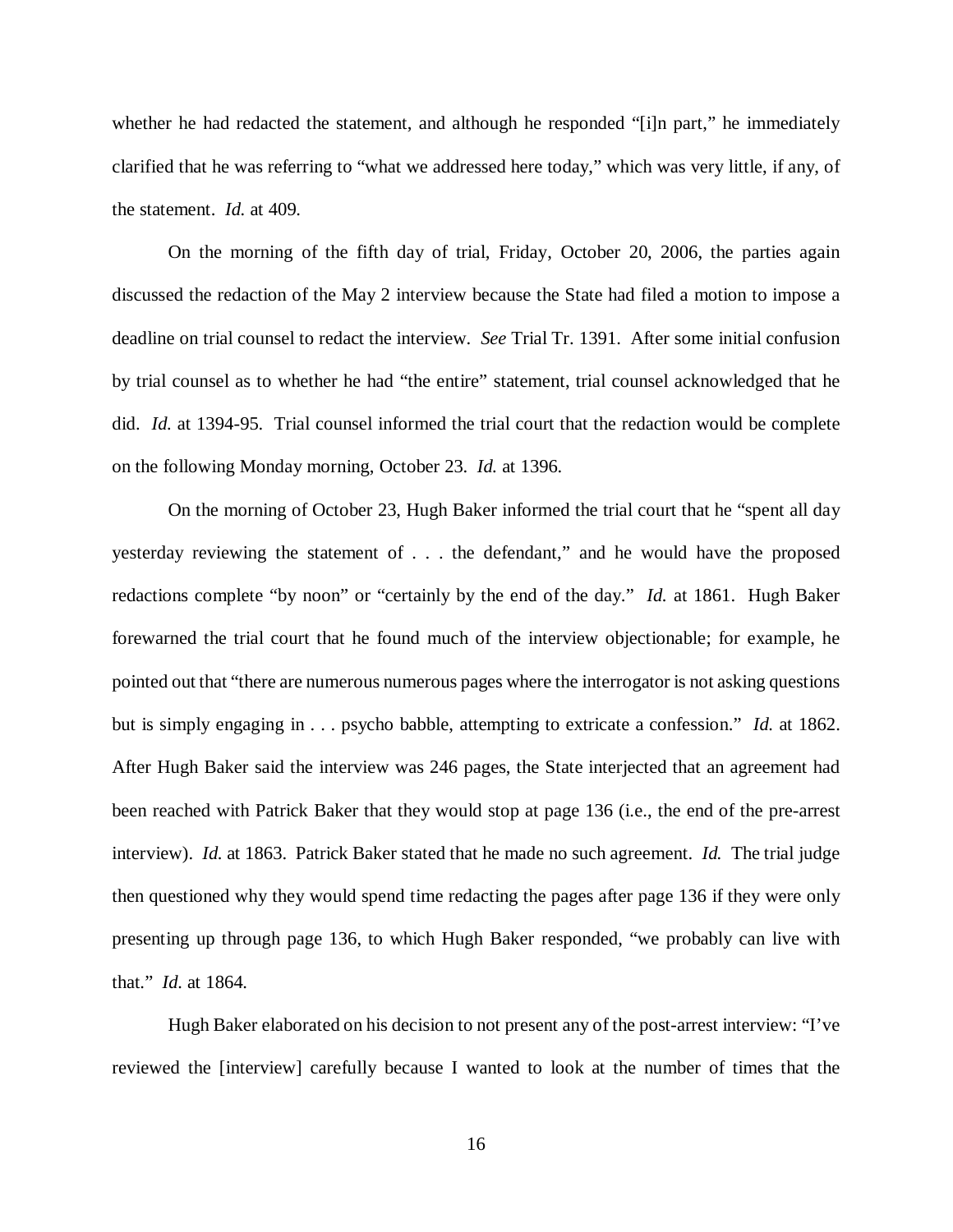Defendant denied being involved in this and . . . the tactics used." *Id*. He then explained that as long as he could question Detective Lang how long the entire interview lasted, he did not need to present the specific contents of the post-arrest interview. *Id.* at 1865-68; *see also id.* at 2317 (trial counsel arguing to the trial court, "I don't think it's misleading that the exact questioning [during the post-arrest interview] is redacted. The time period is what is crucial here."). The trial court suggested that if they only presented the pre-arrest interview, the length of the post-arrest interview was irrelevant. *Id.* at 1868-69. In the end, Hugh Baker agreed with the trial court that he would focus on the first 136 pages, and the trial court would "hear objections if you start drilling into other stuff." *Id.* at 1869.

Despite this conversation, trial counsel began its cross-examination of Detective Arvin by asking him the length of the full interview. Detective Arvin testified, "there were two interviews that I was present for. The first one was approximately an hour and a half maybe. And the other one was probably an hour, hour and fifteen minutes." *Id.* at 2211. Although Detective Arvin underestimated the total length of the two interviews (which was approximately five hours), he alerted the jury to the fact that there were two interviews that together lasted substantially longer than the interview the jury would hear.

Detective Arvin's testimony led the State to file a motion in limine on the morning of October 25. The State moved to prohibit, among other things, references to the length of the interview since the post-arrest interview would not be presented to the jury. *Id.* at 2314-15. After some discussion, the trial court granted the motion, and instructed trial counsel to "frame your questions focusing on not specific time periods but the interview took [a] long time," thus allowing trial counsel to say that it went on for a "very long time," but "without specifying five hours." *Id.* at 2318.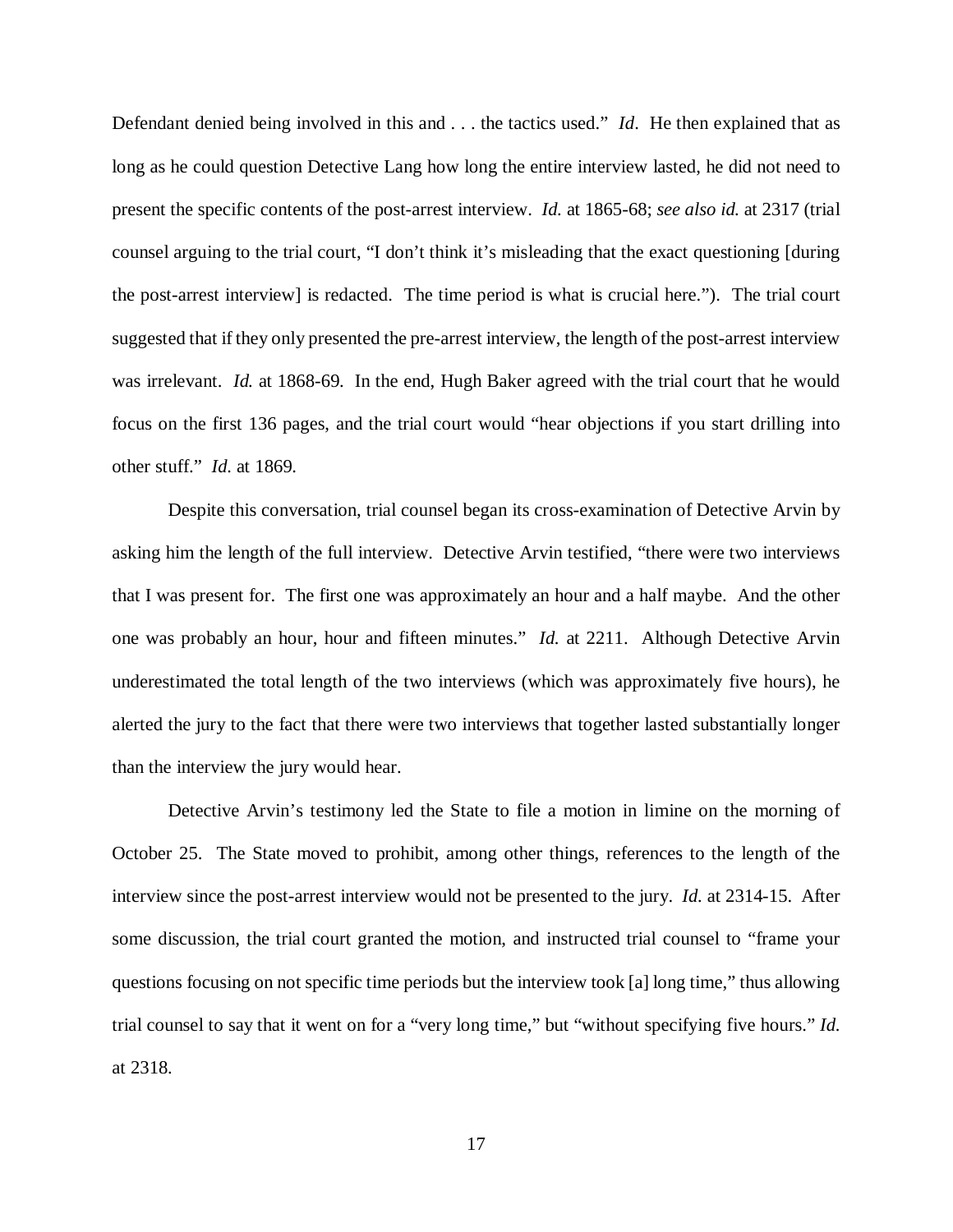Again, Mr. Myers maintains that trial counsel provided deficient performance by agreeing to not present the post-arrest interview to the jury. The Indiana Court of Appeals addressed this claim on the merits in *Myers II*, concluding that trial counsel's performance was not deficient nor was Mr. Myers prejudiced by it. It found, in relevant part:

We have reviewed both the redacted and unredacted interrogation, and Myers has not established either deficient performance or prejudice stemming from the redaction of the post-arrest interview. The post-arrest interview contained several long monologues in which the interviewer attempted to appeal to Myers' moral sensibilities, followed by relatively short responses from Myers. Some of these monologues spanned several pages of transcript and made specific reference to Myers' past substance abuse and recovery process. The trial court described the post-arrest interview as largely filled with "a lot of irrelevant gibberish" that "add[ed] nothing to the factual determination in this case." Trial Transcript at 26. We think this is a fair characterization. Although Myers continued to proclaim his innocence in the post-arrest interview, his denials of involvement were merely cumulative of his previous statements in the pre-arrest interview, which the jury heard. Myers also made statements in the post-arrest interview that the jury could have viewed as flippant under the circumstances. For example, at one point, Myers stated, "you know, as we're sitting there talking, I'm thinking cigarettes, I'm thinking coffee[.]" PCR Exhibit 305A at 154. It was not deficient performance for trial counsel to agree to redact the post-arrest interview in its entirety because it could have harmed Myers and, in any event, would have added little, if anything, to the pre-arrest interview. For the same reason, Myers was not prejudiced by the redaction.

*Myers II*, 33 N.E.3d at 1090.

Mr. Myers contends that the Indiana Court of Appeals' decision is an unreasonable application of *Strickland*. As an initial matter, Mr. Myers appears correct that trial counsel did not review the entire interview until five days into trial. *See* Filing No. 33 at 20-23. This is, at minimum, troubling. But while this failure perhaps informs trial counsel's approach to the postarrest interview, it is not the core of Mr. Myers's claim. Rather, his claim is that trial counsel provided deficient performance by failing to present the post-arrest interview to the jury. *See*  Filing No. 9 at 24.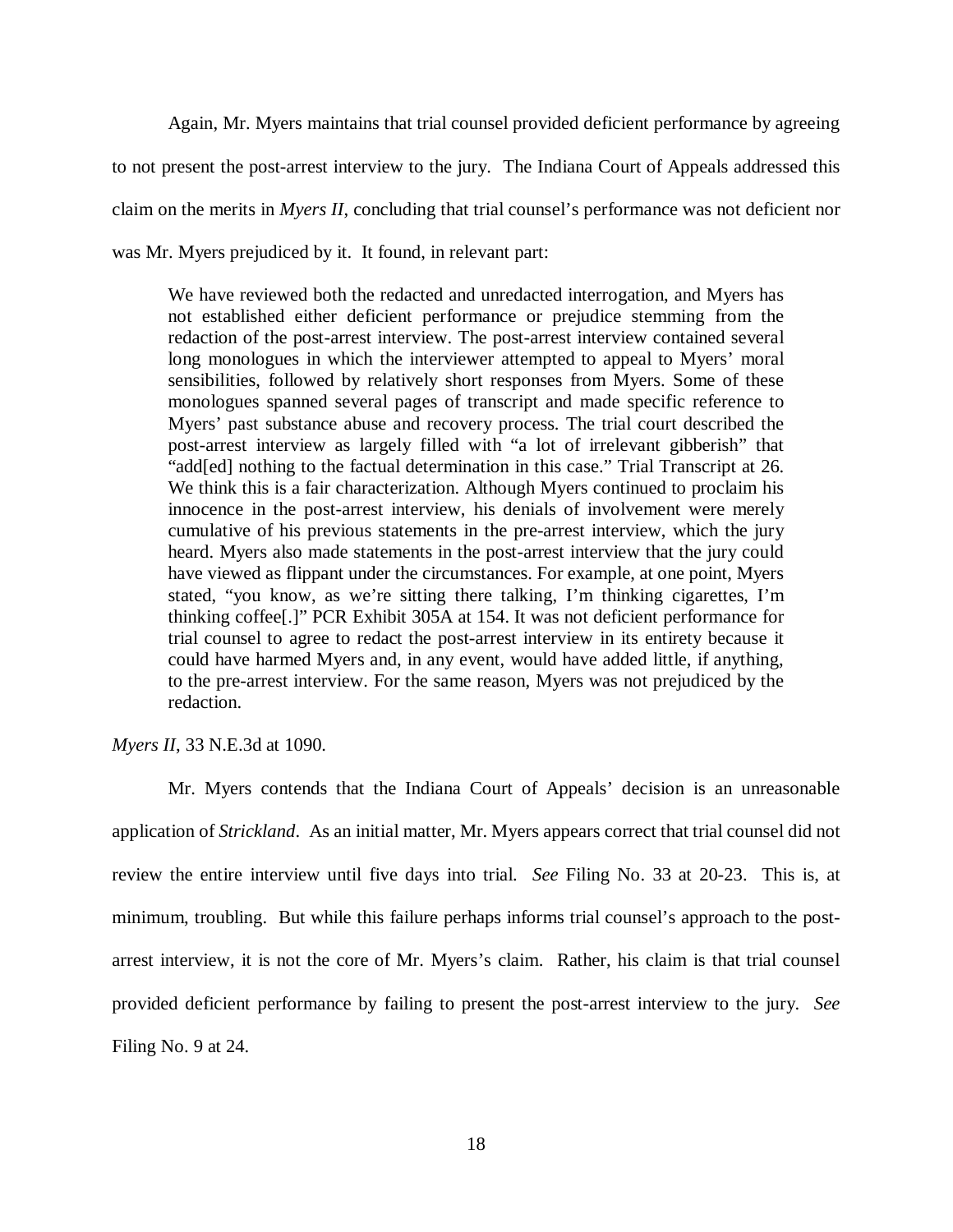As to this specific claim, the record reveals that trial counsel agreed to not present the postarrest interview to the jury only after he had reviewed the entire interview. *Id.* at 1861. Trial counsel did so on the basis that he could still question law enforcement regarding the length of both interviews. Although the trial court ultimately ruled that such questions were inappropriate, *id.* at 2318, it did so only after trial counsel elicited from Detective Arvin that there were two interviews that together were significantly longer than the audio clip the jury would hear, *id.* at 2211. Thus, trial counsel's objective was at least partially achieved.

In light of the foregoing, it is difficult to see how Mr. Myers has carried his burden to establish that the Indiana Court of Appeals' resolution of the performance prong was an unreasonable application of *Strickland*. [4](#page-18-0) As correctly explained by the Indiana Court of Appeals, "the post-arrest interview contained several long monologues in which the interviewer attempted to appeal to Myers's moral sensibilities, followed by relatively short response from Myers." *Myers II*, 33 N.E.3d at 1090; *see, e.g.*, PCR Ex. 305A at 219-27. Mr. Myers is correct that the post-arrest interview also contained several additional denials of his involvement with Ms. Behrman's murder, but the Indiana Court of Appeals again correctly observed that "his denials of involvement were merely cumulative of his previous statements in the pre-arrest interview, which the jury heard." *Myers II*, 33 N.E.3d at 1090. Finally, the Indiana Court of Appeals was correct that Mr. Myers made statements during the post-arrest interview that the jury may have viewed as flippant, such as his statement, "'you know, as we're sitting there talking, I'm thinking cigarettes, I'm thinking coffee.'"[5](#page-18-1) *Id.* (quoting PCR Ex. 305A at 154); *see also, e.g.*, PCR Ex. 305A at 186.

<span id="page-18-0"></span> <sup>4</sup> To the extent that Mr. Myers argues that his counsel's failure permitted the State to present a false picture of the May 2 interview, that argument is addressed below.

<span id="page-18-1"></span><sup>&</sup>lt;sup>5</sup> Mr. Myers argues that, had trial counsel's performance not been deficient, much of the unfavorable portions of the post-arrest interview would have been redacted, as was true for the pre-arrest interview. This is undoubtedly true for certain portions of the post-arrest interview. For example, the trial court excluded all reference to polygraphs, Trial Tr. 331, so such references in the post-arrest interview would not have been presented to the jury. But Mr. Myers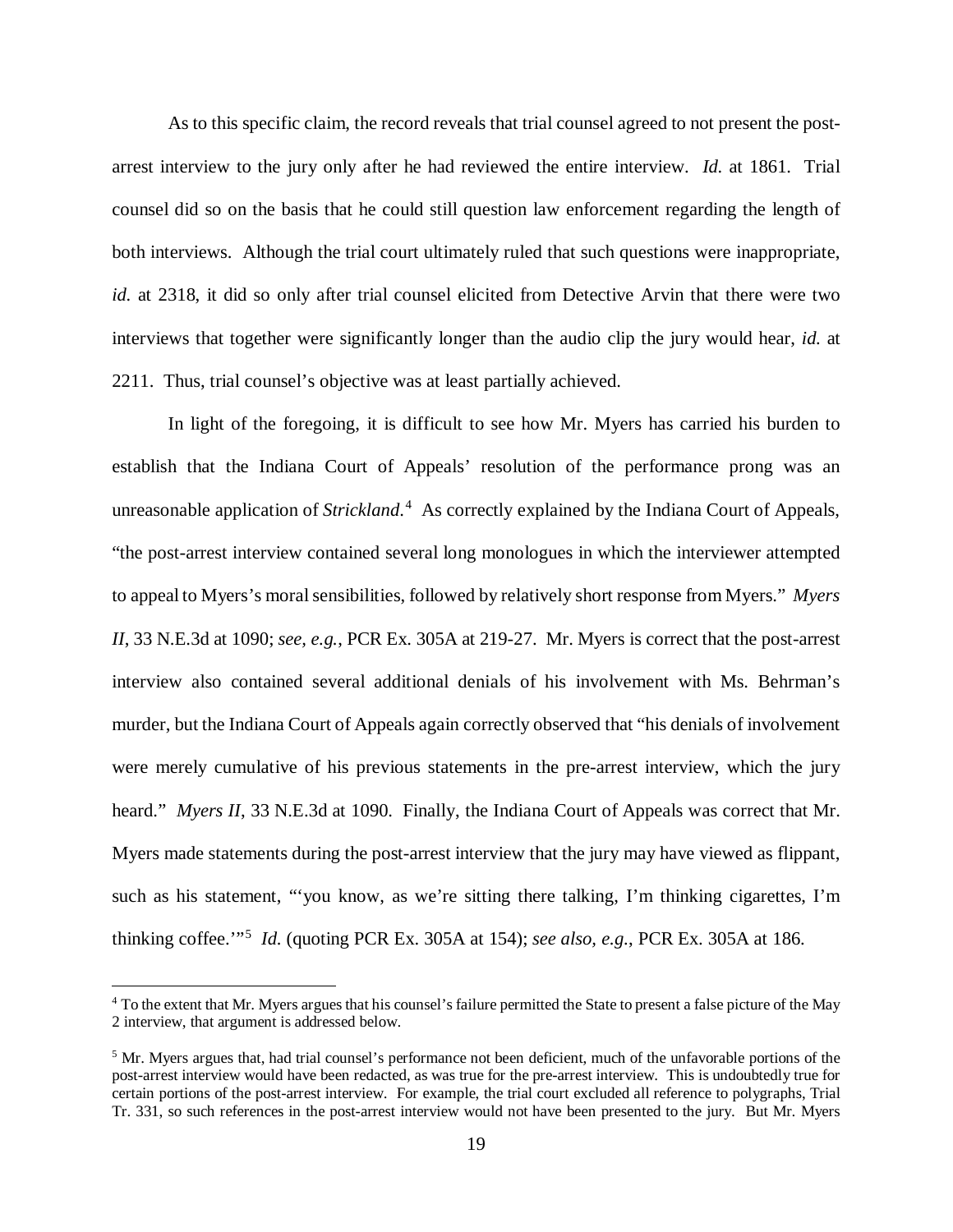To summarize, Mr. Myers's trial counsel decided that he need not present the post-arrest interview—even though he knew it contained additional denials of involvement that were generally helpful, *see* PCR Tr. 593—so long as he could put before the jury the length of the interrogation and the tactics used, which he at least did in part. This allowed him to attack the methods used to interrogate Mr. Myers, while not presenting the jury with cumulative denials that were mixed in amongst certain unfavorable statements by Mr. Myers and "several long monologues," id., or in trial counsel's words, "numerous pages . . . [of] psycho babble."<sup>[6](#page-19-0)</sup> Trial Tr. 1862. The Indiana Court of Appeals relied on these factors to conclude that trial counsel's performance was not deficient because his approach to the post-arrest interview was a reasonable trial strategy.

The Supreme Court made clear in *Strickland* that "strategic choices made after thorough investigation of law and facts relevant to plausible options are virtually unchallengeable[.]" *Strickland*, 466 U.S. at 690-91; *see United States v. Jansen*, 884 F.3d 649, 656 (7th Cir. 2018) ("Generally when an attorney articulates a strategic reason for a decision, the court defers to that choice."(citation and quotation marks omitted)). Because the record is not inconsistent with its

 $\overline{a}$ 

does not explain on what basis other unfavorable portions of the post-arrest interview would have been redacted. This is true not only for the "I'm thinking cigarettes" comment on which the Indiana Court of Appeals relied, but also similarly unfavorable comments. For example, Mr. Myers responded to a lengthy monologue by Detective Heck during which he stated that Mr. Myers's body language showed he wanted to "get rid" of his burden caused by his involvement in Ms. Behrman's murder—by stating, "My body language wants a cigarette." PCR Ex. 305A at 186. Thus, Mr. Myers has failed to show that the Indiana Court of Appeals was mistaken in concluding that portions of the post-arrest interview would not be favorable to Mr. Myers.

<span id="page-19-0"></span><sup>6</sup> Mr. Myers argues that the Indiana Court of Appeals engaged in post-hoc rationalization of trial counsel's strategy, which is forbidden when assessing counsel's performance. *See Wiggins v. Smith*, 539 U.S. 510, 526-27 (2003). Unlike in *Wiggins*, the Indiana Court of Appeals' recitation is a fair approximation of what the record reveals trial counsel's strategy appeared to be at the time. Of course, counsel's strategy is not always apparent from the trial records (or their post-conviction testimony). But it appears from the trial records that, after reviewing the entire statement, trial counsel did not believe that the additional cumulative denials were helpful enough to outweigh exposing the jury to "numerous pages . . . of psycho babble." Trial Tr. 1862. As explained above, trial counsel's expressed strategy at the time was to tell the jury that there were two interviews lasting five hours and was at least partially successful in pursuing this strategy.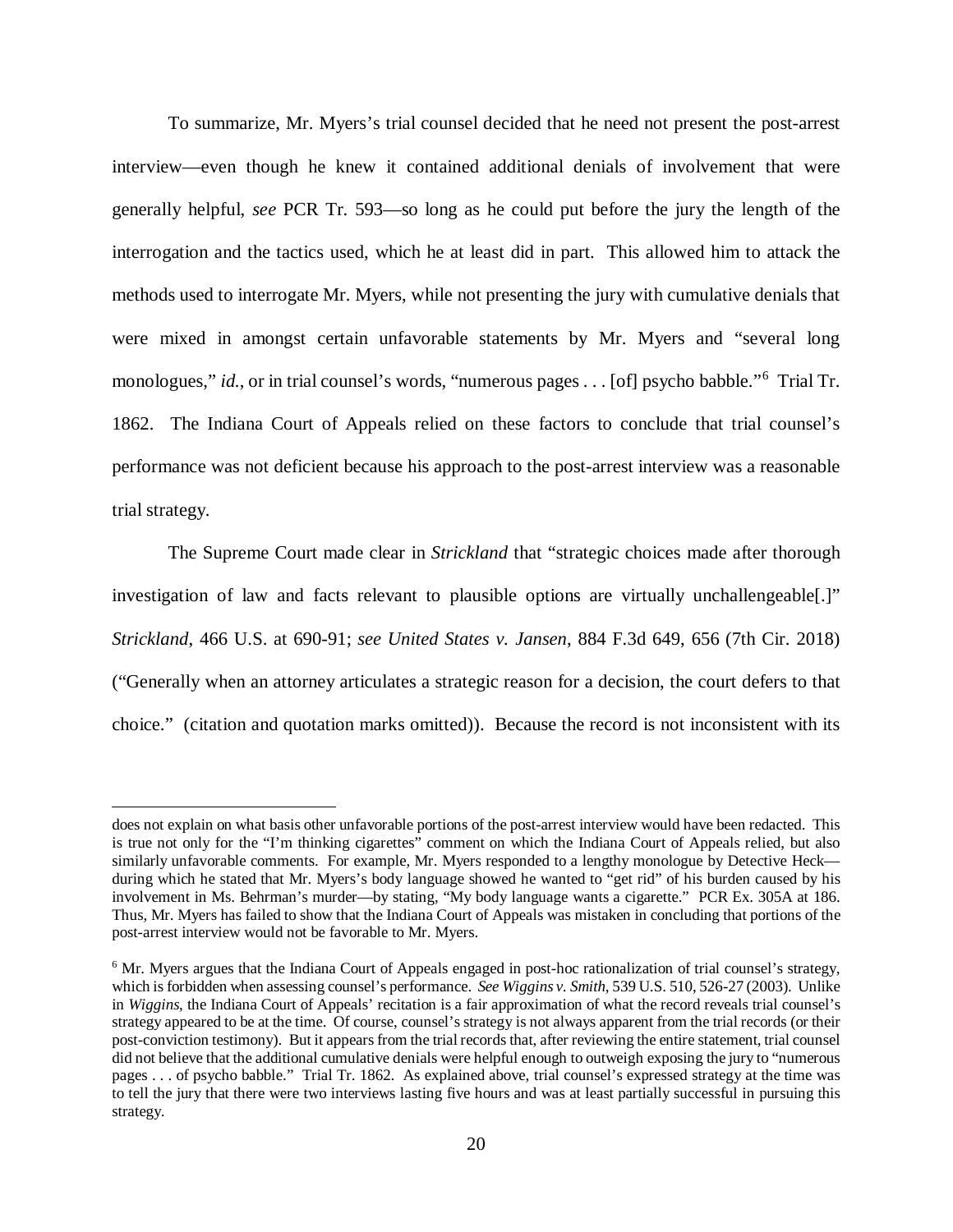assessment that trial counsel made a strategic decision not to present the post-arrest interview to the jury, the Indiana Court of Appeals did not unreasonably apply *Strickland*.

# **2. Failure to Object to Testimony and Arguments Regarding the May 2, 2005 Interview That Inaccurately Describe the Interview**

Mr. Myers's second allegation of deficient performance also relates to the May 2, 2005 interview. He argues that trial counsel failed to object to certain testimony and arguments by the State that were "inaccurate and inadmissible." Filing No. 9 at 26. Specifically, Mr. Myers contends that trial counsel should have objected to the following: (1) the State argued during opening that Mr. Myers was "nonchalant" during the interview, Trial Tr. 460, and Detective Arvin testified that Mr. Myers was "cavalier," "nonchalant," and "rehearsed," during the interview, *id.* at 2207, 2244; (2) Detective Arvin testified that Mr. Myers "never adamantly denied" the crime and "never expressly denied it," *id.* at 2211-12; and (3) Detective Lang testified that he did not expect Mr. Myers to confess during the interview based on his "prior intelligence" and because "murder . . . is one of the least [sic] things somebody's going to confess to," *id.* at 2380-81.

The Indiana Court of Appeals addressed these arguments on the merits in *Myers II*. It "[a]ssum[ed] *arguendo* that the testimony was objectionable," but concluded that Mr. Myers could not establish prejudice from any of trial counsel's alleged failures. *Myers II*, 33 N.E.3d at 1090. Because the Indiana Court of Appeals did not address trial counsel's performance, this Court must review it *de novo*. *See Porter*, 558 U.S. at 38; *Rompilla*, 545 U.S. at 390.

Mr. Myers fails to develop his arguments with respect to these allegations of deficient performance. To the extent he points to these statements as part of the prejudice flowing from trial counsel's failure to admit the post-arrest interview, *see* Filing No. 9 at 26; Filing No. 33 at 25-26, trial counsel's performance was not deficient for the reasons outlined above and thus prejudice need not be assessed. If Mr. Myers meant them to be standalone allegations of deficient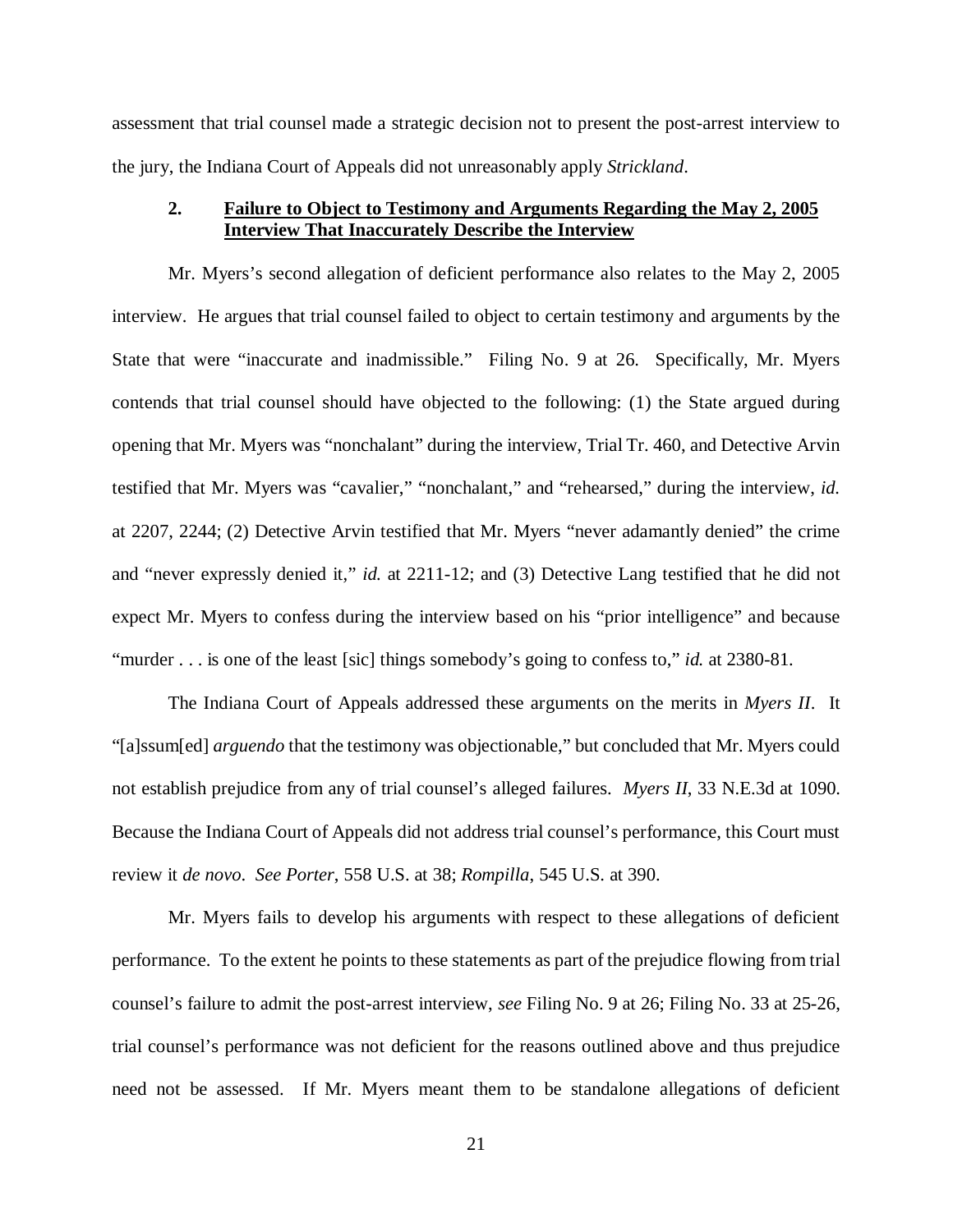performance, he has not attempted to explain why an objection to any of the above challenged statements would have been sustained. This is perhaps why the Indiana Court of Appeals thought it easier to resolve these allegations of ineffective assistance on the prejudice prong. Before doing so, it noted that the "sum total of [Mr.] Myers' argument that this testimony was inadmissible is contained in . . . [one] conclusory statement in his appellant's brief" that the "opinion evidence offered by [Detective] Arvin was objectionable, irrelevant and prejudicial." *Myers II*, 33 N.E.3d at 1090 (quotation marks omitted).

Without further development of these claims, Mr. Myers has failed to demonstrate that the challenged statements were objectionable even under *de novo* review. He does not explain on what legal basis trial counsel should have objected to these statements, nor explained why the objections would have been sustained under Indiana law. *Hough v. Anderson*, 272 F.3d 878, 898 (7th Cir. 2000) ("An ineffective assistance claim based on a failure to object is tied to the admissibility of the underlying evidence. If evidence admitted without objection was admissible, then the complained of action fails both prongs of the *Strickland* test[.]"). Without such development, Mr. Myers has failed to carry his burden to establish that trial counsel's performance was deficient for failing to object to these statements.

#### **3. Trial Counsel's False Statements during Opening Arguments**

Mr. Myers argues that trial counsel provided ineffective assistance by making two false statements to the jury during opening arguments. Trial counsel made the following statements that Mr. Myers contends were false: (1) shortly after Ms. Behrman disappeared a tracking dog went to the home of Ms. Behrman's co-worker Mr. Hollars, but the police pulled the dog away; and (2) Mr. Hollars and Ms. Behrman were seen arguing days before she disappeared.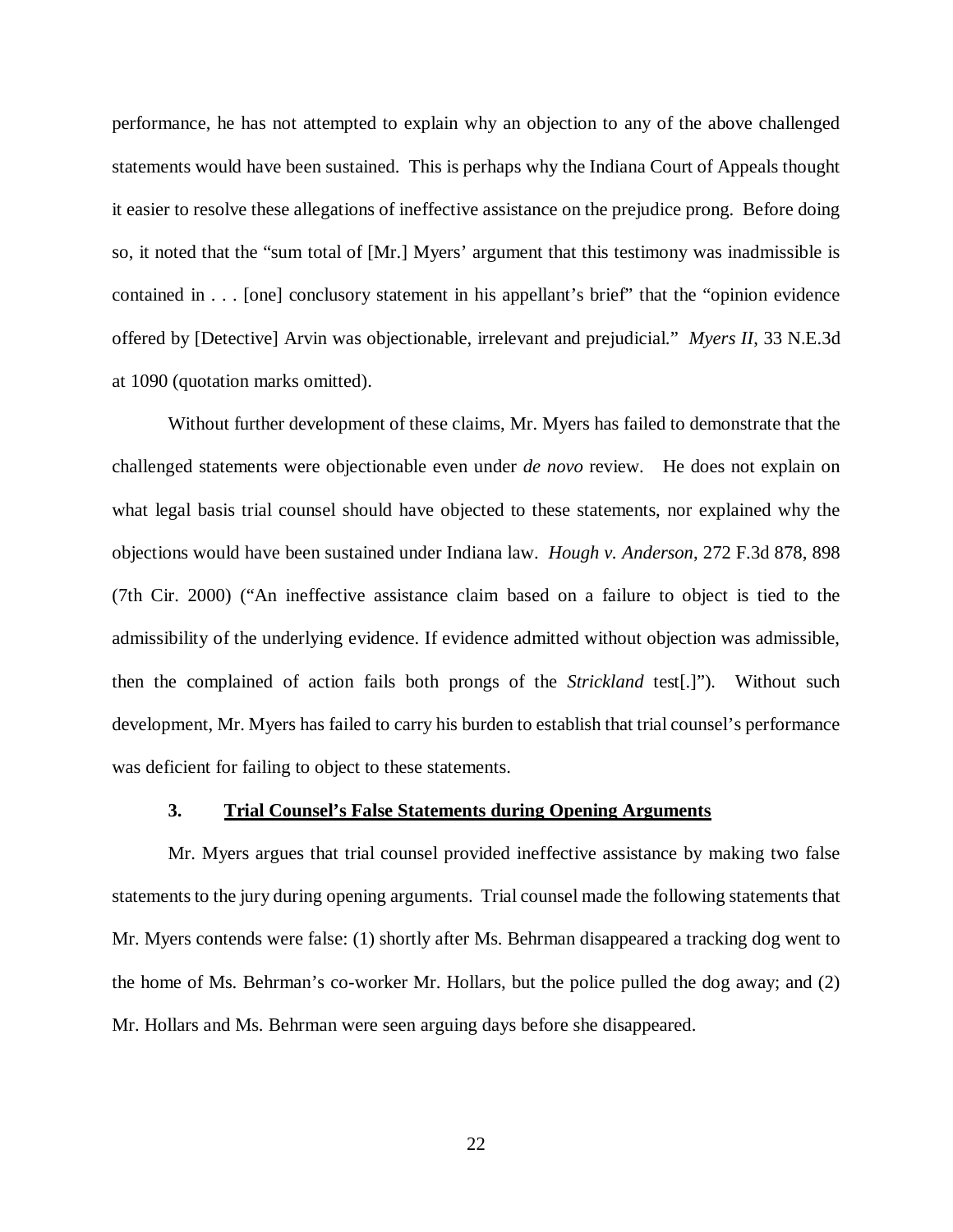Understanding this claim requires an understanding of trial counsel's defense strategy. During opening, trial counsel offered two theories for who else may have murdered Ms. Behrman and an alibi defense. He referenced these theories throughout trial and during closing argument. The first theory (the "Owings theory") was that Ms. Owings, Ms. Sowders, and Mr. Clouse hit Ms. Behrman with a vehicle when they were driving south of Ms. Behrman's residence while high on drugs, then killed her to cover up their crime, placed her body in Salt Creek, and eventually moved it to where it was ultimately found three years later. Trial Tr. 471-72. This theory, trial counsel argued, was supported by several things, including Ms. Owings's confession to law enforcement, portions of which were corroborated. *Id.* at 473. Trial counsel maintained that the corroborating evidence included that Ms. Behrman was last seen by a high school classmate riding on 4700 Harrell Road, which was several miles south of her residence, and a significant distance from Mr. Myers's residence, which was several miles north of her residence. *Id.* at 471-73. This, trial counsel said, was "[t]heory number one." *Id.* at 474.

"Theory number two," trial counsel explained, was that Ms. Behrman's supervisor at the Student Recreational Sports Center ("SRSC"), Mr. Hollars, killed Ms. Behrman. *Id.* at 474. This theory (the "Hollars theory") was problematic for reasons that are explored in some detail below, as trial counsel's pursuit of this theory pervades several of Mr. Myers's claims and the Indiana Court of Appeals' resolution of them. At this juncture, it is sufficient to explain that this theory was predicated on allegations that Mr. Hollars (who was married to someone else) and Ms. Behrman were in a romantic relationship, Ms. Behrman became pregnant, and Mr. Hollars killed her to cover it up.

Lastly, trial counsel offered an alibi defense. The alibi defense was based on phone records showing that Mr. Myers was at his residence several miles north of Ms. Behrman's residence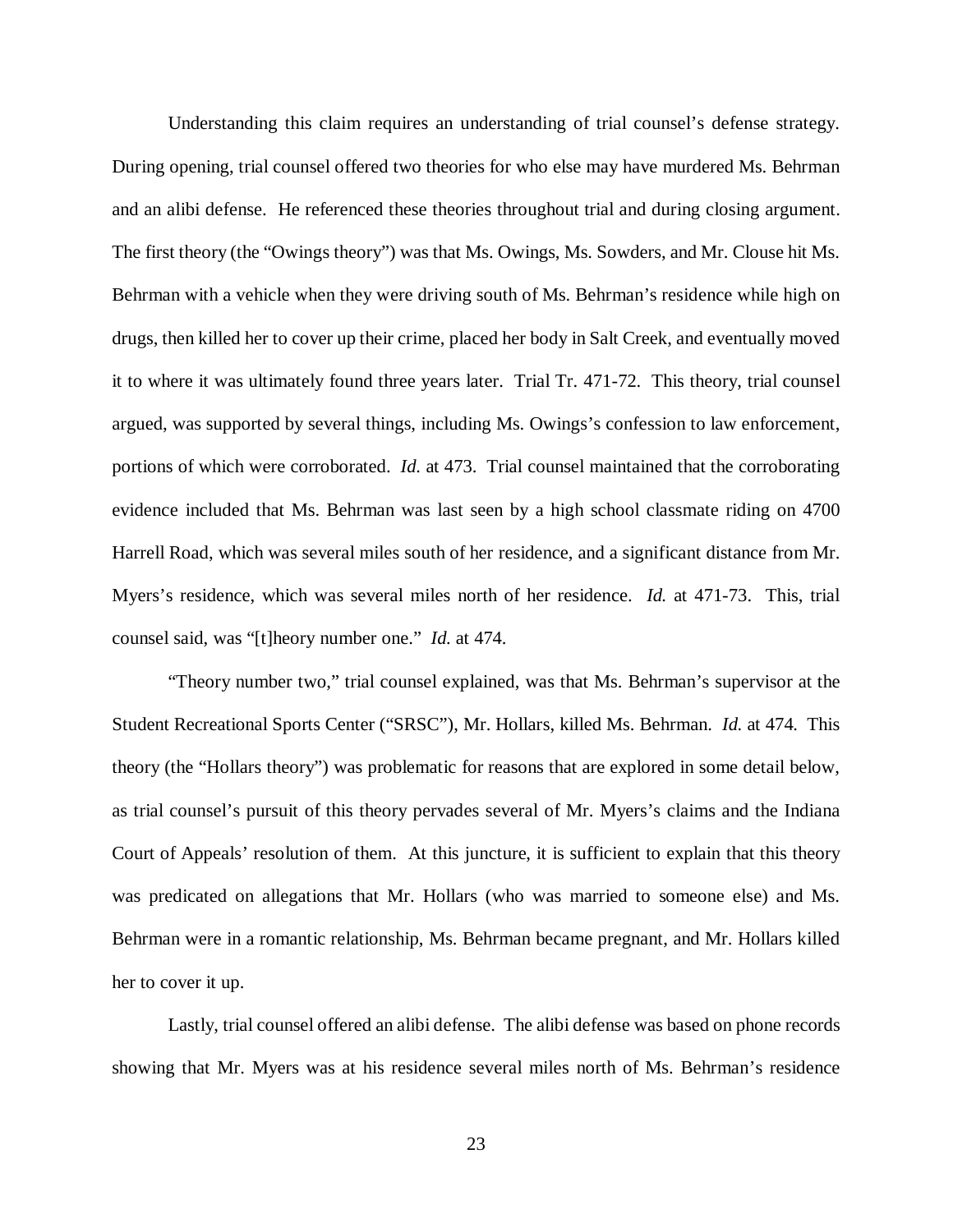during the timeframe Ms. Behrman disappeared. *See* D. Trial Ex. A. Trial counsel argued that if Ms. Behrman rode south, the phone records established that it was "absolutely impossible for [Mr. Myers] to be involved." Trial Tr. 475. Establishing that Ms. Behrman rode south also aligned with the Owings theory, which alleged that Ms. Owings, Ms. Sowders, and Mr. Clouse hit Ms. Behrman with a vehicle when she was riding south of her residence on Harrell Road.

Trial counsel's false statements related to the Hollars theory. During opening, Patrick Baker introduced the Hollars theory as follows:

They sent dogs out. They sent dogs out right after the disappearance on May 31st. You'll hear from [Detective] Tom Arvin that a dog followed a scent, went to a home of a coworker. Did he go inside? No. He pulled the dog off. Why did he pull the dog off? He goes up to the house where the coworker lives, and he calls the dog off. Did he question him? Yes. Questioned him about a gun, a 12-gauge shotgun. The man was a skeet shooter. Name's Brian Hollars. Brian Hollars was seen arguing with Jill Behrman a day or two days before she disappeared. . . . Theory number two. Coworker who was possibly involved with her with a dog going up to his house was involved.

*Id.* at 474. Simply put, Patrick Baker introduced the jury to the Hollars theory by stating that evidence will show that Mr. Hollars and Ms. Behrman were in some sort of dispute immediately before she disappeared, and despite the fact that a bloodhound tracked Ms. Behrman's scent to Mr. Hollars's residence on the day she disappeared, law enforcement covered it up.

Hugh Baker further explained the Hollars theory later during opening, arguing that Mr. Hollars may have been the older man rumored to have asked Ms. Behrman on a date, that his alibi was not solid, and that law enforcement failed to test Mr. Hollars's shotgun. *See id.* 481-82. He also repeated Patrick Baker's false statements regarding the bloodhound. *Id.* at 481-82 ("[T]he police ruled [Mr. Hollars] out, *ignored the fact that the dog went up to his house*, ignored the fact that he worked with her . . . that they knew that there was a rumor that she had a crush on him. (emphasis added)). Finally, throughout trial, trial counsel attempted to show that Ms. Behrman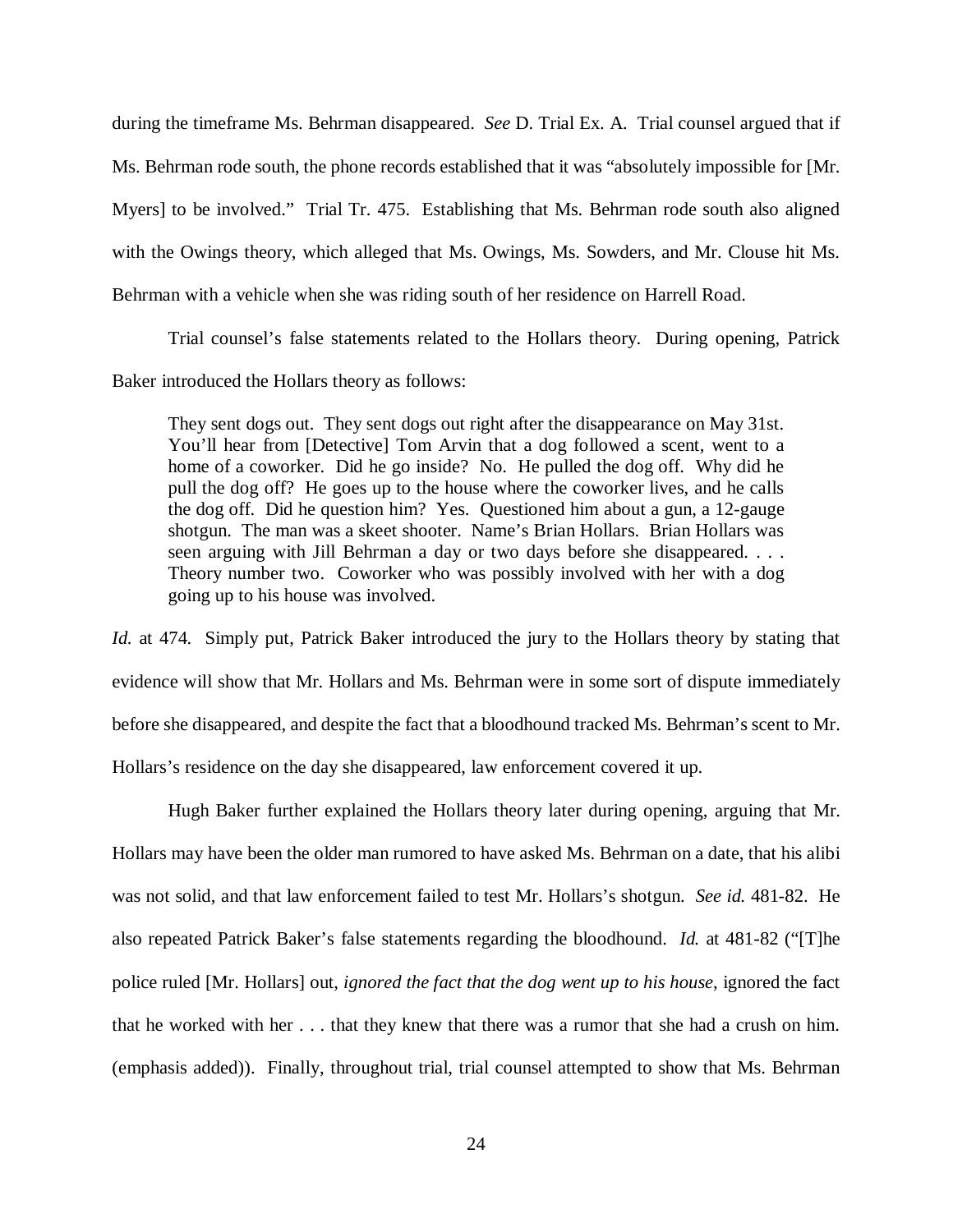may have been pregnant, that Mr. Hollars may have been in a relationship with her, and because Mr. Hollars was married, the pregnancy gave Mr. Hollars motive to murder Ms. Behrman.

However, the two critical facts on which Patrick Baker relied to cast suspicion on Mr. Hollars were false: a bloodhound did not follow Ms. Behrman's scent to Mr. Hollars's residence, let alone was one purposefully pulled away by Detective Arvin, nor were Mr. Hollars and Ms. Behrman seen arguing a day or two before she disappeared. The parties both acknowledge that no evidence supported either of these contentions.<sup>[7](#page-24-0)</sup>

Several years after the trial had concluded, Patrick Baker was disciplined by the Indiana Supreme Court for, among other things, making the false statement regarding the bloodhound during opening. See In re Baker, 955 N.E.2d 729 (Ind. 2011).<sup>[8](#page-24-1)</sup> Patrick Baker stipulated to the

<span id="page-24-0"></span> $<sup>7</sup>$  Mr. Myers argued to the Indiana Court of Appeals that trial counsel additionally misled the jury by stating that he</sup> would call Monroe County Prosecutor Carl Salzman who would testify that Mr. Myers was never a suspect and that Owings, Sowders, and Clouse were his primary suspects. Trial counsel never called Mr. Salzman as a witness. Mr. Myers briefly references this argument in his habeas petition, Filing No. 9 and 28, but does not elaborate on it in his reply brief. The Indiana Court of Appeals concluded that Mr. Myers had failed to carry his burden to show that this was deficient performance because he failed during the post-conviction hearing to elicit any "testimony from trial counsel concerning the failure to call Salzman as a witness" and thus "made no attempt to discount the possibility that trial counsel made a strategic decision not to call Salzman to testify." *Myers II*, 33 N.E.3d at 1095. This analysis is potentially problematic. *See Reeves v. Alabama*, 138 S. Ct. 22, 26 (2017) (Sotomayor, J., dissenting from the denial of cert.) ("This Court has never . . . required that a defendant present evidence of his counsel's actions or reasoning in the form of testimony from counsel, nor has it ever rejected an ineffective-assistance claim solely because the record did not include such testimony."). Nevertheless, Mr. Myers's failure to attempt to explain to this Court why the analysis is an unreasonable application of *Strickland*'s performance prong precludes success on this claim.

<span id="page-24-1"></span><sup>8</sup> Patrick Baker was also disciplined for improperly soliciting Mr. Myers as a client and unreasonably collecting expenses from Mr. Myers's mother that need not have been collected. *In re Baker*, 955 N.E.2d at 729-30. The Court has grave concerns about Patrick Baker's testimony during the post-conviction hearing, which occurred in 2013, that directly contradicts facts he stipulated were true to the Indiana Supreme Court in 2011. Although these contradictions do not impact the Court's resolution of any of the claims discussed herein, they are nevertheless troubling because they cast doubt on Patrick Baker's honesty while testifying under oath during the post-conviction proceedings. For example, he stipulated to the Indiana Supreme Court that "[w]ithout invitation from [Mr. Myers] *or anyone else*, [Patrick Baker] visited [Mr. Myers] in jail and agreed to represent him without charge." *In re Baker*, 955 N.E.2d 729, 729 (Ind. 2011) (emphasis added). Yet during the post-conviction hearing, Patrick Baker testified that he received a voicemail from an unknown individual who asked him if he would help Mr. Myers, which prompted him to visit Mr. Myers in jail. PCR Tr. 493-94. Even the State's proposed conclusions of law for the post-conviction court recognized that Patrick Baker's testimony at the post-conviction hearing was contradicted by the facts to which he stipulated before the Indiana Supreme Court, and thus urged the post-conviction court to reject this aspect of Mr. Baker's testimony. *See* DA App. at 542. Nevertheless, it appears that Patrick Baker's testimony as it relates to his representation of Mr. Myers was otherwise taken as true.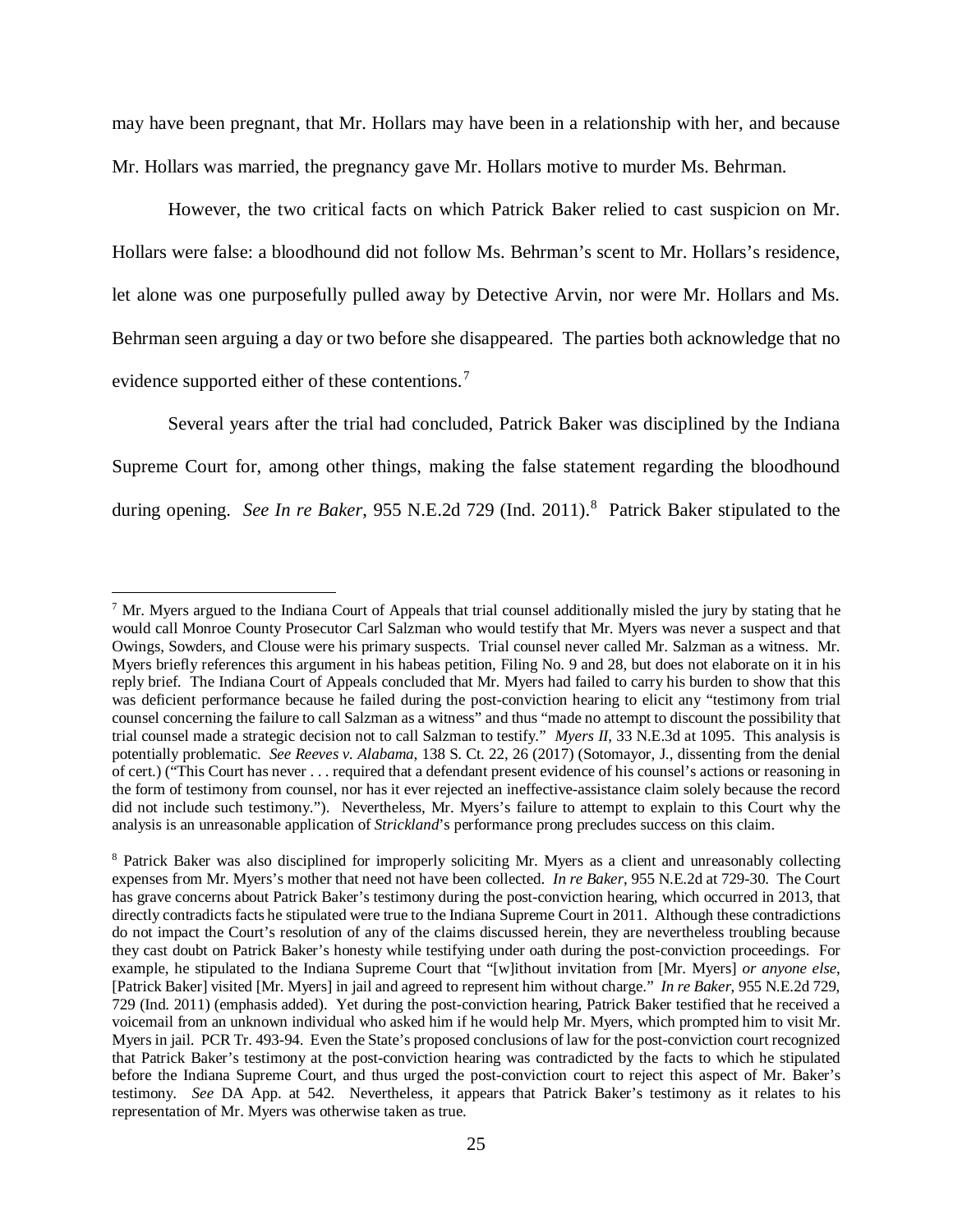following facts during his attorney disciplinary proceeding: "During his opening statement, [Patrick Baker] stated that search dogs were sent out shortly after the victim's disappearance and one dog 'alerted' at the home of [Mr. Hollars], but the dog was called off. These statements were false and [Patrick Baker] should have known that no evidence would be admitted at trial to support them." *Id.* at 729.

The Indiana Court of Appeals addressed Mr. Myers's claim regarding trial counsel's false statements on the merits in *Myers II*. Beginning with the performance prong, it agreed with Mr. Myers that "[t]rial counsel did not present evidence to support the [] claims" made during opening. *Myers II*, 33 N.E.3d at 1091. The Indiana Court of Appeals also acknowledged that Patrick Baker was disciplined by the Indiana Supreme Court, but noted that the disciplinary proceeding did not address whether his performance was deficient or whether Mr. Myers was prejudiced by it.<sup>[9](#page-25-0)</sup> Id. Nevertheless, it "presume[d] . . . that an attorney who tells the jury that he will present evidence that he either knows or should know will not be presented has acted unreasonably for the purposes of the *Strickland* analysis." *Id.* "Thus," the Indiana Court of Appeals concluded, "at least with respect to trial counsel's statement that a search dog alerted to Hollars's residence, we accept Myers's argument that trial counsel's performance was deficient. We are left to consider whether the statements prejudiced Myers within the meaning of *Strickland*." *Id.*

Arguably, the Indiana Court of Appeals "accepted" only that trial counsel's false statement that a dog alerted at Mr. Hollars's residence was false and thus constituted deficient performance, which leaves this Court to analyze *de novo* whether trial counsel's false statements regarding Mr. Hollars and Ms. Behrman arguing the day before she disappeared also amount to deficient

<span id="page-25-0"></span><sup>&</sup>lt;sup>9</sup> The Indiana Supreme Court specifically noted "that there is no allegation in th[e] [attorney discipline] proceeding that [Patrick Baker] provided substandard services to [Mr. Myers] or that [Patrick Baker's] improper representations during his opening statement prejudiced [Mr. Myers] or the State." *In re Baker*, 955 N.E.2d at 729.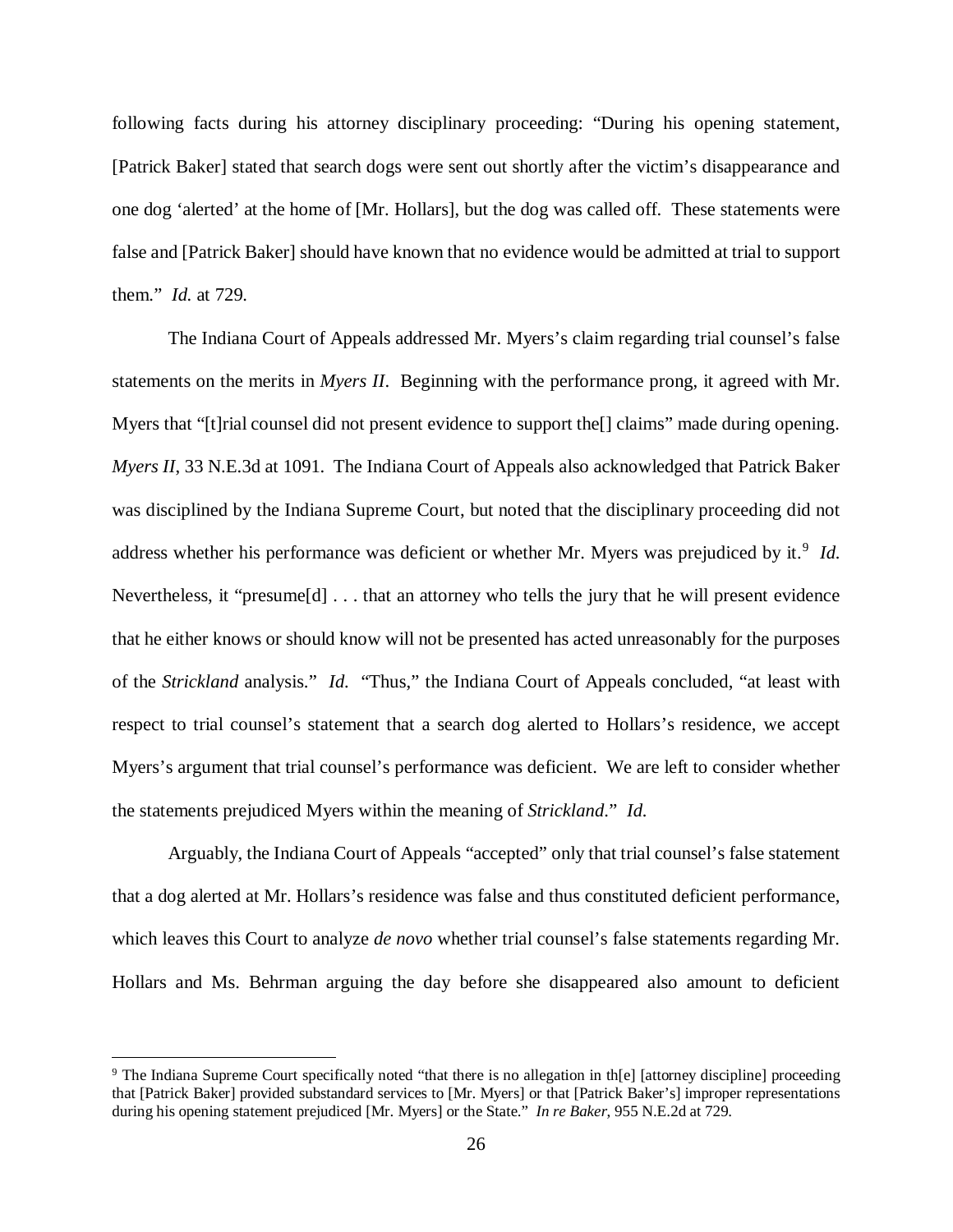performance. *See Harris*, 698 F.3d at 625; *Sussman*, 636 F.3d at 350. The respondent, understandably, does not advance an argument that it was not deficient performance for trial counsel to make this false statement during opening. No strategic or other reason has been suggested at any stage of this case as to why trial counsel made these false statements.

Of course, failing to follow through on statements during opening does not always amount to deficient performance, such as when "unforeseeable events" or "unexpected developments . . . warrant . . . changes in previously announced trial strategies." *United States ex rel. Hampton v. Leibach*, 347 F.3d 219, 257 (7th Cir. 2003) (citations and quotation marks omitted). But this is not such a case, since the statements at issue were nothing more than false representations about what the evidence would show, and trial counsel should have known these statements were false when he made them. These false statements served no purpose but to undermine the defense offered and diminish trial counsel's credibility with the jury. *See id.* ("[L]ittle is more damaging than to fail to produce important evidence that had been promised in an opening." (citation and quotation marks omitted)); *id.* at 259 ("Promising a particular type of testimony creates an expectation in the minds of jurors, and when defense counsel without explanation fails to keep that promise, the jury may well infer that the testimony would have been adverse to his client and may also question the attorney's credibility."). Such harmful conduct constitutes deficient performance. *See id.*; *see also English v. Romanowski*, 602 F.3d 714, 728 (6th Cir. 2010) ("[I]t was objectively unreasonable for [the defendant's] trial attorney to decide before trial to call . . . a [certain] witness, make that promise to the jury, and then later abandon that strategy, all without having fully investigated [that witness] and her story prior to opening statements."); *McAleese v. Mazurkiewicz*, 1 F.3d 159, 166 (3d Cir. 1993) ("The failure of counsel to produce evidence which he promised the jury during his opening statement that he would produce is indeed a damaging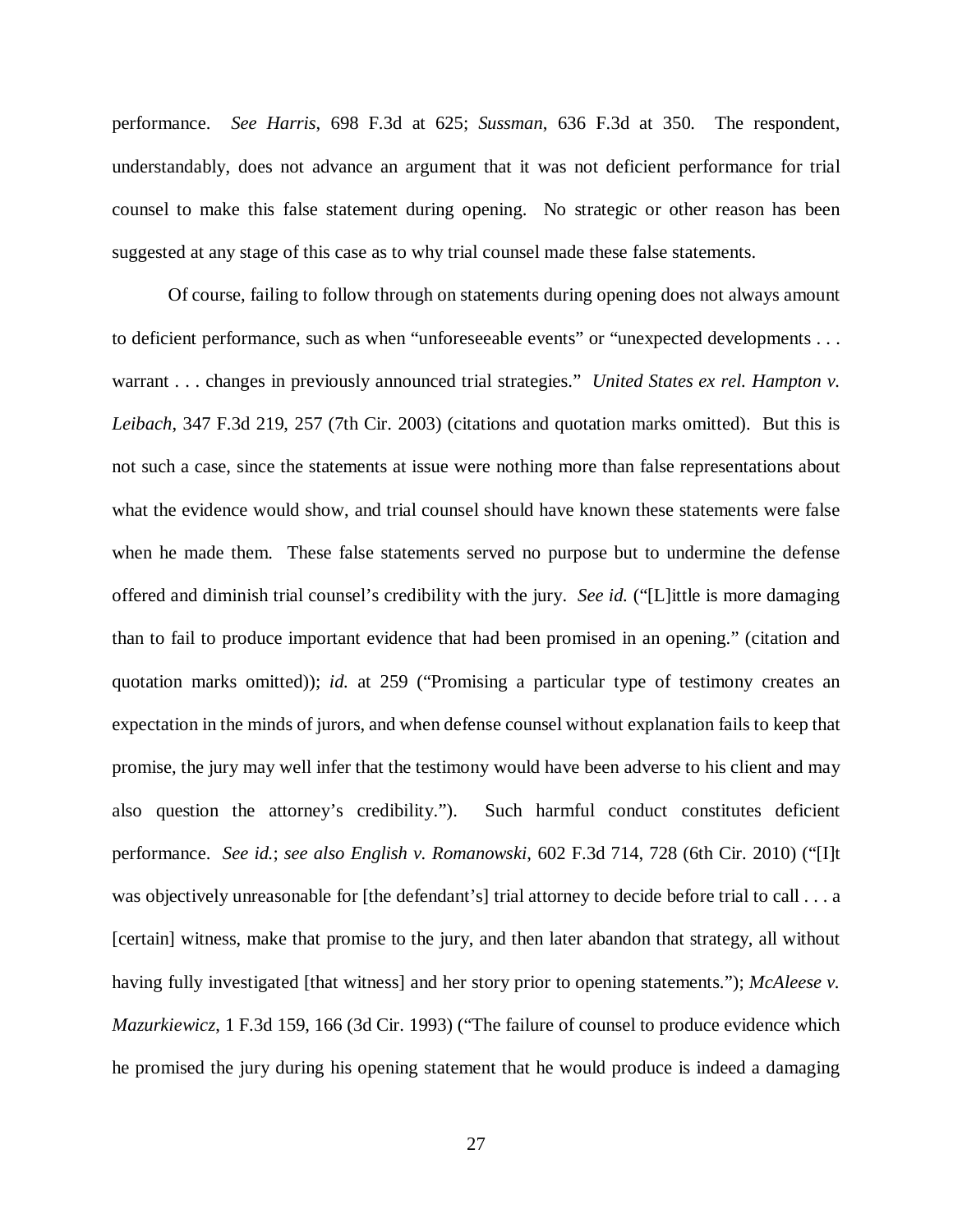failure sufficient of itself to support a claim of ineffectiveness of counsel."); *Harris v. Reed*, 894 F.2d 871, 879 (7th Cir. 1990) (holding counsel's performance deficient and prejudicial where counsel promised the jury evidence that another suspect committed the crime and then failed to call any defense witnesses without explaining why to the jury).

Accordingly, the Court concludes that it was deficient performance for trial counsel to make the above false statements during opening. The Court will consider the prejudice flowing from this deficient performance, along with the other aspects of trial counsel's performance that were deficient, in the prejudice analysis below.

### **4. Failure to Sufficiently Challenge the State's Theory that Ms. Behrman Rode North and to Object to Improper Testimony that She Rode South**

Mr. Myers next contends that trial counsel provided deficient performance by failing to adequately challenge the State's evidence that Ms. Behrman rode north on the day she disappeared. Whether Ms. Behrman rode her bicycle north or south of her house on the day she disappeared was important for investigators when they were attempting to solve Ms. Behrman's murder. It was also critical at trial. Ms. Behrman logged off her home computer at 9:32 a.m. the morning she disappeared. She was scheduled to work at the SRSC at noon. Mr. Myers's phone records show that he was at home—several miles northwest of Ms. Behrman's residence—during the timeframe when Ms. Behrman disappeared. Specifically, Mr. Myers called several Indiana State Parks at 9:15, 9:17, and 9:18 a.m., and he called nearby movie theaters at 10:37 and 10:45 a.m. *See* D. Trial Ex. A. Given this, if Ms. Behrman had ridden south on the day she disappeared, Mr. Myers had a solid alibi. Establishing that Ms. Behrman rode south would have also corroborated the Owings theory—that Ms. Owings, Ms. Sowders, and Mr. Clouse hit Ms. Behrman with a vehicle when she was riding south of her residence, killed her, dumped her bike, and hid her body.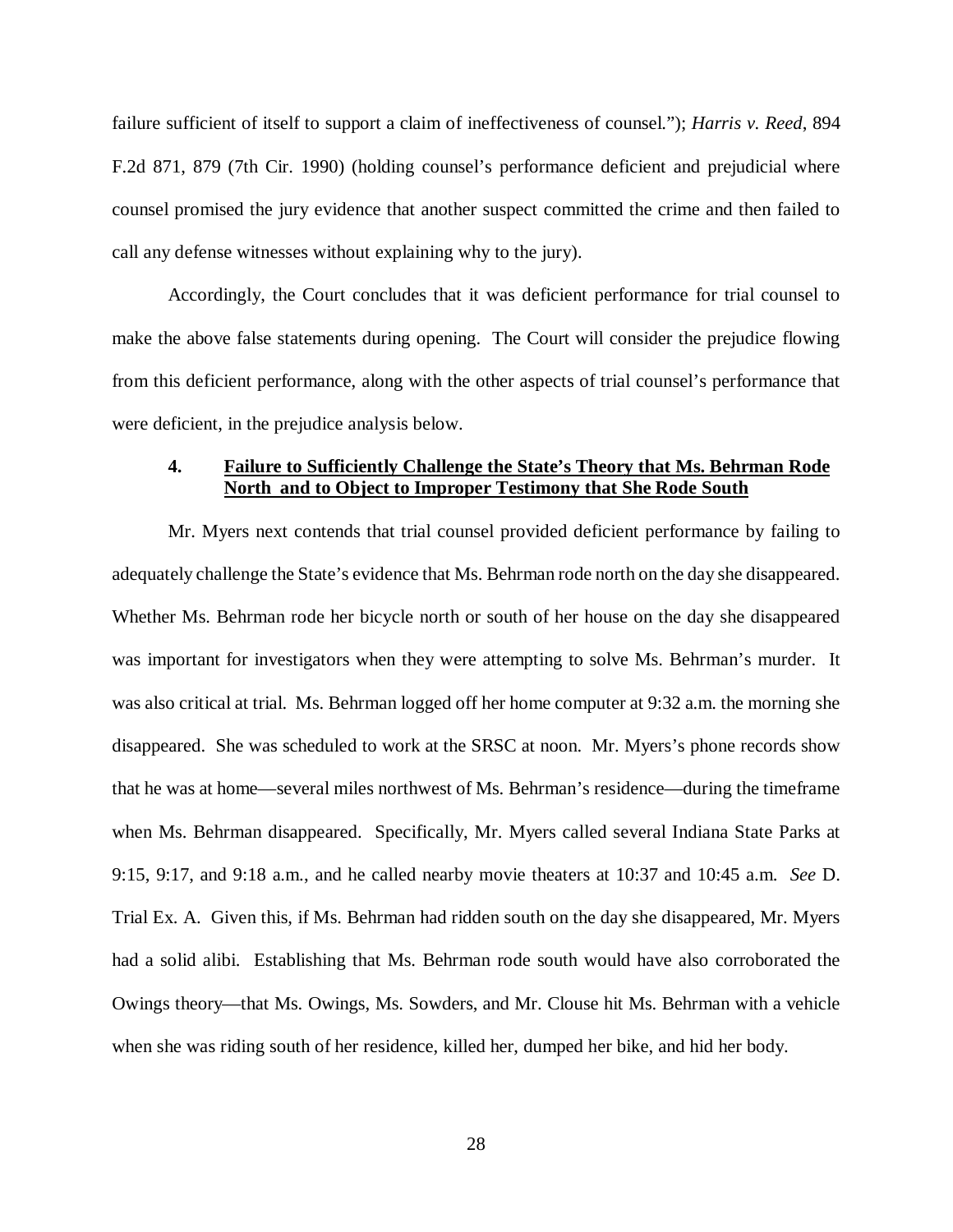Trial counsel recognized how beneficial establishing that Ms. Behrman rode south would be for Mr. Myers's alibi defense. Indeed, trial counsel highlighted on several occasions during both opening and closing that the evidence showed Ms. Behrman rode south. During opening, trial counsel pointed out that Ms. Behrman was last seen south on Harrell Road by her former high school classmate, Maral Papakhian.<sup>[10](#page-28-0)</sup> Trial Tr. 472. Trial counsel then argued that Mr. Myers's phone records make it impossible for him to have murdered Ms. Behrman: "This man's at home making telephone calls at the exact time when she's last seen [south on Harrell Road]." *Id.* at 475. During closing, trial counsel again argued that the phone records establish Mr. Myers's innocence given that Ms. Behrman was last seen south on Harrell Road. *Id.* at 2781. Trial counsel argued further that Agent Dunn "worked this case for three years" and "believed that theory because it matches as to where Jill Behrman was last seen, 4700 South [Harrell] Road." *Id.* at 2781-82. This southern route theory, trial counsel continued, was "corroborated by the Wendy Owings statement." *Id.* at 2782.

The State presented evidence that Ms. Behrman rode north—in the direction of Mr. Myers's residence—and attempted to undermine the evidence that she rode south. As discussed further below, the State presented evidence that six days after Ms. Behrman disappeared, Deputy Charles Douthett handled a bloodhound that tracked Ms. Behrman's scent along the northern route. *See id.* at 957-91. The State called Robert England, who testified that he saw a female cyclist in her early twenties on North Maple Grove Road who matched Ms. Behrman's description either on Wednesday (the day Ms. Behrman disappeared) or Thursday. *See id.* at 1019-26. Dr. Norman Houze—the leader of a bicycle group Ms. Behrman was in—testified that Ms. Behrman could

<span id="page-28-0"></span> $10$  Various spellings of Ms. Papakhian's name appear in the records. The State reports that her name is misspelled in the trial transcripts, and the proper spelling is "Papakhian." Filing No. 20-16 at 14 n.8. The Court will use this spelling, but different spellings are used if quoting from another source.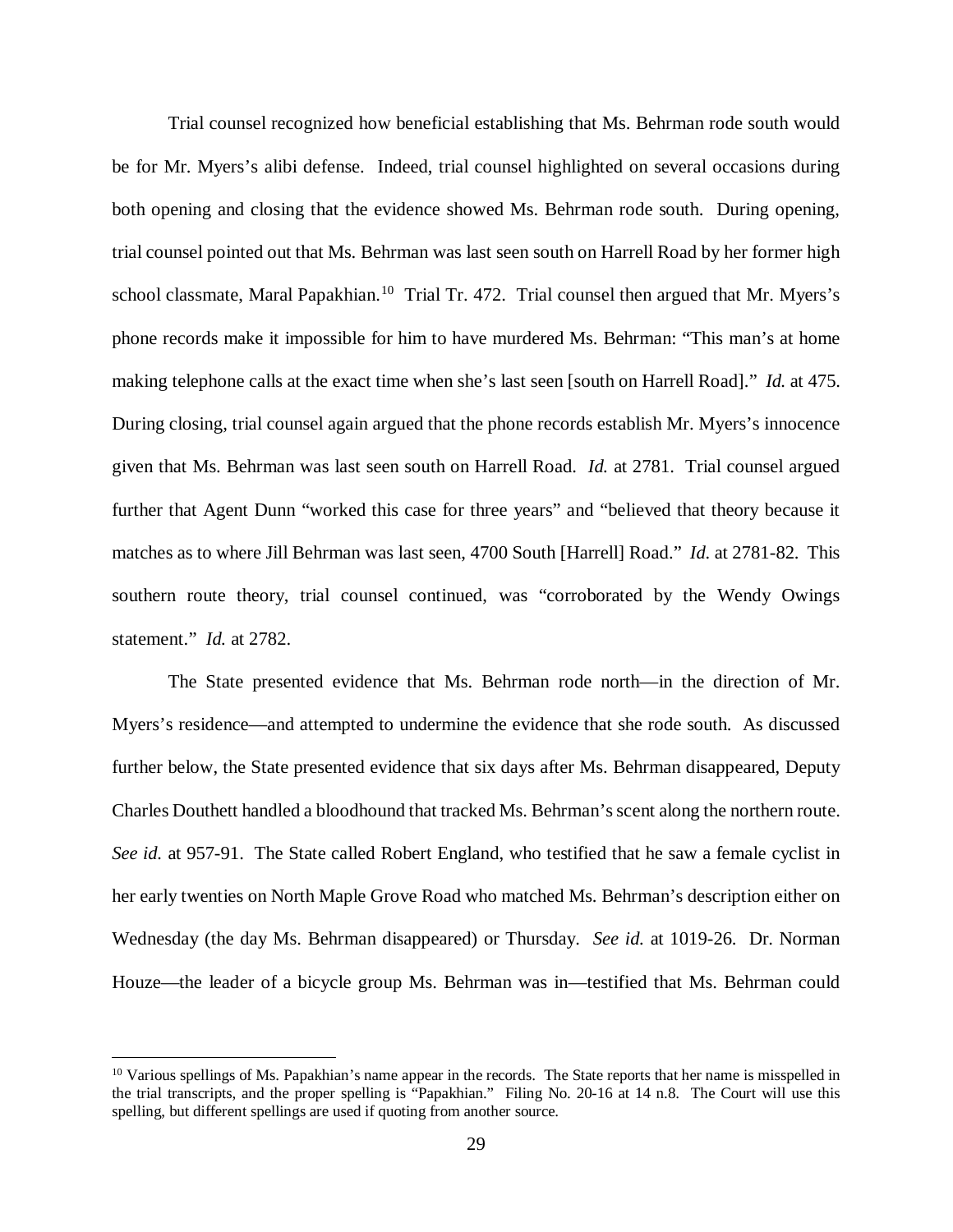have ridden the northern route to where her bicycle was found and back in time to make her noon shift at the SRSC. *See id.* at 1265-71.

Detective Arvin offered testimony attempting to undermine Ms. Papakhian's sighting of Ms. Behrman. Detective Arvin testified that he interviewed Ms. Papakhian and disagreed with Agent Dunn's original conclusion that Ms. Papakhian saw Ms. Behrman on the Wednesday morning she went missing. *Id.* at 2228. Instead, after interviewing her and five other individuals who were at the same party as Ms. Papakhian the night before she saw Ms. Behrman, *id.* at 2203, Detective Arvin concluded that it was "more likely Tuesday that she saw Jill Behrman," *id.* at 2228; *see also id.* at 2230-32.

During the post-conviction hearing, Patrick Baker was asked about his strategy with respect to whether he wanted to establish that Ms. Behrman rode north or south the morning she went missing. Patrick Baker answered as follows:

- Q. What did you want the jury to believe about where Jill rode her bike the morning of May 31st?
- A. I didn't want her going north. I think . . . our strategy was to show that she was going on a southern route from her home. There were two theories, a southern route and a northern route, Judge.
- Q. But you wanted the jury to believe that she had ridden south.
- A. Yes.
- Q. Do you recall that part of the evidence . .
- A. Well, I. . no. I. . can I explain, Judge? We wanted the jury to believe that she couldn't have made it to [Mr. Myers'] house and back in time for work. So I don't know if we differentiated between the southern route and maybe partially of the northern route but we wanted the jury to believe that she couldn't have ridden to his house and back.

PCR Tr. 598-99.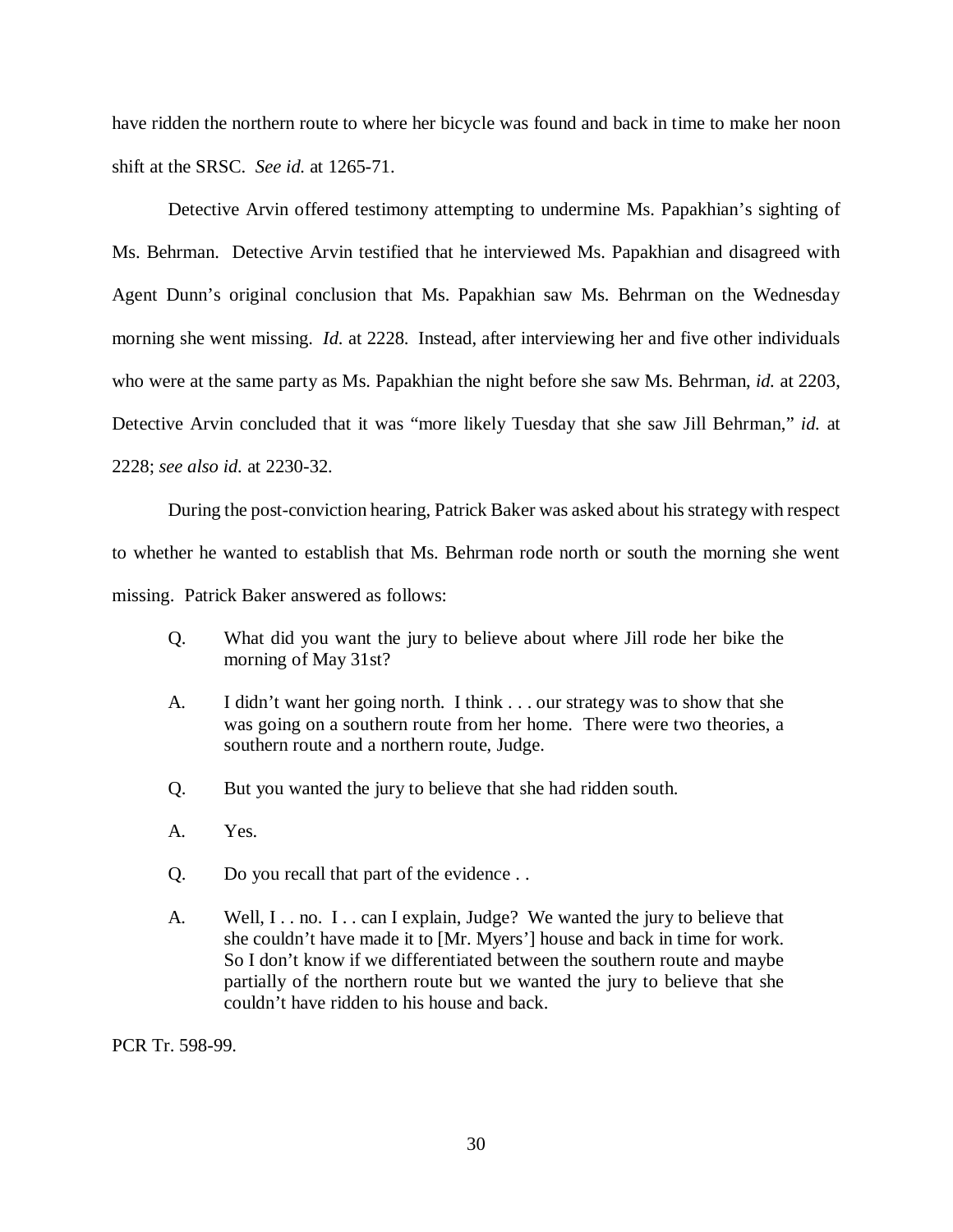Mr. Myers sets forth two allegations of deficient performance with respect to how trial counsel handled the issue of whether Ms. Behrman rode north or south the morning she disappeared. The Court will address each in turn.

#### **a. Failure to Challenge the State's Northern Route Theory**

Mr. Myers argues that trial counsel provided deficient performance by failing to use readily available evidence to show that Ms. Behrman rode south on the day she disappeared. *See* Trial Tr. 2746. He points to three specific ways in which trial counsel should have undermined the State's northern theory: (1) cross-examining Ms. Behrman's parents regarding their prior belief that she would not have ridden north; (2) impeaching Dr. Houze's timed reconstruction of the northern route; and (3) presenting evidence that Ms. Behrman hated riding through traffic, including crossing Highway 37, which she was required to do on the northern route. *See* Filing No. 33 at 48.

The Indiana Court of Appeals addressed these contentions on the merits in *Myers II*:

Myers' arguments on this issue presume that the only reasonable strategy trial counsel could have pursued was one that depended heavily on establishing that Behrman rode south rather than north on the date of her disappearance. But trial counsel were not limited to presenting a single theory of defense. Indeed, in a case such as this, based solely on circumstantial evidence, the most advantageous approach may be to establish reasonable doubt by presenting multiple possible alternative theories of the crime that point away from the accused's guilt. As the U.S. Supreme Court has explained, "[t]o support a defense argument that the prosecution has not proved its case it sometimes is better to try to cast pervasive suspicion of doubt than to strive to prove a certainty that exonerates." *Harrington v. Richter*, 562 U.S. 86, 109 (2011).

At the PCR hearing, when asked what he wanted the jury to believe concerning Behrman's bicycle route, Patrick Baker initially stated that he "didn't want her going north." PCR Transcript at 598. He went on to clarify, however, that he had "two theories, a southern route and a northern route". *Id.* Specifically, he testified as follows:

We wanted the jury to believe that she couldn't have made it to [Myers'] house and back in time for work. So I don't know if we differentiated between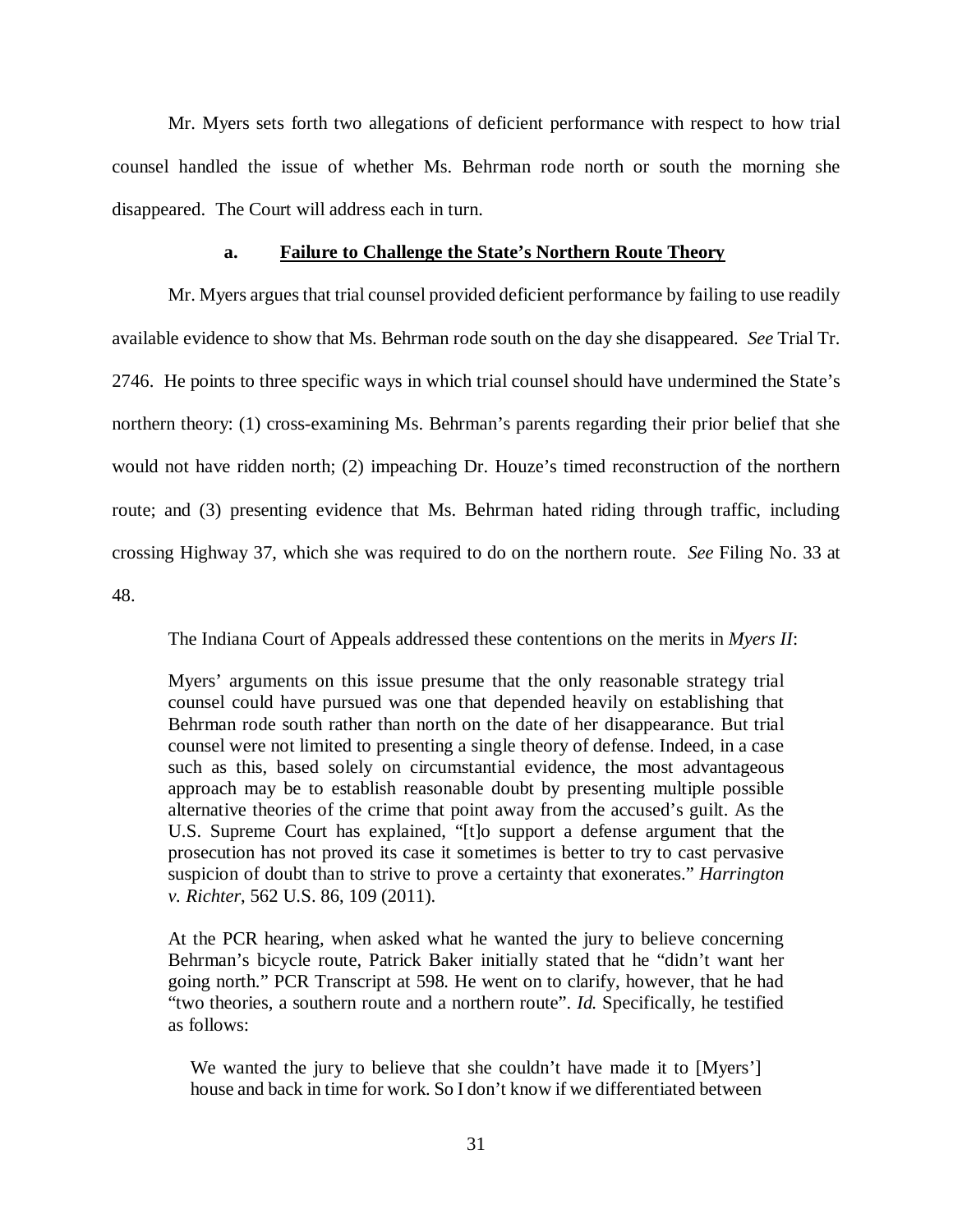the southern route and maybe partially of the northern route but we wanted the jury to believe that she couldn't have ridden to his house and back.

*Id.* at 598–99. Thus, it was not trial counsel's strategy to eliminate the possibility that Behrman had ridden north—rather, trial counsel sought to establish that Behrman would not have followed the north route all the way to Myers' residence in light of her schedule that day.

We cannot conclude that trial counsel's decision to pursue a defense theory that allowed for the possibility that Behrman had ridden north was unreasonable. As an initial matter, we note that trial counsel presented evidence supporting the theory that Behrman had ridden south. Trial counsel elicited testimony that Maral Papakhian, a high school classmate of Behrman's, had reported seeing Behrman riding her bike on Harrell Road, *i.e.*, the southern route, on the morning of her disappearance. The jury was also presented with evidence of Owings' confession, in which she stated that she and Sowders[] had been passengers in Clouse's vehicle when he struck Behrman and abducted her on Harrell Road. Additionally, in both opening statements and closing arguments, trial counsel argued that the evidence presented supported a conclusion that Behrman had ridden south.

We also note, however, that trial counsel's Hollars theory was premised in part on the fact that a bloodhound had scented Behrman on the northern route near Hollars' residence. Thus, presenting a theory of defense that depended on proving to a certainty that Behrman had ridden south would have undermined this alternative theory. Moreover, there was other evidence that Behrman had ridden north. Robert England testified that he saw a cyclist matching Behrman's description riding north on Maple Grove Road either at 10:00 a.m. on the day Behrman disappeared or at 9:00 a.m. the next day. Moreover, Behrman's bike was discovered on the north route, less than one mile from Myers' residence. Although it has been suggested that Behrman could have taken the south route, been abducted and subdued there, and her bike dumped on the north route, the timeline for such a scenario is tight. Behrman logged off of her computer at 9:32 a.m. and her bike was spotted near Myers' residence "before noon." Trial Transcript at 1226. Additionally, evidence from the bloodhound tracking search was consistent with Behrman having ridden the bike to its final location as opposed to being driven there in a vehicle. Thus, although it is not impossible for the bike to have been dumped, we cannot conclude that it was unreasonable for trial counsel to decline to pursue a theory of defense that was wholly dependent on the jury reaching such a conclusion. While it might have been helpful to the defense to conclusively eliminate the possibility that Behrman had ridden north that morning, the evidence simply did not allow for such certainty.

*Myers II*, 33 N.E.3d at 1095-96.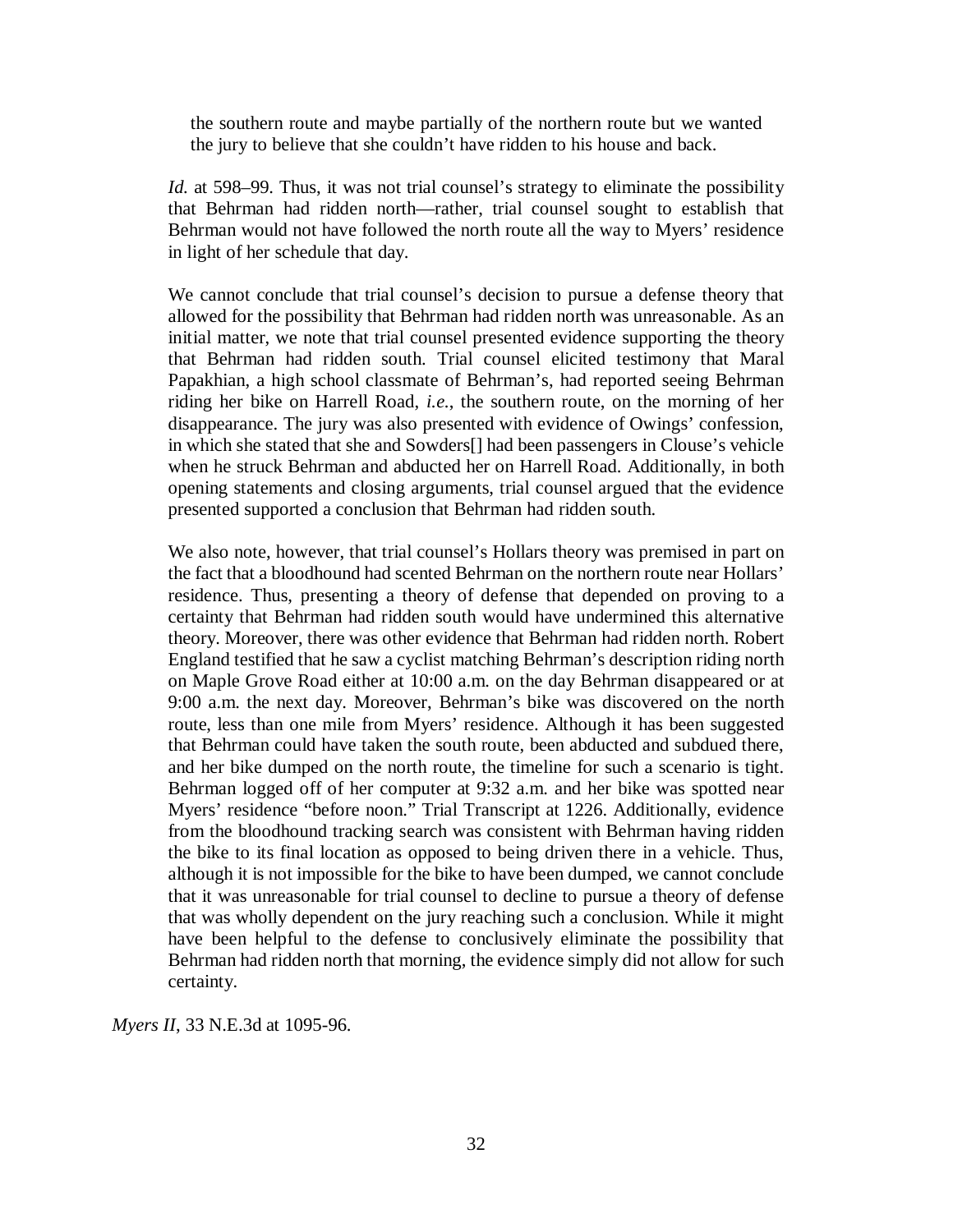Mr. Myers contends that the Indiana Court of Appeals' decision was an unreasonable determination of the facts as well as an unreasonable application of *Strickland*. For example, Mr. Myers argues that the "two theories" to which Patrick Baker referred were actually two arguments supporting the same theory. *See* Filing No. 33 at 50. As Patrick Baker testified during the postconviction hearing, he did not differentiate between two theories at trial, he was simply trying to prove that Ms. Behrman could not have ridden near Mr. Myers's residence and back in time to show up to work at the SRSC. If trial counsel could show this—either by showing that she rode south or by showing she only "partially" rode north, *see* PCR Tr. 598—then Mr. Myers's alibi that he was home making phone calls would be very persuasive. To posit that such a strategy would lead trial counsel to withhold evidence that Ms. Behrman rode south—even if it undermined trial counsel's Hollars theory<sup>11</sup>—is perplexing at best. More important, the notion that trial counsel strategically withheld evidence that Ms. Behrman rode south is contrary to trial counsel's actual conduct at trial. During both opening and closing, and throughout trial more generally, trial counsel repeatedly argued and attempted to prove that Ms. Behrman rode south. *See, e.g.*, Trial Tr. 472, 475-76, 2780-81.

For these reasons, and reasons similar to those set forth below regarding the Indiana Court of Appeals' resolution of Mr. Myers's claim regarding the bloodhound tracking evidence, the Indiana Court of Appeals' resolution of this claim may well be an unreasonable application of *Strickland* and *Wiggins*. Despite the Court's concern, it need not ultimately decide this question. As discussed below, the three instances of deficient performance identified by the Court are more

<span id="page-32-0"></span> $11$  As discussed further below, evidence that Ms. Behrman rode south would have hardly, if at all, undermined the Hollars theory. Even if Ms. Behrman rode north past Mr. Hollars' residence, there was no evidence that Mr. Hollars was home. Instead, the nearly undisputed evidence was that Mr. Hollars was at work at the SRSC. Moreover, as concluded below, trial counsel's investigation of the bloodhound evidence was deficient such that he did not understand the bloodhound evidence well enough to determine whether its potential detriment to the alibi defense was worth whatever minimal support it provided to the Hollars theory.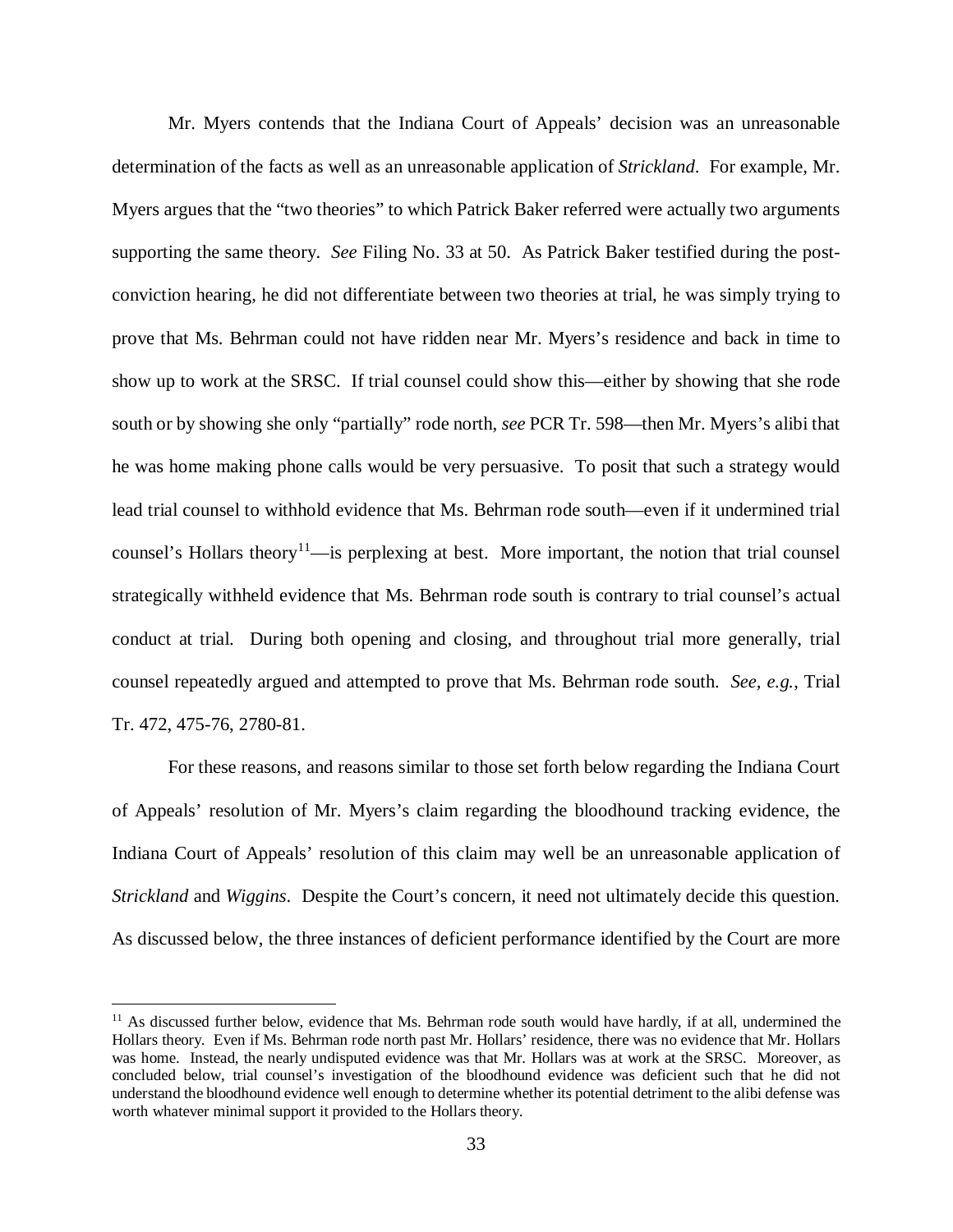than sufficient for Mr. Myers to establish prejudice and be entitled to habeas relief. Accordingly, the Court need not resolve whether trial counsel's performance was deficient for not presenting the additional evidence that Ms. Behrman rode south.

### **b. Failure to Object to Alleged Hearsay Regarding Ms. Papakhian**

Mr. Myers next argues that trial counsel failed to object to Detective Arvin's testimony undermining Ms. Papakhian's sighting of Ms. Behrman riding south the Wednesday morning she disappeared. Specifically, Mr. Myers argues that Detective Arvin concluded the timeline did not fit for Ms. Papakhian to have seen Ms. Behrman on Wednesday morning based at least in part on statements of other individuals he interviewed and that, without objection, Detective Arvin placed the hearsay statements of those individuals before the jury. The Indiana Court of Appeals addressed this claim on the merits in *Myers II* as follows:

Myers also argues that trial counsel were ineffective for failing to object to hearsay testimony discrediting Papakhian's sighting of Behrman on Harrell Road on the morning of her disappearance. Hearsay is an out-of-court statement offered in court to prove the truth of the matter asserted. *Boatner v. State*, 934 N.E.2d 184 (Ind. Ct. App. 2010). As a general rule, hearsay is inadmissible unless the statement falls within one of the established hearsay exceptions. *Yamobi v. State*, 672 N.E.2d 1344 (Ind. 1996).

Detective Arvin testified that Papakhian told police she believed she saw Behrman on the 4700 block of Harrell Road on the morning of Wednesday, May 31, but that she could not be one hundred percent certain that she had not seen her on Tuesday. Detective Arvin testified further that when he interviewed Papakhian, she recalled having an argument with her boyfriend at a small party the night before the sighting, and she named several other people who had attended the party. Detective Arvin testified that he interviewed five people as a result of his interview with Papakhian, and that he ultimately reported to Detective Lang "that the timeline that [Papakhian] had presented did not fit." Trial Transcript at 2203. He testified further that based on his investigation, he believed that it was more likely that Papakhian had seen Behrman on Tuesday, the day before her disappearance. Detective Arvin explained that Papakhian told him that she regularly left her house forty-five minutes before her 10:20 a.m. class (i.e., at 9:35 a.m.) and Detective Arvin determined that it would take her only three minutes to drive to the 4700 block of Harrell Road. Because Behrman had logged off of her computer at 9:32 a.m., and it would take a minimum of fifteen minutes for her to bike from the Behrman residence to Harrell Road (not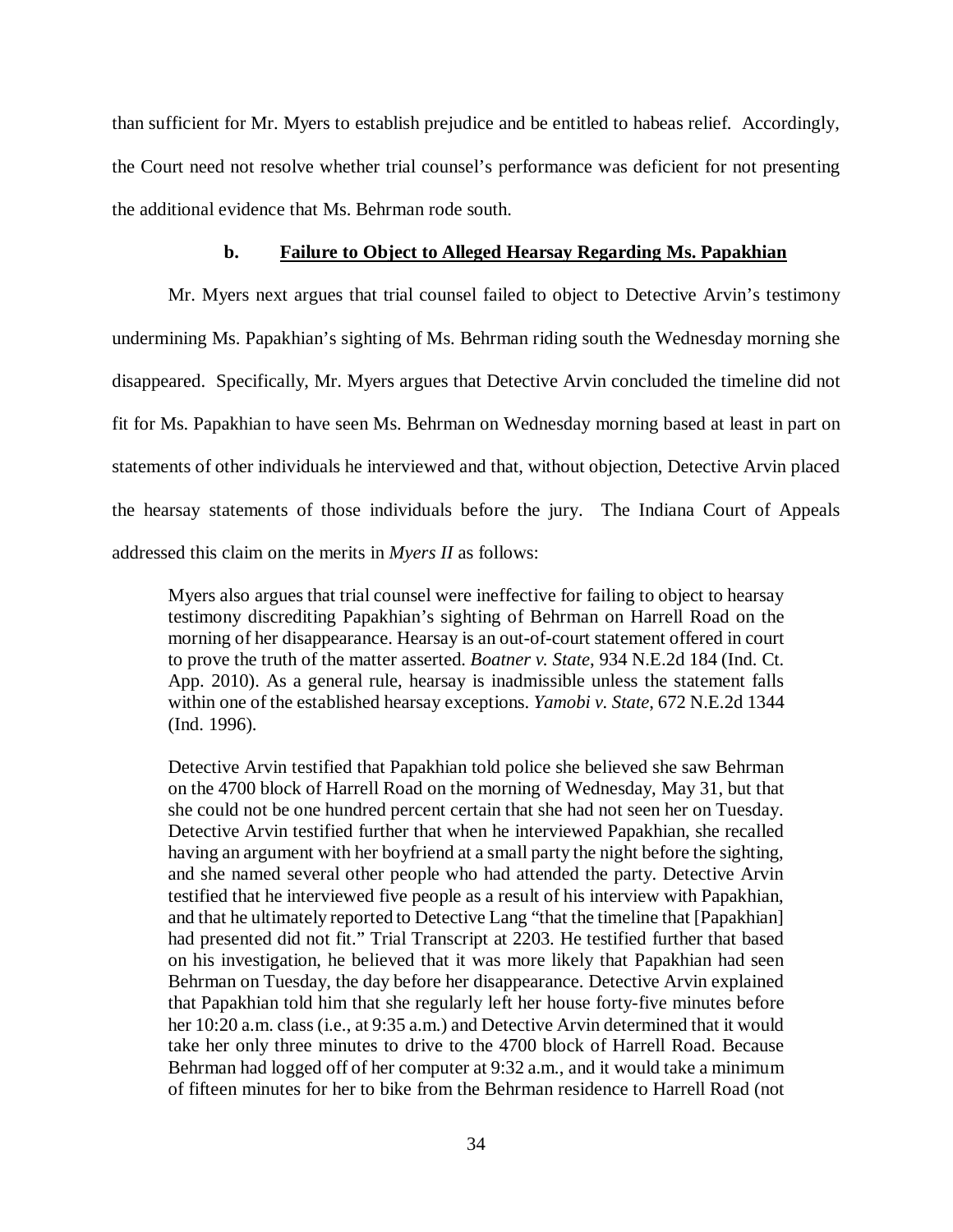including additional time to change clothes, put on cycling shoes, fill a water bottle, etc.), Detective Arvin believed that Behrman could not have made it to the 4700 block of Harrell Road in time for Papakhian to have seen her there on the date of her disappearance.

Myers argues that Detective Arvin testified to statements made to him by the other partygoers Papakhian identified, and that a hearsay objection to this testimony would have been sustained. But Myers has not directed our attention to a single outof-court statement made by these unnamed individuals and admitted into evidence through Detective Arvin's testimony. Instead, Detective Arvin testified that after interviewing Papakhian and five other witnesses, he came to the conclusion that Papakhian's timeline did not fit and she had probably seen Behrman on Tuesday. When giving a further explanation of why he reached the conclusion, Detective Arvin referred not to any statements or information gathered from the partygoers, but to the timeline he had worked out based on Papakhian's statements and Behrman's computer logoff time. Because Myers has not established that Detective Arvin testified to any out-of-court statements made by the unnamed witnesses he interviewed, Myers has not established that trial counsel were ineffective for failing to object based on hearsay.

*Myers II*, 33 N.E.3d at 1097-98. The Indiana Court of Appeals also noted that Mr. Myers did not argue that trial counsel should have objected to the out-of-court statements of Ms. Papakhian "and for good reason. Because Papakhian did not testify at trial, the only way to get evidence of her sighting before the jury was through the testimony of others." *Id.* at 1098 n.6.

Mr. Myers argues that this was an unreasonable application of *Strickland* in two respects. First, he argues that Detective Arvin's testimony "clearly suggests that his conclusions were based on his interview with partygoers." Filing No. 33 at 45 (citing Trial Tr. 2203, 2226-28). Second, he argues that even though Detective Arvin "*also* testified at trial, on redirect, that the timeline did not fit based on his estimates of the time it would have taken Jill to ride from her home to the approximate location Papakhian saw Behrman (4700 South Harrell Road), and the driving time from Papakhian's residence to that location, there are problems with this testimony as well." *Id.* at 46 (citation omitted).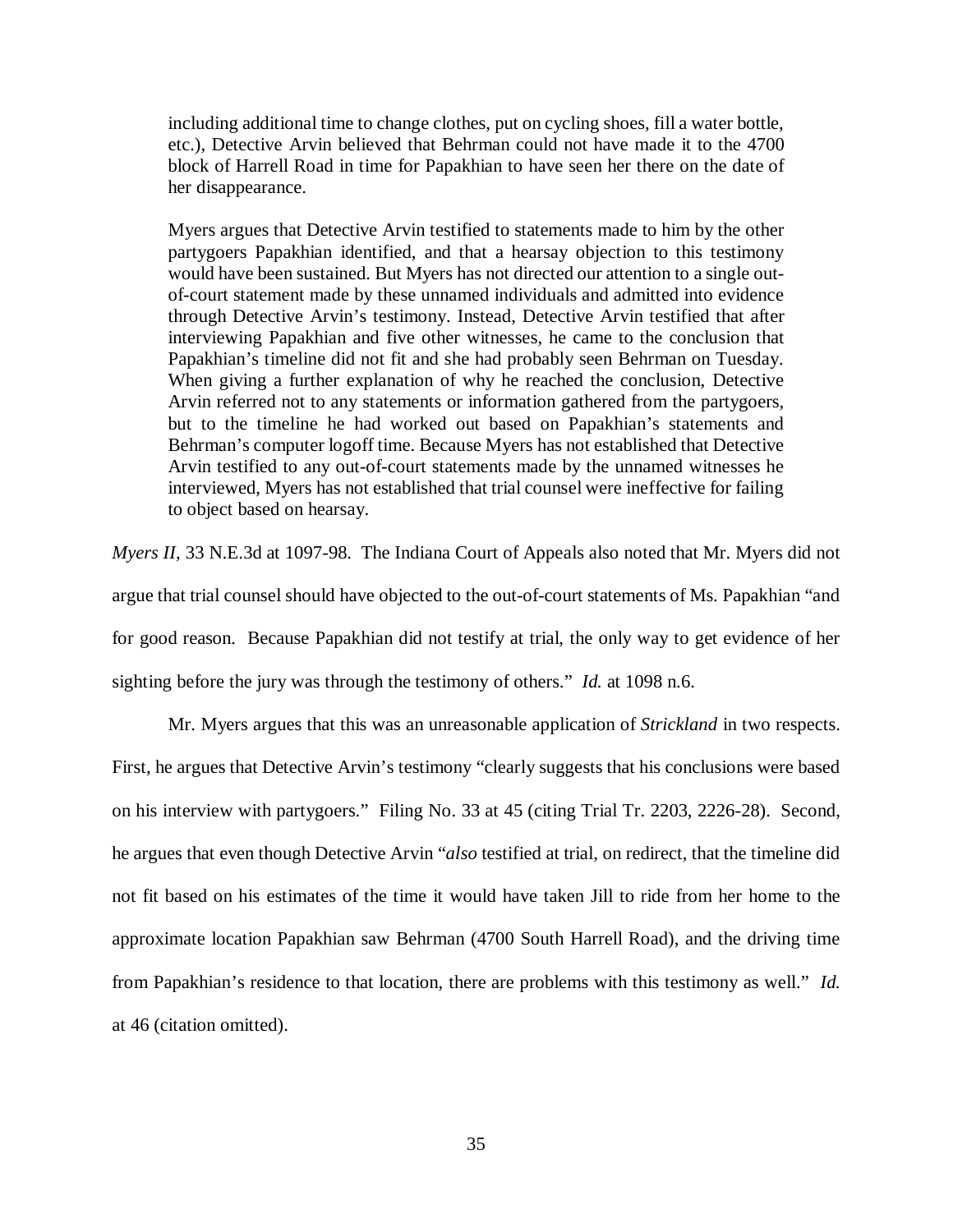As to Mr. Myers's first argument, the Court agrees that Detective Arvin's testimony suggests his conclusion that the timeline "did not fit" was reached at least in part due to what the partygoers told him. During direct examination, Detective Arvin testified that he interviewed five other people while investigating Ms. Papakhian's sighting and ultimately concluded that the "timeline that she had presented did not fit." Trial Tr. 2203. Trial counsel pressed Detective Arvin about this during cross-examination:

- Q. . . . [The FBI] had focused on Wednesday, the day . . . she disappeared as the day that . . . Papa[khian] . . . saw her. Correct?
- . . . .
- A. She had stated that she believed that she'd seen Jill on that date, but then . . . when I re-interviewed her, she told me that she recalled that the night before she had seen Jill she had attended a party and that she had forgotten to mention that to the . . . FBI. So I set out to find out . . . when the party was . . . . When I asked her about the party, she named several people that were present at the party.
- Q. . . . [B]ut the FBI believed that she had seen her on Wednesday and conducted a three-year investigation based upon that belief, didn't they?
- A. I'm thinking the FBI may have thought that she saw her on Wednesday, but based on my investigation, I believe that it was more likely Tuesday that she saw Jill Behrman.

*Id.* at 2227-28.

Although Detective Arvin's testimony shows he relied in part on what the other partygoers told him about the date of the party in reaching his conclusion, he never shared what any of the five partygoers he interviewed told him. Simply put, Detective Arvin's testimony included no outof-court statements of the partygoers. This is the basis on which the Indiana Court of Appeals rejected Mr. Myers's assertion that his counsel should have raised a hearsay objection. It began by defining hearsay as "an out-of-court statement offered in court to prove the truth of the matter asserted." *Myers II*, 33 N.E.3d at 1097 (citing *Boatner*, 934 N.E.2d 184). Then it ultimately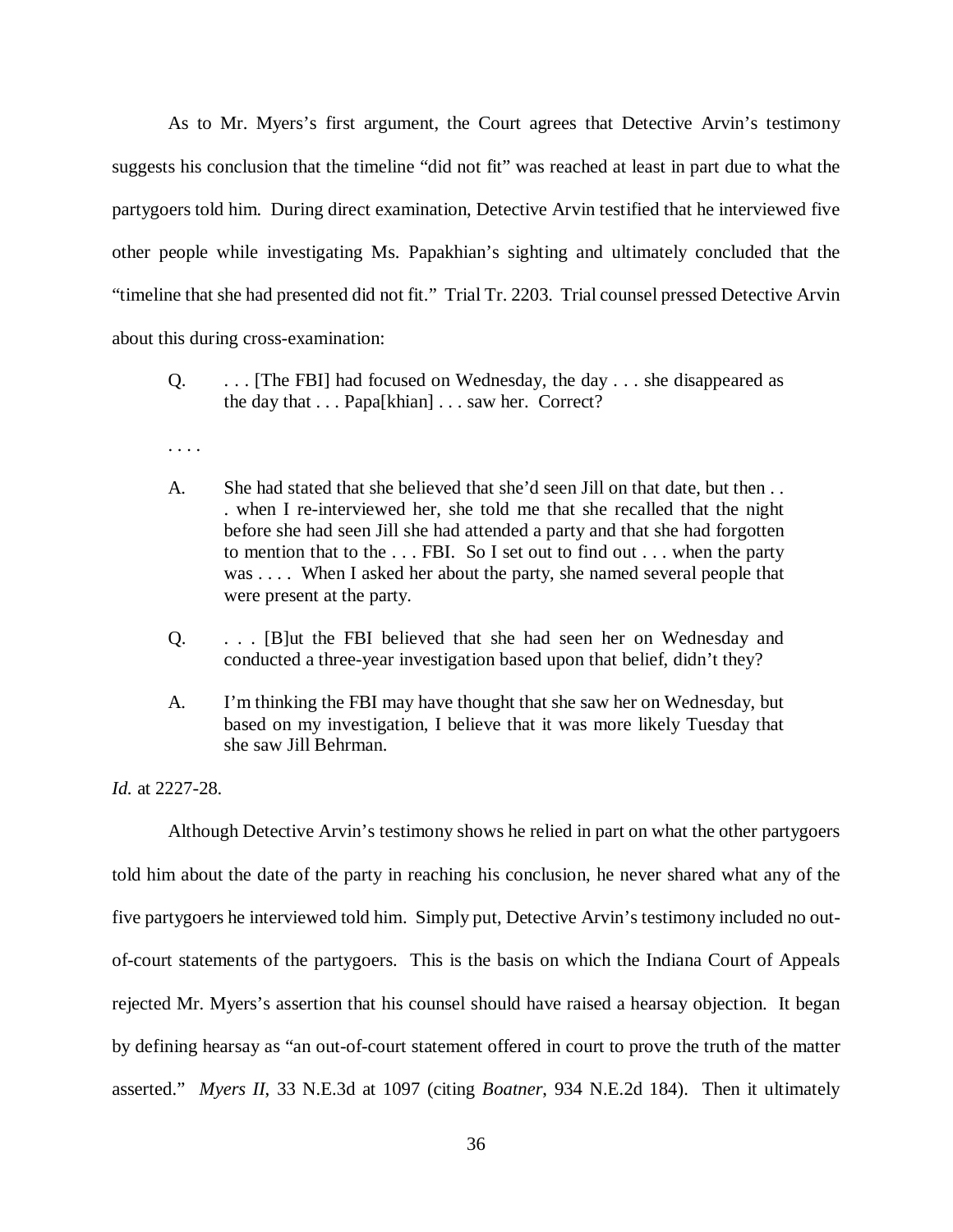concluded that "[b]ecause Myers has not established that Detective Arvin testified to any out-ofcourt statements made by the unnamed witnesses he interviewed, Myers has not established that trial counsel were ineffective for failing to object based on hearsay." *Id.* at 1098.

This is a reasonable application of *Strickland*. Notably, Mr. Myers has again not identified a specific out-of-court statement offered through Detective Arvin. Without a specific hearsay statement about which an objection would have been sustained, it cannot have been deficient performance for trial counsel to fail to raise such an objection. *See Hough*, 272 F.3d at 898. This failure dooms Mr. Myers's claim.<sup>[12](#page-36-0)</sup>

# **5. Failure to Challenge Bloodhound Evidence**

Mr. Myers maintains that trial counsel provided deficient performance by failing to exclude or otherwise impeach the bloodhound evidence offered by Deputy Douthett. The Indiana Court of Appeals summarized the factual background of this claim in *Myers II* as follows:

<span id="page-36-0"></span> $12$  Even though Mr. Myers's specific allegation of deficient performance lacks merit, it is worth noting that much about trial counsel's performance with respect to Ms. Papakhian's sighting of Ms. Behrman was, at best, underwhelming. For example, Mr. Myers points out that Detective Arvin's interviews with the partygoers fell well short of casting doubt on Ms. Papakhian's initial memory—which she first reported two days after Ms. Behrman disappeared—that she saw Ms. Behrman on the Wednesday morning Ms. Behrman disappeared. Filing No. 33 at 44-45. Detective Arvin testified during the post-conviction hearing that his trial testimony that the timeline did not fit was "based on the interview[s] with all of the parties involved." PCR Tr. 1190. But he clarified that none of the partygoers undermined Ms. Papakhian's original report—which Agent Dunn believed—that she saw Ms. Behrman on Wednesday. Instead, all the partygoers told Detective Arvin that "nobody could remember what night the party was." *Id.* This is not only unsurprising given that Detective Arvin conducted these interviews three years later, but it also shows that his interviews with the partygoers did not, as he implied during trial, provide him information undermining Ms. Papakhian's report. The partygoers simply did not remember.

Nevertheless, this failure was not presented as a ground for relief in state court. Mr. Myers's claim was simply that trial counsel was deficient for failing to object to the alleged hearsay statements offered through Detective Arvin. *See* Filing No. 20-14 at 45-46. Although in this Court Mr. Myers toes the line between focusing on the unraised hearsay objection and expanding his claim to include failing to "otherwise correct" Detective Arvin's misleading testimony, *see, e.g.*, Filing No. 33 at 44, the Court cannot conclude that the Indiana Court of Appeals' resolution of a claim was unreasonable when the claim presented to this Court has been meaningfully altered. If Mr. Myers truly intended to also argue to this Court that trial counsel's performance was additionally deficient for conducting a deficient crossexamination of Detective Arvin, such a claim was not raised in state court and thus is procedurally defaulted. *See Snow v. Pfister*, 880 F.3d 857, 864 (7th Cir. 2018) (explaining that one type of procedural default occurs when a petitioner failed to exhaust claims through one complete round of state court review).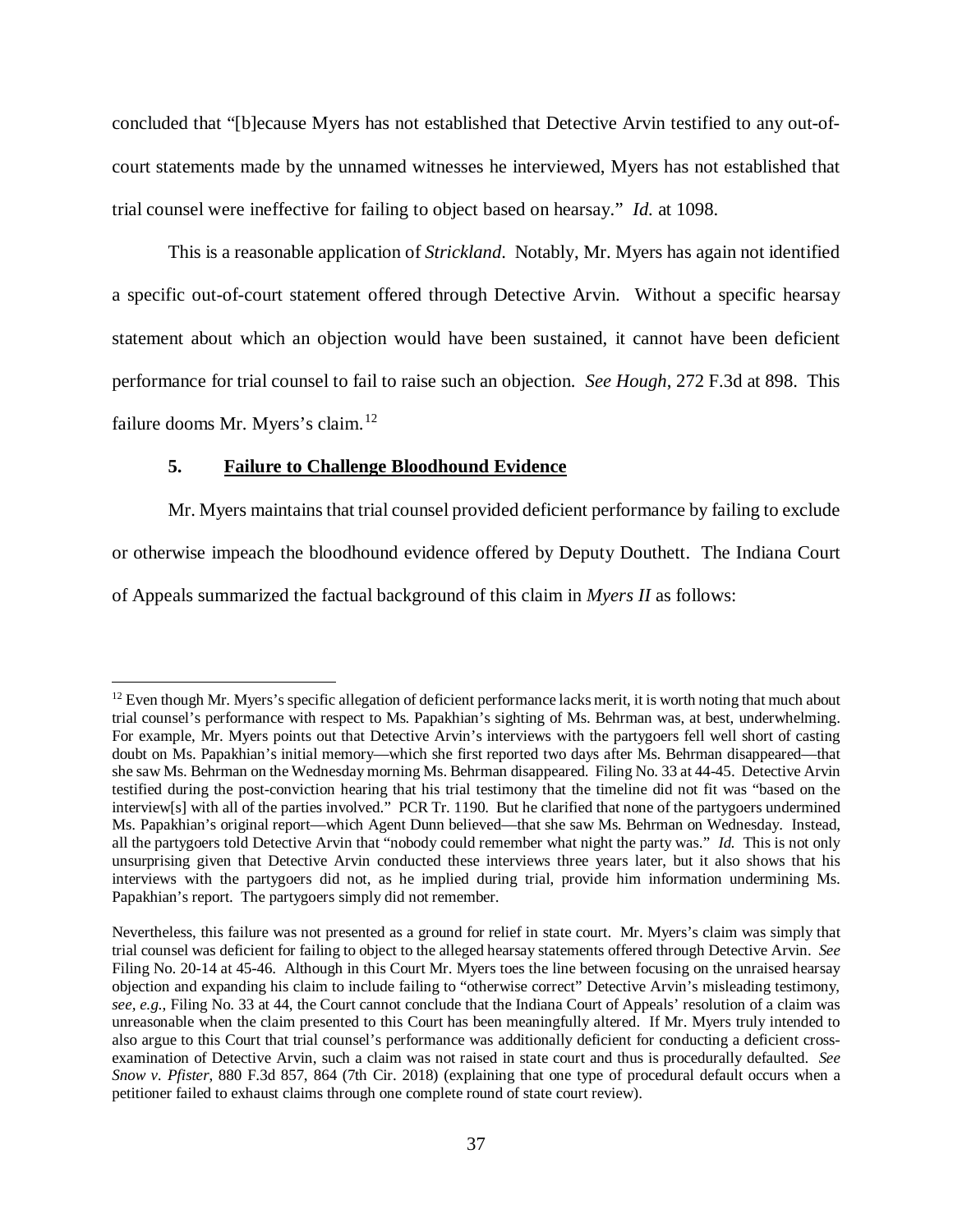At trial, Porter County Sheriff's Deputy and canine handler Charles Douthett testified concerning a search he performed with his bloodhound, Sam. Deputy Douthett testified that he had been working with Sam for over ten years, and that he and Sam had attended numerous seminars and trainings and worked homicide investigations in six states. Deputy Douthett testified further that he and Sam had conducted numerous real-world tracking searches, including some cases involving tracking bicyclists. Deputy Douthett went on to describe the process used to present a bloodhound with a scent and to track that scent.

Deputy Douthett testified further that the FBI contacted him and asked him to come to Bloomington to conduct a tracking search in the Behrman case. An exhaustive description of the tracking search is not necessary here. It suffices for our purposes to note that Deputy Douthett and Sam were taken to a spot on North Maple Grove Road roughly one-half mile southwest of where Behrman's bike had been discovered. Sam tracked Behrman's scent to the spot the bike had been found and continued tracking the scent northward briefly before losing the scent and doubling back to the starting point of the search. At that point, Deputy Douthett and Sam got into a vehicle and were driven southward along the path Sam had been following. They stopped and got out of the vehicle at an intersection a few hundred yards away from Highway 37. Hollars' residence is very close to this intersection. Sam was able to pick the scent back up at that point and she followed it across Highway 37 before turning south on Kinser Pike.

*Myers II*, 33 N.E.3d at 1098.

The following map is a representation of a larger map that was admitted during trial. The blue lines represent the relevant locations where the bloodhound tracked according to Deputy Douthett's testimony, the red dot (just south of the "2") is where Ms. Behrman's bike was found, the black dot (just north of the "3") is Mr. Hollars's residence, and the blue dot (east/northeast of the "2") is Mr. Myers's residence. The bloodhound tracked from the "1" to the "2," before being dropped at the "3" and tracking along the blue line.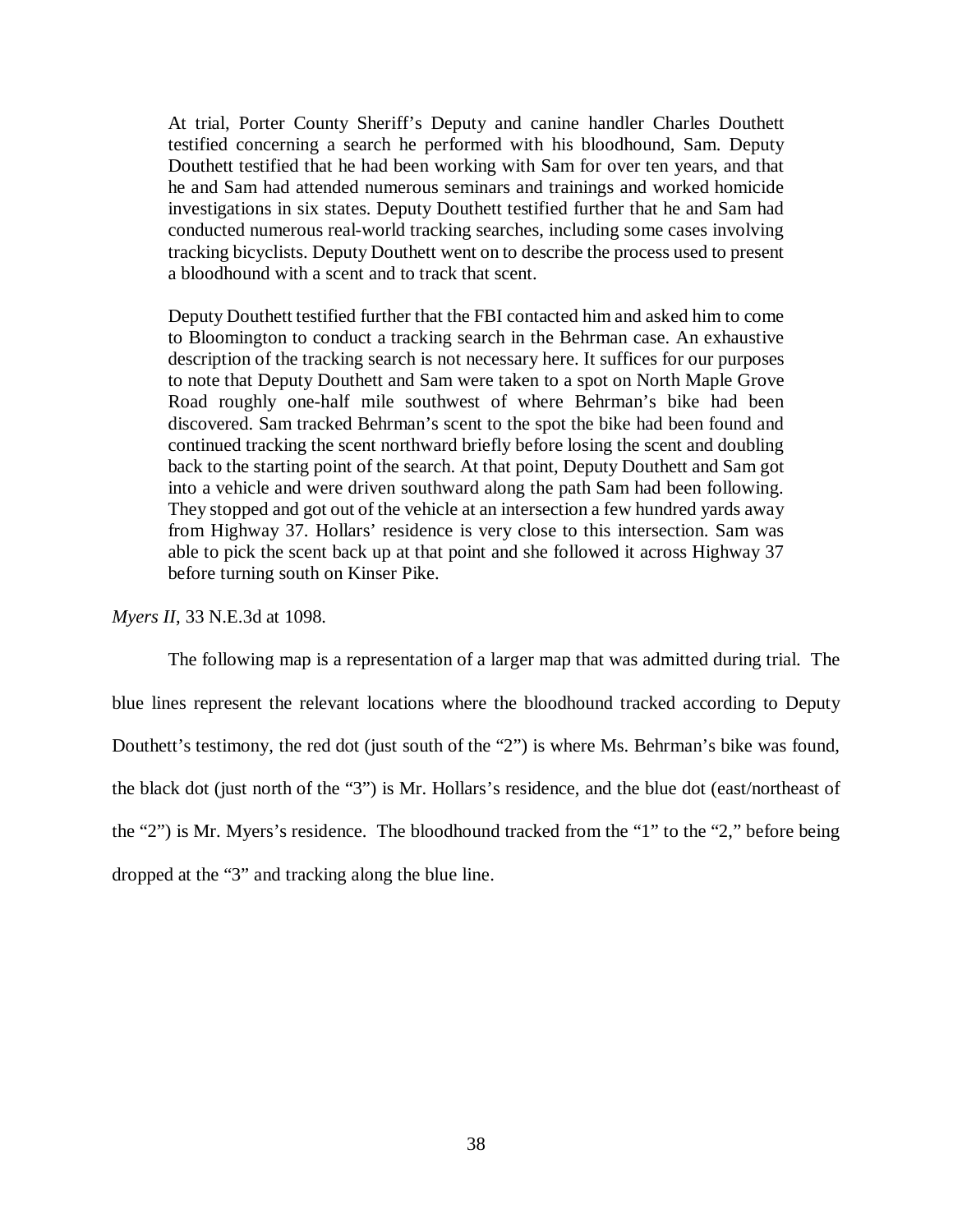

*See* Trial Ex. 74; Trial Tr. 1094.

Toward the end of Deputy Douthett's testimony, he was explicitly asked by the State, "at any time during your track did Samantha [the bloodhound] take you . . . to any houses," and Deputy Douthett responded, "[n]o." Trial Tr. 986. In summation, Deputy Douthett testified that what the bloodhound

show[ed] us was possibly the bicycle route that the person had taken from Bloomington up to the point where the field entrance was because there was no scent. The dog did not show signs of a scent trail from that position anywhere farther north. The fact that we were running a nose down trail on the sidewalk which was 15 feet from the roadway was a strong indicator to me that we were following either a walking or bicycle trail.

*Id.* at 988-89.

As discussed above, whether Ms. Behrman rode north or south of her residence on the day she disappeared featured prominently at trial. To undermine Mr. Myers's alibi and the Owings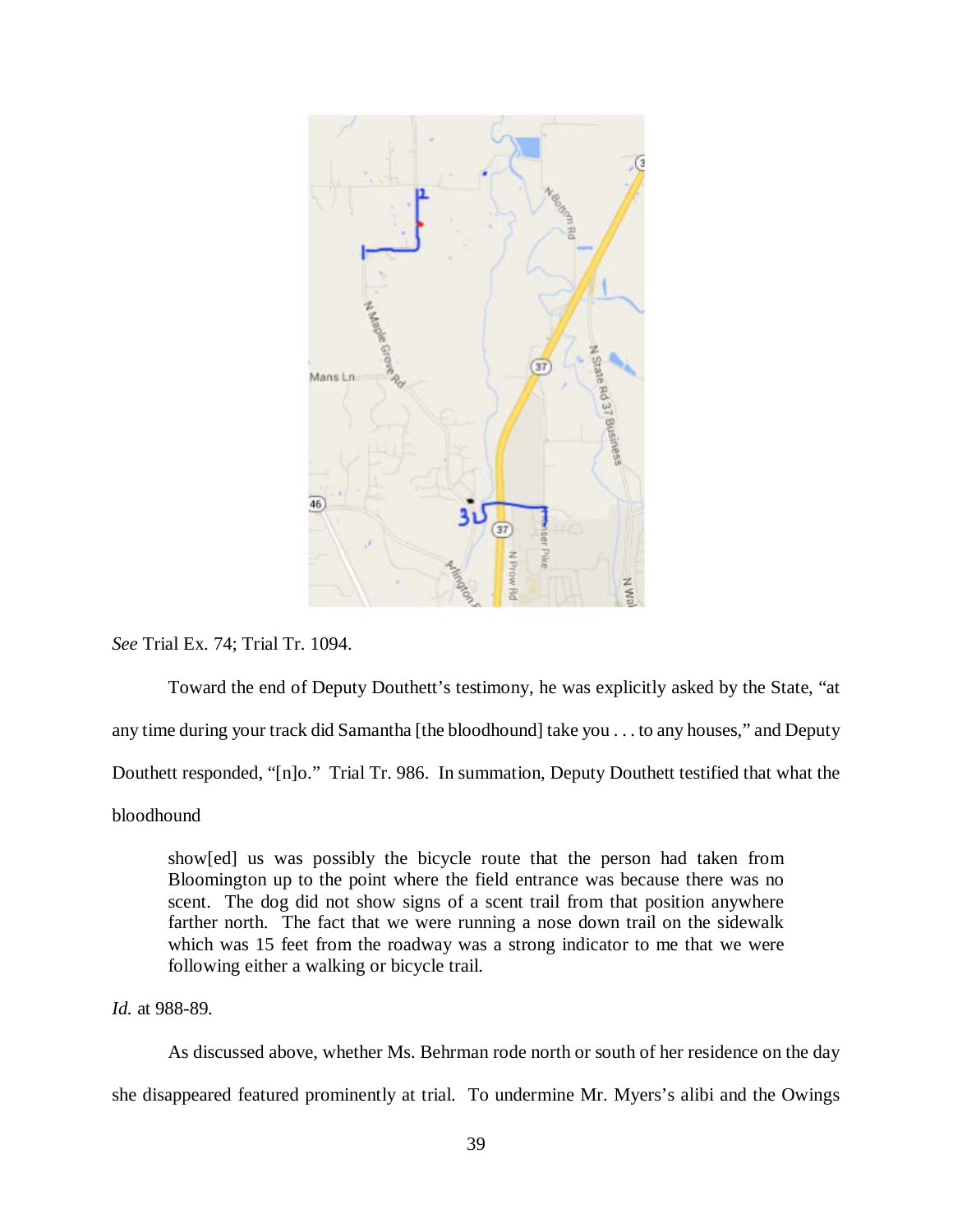theory, the State attempted to prove that Ms. Behrman rode north to where her bicycle was found. The State did so primarily via the testimony of Deputy Douthett. His testimony, if credited, showed that Ms. Behrman rode north to the field where her bicycle was found and stopped there. This not only undermined Mr. Myers's alibi, given that the field was very close to his residence, but it also undermined the Owings theory, which depended on Ms. Behrman being hit while riding south of her residence and her bike being dumped in the field where it was found.

Mr. Myers argued during state post-conviction proceedings that trial counsel's performance was deficient for failing to object to or otherwise impeach Deputy Douthett's bloodhound evidence. Mr. Myers pointed out that Indiana common law deems bloodhound tracking evidence too unreliable to be admissible, and thus trial counsel should have objected to Deputy Douthett's testimony regarding his bloodhound track.

The Indiana Court of Appeals in *Myers II* briefly mentioned the common-law authorities on which Mr. Myers relied to argue the evidence was inadmissible, and it also noted that the question may now be governed by Indiana Evidence Rule 702(b). *See Myers II*, 33 N.E.3d at 1099. But it ultimately concluded that it "need not address whether the bloodhound tracking evidence in this case was admissible or subject to impeachment" because "[a]n objection to inadmissible evidence may be waived as part of reasonable trial strategy, which will not be secondguessed by this court," and "[t]rial counsel may also choose to forego opportunities to impeach evidence when doing so serves a reasonable strategic purpose." *Id.* (citations and quotation marks omitted). It then explained its conclusion that trial counsel's failure to object or impeach Deputy Douthett's bloodhound tracking evidence was a strategic decision:

At the PCR hearing, Patrick Baker testified that he could not recall whether he considered objecting to the bloodhound tracking evidence. Likewise, he could not recall whether he considered consulting with an expert on bloodhounds or researched the admissibility of such evidence, although he believed he or someone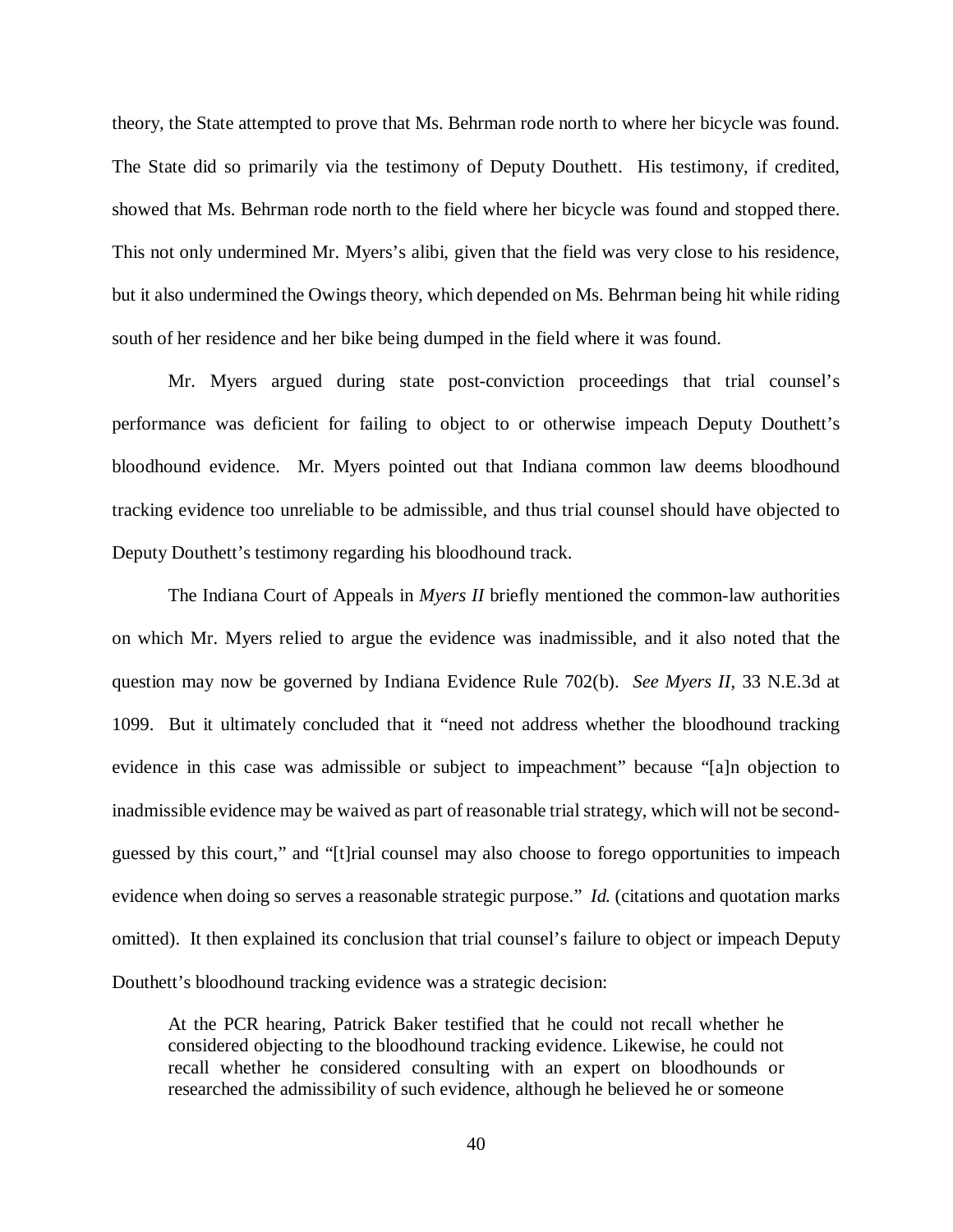in his office had probably done some research on the issue. He noted on crossexamination that the bloodhound evidence put Behrman within a reasonable proximity of Hollars' house around the time of her disappearance.

It is Myers' burden to overcome the presumption that there were strategic reasons for the decisions trial counsel made. If Myers cannot satisfy that burden, he cannot establish deficient performance. Patrick Baker's inability to recall at the time of the PCR hearing whether he researched bloodhound evidence or considered objecting to its introduction at trial over six years earlier is insufficient to overcome the presumption in this case. This is so because we judge counsel's performance "by the standard of objective reasonableness, not his subjective state of mind." *Woodson v. State*, 961 N.E.2d 1035, 1041 (Ind. Ct. App. 2012) (citing *Harrington v. Richter*, 562 U.S. 86), *trans. denied*. "Although courts may not indulge 'post hoc rationalization' for counsel's decisionmaking that contradicts the available evidence of counsel's actions, neither may they insist counsel confirm every aspect of the strategic basis for his or her actions." *Harrington v. Richter*, 562 U.S. at 109 (internal citation omitted).

Judging trial counsel's performance by an objective standard of reasonableness, as we must, we conclude that there were valid strategic reasons for declining to object to or impeach the bloodhound tracking evidence irrespective of Patrick Baker's inability to recall his thoughts on the subject. One of trial counsel's tactics throughout trial was to cast suspicion on Hollars, and the bloodhound tracking evidence supported that strategy because it placed Behrman near Hollars' residence. Indeed, trial counsel relied on the bloodhound tracking evidence and its link to Hollars in both opening statements and closing arguments. We will not speculate on the ultimate wisdom of trial counsel's strategic decisions on this issue. Because Myers has not overcome the presumption that trial counsel acted competently in declining to object to or impeach the bloodhound tracking evidence, he has not established ineffective assistance in this regard.

*Id.* at 1099-1100.

The Court first explains why the foregoing is an unreasonable application of *Strickland* and *Wiggins*. While doing so, the Court also explains why, had the Indiana Court of Appeals reasonably applied *Strickland* and *Wiggins*, it would have concluded that trial counsel's investigation of the bloodhound evidence was deficient. The Court also explains why an adequate investigation of the bloodhound evidence would have led trial counsel to object to it. Given that the Indiana Court of Appeals' decision was based on an unreasonable application of *Strickland*  and *Wiggins*, the Court must turn next to whether the Court's own *de novo* review governs or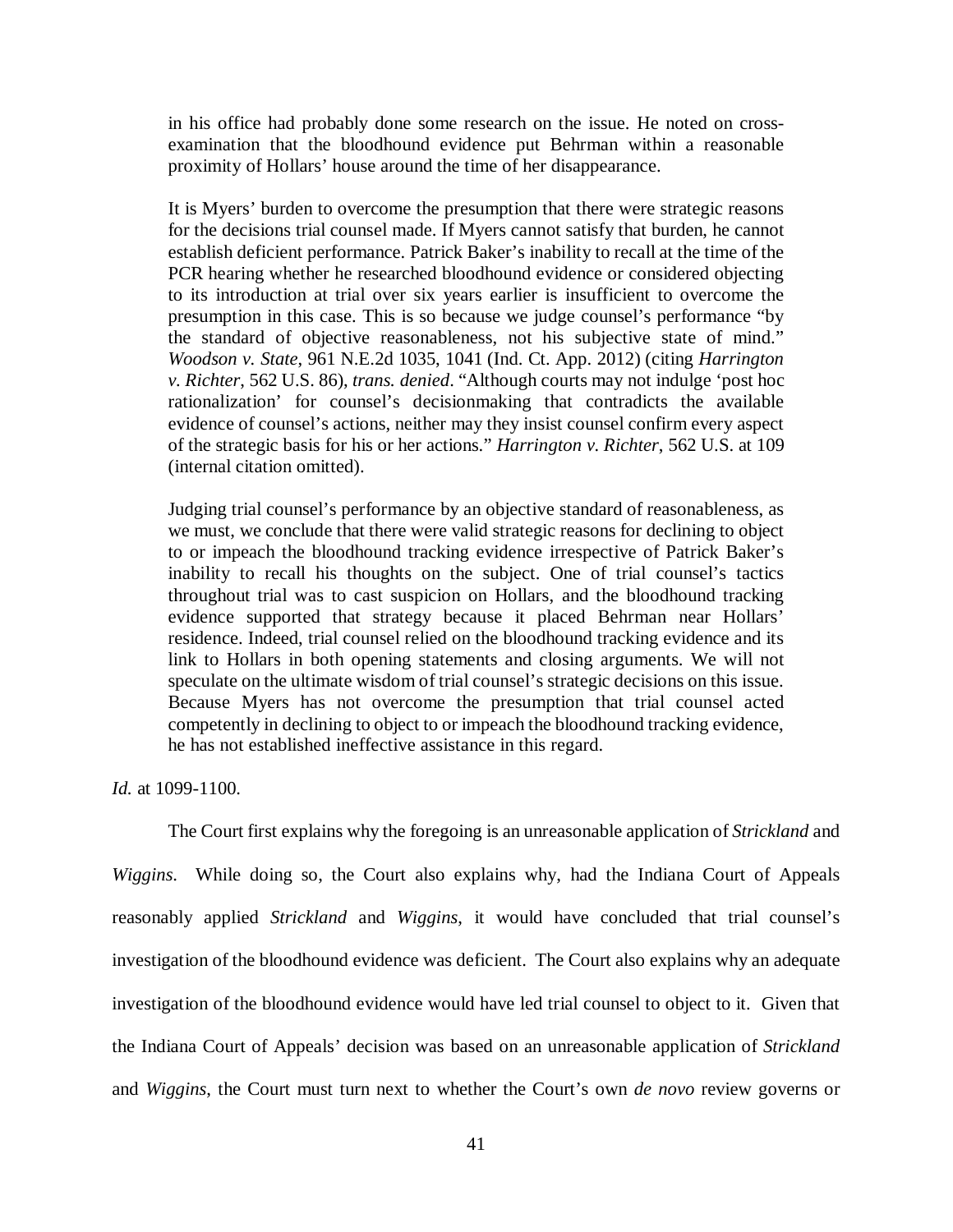whether the Court must consider what other grounds could have supported the Indiana Court of Appeals' decision. Although the Supreme Court's decision in *Wilson* suggests this Court should simply review this allegation of deficient performance *de novo*, the Court applies currently controlling Seventh Circuit precedent requiring an analysis of what other grounds could have supported the Indiana Court of Appeals' decision. Ultimately, neither the state post-conviction court's alternative basis nor the respondent's proposed resolution could have supported the Indiana Court of Appeals' decision. This leaves the Court's *de novo* conclusion that trial counsel's performance was deficient for failing to object to the bloodhound evidence.

#### **a. Indiana Court of Appeals' Analysis of** *Strickland***'s Performance Prong**

Mr. Myers contends that the Indiana Court of Appeals' decision constitutes an unreasonable application of clearly established federal law as set forth by the Supreme Court in *Strickland* and *Wiggins* for two related reasons. First, he argues that the Indiana Court of Appeals engaged in the post-hoc rationalization it foreswore. Trial counsel's actual conduct and statements at trial, contends Mr. Myers, clearly show both that he wanted to prove that Ms. Behrman rode south, and that trial counsel did not make a strategic decision to let in the bloodhound evidence to support the Hollars theory.

Second, Mr. Myers argues that, even assuming trial counsel made a strategic decision not to object to the bloodhound evidence "because it placed Behrman near Hollars' residence," *Myers II*, 33 N.E.3d at 1100, trial counsel failed to reasonably investigate the evidence before deciding to pursue this strategy. Mr. Myers maintains that it was contrary to *Strickland* and *Wiggins* for the Indiana Court of Appeals to defer to trial counsel's purported strategy without assessing the reasonableness of trial counsel's investigation before deciding on that strategy.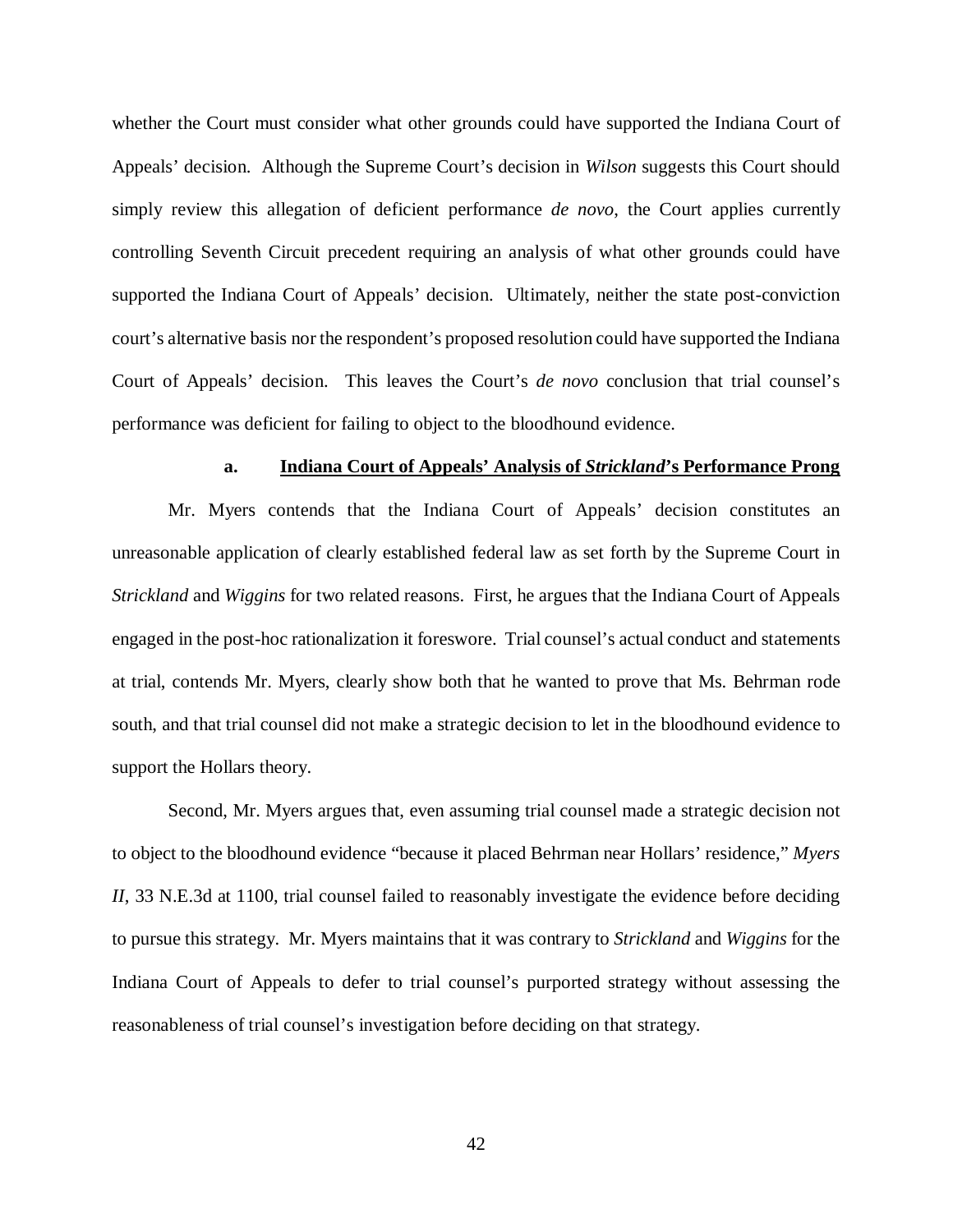The Indiana Court of Appeals' decision was unreasonable on both bases for reasons that significantly overlap. This Court will focus primarily on Mr. Myers's second argument because the Indiana Court of Appeals completely failed to consider whether trial counsel conducted a reasonable investigation before deciding on the purported strategy. While explaining this conclusion, this Court will also discuss how trial counsel's actual conduct both undermines the notion that he made a strategic decision regarding the bloodhound evidence, as well as bolsters the conclusion that trial counsel's investigation was deficient. In the end, this analysis shows not only that the Indiana Court of Appeals unreasonably applied *Strickland* and *Wiggins*, but also that trial counsel's performance was deficient.

The Indiana Court of Appeals reasoned that trial counsel made a strategic decision not to object to Deputy Douthett's bloodhound testimony "because it placed Behrman near Hollars' residence," *Myers II*, 33 N.E.3d at 1099, and thus that evidence supported trial counsel's Hollars theory. Identifying a strategy counsel may have been pursuing and then deferring to it should not have been the entirety of the Indiana Court of Appeals' analysis. To apply *Strickland* and *Wiggins*, it had to examine whether trial counsel's strategic decision was made after a reasonably competent investigation of the facts and law underlying that strategic choice. *See Wiggins*, 539 U.S. at 527 ("[A] reviewing court must consider the reasonableness of the investigation said to support [the asserted] strategy."). The Indiana Court of Appeals did not do this analysis at all, and, as explained further below, such a failure constitutes an unreasonable application of *Strickland* and *Wiggins*. [13](#page-42-0)

<span id="page-42-0"></span> <sup>13</sup> The Indiana Court of Appeals acknowledged that *Strickland* requires a consideration of counsel's investigation, *see Myers II*, 33 N.E.3d at 1089, and even held that trial counsel reasonably truncated his investigation into the Owings theory, *id.* at 1112 n.13. But it did not address trial counsel's investigation or lack thereof regarding the bloodhound evidence, even though Mr. Myers argued that trial counsel "did not understand the bloodhound evidence." Filing No. 20-16 at 13.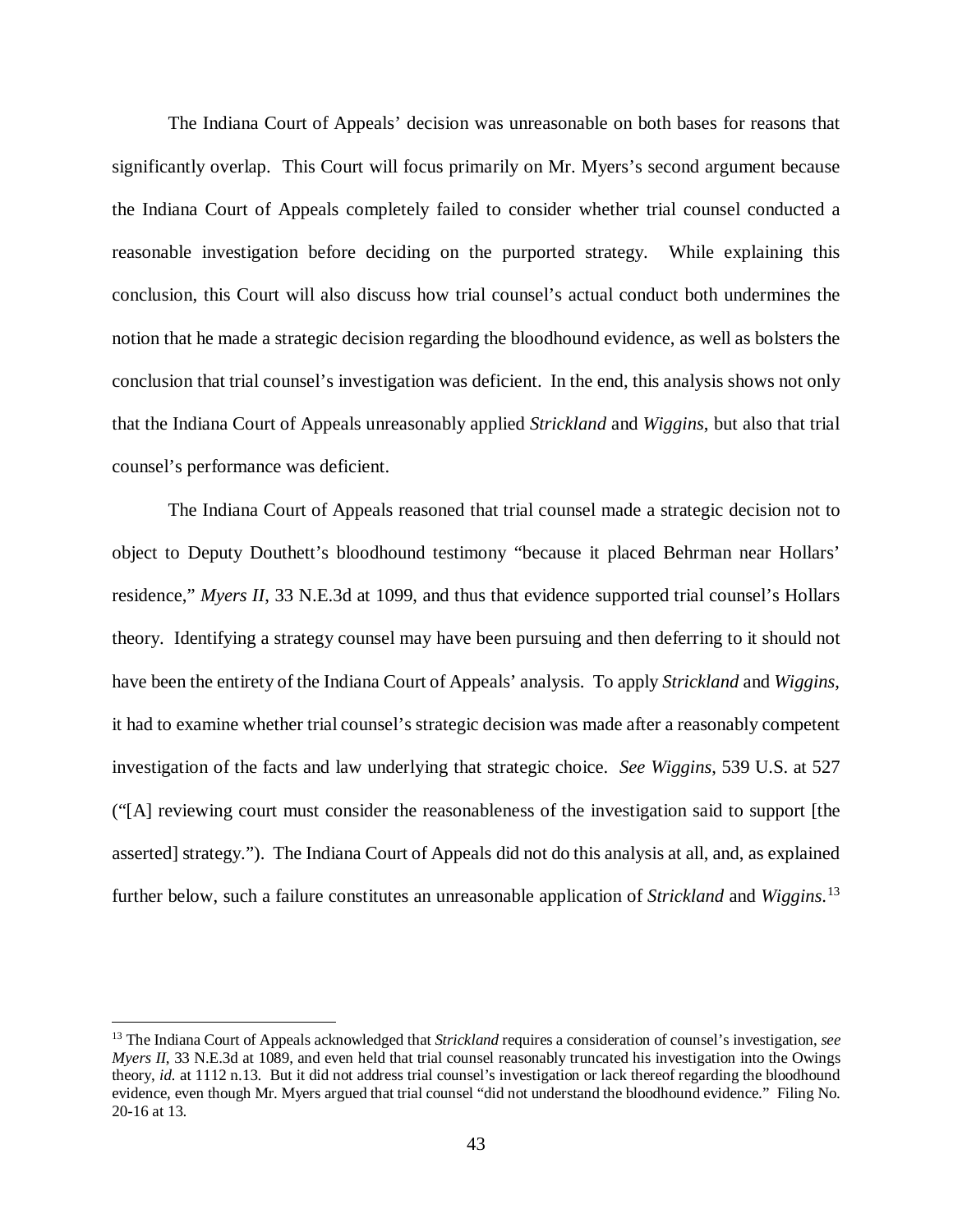*See id.* at 528 ("The Court of Appeals' assumption that the investigation was adequate . . . reflected an unreasonable application of *Strickland*.).

"The Supreme Court held in *Wiggins* . . . that 'the deference owed to . . . strategic judgments' depends on 'the adequacy of the investigations supporting those judgments.'" *Jordan v. Hepp*, 831 F.3d 837, 848 (7th Cir. 2016) (quoting *Wiggins*, 539 U.S. at 521). "[S]trategic choices made after less than complete investigation are reasonable precisely to the extent that reasonable professional judgments support the limitations on investigation." *Strickland*, 466 U.S. at 690-91. Thus, labelling a decision as strategic, as the Indiana Court of Appeals did here, does not automatically insulate it from review. *See Jansen*, 884 F.3d at 656 ("[A]n attorney's decisions are not immune from examination simply because they are deemed tactical." (citation and quotation marks omitted)). Instead, the Indiana Court of Appeals had to examine whether the strategic decision was made after a reasonable investigation into the law and facts was performed. *See id.*  ("A strategic choice based on a misunderstanding of law or fact . . . can amount to ineffective assistance." (citation and quotation marks omitted)). "In assessing counsel's investigation," a court must engage in a "context-dependent consideration of the challenged conduct as seen 'from counsel's perspective at the time.'" *Wiggins*, 539 U.S. at 523 (quoting *Strickland*, 466 U.S. at 689).

Had the Indiana Court of Appeals considered trial counsel's investigation, it would have recognized that trial counsel did not adequately investigate the bloodhound evidence in the case, including Deputy Douthett's bloodhound search, before deciding to not object to or meaningfully impeach Deputy Douthett's testimony. Several related factors lead to this conclusion.

First, and most important, trial counsel failed to take basic steps to investigate the bloodhound evidence even though he knew of the bloodhound searches in May 2005, long before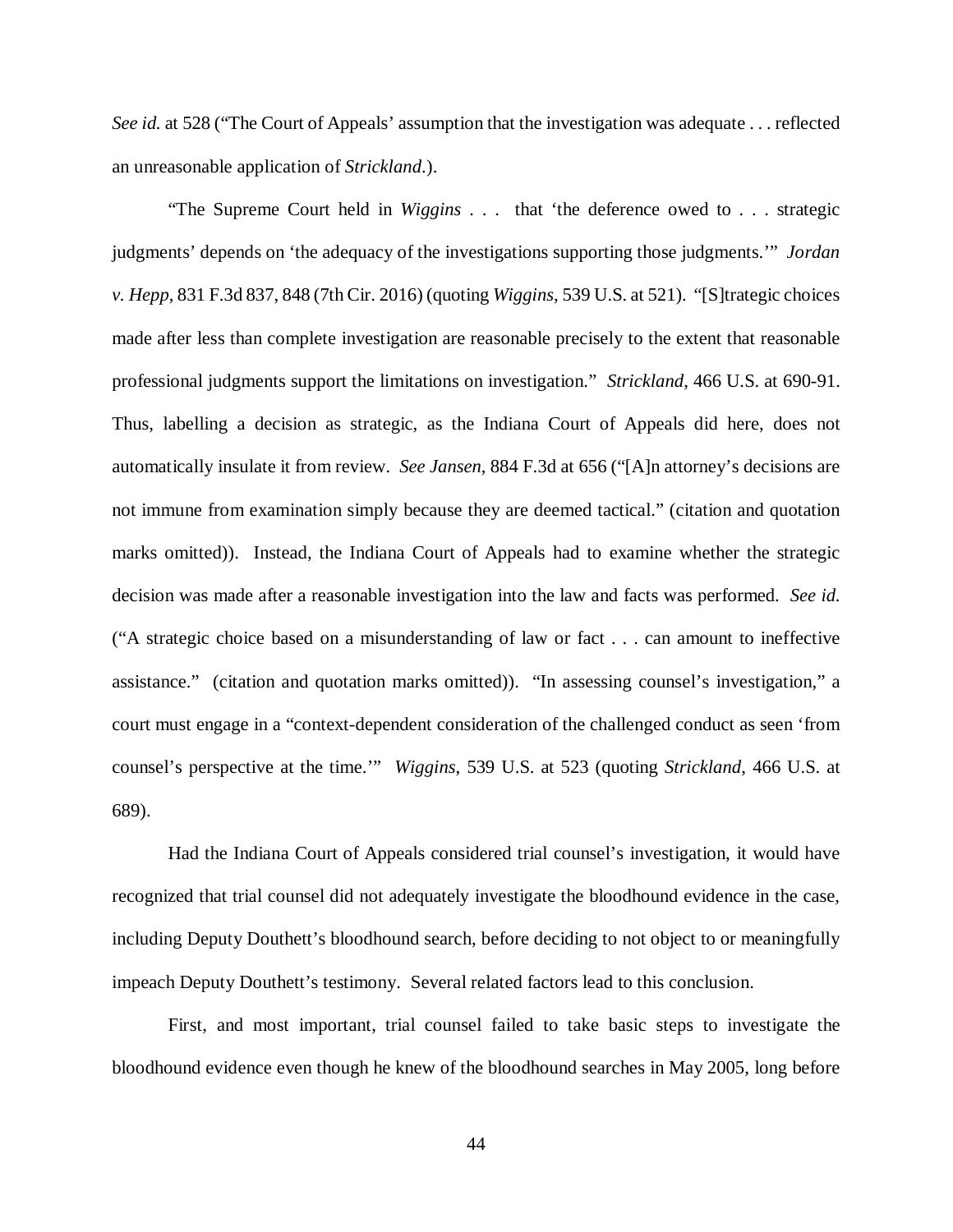trial. *See* PCR Tr. 600. Although trial counsel reviewed the grand jury transcripts, Deputy Douthett did not testify during grand jury proceedings, nor did trial counsel depose him, even though he was on the State's witness list. *See, e.g.*, Trial Tr. 990. Patrick Baker could not recall what, if any, steps he took to investigate the bloodhound evidence as a factual or legal matter. *See Myers II*, 33 N.E.3d at 1099 (noting that Patrick Baker could not recall "whether he considered objecting to the bloodhound tracking evidence[,] . . . [or] whether he considered consulting with an expert on bloodhounds or researched the admissibility of such evidence."); *see also* PCR Tr. 599-600.Critically, Patrick Baker admitted to the Indiana Supreme Court that his investigation regarding the bloodhound evidence was inadequate. Patrick Baker stipulated to the Indiana Supreme Court that he "should have known" that no evidence would be admitted at trial to support his statements during opening regarding what the bloodhound evidence would show. *See In re Baker*, 955 N.E.2d at 729.

It is clear trial counsel's investigation was wholly deficient because he did not know even basic information about what occurred during the bloodhound searches in this case. Had trial counsel conducted a reasonable investigation—for example, by deposing Deputy Douthett—he would have known that neither Deputy Douthett nor Detective Arvin<sup>[14](#page-44-0)</sup> would testify that a bloodhound tracked to any residence, let alone to Mr. Hollars's. Trial counsel also would have learned, more generally, that Deputy Douthett's testimony would completely undermine Mr. Myers's alibi.

<span id="page-44-0"></span><sup>&</sup>lt;sup>14</sup> Detective Arvin, who trial counsel said would testify about the bloodhound tracking to Mr. Hollars' residence, testified near the end of the State's case. He testified that he had never been a canine officer, never owned a tracking dog, and never even "been with a tracking dog on this case." Trial Tr. 2199. Even more damaging for trial counsel's promise, Detective Arvin testified that he was not involved in investigating Ms. Behrman's case until Ms. Behrman's remains were found in 2003—years after any bloodhound tracking occurred. *Id.* at 2199, 2223.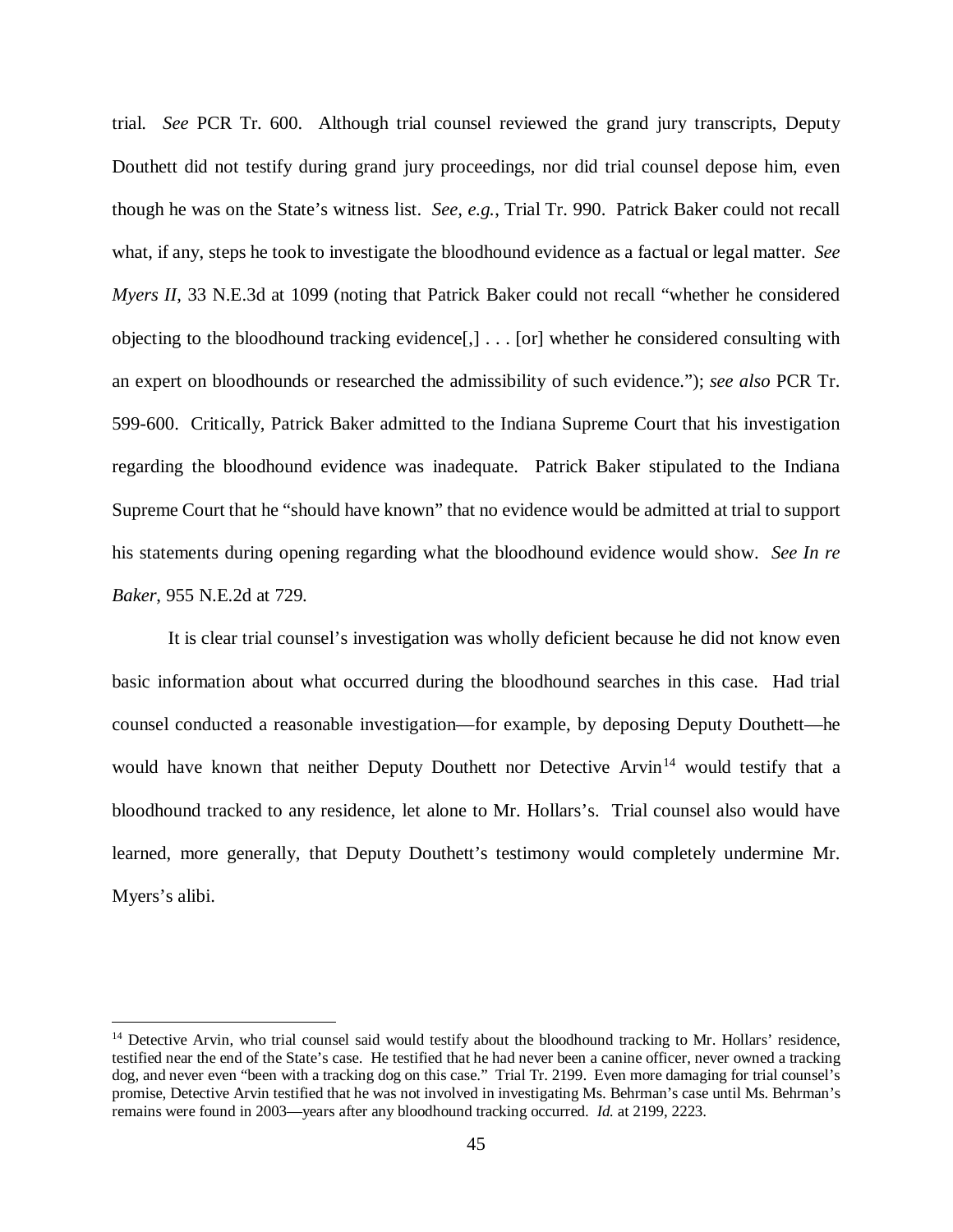Only with this information could trial counsel have made an appropriate strategic judgment regarding whether he should challenge the admissibility of the bloodhound evidence. Trial counsel would have had adequate information to make the strategic decision whether (1) he should move to exclude the bloodhound evidence in order to keep out by far the best evidence undermining his alibi defense (and evidence that also undermined his Owings theory); or (2) even though it harmed these defenses, the bloodhound evidence was worth admitting because it supported the Hollars theory by showing that Ms. Behrman rode near, but long past, Mr. Hollars residence. When one considers that the latter evidence hardly cast suspicion on Mr. Hollars since the nearly undisputed evidence shows Mr. Hollars was working at the SRSC and no evidence was presented showing Mr. Hollars was home, trial counsel's choice would have been objectively clear. But because trial counsel failed to investigate, he, at minimum, thought the bloodhound evidence cast significantly more suspicion on Mr. Hollars than it did—namely, he thought the bloodhound tracked directly to Mr. Hollars's door and was pulled away by law enforcement.

Second, trial counsel's handling of Deputy Douthett's testimony shows that his "failure to investigate thoroughly resulted from inattention, not reasoned strategic judgment." *Wiggins*, 529 U.S. at 526. Deputy Douthett testified early during trial regarding the bloodhound tracking. As noted above, Deputy Douthett concluded his testimony by explaining that his bloodhound showed that Ms. Behrman rode to the field where her bike was found and stopped there—that is, Ms. Behrman rode to the field near Mr. Myers's residence where she was abducted. Trial Tr. 988-89.

Despite this detailed testimony that Ms. Behrman's ride ended very near Mr. Myers's residence, Patrick Baker did not ask Deputy Douthett *any* questions about it during crossexamination. Nor did he ask any questions about the proximity of the bike route to Mr. Hollars's residence. Instead, Patrick Baker asked Deputy Douthett five questions during cross-examination,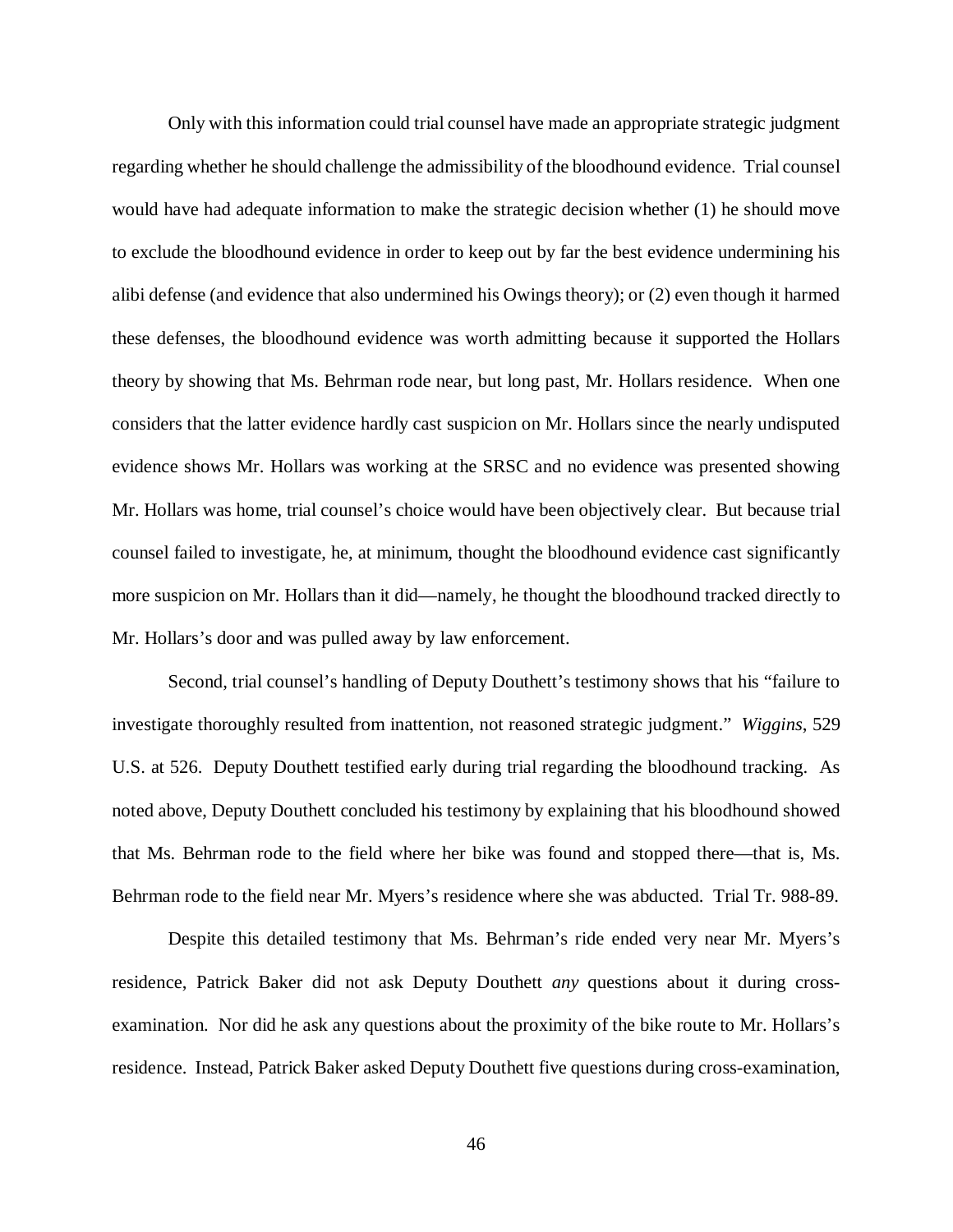all of which related to a bloodhound track *south* of Bloomington that Deputy Douthett performed more than two weeks later, on June 23, 2000. Deputy Douthett testified that he was called back to perform a bloodhound track on that date because "they had a possible witness that observed . . . Ms. Behrman riding her bicycle south of Bloomington." *Id.* at 989. Neither party asked Deputy Douthett more questions.

Patrick Baker, however, asked the trial judge for an opportunity to compare Deputy Douthett's trail log, which he had just received, to Deputy Douthett's testimony because his testimony was "very confusing." *Id.* at 990. After the trial judge asked if he wanted to compare it to Deputy Douthett's grand jury testimony, the State explained that Deputy Douthett did not testify during grand jury proceedings, but that he was listed as a witness and Patrick Baker "could have deposed" him. *Id.* Patrick Baker then asked that Deputy Douthett remain under subpoena so Deputy Douthett could be recalled if necessary, but he was not recalled during trial. *Id.* at 990-91.

In the end, trial counsel's conduct during and immediately after Deputy Douthett's testimony supports the conclusion that his conduct was the result of a lack of investigation and preparation rather than a strategic choice. *See Wiggins*, 539 U.S. at 526 ("The record of the . . . proceedings underscores the unreasonableness of counsel's conduct by suggesting that [the] failure to investigate thoroughly resulted from inattention, not reasoned strategic judgment."). He failed to ask any questions regarding the northern route even though, according to the Indiana Court of Appeals, he made the strategic decision to let this testimony in to show the northern route's proximity to Mr. Hollars's residence. The lack of questions by trial counsel regarding the northern route, combined with his admitted confusion and desire to consider recalling Deputy Douthett, point to counsel's unawareness of what Deputy Douthett would testify to, not to his exercise of strategic judgment.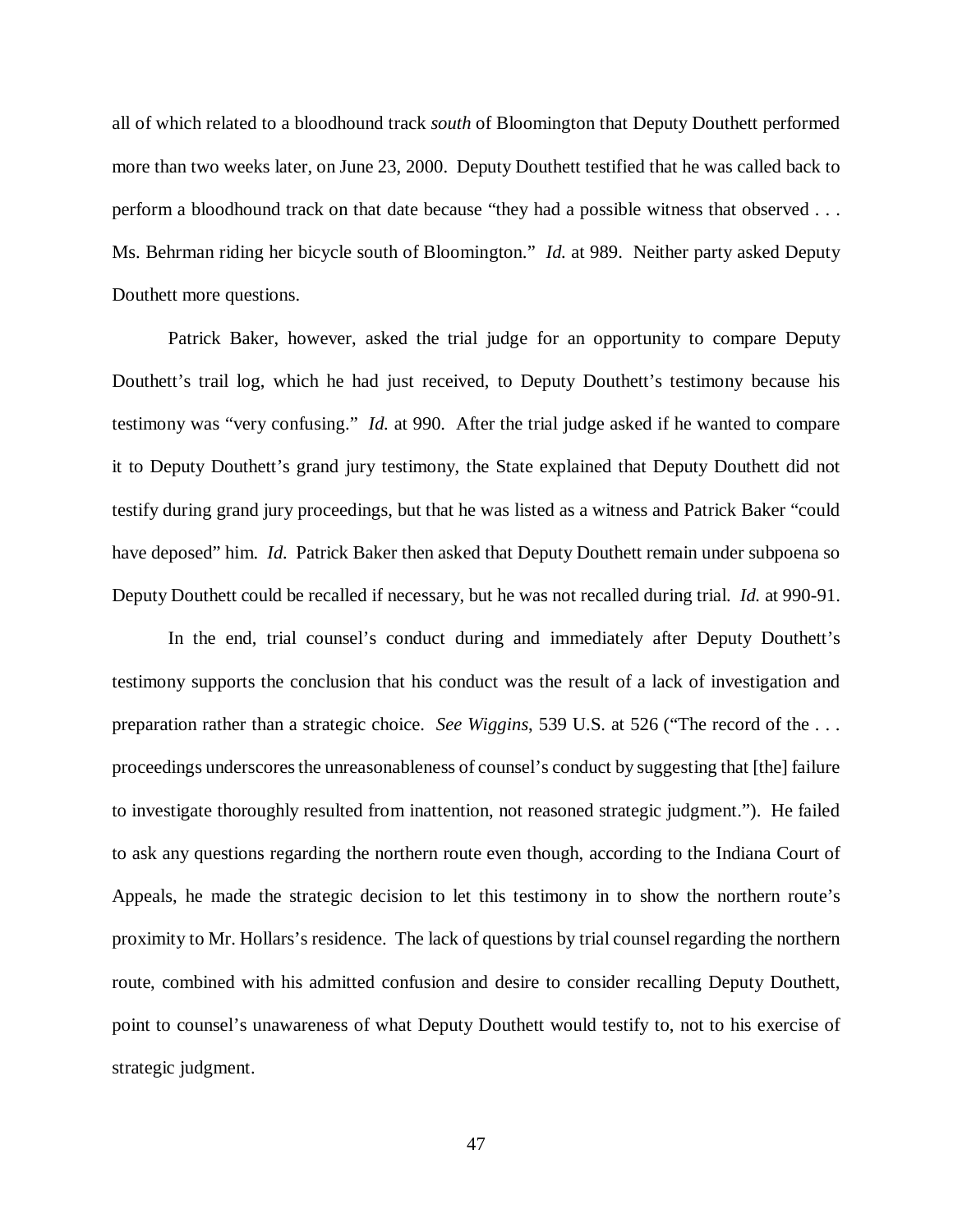Third, trial counsel's pivot from his arguments during opening to those made at closing shows his fundamental misunderstanding of the bloodhound evidence—a misunderstanding that would not have occurred had he properly investigated the evidence before trial. Again, trial counsel promised during opening that Detective Arvin would testify that a bloodhound tracked to Mr. Hollars's residence on the day Ms. Behrman disappeared, May 31, 2000, but was pulled away. *See* Trial Tr. 474. By the end of trial, no evidence had been produced of a bloodhound tracking to Mr. Hollars's residence or evidence that Detective Arvin at all participated in bloodhound searches.

As trial counsel must have anticipated, during closing the State pointed out trial counsel's unfulfilled promise made during opening. *See id.* at 2817 ("[The bloodhound] never tracked at Brian Hollars' front door as you heard the Defense [during] opening."). It is therefore unsurprising that trial counsel no longer argued that Detective Arvin pulled a bloodhound away that had tracked Ms. Behrman's scent to Mr. Hollars's residence. Instead, trial counsel argued the most the evidence showed—that "Samantha [tracked] . . . *near* the house of Mr. Hollars, but the trail was stopped." *Id.* at 2792 (emphasis added).

Thus the bloodhound evidence that trial counsel maintained supported the Hollars theory at closing was completely different from the evidence promised during opening: it was Deputy Douthett's bloodhound tracking (not Detective Arvin's) on June 6 (not May 31) that tracked "near" Mr. Hollars's residence (not to his door then pulled away) that supported the Hollars theory. This change can only be explained by trial counsel's unawareness of what the bloodhound evidence would show before trial, discovering that whatever he thought it would show before trial was incorrect, and then significantly changing his argument in closing to tailor it to what the evidence revealed.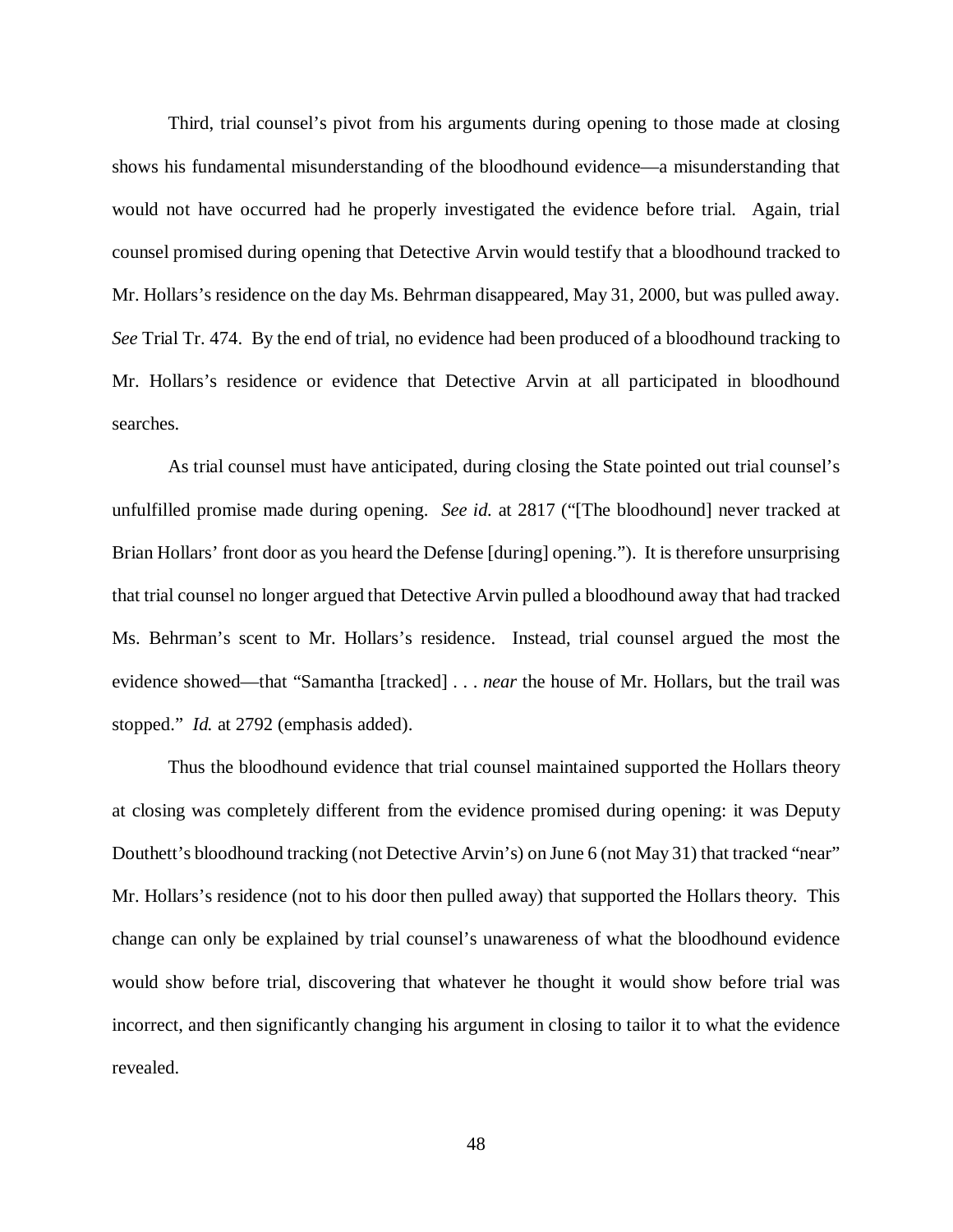These three related factors show that trial counsel's handling of the bloodhound evidence was caused by a lack of investigation and preparation rather than a strategy. The Court thus agrees with Mr. Myers that the purported strategic decision on which the Indiana Court of Appeals relied appears to be more a "*post hoc* rationalization of counsel's conduct [rather] than an accurate description" of what occurred. *Wiggins*, 539 U.S. at 526-27.

But, more important, even if it was trial counsel's strategy to not object to Deputy Douthett's bloodhound evidence because it would show Ms. Behrman rode near Mr. Hollars's residence, he chose this strategy without having first reasonably investigated the evidence.<sup>15</sup> The Indiana Court of Appeals did not at all discuss trial counsel's investigation of the bloodhound evidence before deferring to trial counsel's purported strategy regarding this evidence. Contrary to *Wiggins*, the Indiana Court of Appeals "merely assumed that the investigation was adequate." 539 U.S. at 528. A court cannot defer to trial counsel's strategic judgment without assessing "'the adequacy of the investigations supporting th[at] [strategy].'" *Jordan*, 831 F.3d at 848 (quoting *Wiggins*, 539 U.S. at 521). The Indiana Court of Appeals—despite recognizing earlier in its opinion that trial counsel should have known its representations about the bloodhound evidence were false—ignored this fact and its implications when analyzing this claim. It concluded that there was an objectively reasonable strategy supporting trial counsel's failure to object without assessing whether trial counsel could have settled on such a strategy given trial counsel's lack of investigation and misunderstanding of the evidence—an analysis that *Strickland* and *Wiggins* mandate before deferring to a proposed strategic justification. *Wiggins*, 539 U.S. at 527 ("[A]

<span id="page-48-0"></span><sup>&</sup>lt;sup>15</sup> Alternatively, trial counsel did not object to or impeach the bloodhound evidence because his failure to investigate its admissibility left him without the knowledge that there were valid bases on which to object. Such a lack of legal knowledge regarding an important piece of evidence that undermined Mr. Myers's alibi would amount to deficient performance. *See Hinton v. Alabama*, 571 U.S. 263, 274 (2014) ("An attorney's ignorance of a point of law that is fundamental to his case combined with his failure to perform basic research on that point is a quintessential example of unreasonable performance under *Strickland*.").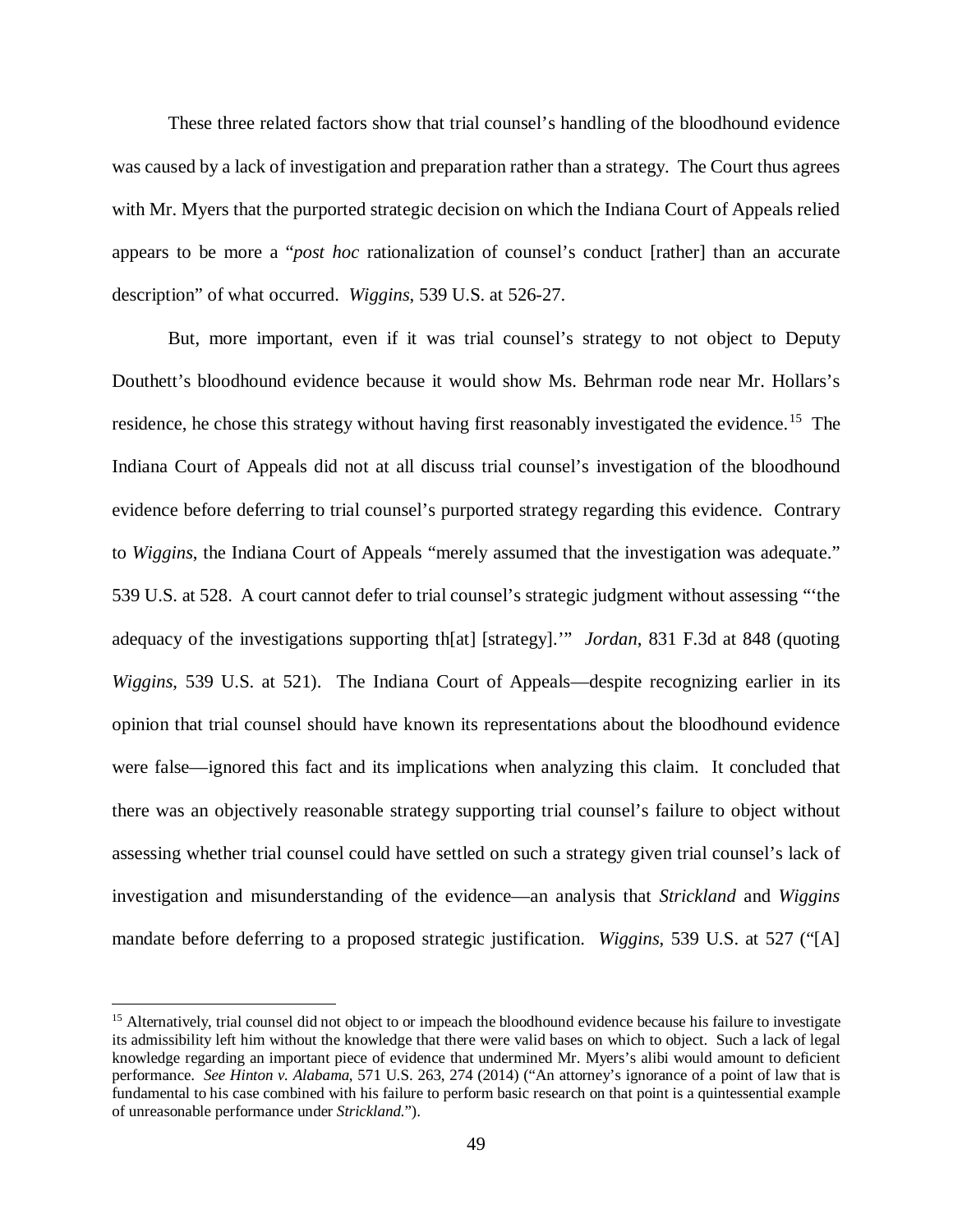reviewing court must consider the reasonableness of the investigation said to support th[e] strategy."); *see Strickland*, 466 U.S. at 690-91.

For these reasons, the Indiana Court of Appeals' decision with respect to this allegation of deficient performance "involved an unreasonable application of [] clearly established Federal law." 28 U.S.C. § 2254(d)(1). It did so by failing to analyze whether a reasonable investigation supported the purported strategy, as clearly required by *Strickland* and *Wiggins*. *See Wiggins*, 539 U.S. at 528 ("The Court of Appeals' assumption that the investigation was adequate . . . reflected an unreasonable application of *Strickland*."). Indeed, the Indiana Court of Appeals noted that this analysis was necessary when evaluating ineffective-assistance-of-counsel claims earlier in its opinion, but simply failed to consider it when analyzing this allegation of deficient performance. Failing to properly apply these aspects of *Strickland* and *Wiggins* constitutes an "'error well understood and comprehended in existing law beyond any possibility for fairminded disagreement.'" *Ward*, 835 F.3d at 703 (quoting *Richter*, 562 U.S. at 103).

#### **b. Appropriate Standard of Review**

The Court has concluded that the Indiana Court of Appeals unreasonably applied *Strickland* and *Wiggins* to this allegation of deficient performance, but the Court's inquiry cannot end there. Federal courts have debated whether, even after concluding that a state court unreasonably applied clearly established federal law as determined by the Supreme Court, the federal habeas court then reviews the issue *de novo* or if deferential review under § 2254(d) is still required. This debate centers on the "could have supported" framework set forth by the Supreme Court in *Richter*:

Under § 2254(d), a habeas court must determine what arguments or theories supported or, as here, could have supported, the state court's decision; and then it must ask whether it is possible fairminded jurists could disagree that those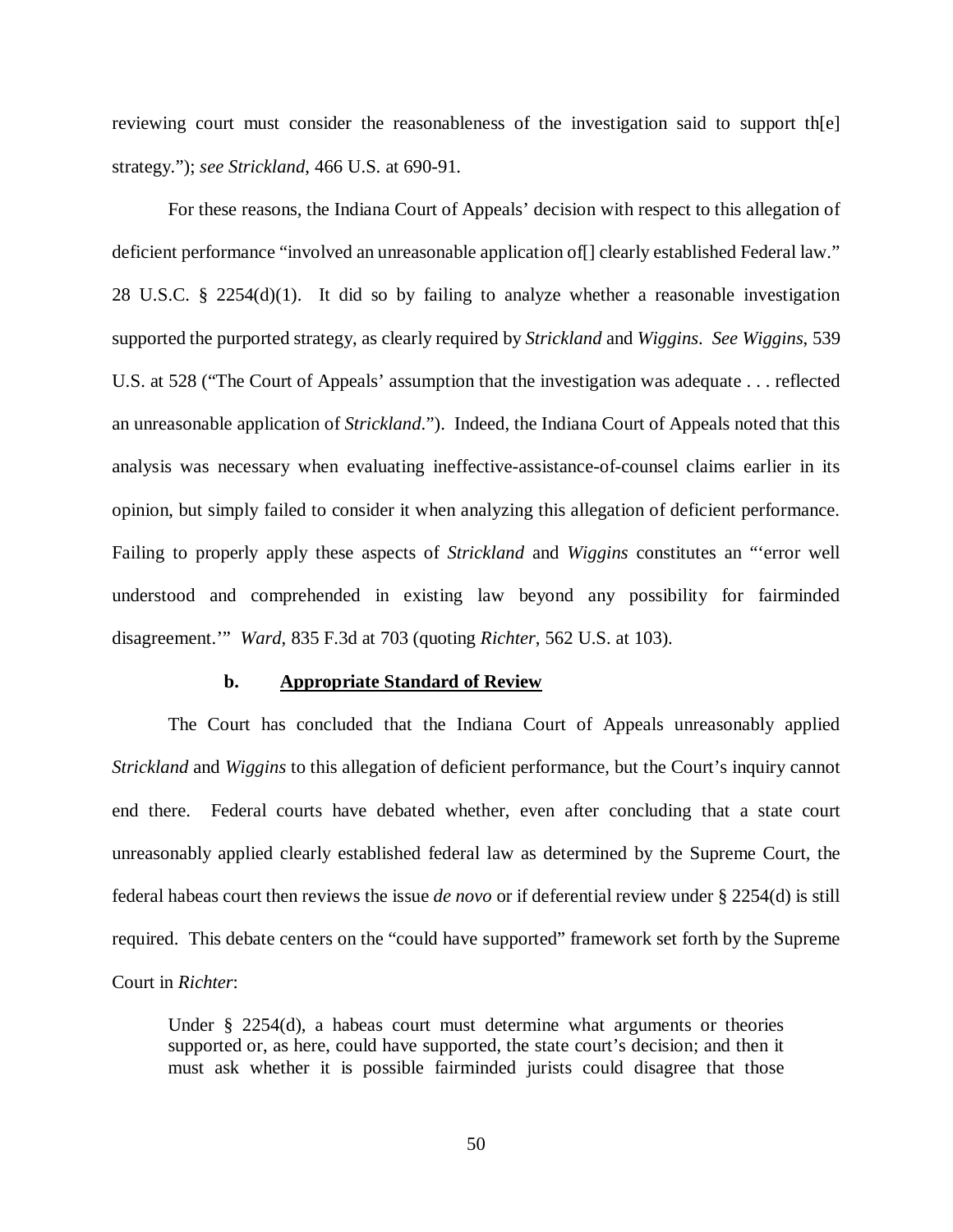arguments or theories are inconsistent with the holding in a prior decision of this Court.

*Richter*, 562 U.S. at 102. "Prior to *Richter*, if a state court offered a rationale to support its decision denying *habeas* relief, [the federal habeas court] assessed the *actual* reason offered by the state court to determine whether the decision was the result of an unreasonable application of federal law." *Whatley v. Zatecky*, 833 F.3d 762, 774 (7th Cir. 2016). But after *Richter*, the Seventh Circuit questioned:

first, whether *Richter* (a) applies only to cases in which the state court offers no reasoning, or instead (b) holds in effect that federal courts should always entirely disregard the state court's rationale and decide independently if the bottom line is justifiable; and second, if *Richter* applies only to summary dispositions, how a federal court should evaluate a case in which the state court offers a reason, but that reason is either wrong as a matter of law or patently irrational.

*Id.* (quoting *Brady v. Pfister*, 711 F.3d 818, 824-25 (7th Cir. 2013)).

In other words, unlike in *Richter* but like this case, "[t]he problem is . . . not silence; it is what to do if the last state court to render a decision offers a bad reason for its decision." *Brady*, 711 F.3d at 826. "At that point," the Seventh Circuit held, "we concluded that although we would no longer attach significance to the state court's expressed *reasons*, we would still apply AEDPA deference to the *judgment*." *Whatley*, 833 F.3d at 775 (citing *Brady*, 711 F.3d at 827). Thus, even "[i]f a state court's rationale does not pass muster under . . . Section  $2254(d)(1)$ ..., the only consequence is that further inquiry is necessary." *Brady*, 711 F.3d at 827. To conduct this inquiry, "the federal court should turn to the remainder of the state record, including explanations offered by lower courts." *Id.*; *see Whatley*, 833 F.3d at 775. In other words, the federal court should apply *Richter*'s "could have supported" framework. *See Whatley*, 833 F.3d at 775 (noting that a petitioner is not "entitle[d] . . . to *de novo* review simply because the state court's rationale is unsound").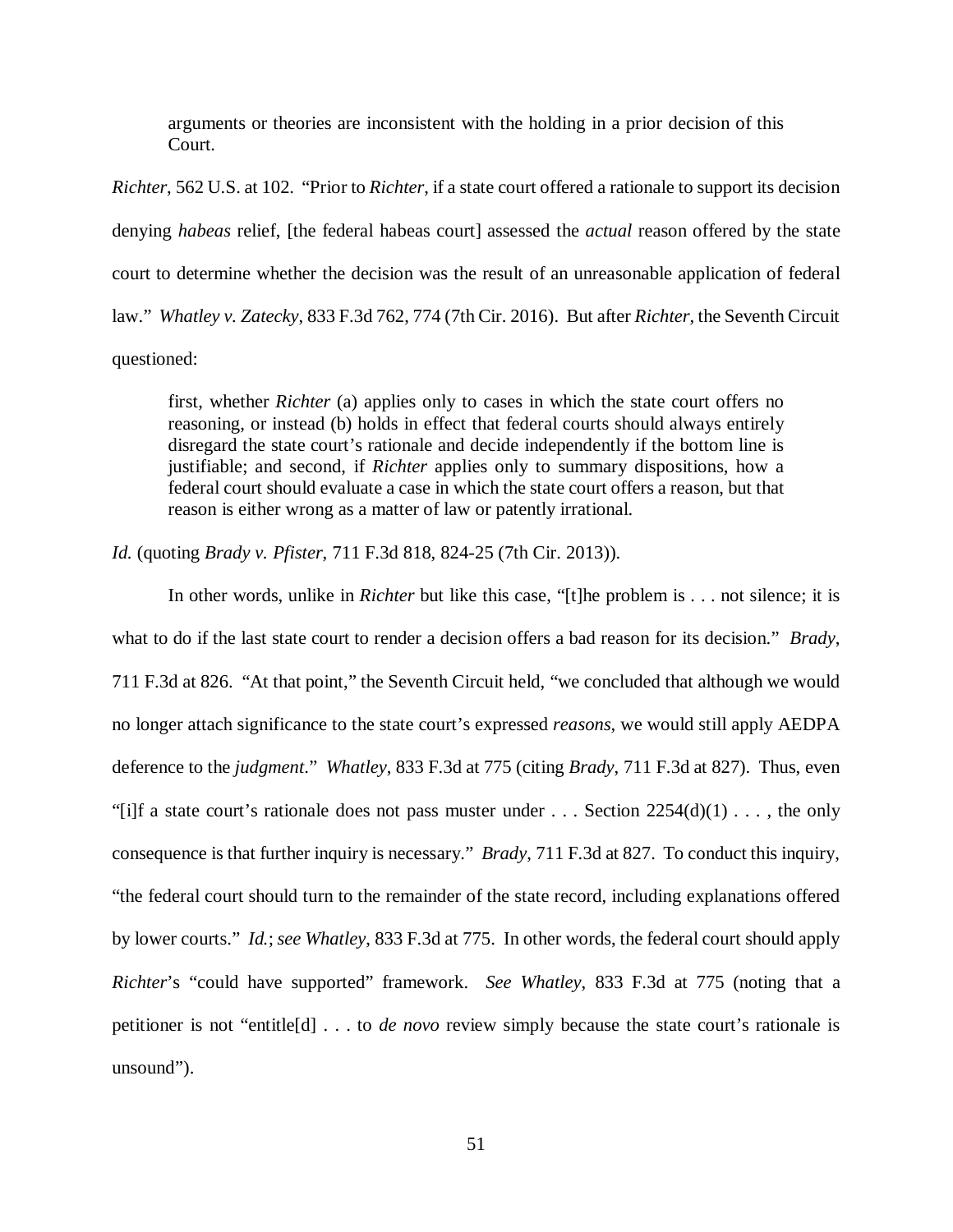Whether these holdings remain the law—that is, whether *Richter*'s "could have supported" framework applies when the last state court provides a reasoned decision—was cast into doubt by the Supreme Court's decision in *Wilson v. Sellers*, 138 S. Ct. 1188 (2018); *see Thomas v. Vannoy*, 898 F.3d 561, 568 (5th Cir. 2018) (noting without deciding that *Wilson* may have undermined the "continued viability" of the Fifth Circuit's application of *Richter*'s "could have supported" framework even when the state court provided a reason for its decision). In *Wilson*, the Supreme Court stated that application of AEDPA deference is "a straightforward inquiry when the last state court to decide a prisoner's federal claim explains its decision on the merits in a reasoned opinion. In that case, a federal habeas court simply reviews the specific reasons given by the state court and defers to those reasons if they are reasonable." 138 S. Ct. at 1192. In so stating, it cited to three pre-*Richter* cases where the Supreme Court did not apply the "could have supported" framework even after finding specific reasons provided by the state court involved an unreasonable application of Supreme Court precedents. *Id.* (citing *Porter*, 558 U.S. at 39-44; *Rompilla*, 545 U.S. at 388- 392; *Wiggins*, 539 U.S. at 523-538).

The Supreme Court in *Wilson* further explained that *Richter* does not control in all § 2254 cases, noting that if it "[h]ad . . . intended *Richter*'s 'could have supported' framework to apply even where there is a reasoned decision by a lower state court," its decision issued the same day in *Premo v. Moore*, 562 U.S. 115 (2011), "would have looked very different." *Wilson*, 138 S. Ct. at 1195. Instead, in *Premo*, the Supreme Court "focused exclusively on the actual reasons given by the lower state court, and we deferred to those reasons under AEDPA." *Id.* at 1195-96. Indeed, throughout *Wilson* the Supreme Court juxtaposes the "look through" presumption it adopts with the "could have supported" framework, which is difficult to square if the latter approach applied in all cases, even when reasons are provided for a state court's decision. *See id.* at 1193-95.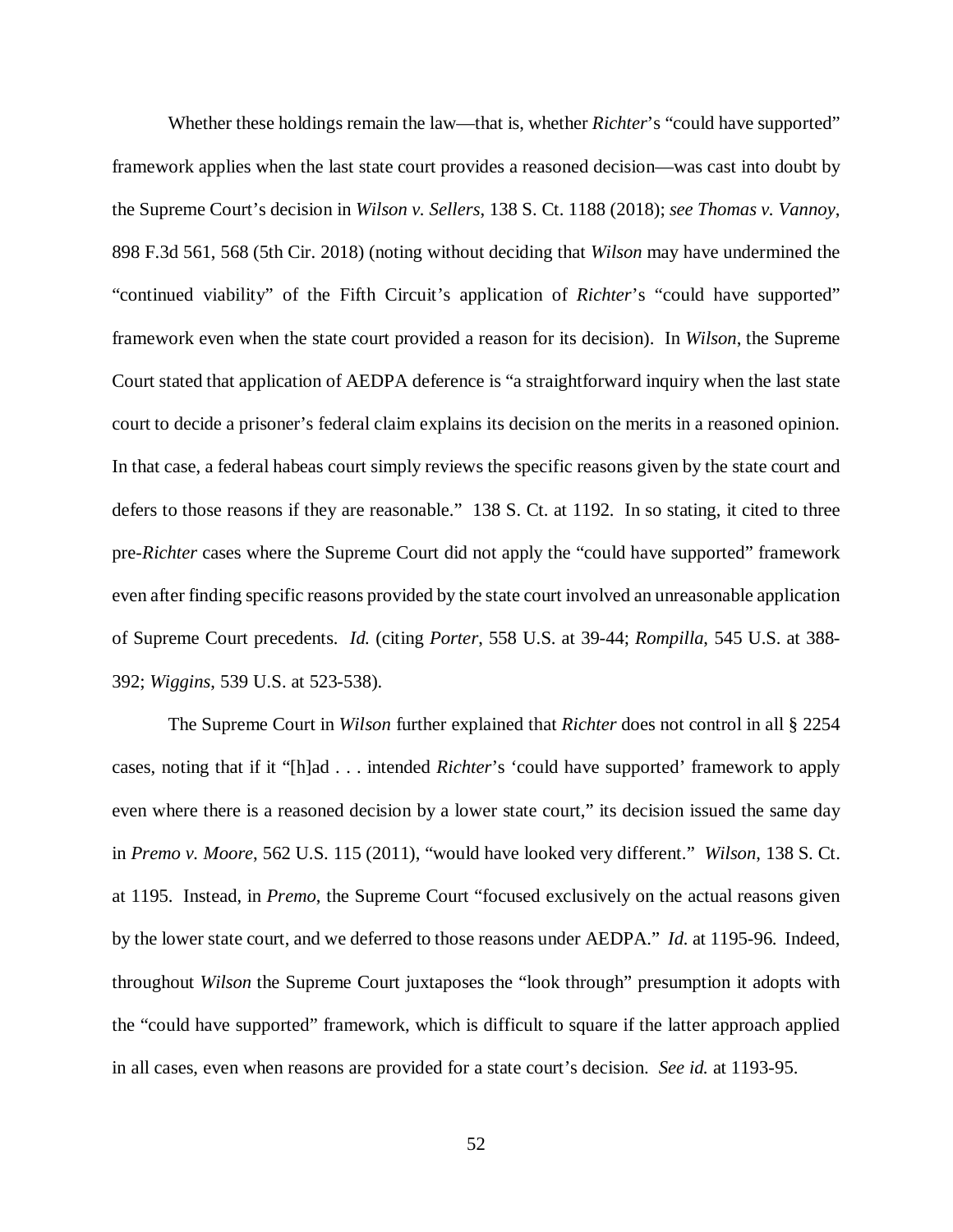*Wilson* casts serious doubt on the continued application of the *Richter* framework when the last state court decision provides reasons for the decision. Ultimately, the Court need not decide whether *Wilson* calls into doubt the Seventh Circuit's decisions in *Brady* and *Whatley*. Even applying the "could have supported" framework, as the Court does below, failing to object to or otherwise attempt to impeach the bloodhound evidence amounted to an "'error well understood and comprehended in existing law beyond any possibility for fairminded disagreement.'" *Ward*, 835 F.3d at 703 (quoting *Richter*, 562 U.S. at 103).

Justice Gorsuch, dissenting on other grounds in *Wilson*, aptly explained what the "could have supported" framework from *Richter* requires. It does not require "a federal court to imagine its own arguments for denying habeas relief and engage in decision-making-by-hypothetical." *Wilson*, 138 S. Ct. at 1199 (Gorsuch, J., dissenting). Instead,

[i]n our adversarial system a federal court generally isn't required to imagine or hypothesize arguments that neither the parties before it nor any lower court has presented. To determine if a reasonable basis "could have supported" a summary denial of habeas relief under *Richter*, a federal court must look to the state lower court opinion (if there is one), any argument presented by the parties in the state proceedings, and any argument presented in the federal habeas proceeding. Of course, a federal court sometimes may consider on its own motion alternative bases for denying habeas relief apparent in the law and the record, but it does not generally bear an *obligation* to do so.

*Id.* (Gorsuch, J., dissenting). This is consistent with the approach set out by the Seventh Circuit in *Brady*, 711 F.3d at 827, and *Whatley*, 833 F.3d at 775, and the mode of analysis the Court will apply here.

The state post-conviction court and the respondent both offer an alternative basis to conclude that trial counsel's performance regarding the bloodhound evidence was not deficient. The state post-conviction court agreed that the bloodhound evidence could have been excluded had trial counsel objected but reasoned that a different strategy than that offered by the Indiana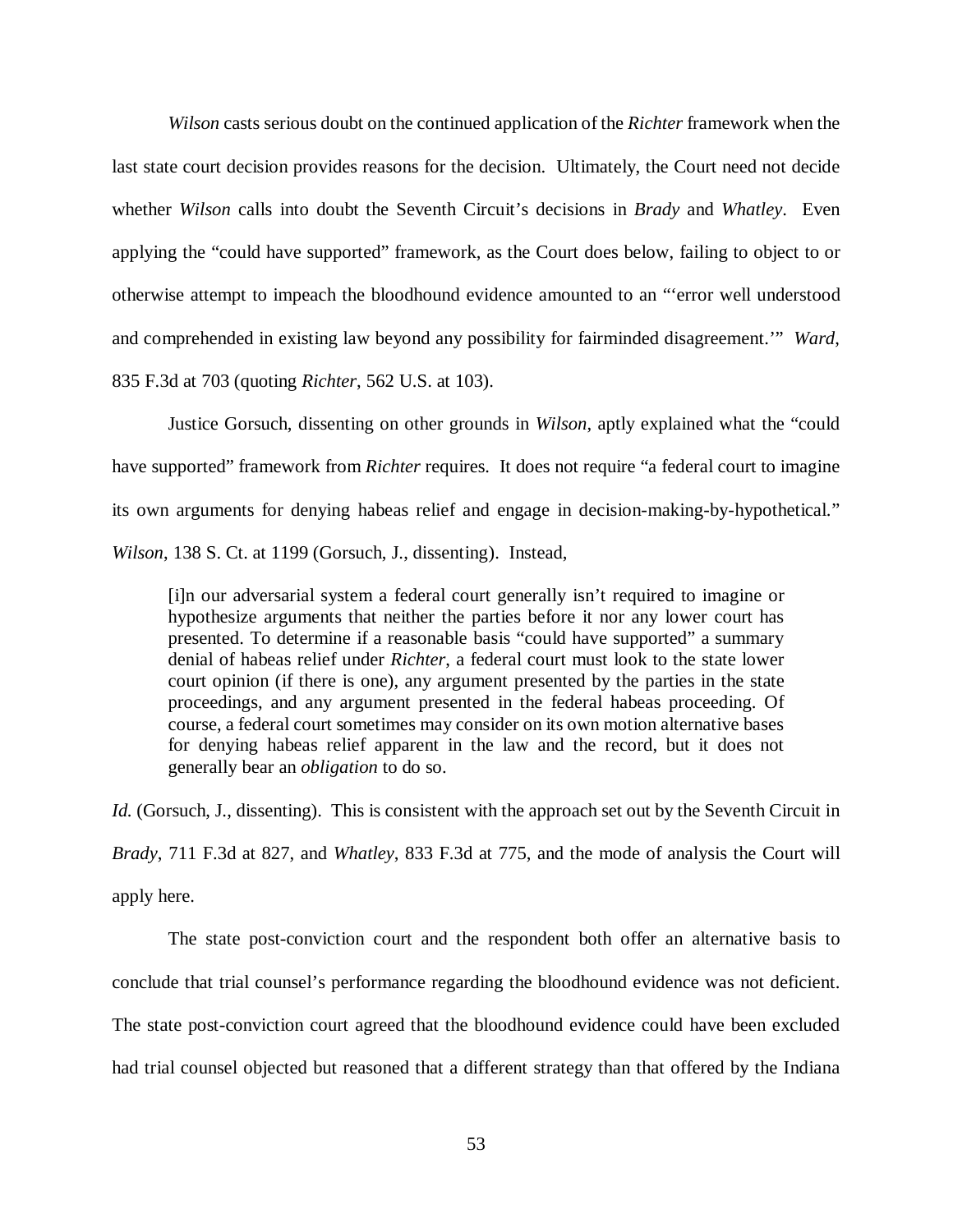Court of Appeals led trial counsel not object to it. The respondent argues that, even if trial counsel would have objected to the bloodhound evidence, the objection would not have been sustained. Filing No. 20 at 39-40. The Court discusses and ultimately rejects each argument in turn.

## **c. State Post-Conviction Court's Alternative Basis**

The state post-conviction court had a different basis for ruling against Mr. Myers on this claim than the Indiana Court of Appeals. Notably, the state post-conviction court agreed with Mr. Myers that trial counsel's handling of the bloodhound evidence was suboptimal, and it also agreed that had trial counsel objected to the bloodhound evidence, it would have been excluded. But it held that trial counsel did not object to the bloodhound evidence in support of a different strategy. The state post-conviction court's factual findings in full were as follows:

The issues brought up by [Mr. Myers] . . . ha[ve] merit. The promised bloodhound evidence was not fleshed out well by [trial counsel]. His opening statement was not supported fully by the evidence. The court does take issue with [Mr. Myers'] position that [trial counsel] should have objected to the bloodhound evidence. The trail the dog laid down kept going a long way past [Mr. Myers'] home and would insinuate to the jury that [Ms. Behrman] did not go to [Mr. Myers'] home. The court agrees . . . that better use could have been made of this. To say that trial counsel should have attempted to exclude this evidence is an overreach that the court will not take. Using the submitted evidence had value to [Mr. Myers'] case. Allowing bloodhound evidence in is error if counsel so chooses to object in any given case. Here it was not error such that *Strickland, id* can be used to reverse the verdict.

DA App. at 752; *see also id.* at 758 ("Allowing bloodhound evidence was a valid trial tactic.").

The state post-conviction court, like the Indiana Court of Appeals in *Myers II*, held that it was a strategic choice to not object to the bloodhound evidence. But the purported strategy underlying trial counsel's choice was different. Unlike the Indiana Court of Appeals' conclusion that trial counsel admitted the bloodhound evidence to support the Hollars theory, the state postconviction court reasoned that the bloodhound evidence more generally aided Mr. Myers's defense because it established that Ms. Behrman rode "a long way past [Mr. Myers' home]." *Id.* at 752.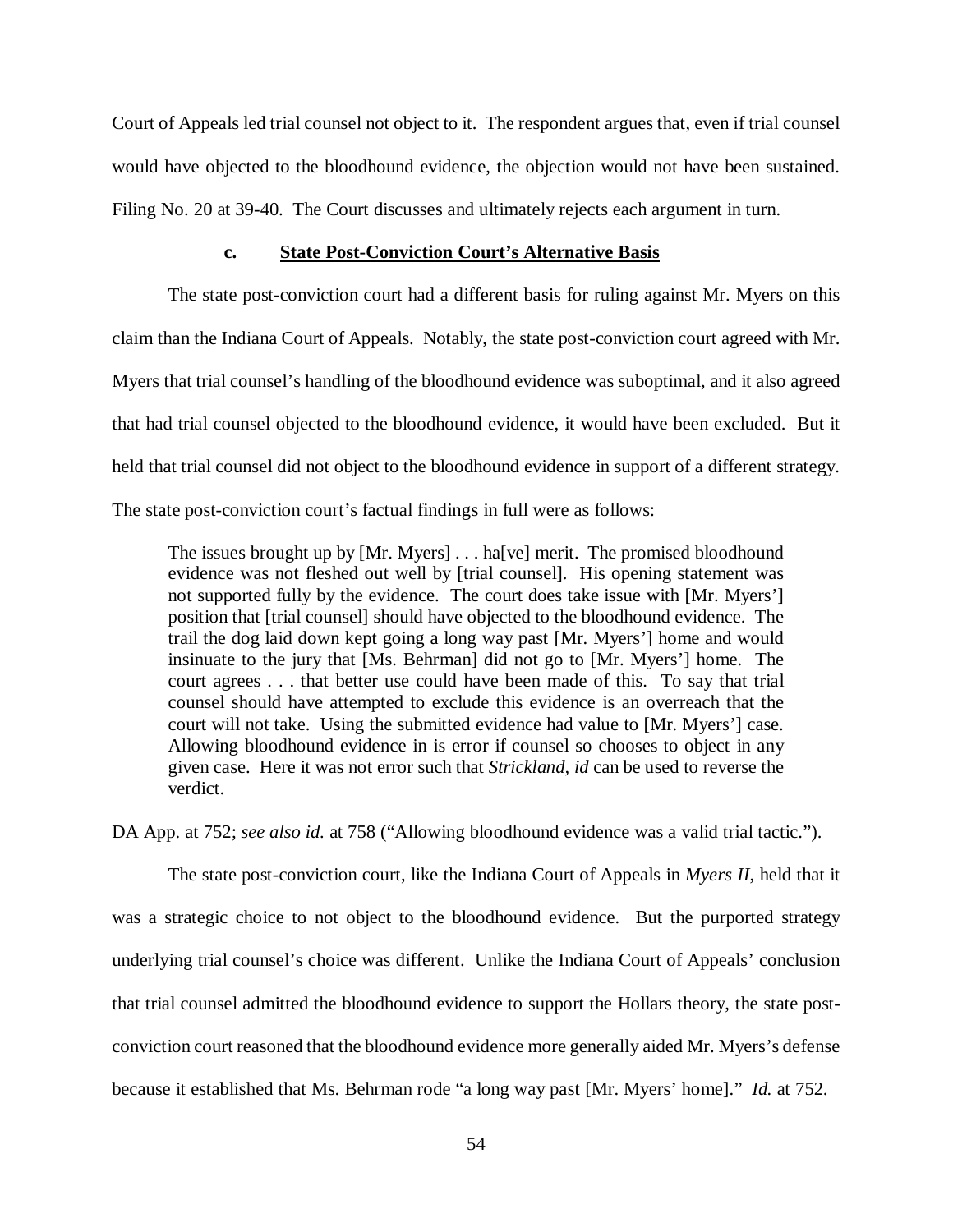The state post-conviction court's resolution of this claim is both factually and legally flawed. This Court focuses on the factual flaw, however, because the state post-conviction court's decision is clearly "based on an unreasonable determination of the facts in light of the evidence presented in the State court proceeding." 28 U.S.C. § 2254(d)(2). Factual determinations are not unreasonable under § 2254(d)(2) "merely because the federal habeas court would have reached a different conclusion in the first instance," nor are they unreasonable if "[r]easonable minds reviewing the record might disagree about the finding in question." *Wood v. Allen*, 558 U.S. 290, 301 (2010) (citation and quotation marks omitted). But here, the state post-conviction court's factual premise is indisputably incorrect.

The state post-conviction court concluded that "[a]llowing bloodhound evidence was a valid trial tactic," DA App. at 758, based entirely on the factual premise that "[t]he trail the dog laid down kept going a long way past [Mr. Myers'] home and would insinuate to the jury that [Ms. Behrman] did not go to [Mr. Myers'] home," id. at 752. But the bloodhound evidence did not show this. As the above map shows, the bloodhound tracked a long way past *Mr. Hollars'*s residence, not Mr. Myers's. [16](#page-54-0) *See* Trial Ex. 74. Mr. Myers's residence was north and east of the field where Ms. Behrman's bicycle was recovered, and Deputy Douthett explicitly testified that the bloodhound's scent trail ended at the field. Trial Tr. 988 ("The dog did not show signs of a scent trail from that position anywhere farther north.").

In short, the bloodhound did not track "a long way past" Mr. Myers's residence, but tracked directly to the field where Ms. Behrman's bike was located, which is less than a mile from Mr. Myers's residence. Unlike evidence that Ms. Behrman rode long past Mr. Myers's residence,

<span id="page-54-0"></span><sup>&</sup>lt;sup>16</sup> Oddly enough, the state post-conviction court suggested that the bloodhound tracking near but past Mr. Myers residence makes it *less*likely Mr. Myers was involved. But the Indiana Court of Appeals in *Myers II* held that evidence that Ms. Behrman rode near but past Mr. Hollars' residence cast suspicion on him.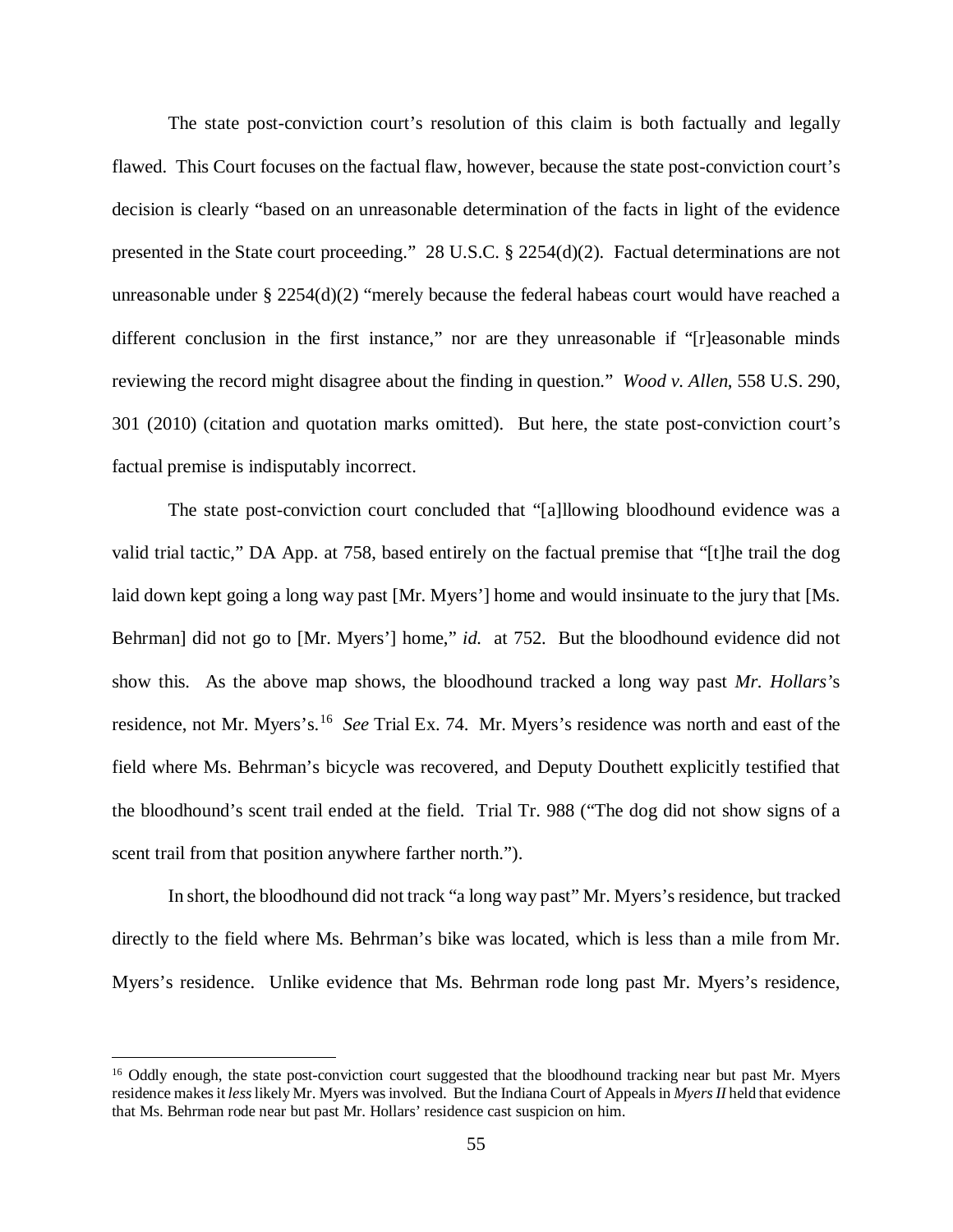which may have helped Mr. Myers's defense, evidence that her ride ended in a field shortly before Mr. Myers's residence hinders it, especially considering it undermines Mr. Myers's alibi that he was home making phone calls. For this reason, the state post-conviction court's decision was "based on an unreasonable determination of the facts in light of the evidence presented in the State court proceeding." 28 U.S.C. § 2254(d)(2).<sup>[17](#page-55-0)</sup> It is thus not entitled to AEDPA deference.

## **d. Respondent's Alternative Basis**

The Court turns next to the respondent's contention that trial counsel's performance was not deficient because an objection to the bloodhound evidence would have been overruled. *See Hough*, 272 F.3d at 898 ("An ineffective assistance claim based on a failure to object is tied to the admissibility of the underlying evidence."). The parties dispute whether bloodhound evidence is admissible under Indiana law. The Court's analysis is significantly hindered by the respondent's failure to meaningfully engage with the critical issues governing the admissibility of bloodhound evidence. Mr. Myers primarily relies on Indiana Supreme Court cases discussed below, which hold that bloodhound tracking evidence is inadmissible. These cases, however, were decided prior to Indiana's adoption of the Indiana Rules of Evidence in 1994. Nevertheless, Mr. Myers argues that the prior common law cases retain persuasive value.

Given that the respondent does not meaningfully confront these complicated questions and Mr. Myers's arguments regarding them, this Court is not obligated to construct such arguments for the respondent. *Wilson*, 138 S. Ct. at 1199 (Gorsuch, J., dissenting). Thus, after showing why the authorities on which the State relies are irrelevant to the admissibility of bloodhound evidence, the

<span id="page-55-0"></span><sup>&</sup>lt;sup>17</sup> It is an open question whether meeting the § 2254(d)(2) standard necessarily requires meeting the § 2254(e)(1) standard. *See Wood v. Allen*, 558 U.S. 290, 300 (2010); *Price v. Thurmer*, 637 F.3d 831, 837 (7th Cir. 2011). Although the Court analyzes the factual determination under  $\S 2254(d)(2)$ , the arguably more demanding standard of § 2254(e)(1) is also met because there is no evidence in the record even suggesting that the bloodhound tracked long past Mr. Myers's residence, as the state post-conviction court concludes. Instead, Deputy Douthett's testimony shows the bloodhound did not track as far north or east as Mr. Myers's residence.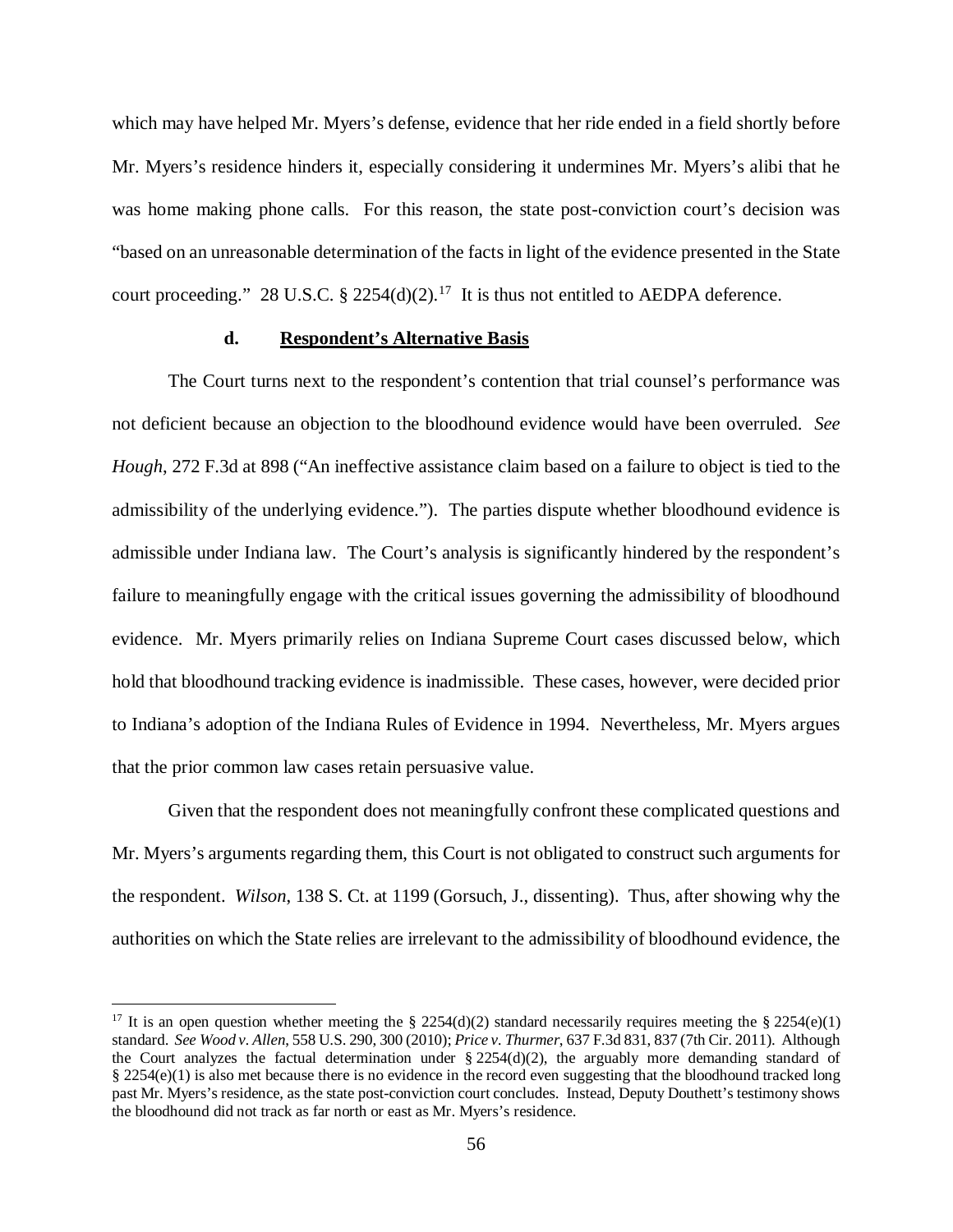Court concludes that the respondent has failed to show another basis that "could have supported" the Indiana Court of Appeals' decision. *See id.* In the alternative, the Court goes on to address the admissibility question directly, concluding that all indications point to the continued inadmissibility of bloodhound evidence in Indiana. During this analysis, the Court addresses the authorities on which the State relies to contend otherwise, concluding they are irrelevant.

The most compelling basis for this Court to conclude that the bloodhound evidence would have been excluded had trial counsel objected to it is that the state post-conviction court reached this exact conclusion. In analyzing Mr. Myers' claim regarding the bloodhound evidence, it noted that "[a]llowing bloodhound evidence in is error if counsel so chooses to object in any given case." DA App. at 752. The state post-conviction court reached this conclusion even though the State argued that bloodhound evidence was admissible following the adoption of the Indiana Rules of Evidence. *See id.* at 545. Given the respect owed by a federal habeas court to state-court decisions on questions of state law, this Court should adhere to that decision, even though the state postconviction court is not the last reasoned decision being reviewed in this action. *See Wilson v. Corcoran*, 562 U.S. 1, 5 (2010) (per curiam) ("[I]t is not the province of a federal habeas court to reexamine state-court determinations on state-law questions." (citation and quotation marks omitted)); *Miller v. Zatecky*, 820 F.3d 275, 277 (7th Cir. 2016) ("A federal court cannot disagree with a state court's resolution of an issue of state law."). This basis alone is sufficient to reject the respondent's position.

Even if the state post-conviction court's decision was not determinative, all other Indiana authorities suggest that the state post-conviction court's determination was correct. Bloodhound tracking evidence has been inadmissible in Indiana for over a century. It was first held inadmissible by the Indiana Supreme Court in *Ruse v. State*, 115 N.E. 778 (1917). In *Ruse*, the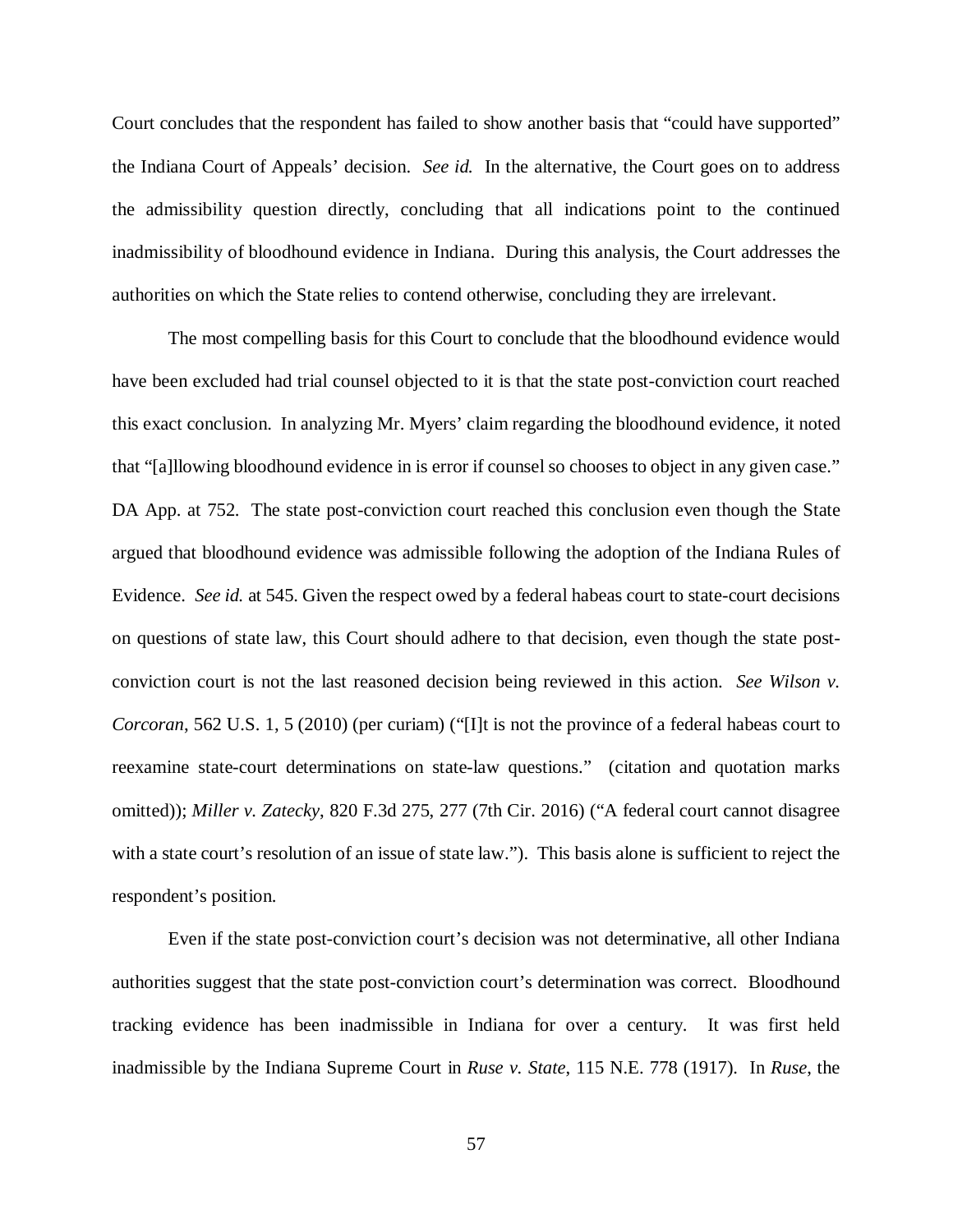Indiana Supreme Court analyzed decisions from other state courts on both sides of the issue, but ultimately agreed with courts that had held "that the conclusions of the bloodhound are generally too unreliable to be accepted as evidence," reasoning as follows:

When it is considered that the use of bloodhounds, even under the most favorable conditions, is attended with some degree of uncertainty, which may readily lead to the conviction or accusation of innocent persons, and that, at best, evidence as to their conduct in following a supposed trail is properly not of great probative value, it follows, as is suggested in *Brott v. State*, 70 Neb. 395, 398, that both reason and instinct condemn such evidence, and courts should be too jealous of the life and liberty of human beings to permit its reception in a criminal case as proof of guilt.

*Id.* at 781. Since *Ruse*, the Indiana Supreme Court has twice reaffirmed that bloodhound tracking evidence is inadmissible. *See Brafford v. State*, 516 N.E.2d 45, 49 (Ind. 1987) ("It has long been held in Indiana that tracking dog or 'bloodhound evidence' is not sufficiently reliable to be admitted into evidence." (citing *Ruse*, 115 N.E. 778)); *Hill v. State*, 531 N.E.2d 1382, 1384 (Ind. 1989) ("[E]vidence of the result of the use of a tracking dog is not admissible." (citing *Brafford*, 516 N.E.2d 45)); *see also Hill*, 531 N.E.2d at 1385 ("It flows *a fortiori* from th[e] rule [in *Ruse*] that no satisfactory foundation for the admission of bloodhound evidence can be made. The rule is based on upon the unobtainability of scientific and other information which can furnish a satisfactory basis or reason for admitting such evidence.") (DeBruler, J., dissenting). These cases, however, were decided prior to Indiana's adoption of the Indiana Rules of Evidence in 1994.

The respondent does not argue that the Indiana Rules of Evidence—particularly Rule 702 governing expert testimony—undermine the reasoning or holdings of *Ruse* and its progeny. Instead, the respondent argues that these cases are simply distinguishable from the instant case. The States contends that, unlike in *Ruse*, *Brafford*, and *Hill*, the bloodhound here "was not used to prove the identity of [Ms. Behrman's] killer, but to prove confirm [sic] portions of the route [Ms. Behrman] took on the day she died." Filing No. 20 at 39. As an initial matter, the bloodhound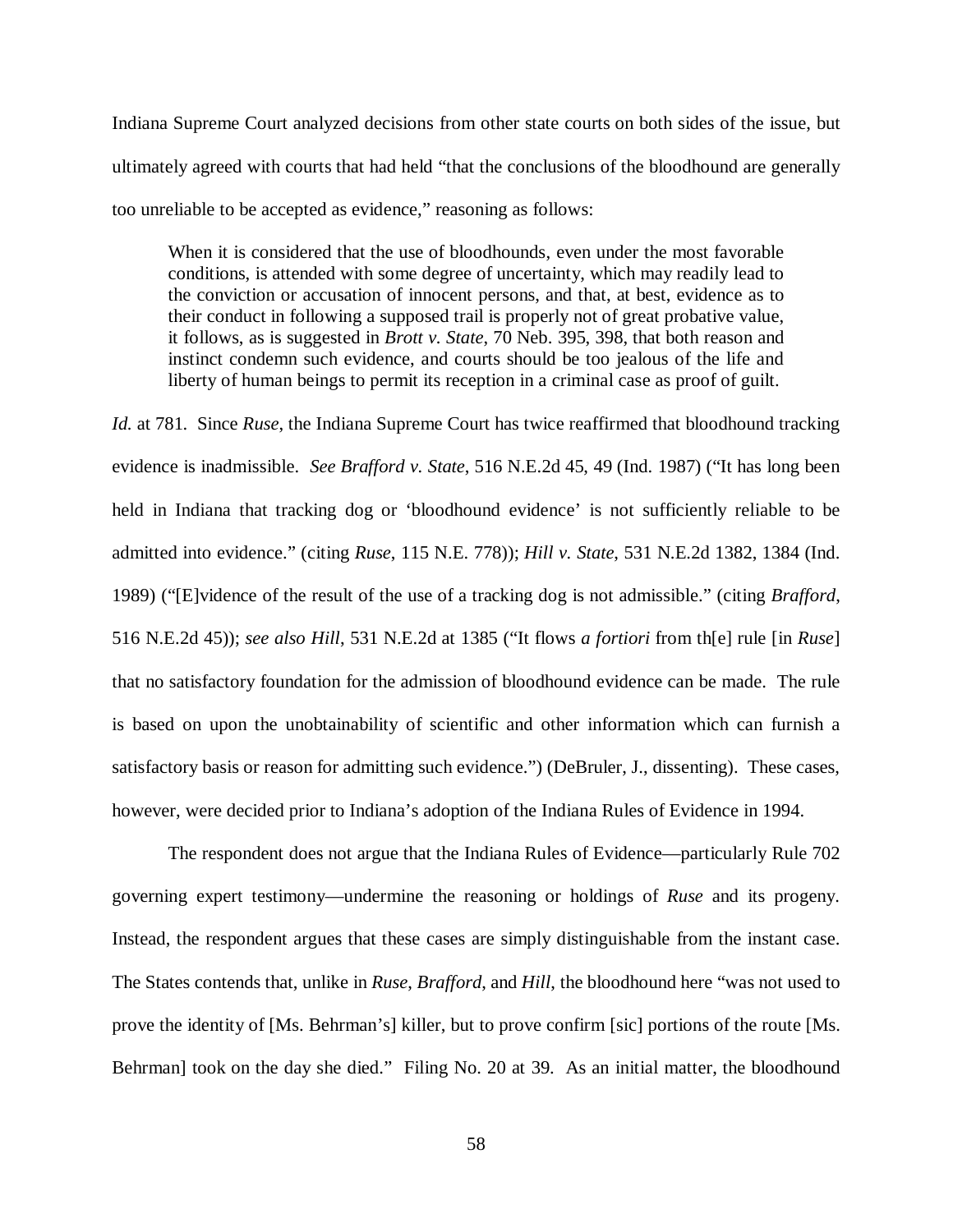evidence was certainly used to prove that Mr. Myers was the perpetrator, at the very least because it was used to show that Ms. Behrman rode north toward his house; had Ms. Behrman ridden south, Mr. Myers had an alibi. But the Court understands the State to argue that *Ruse* and its progeny only prevent bloodhound tracking evidence if the bloodhound is tracking the alleged perpetrator, not, as here, the victim. This interpretation of these cases is too narrow.

The Indiana Supreme Court in *Ruse* made clear that bloodhound evidence generally was inadmissible because it is unreliable. *See* 115 N.E. at 781 ("We agree fully with the statement in *Brott v. State* [70 Neb. 395, 97 N. W. 593, 63 L. R. A. 789], that the 'conclusions of the bloodhound are generally too unreliable to be accepted as evidence in either civil or criminal cases."').

The subsequent Indiana Supreme Court decisions similarly stated *Ruse*'s holding in categorical terms. *See Hill*, 531 N.E.2d at 1384 ("[E]vidence of the result of the use of a tracking dog is not admissible."); *Brafford*, 516 N.E.2d at 49 ("It has long been held in Indiana that tracking dog or 'bloodhound evidence' is not sufficiently reliable to be admitted into evidence."). The holdings of these cases are not that bloodhound evidence is inadmissible when the bloodhound is tracking a perpetrator, but that bloodhound evidence is inadmissible altogether because it is unreliable. *Cf. Hubbard v. State*, 742 N.E.2d 919, 923 n.9 (Ind. 2001) (noting that the reason why polygraph test results are being offered is irrelevant because they are "unreliable" regardless of why they are offered).

The State next argues that even under the common law "the behavior of animals has been held to be relevant and admissible evidence." Filing No. 20 at 39 (collecting cases). But the three cases on which the State relies are wholly inapplicable to the question of whether bloodhound tracking evidence is admissible. First, in *Price v. State*, 911 N.E.2d 716, 720-21 (Ind. Ct. App. 2009), the court held that a dog's loud screaming when hit with a belt was sufficient evidence to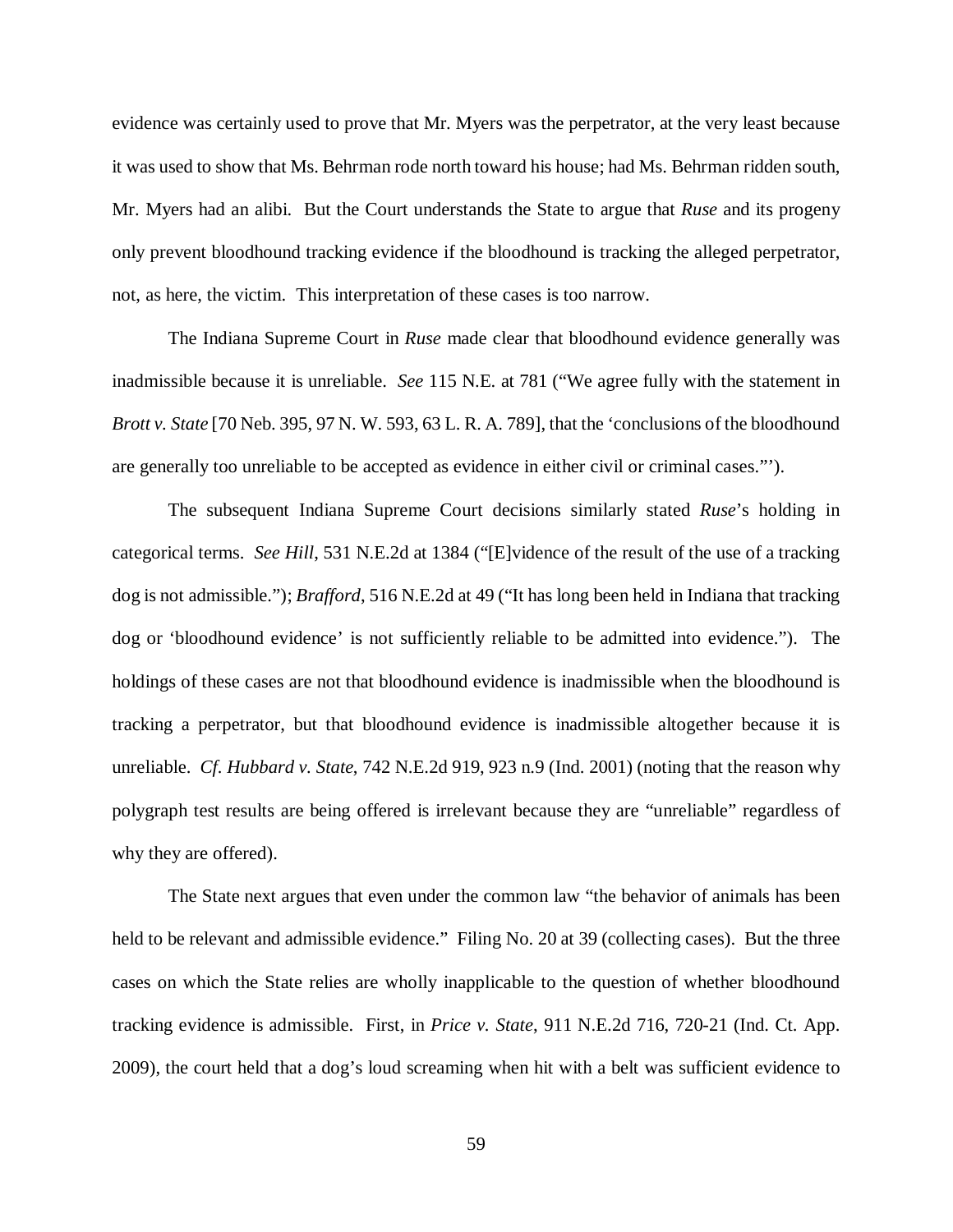convict the defendant of cruelty to animals. Second, *Ross v. Lowe*, 619 N.E.2d 911, 914 (Ind. 1993), was a negligence action in which the Indiana Supreme Court discussed the standard of care owed to invitees for preventing injury from a dog kept on the property. Third, in *Neufhoff v. State*, 708 N.E.2d 889, 891 (Ind. Ct. App. 1999), the Indiana Court of Appeals held that a probable cause affidavit that relied on the alerting of a drug sniffing dog was sufficiently reliable to establish probable cause. Not only do these cases not relate specifically to bloodhound tracking evidence, but none of them even deal with the admissibility of evidence at all. The respondent's reliance on these cases is illustrative of the little assistance provided to the Court in analyzing this question of Indiana law.[18](#page-59-0)

This leaves the Court to determine what role *Ruse* and its progeny play in determining the admissibility of bloodhound evidence following the adoption of the Indiana Rules of Evidence. As noted by the Indiana Court of Appeals in *Myers II*, these cases were decided prior to the adoption of the Indiana Rules of Evidence in 1994 and thus are no longer strictly binding precedent. 33 N.E.3d at 1099; *see Albores v. State*, 63 N.E.3d 34, \*6 (Ind. Ct. App. 2016) (noting that *Brafford* "was decided prior to the adoption of the Indiana Rules of Evidence and is no longer controlling"). But no Indiana court has decided whether or to what degree they remain persuasive.

Mr. Myers contends that *Ruse* and its progeny continue to provide guidance even after the adoption of the Rules of Evidence. *See* Filing No. 33 at 59, 61. Specifically, he suggests that

<span id="page-59-0"></span><sup>&</sup>lt;sup>18</sup> The State relied on nearly the same arguments before the state post-conviction court. For example, the State argued that Indiana "[d]ecisions since the adoption of the rules have allowed such evidence to prove a route taken without comment." DA App. at 545 (citing *Hill v. State*, 773 N.E.2d 336, 339 (Ind. Ct. App. 2002)). But the Indiana Court of Appeals decision in *Hill*, much like the cases on which the respondent relies here, has no bearing on the admissibility of bloodhound evidence. The admissibility of bloodhound evidence was not discussed at all in *Hill*; the Indiana Court of Appeals merely mentioned that a bloodhound was utilized to track the perpetrator and did not mention, let alone rely, on that fact again. *See Hill*, 773 N.E.2d at 339. This is far from legal authority that Indiana courts "have allowed" bloodhound evidence to be admissible, as the issue was not even presented or addressed in the case. Most important, the state post-conviction court was unconvinced, as it concluded that bloodhound evidence is inadmissible should counsel object to it. *See* DA App. at 752.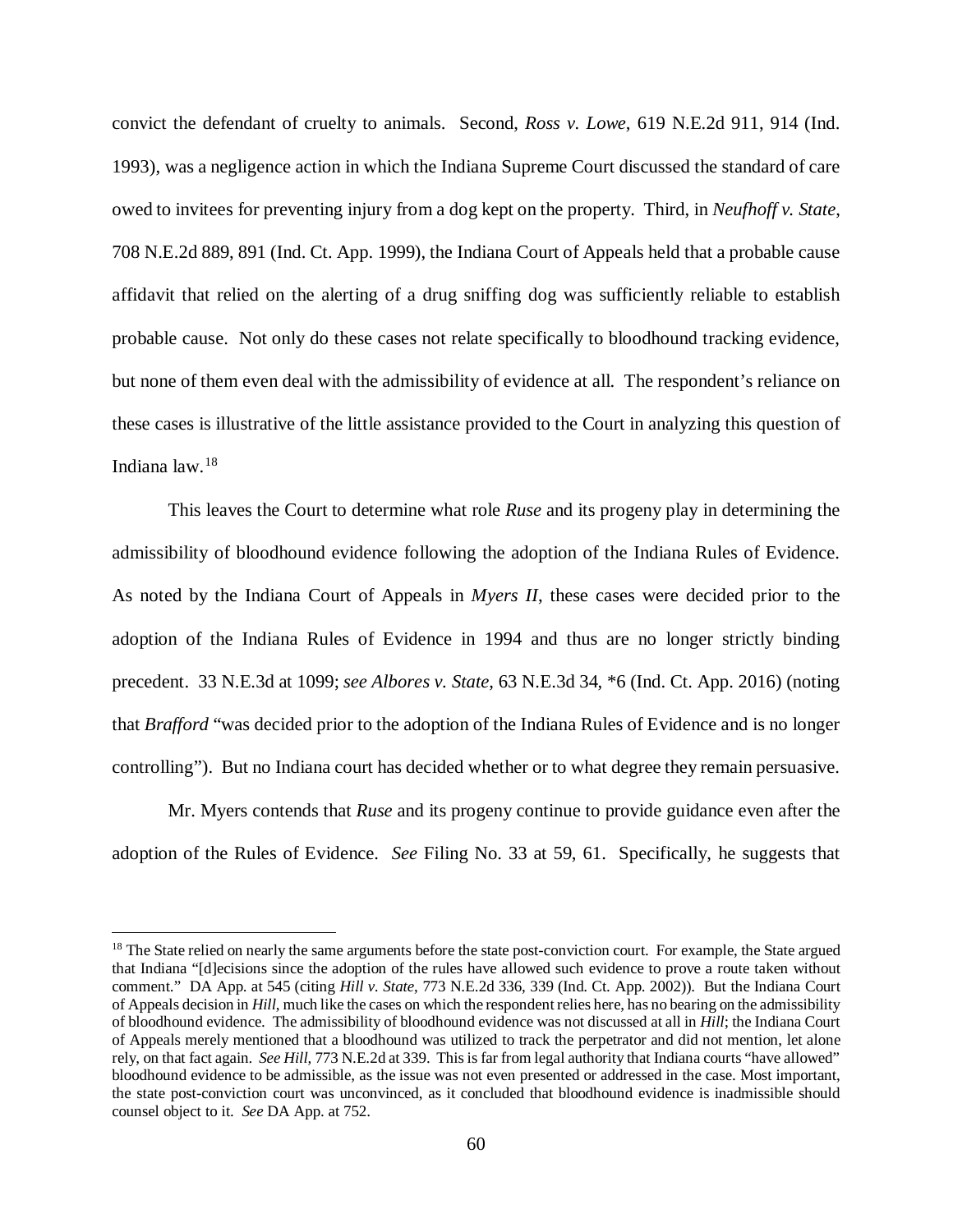previous common law decisions provide a baseline for deciding whether bloodhound evidence is reliable enough to pass through Rule 702(b). Filing No. 33 at 61. Although the *Myers II* court did not reach any ultimate conclusions regarding admissibility, it suggested that Rule 702 governs. Rule 702 provides:

(a) A witness who is qualified as an expert by knowledge, skill, experience, training, or education may testify in the form of an opinion or otherwise if the expert's scientific, technical, or other specialized knowledge will help the trier of fact to understand the evidence or to determine a fact in issue.

(b) Expert scientific testimony is admissible only if the court is satisfied that the expert testimony rests upon reliable scientific principles.

What role *Ruse* and its progeny have in determining whether Deputy Douthett's testimony rests on "reliable scientific principles" under Rule 702(b) is the critical question presented by Mr. Myers. Indiana courts have not definitively decided the weight that should be given to common law precedents following the enactment of the Indiana Rules of Evidence. But significant guidance is available. On one hand, the Indiana Supreme Court has noted that "the Rules of Evidence generally superseded previously existing common law." *Specht v. State*, 734 N.E.2d 239, 240 (Ind. 2000); *see McIntyre v. State*, 717 N.E.2d 114, 121 (Ind. 1999) (suggesting that it is an open question whether "common law decisions . . . survive the Indiana Rules of Evidence"). Nevertheless, Indiana courts have continued to apply the common law when it is consistent with the Rules of Evidence and there is "no reason to depart from the well established common law rule." *Jackson v. State*, 728 N.E.2d 147, 153 (Ind. 2000). Indeed, Indiana courts regularly look to the common law for guidance even when the Rules of Evidence now govern the analysis. *See Lafayette v. State*, 917 N.E.2d 660, 662-64 (Ind. 2009) (examining common law precedents regarding Rule 404(b) and noting that the Indiana Supreme Court's first examination of the rule "largely tracked the common law of evidence . . . that had developed prior to our adoption of the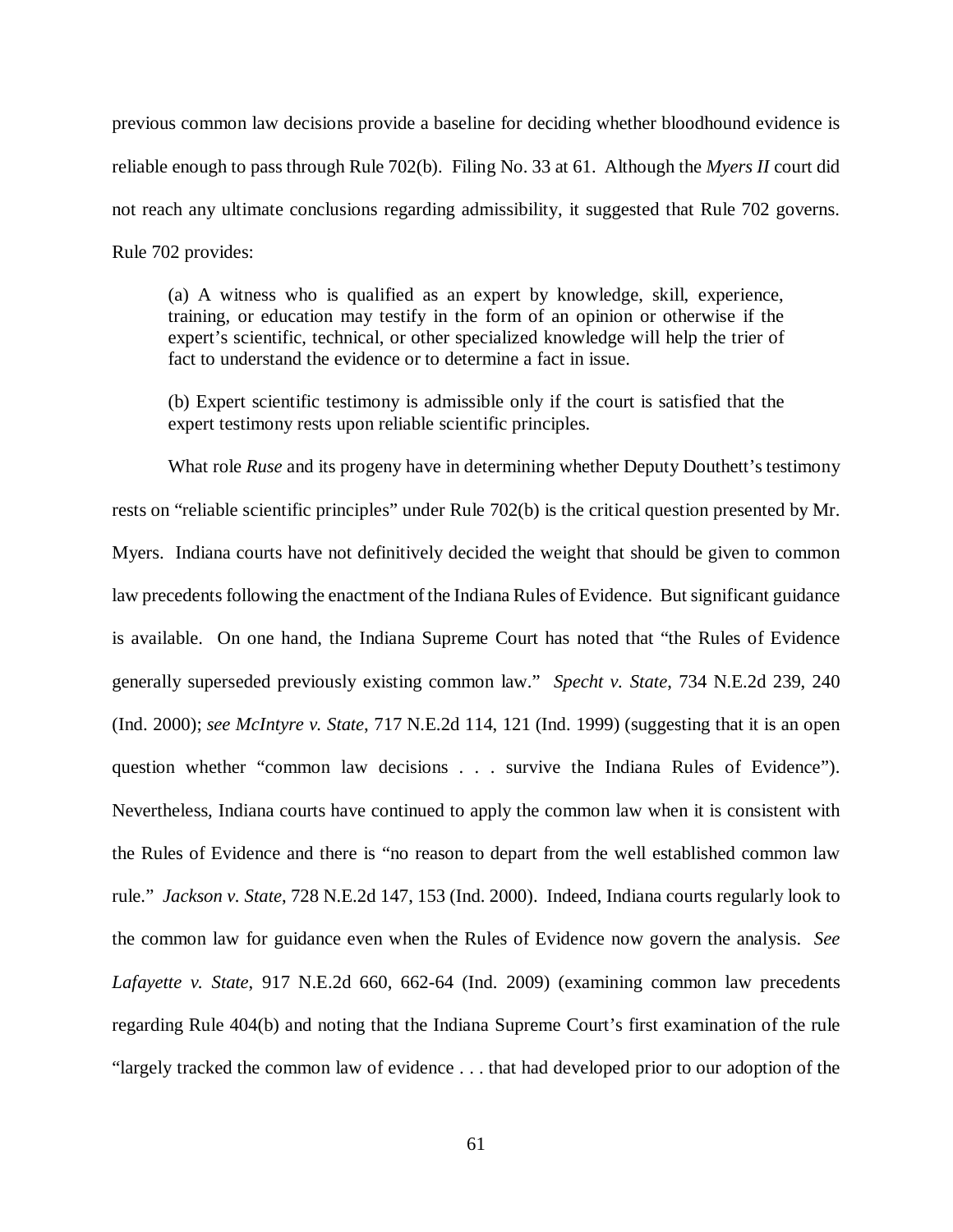Rules of Evidence"); *Jiosa v. State*, 755 N.E.2d 605, 607 (Ind. 2001) (noting that when the Rule of Evidence at issue does not specifically address the legal question, "pre-1994 cases are instructive," and concluding that "[t]he common law presumption was not changed by the adoption of the Rules of Evidence"); *Ealy v. State*, 685 N.E.2d 1047, 1055 (Ind. 1997) ("Prior to the enactment of the [Indiana Rules of Evidence], we long held it proper for an expert to give an opinion based upon an autopsy report prepared by another. We see no reason to change that now."); *id.* (finding support for an interpretation of a Rule of Evidence by noting that the interpretation is "consistent with our own" common law); *Grinstead v. State*, 684 N.E.2d 482, 487 (Ind. 1997) (considering pre-1994 cases to determine whether expert testimony regarding blood spatter was admissible under Rule 702).Notably, the respondent does not cite, nor could the Court locate, a single instance where an Indiana court has held that long-standing common law precedents were irrelevant merely because an Indiana Rule of Evidence now governs the legal question when the Rule at issue did not explicitly undermine those precedents.

Given this, the Court follows the same course here. The above precedents show that Indiana courts regularly look to common law precedents when applying the Rules of Evidence. Thus, in determining whether bloodhound evidence "rests on reliable scientific principles" under Rule 702(b), Indiana courts would likely continue to follow the determination in *Ruse* and its progeny that it does not.

Finally, the one source to have addressed this question other than the state post-conviction court in this case concluded that Indiana Rule of Evidence 702 did not change the inadmissibility of bloodhound evidence established in *Ruse*. The preeminent Indiana evidence treatise written by Judge Robert Miller explicitly addresses the issue of the admissibility of bloodhound evidence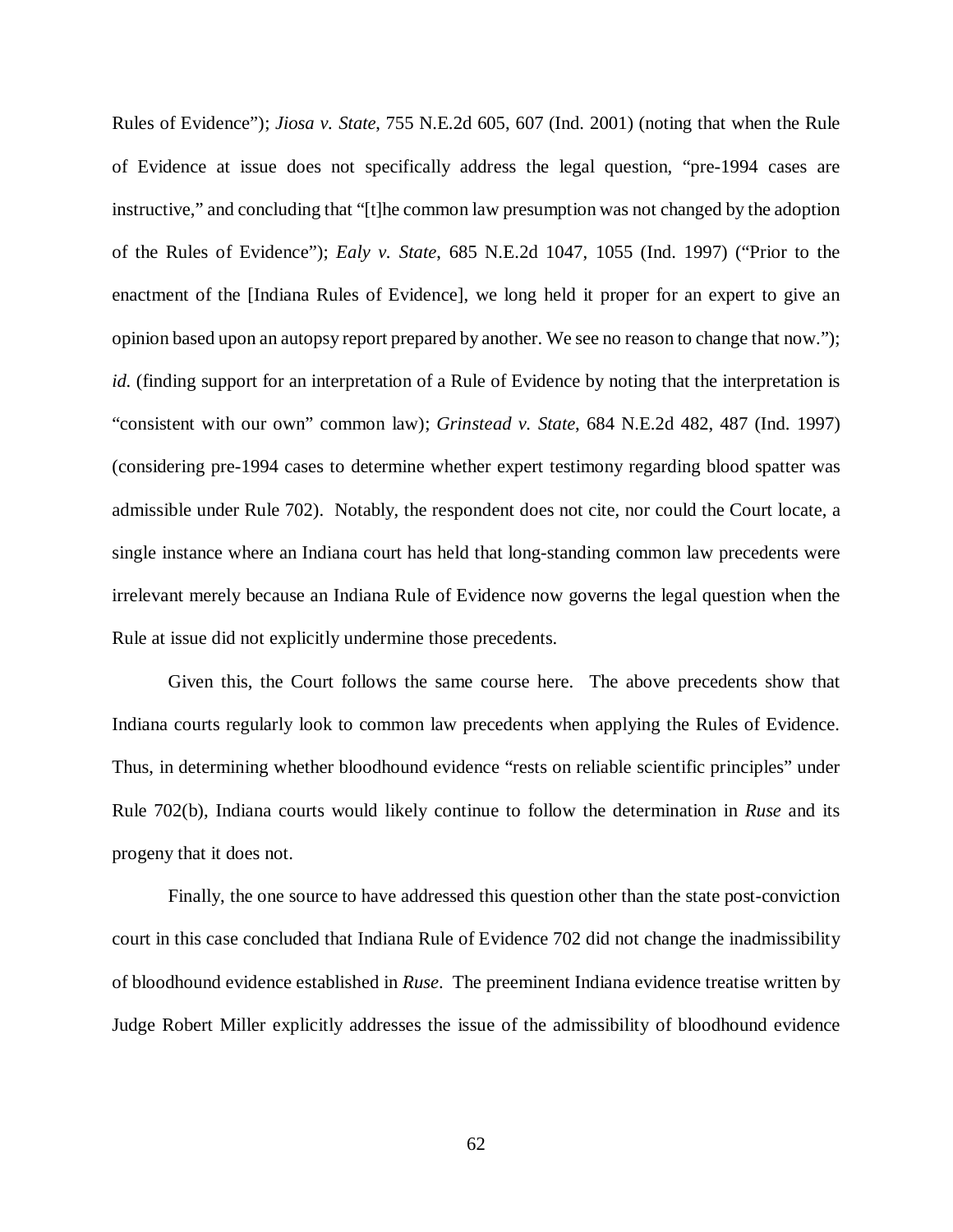following the enactment of the Rules of Evidence.<sup>[19](#page-62-0)</sup> Judge Miller concludes that bloodhound tracking testimony is not "expert scientific testimony" under Rule 702(b), but that *Ruse* and its progeny nevertheless remain controlling law: "Earlier Indiana cases applied a 'reliability' test even as to plainly non-scientific evidence. For example, tracking dog, or 'bloodhound,' evidence was deemed insufficiently reliable for admission. Nothing in Rule 702 appears to require a different result." 13 R. Miller, Ind. Prac., Indiana Evidence § 702.208 (4th ed.) (citing *Hill*, 531 N.E.2d at 1384; *Brafford*, 516 N.E.2d at 49).

The Court finds Judge Miller's position persuasive, not least because it is consistent with how Indiana courts have treated the admissibility of polygraph evidence both before and after the enactment of the Indiana Rules of Evidence. Long before the Indiana Rules of Evidence were adopted, Indiana courts consistently deemed polygraph evidence inadmissible because "the test is not sufficiently accurate to permit its admission and the fear the jury will give undue weight to the validity of a polygraph test." *Hall v. State*, 514 N.E.2d 1265 (Ind. 1987). After the Indiana Rules of Evidence were adopted, Indiana courts continued to exclude polygraph evidence, often without discussing the Indiana Rules of Evidence generally or Rule 702 specifically. *See Majors v. State*, 773 N.E.2d 231, 238 (Ind. 2002); *Gray v. State*, 758 N.E.2d 519, 522 (Ind. 2001). Indiana courts follow this pattern even though a "polygraph examiner is an expert witness" subject to the requirements of Rules 403 and 702. *Hubbard v. State*, 742 N.E.2d 919, 924 (Ind. 2001).

For all the foregoing reasons, had trial counsel objected to the bloodhound evidence that objection would have been sustained. [20](#page-62-1) Not only is this the conclusion of the only state court in

<span id="page-62-1"></span><span id="page-62-0"></span> <sup>19</sup> The Indiana Supreme Court regularly relies on Judge Miller's evidence treatise. *See, e.g.*, *Malenchik v. State*, 928 N.E.2d 564, 574 (Ind. 2010); *Schultz v. Ford Motor Co.*, 857 N.E.2d 977, 984 (Ind. 2006); *Ealy*, 685 N.E.2d at 1051.  $^{20}$  Mr. Myers argues in the alternative that even if the bloodhound evidence would not have been excluded altogether, trial counsel's performance was deficient for failing to impeach Deputy Douthett's testimony. *See* Filing No. 33 at 62-64. For example, there was evidence that prior to Deputy Douthett's use of the bloodhound on June 6, 2000 (six days after Ms. Behrman disappeared), law enforcement attempted to use other scent tracking dogs to help locate Ms. Behrman, but they did not pick up her scent near where her bicycle was found. *See* PCR Ex. 232 at 28. This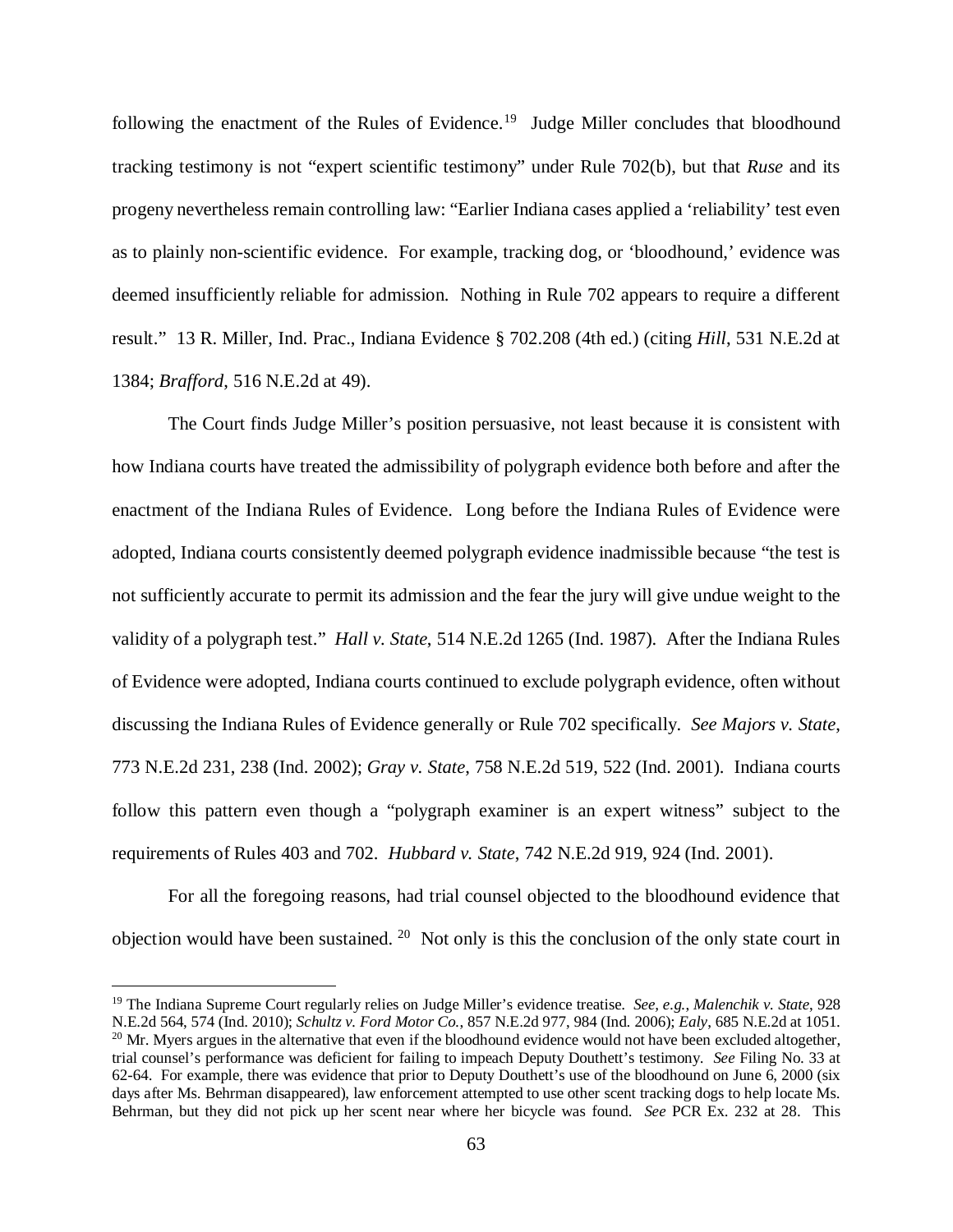this case to have addressed the issue, but all other legal sources addressing the question point in the same direction, albeit for different reasons. The respondent's contention that trial counsel was not deficient for failing to object to the bloodhound evidence because an objection would have been overruled does not provide a basis that could have supported the Indiana Court of Appeals' conclusion.

In sum, trial counsel failed to conduct an unreasonable investigation into the bloodhound evidence before deciding not to object to it. Had a reasonable investigation been conducted, trial counsel would have realized that the bloodhound evidence did not support the Hollars theory in the manner he thought (and barely, if at all, supported it), which made it obviously worth excluding given that it completely undermined Mr. Myers' alibi defense. The Indiana Court of Appeals unreasonably applied *Strickland* and *Wiggins* in concluding otherwise, and neither the state postconviction court nor the respondent offers a justification that otherwise could have supported the Indiana Court of Appeals' decision. The Court will therefore consider this instance of deficient performance in the prejudice analysis below.

significantly undermines evidence that during a later bloodhound search—after the scent has further dissipated—the bloodhound was able to pick up Ms. Behrman's scent at that location.

Moreover, although Deputy Douthett testified that he attempted to track Ms. Behrman's scent along the southern route but there were no "strong" scent trails, Trial Tr. 986, Agent Dunn testified to the grand jury that Deputy Douthett told him Samantha picked up Ms. Behrman's scent on the southern route. *See* GJ Tr. 1337. The jury did not hear this evidence, or any of the other bases on which Deputy Douthett's testimony could have been undermined. *See* Filing No. 33 at 62-64. Although the Court need not reach this issue, there is significant evidence trial counsel could have used to undermine the trustworthiness of the bloodhound tracking presented by Deputy Douthett, *see, e.g.*, Filing No. 33 at 62-64, but trial counsel entirely failed to do so. Had the Court not concluded that an objection to the bloodhound evidence would have been sustained, this would have been an alternative basis to conclude that trial counsel's performance regarding the bloodhound evidence was deficient.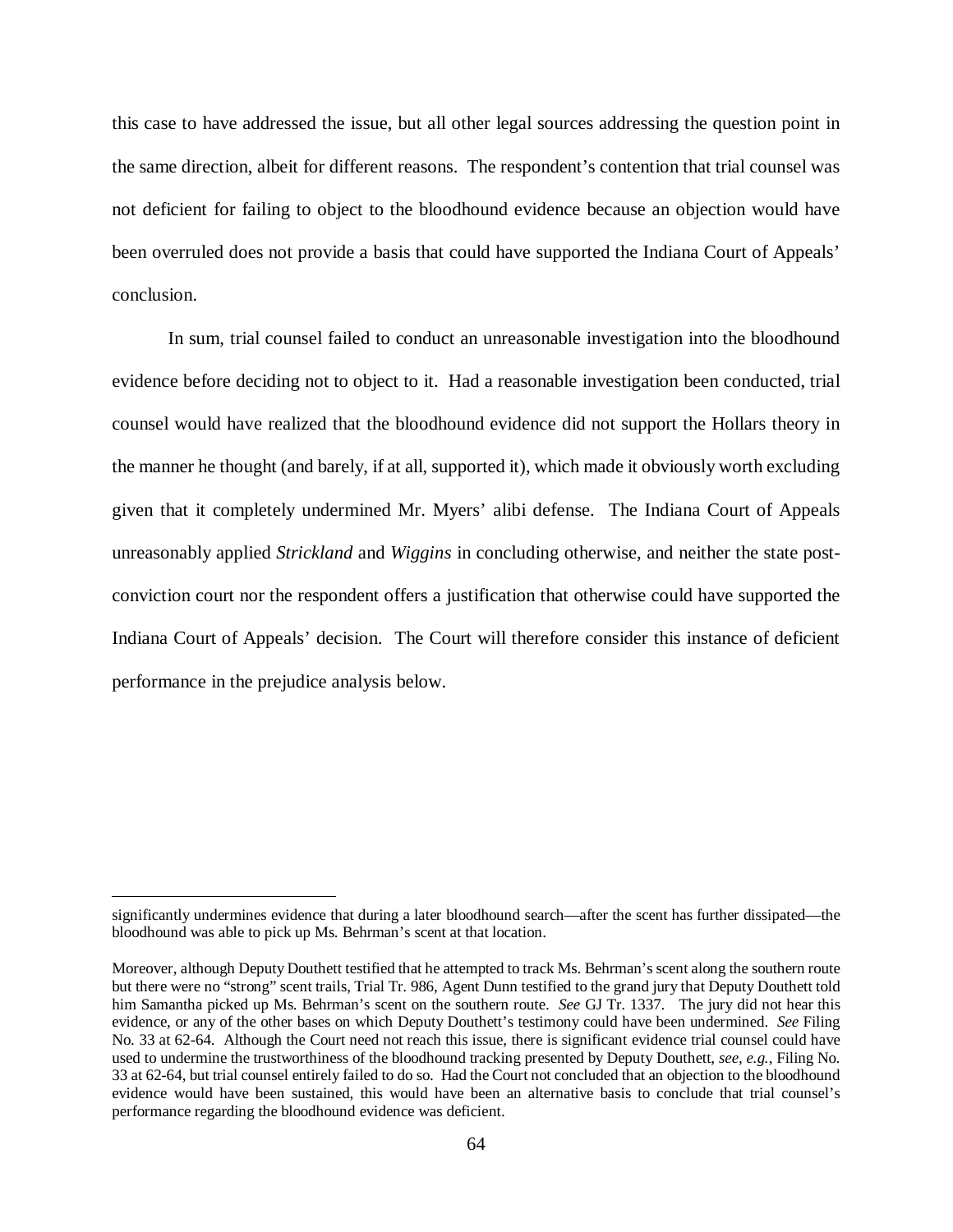## **6. Failure to Impeach Ms. Swaffard**

Mr. Myers argues trial counsel provided deficient performance by failing to impeach Betty Swaffard's testimony. The Indiana Court of Appeals summarized Ms. Swaffard's testimony during direct- and cross-examination as follows:

Swaffard, Myers' maternal grandmother, testified to certain statements Myers made to her following Behrman's disappearance. Specifically, Swaffard testified that on June 27, 2000, the date Detective Crussen interviewed Myers' parents, Myers called Swaffard and asked to borrow money. Swaffard told Myers that he would have to come to her house to pick up the money, and he said he could not come because there were road blocks up on Maple Grove Road, and he did not want to go out because he was a suspect in Behrman's disappearance. Swaffard testified further that in November 2004, Myers called her and asked her to look after his daughter because he needed some time alone to think. Swaffard asked what was on his mind, and Myers said, "Grandma, if you just knew the things that I've got on my mind . . . . [I]f the authorities knew it, I'd be in prison for the rest of my life." *Trial Transcript* at 1833. Myers stated further that his father had known it and "took it to the grave with him." *Id.* Later that evening, when Myers dropped his daughter off at Swaffard's house, he had tears in his eyes and said, "Grandma, I wish I wasn't a bad person. I wish I hadn't done these bad things." *Id.* at 1833–34. On crossexamination, trial counsel asked Swaffard only two questions, both of which were apparently intended to establish that Swaffard had developed an unusually close relationship with Detective Lang. First, counsel asked Swaffard whether she knew Detective Lang's telephone number, and she responded affirmatively. Second, counsel asked what Detective Lang's phone number was, and Swaffard began to answer but was interrupted by an objection from the State. The trial court sustained the objection, and trial counsel declined to cross-examine Swaffard further.

*Myers II*, 33 N.E.3d at 1100.

Mr. Myers argues that trial counsel had ample grounds on which to impeach Ms. Swaffard and it was deficient performance not to do so. Specifically, Mr. Myers points to the fact that Detective Lang began recording Ms. Swaffard's phone calls with her consent in late April and May 2005. PCR Tr. 1196-97, 1259. During these calls—which trial counsel listened to before trial, *id.* at 582—Mr. Myers repeatedly and adamantly denied involvement in Ms. Behrman's murder, PCR Ex. 101A at 21-27. These denials, Mr. Myers contends, would have impeached Ms. Swafford's testimony regarding Mr. Myers. Filing No. 9 at 35-36; Filing No. 33 at 64-67.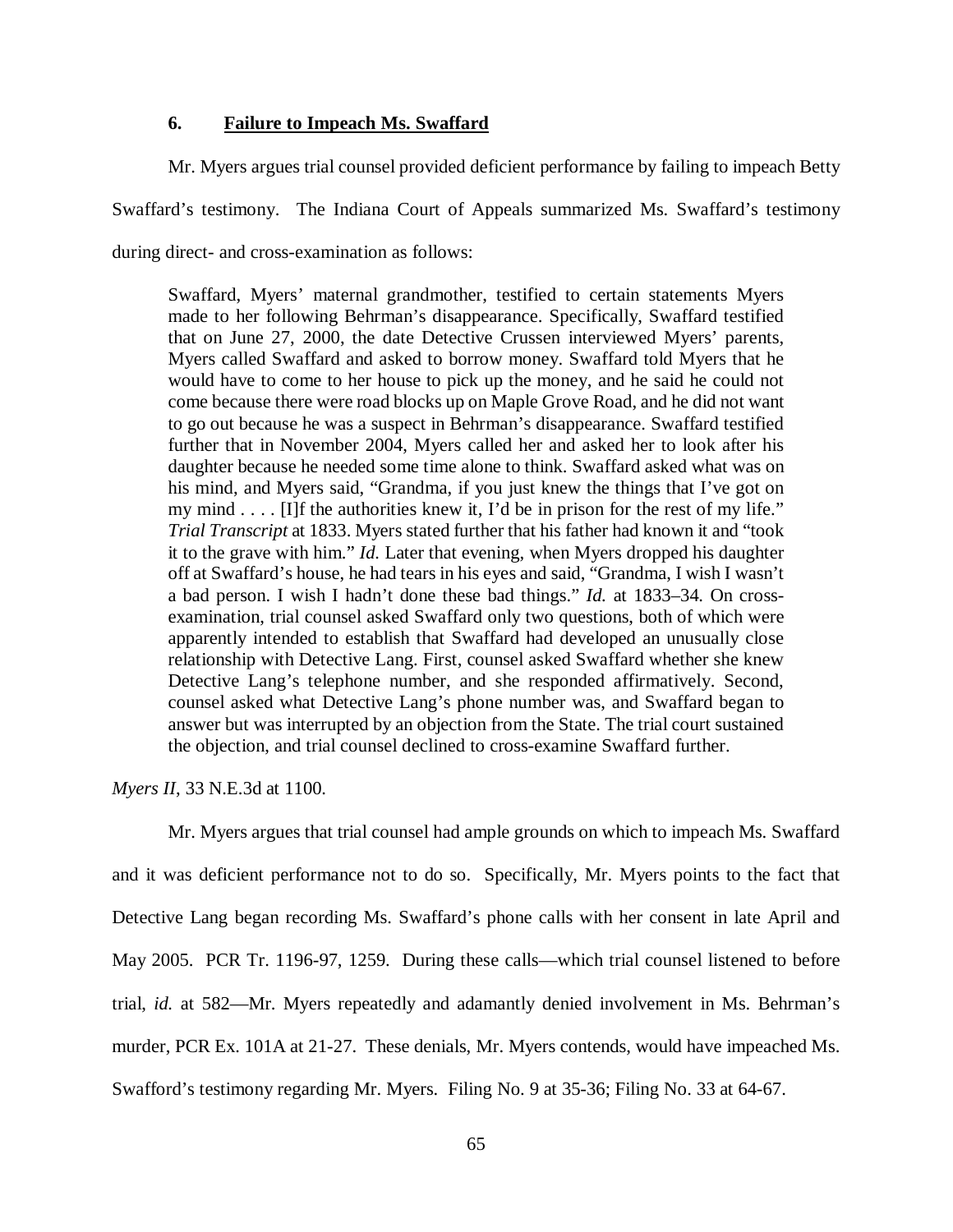Patrick Baker was questioned regarding his strategy with respect to Ms. Swaffard's testimony during the post-conviction hearing. He testified that Ms. Swaffard had "very damaging evidence and it was probably the most challenging explanation of the entire trial and I think probably remains the most challenging explanation as to how a grandma could start a murder case against her grandson." PCR Tr. 584. "[B]ased upon that," Patrick Baker explained, "and based upon the questioning . . . of . . . Mr. Sonnega . . . we wanted to ask her very few questions, if any at all." *Id.* Patrick Baker explained further that Ms. Swaffard's "presentation was very credible so it wasn't just her testimony. It was her presentation and . . . her demeanor." *Id.* at 585. In sum, his strategy was "to get her off the stand . . . because the longer she was before the jury, we felt, the more damaging it could be." *Id.* at 584.

The Indiana Court of Appeals rejected Mr. Myers' allegation of deficient performance in *Myers II*, reasoning that "[t]his is the sort of second-guessing of trial strategy in which we will not engage on appeal. 'It is well settled that the nature and extent of cross-examination is a matter of strategy delegated to trial counsel.' Myers has not established that a strategy of limiting the jury's exposure to Swaffard's testimony and denying her the opportunity to elaborate further thereon fell outside the wide range of constitutionally competent assistance." *Myers II*, 33 N.E.3d at 1101 (citation omitted).

Mr. Myers contends that this was an unreasonable application of *Strickland*'s performance prong. Specifically, he argues that "[t]he state court's assumption that counsel's presentation was adequate, without any assessment of whether counsel's conduct[] 'actually demonstrated reasonable professional judgment'" was unreasonable. Filing No. 33 at 66-67 (quoting *Wiggins*, 539 U.S. at 528). Mr. Myers further argues that "'if no reason is or can be given for a tactic, the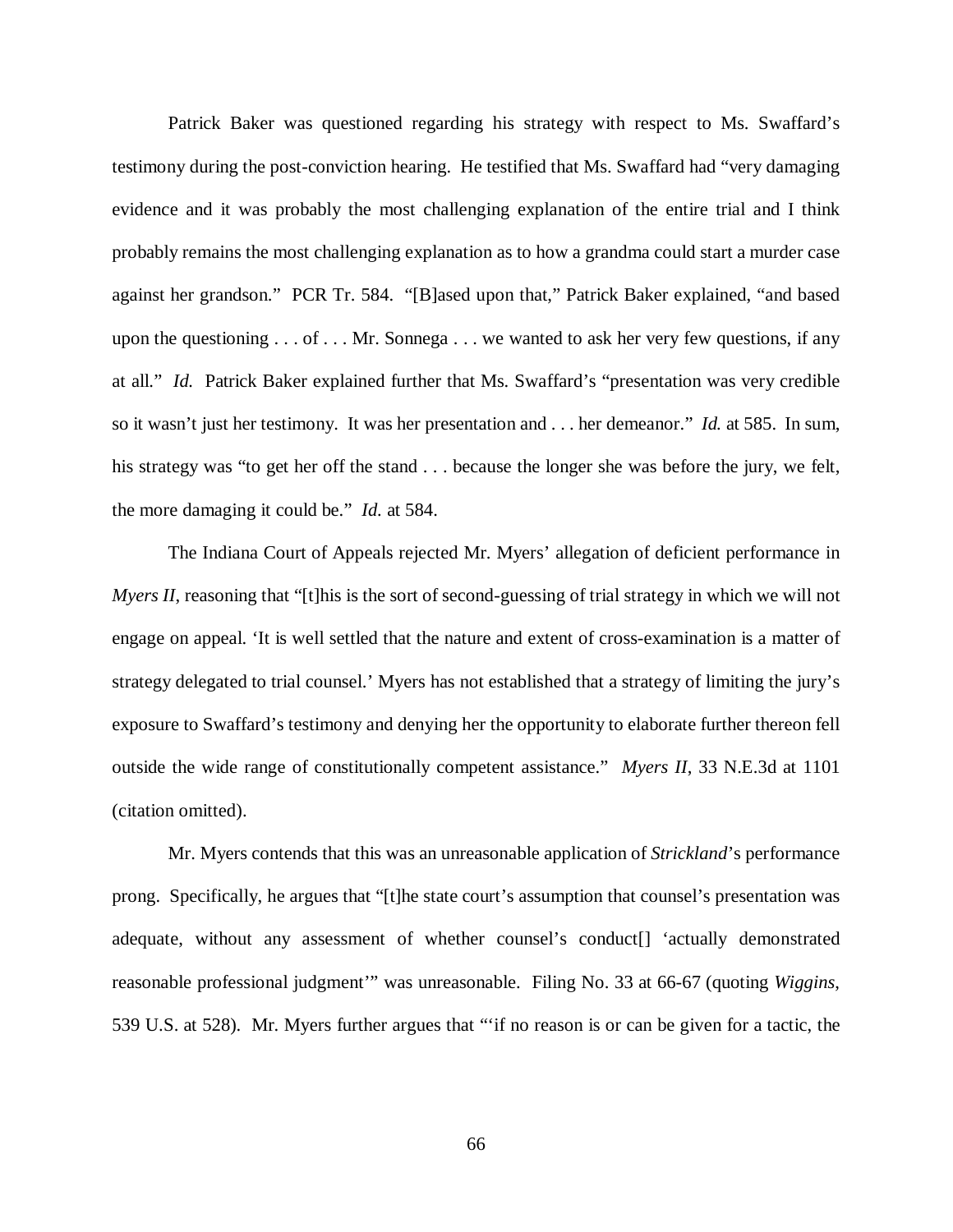label "tactic" will not prevent it from being used as evidence of ineffective assistance of counsel.'" *Id.* at 66 (quoting *Miller v. Anderson*, 255 F.3d 455, 458 (7th Cir. 2001)).

As an initial matter, there *was* a strategic reason given by trial counsel for essentially declining to cross examine Ms. Swaffard—namely, that her evidence, presentation, and demeanor were extremely damaging to Mr. Myers and thus trial counsel wanted her off the stand as quickly as possible. *See* PCR Tr. 584-85. The Indiana Court of Appeals recognized trial counsel's testimony and credited trial counsel's strategy regarding cross-examination. *See Myers II*, 33 N.E.3d at 1100-01.

Furthermore, Mr. Myers is incorrect that the Indiana Court of Appeals failed to assess "whether counsel's conduct[] 'actually demonstrated reasonable professional judgment.'" Filing No. 33 at 66-67 (quoting *Wiggins*, 539 U.S. at 528). Again, trial counsel explained his strategy behind failing to cross-examine Ms. Swaffard. And one premise of this strategy—that Ms. Swaffard's testimony was extremely damaging evidence for Mr. Myers—is undoubtedly true.

The Supreme Court made clear in *Strickland* that "strategic choices made after thorough investigation of law and facts relevant to plausible options are virtually unchallengeable[.]" *Strickland*, 466 U.S. at 690-91; *see Jansen*, 884 F.3d at 656 ("Generally when an attorney articulates a strategic reason for a decision, the court defers to that choice."(citation and quotation marks omitted)). And "deciding what questions to ask a prosecution witness on cross-examination is a matter of strategy." *Peterson v. Douma*, 751 F.3d 524, 531 (7th Cir. 2014) (citation and quotation marks omitted). These principles are precisely what the Indiana Court of Appeals recognized and applied when concluding that trial counsel's performance was not deficient.

Moreover, unlike with other allegations of deficient performance, Mr. Myers raises no issue over whether trial counsel sufficiently investigated potential impeachment evidence for Ms.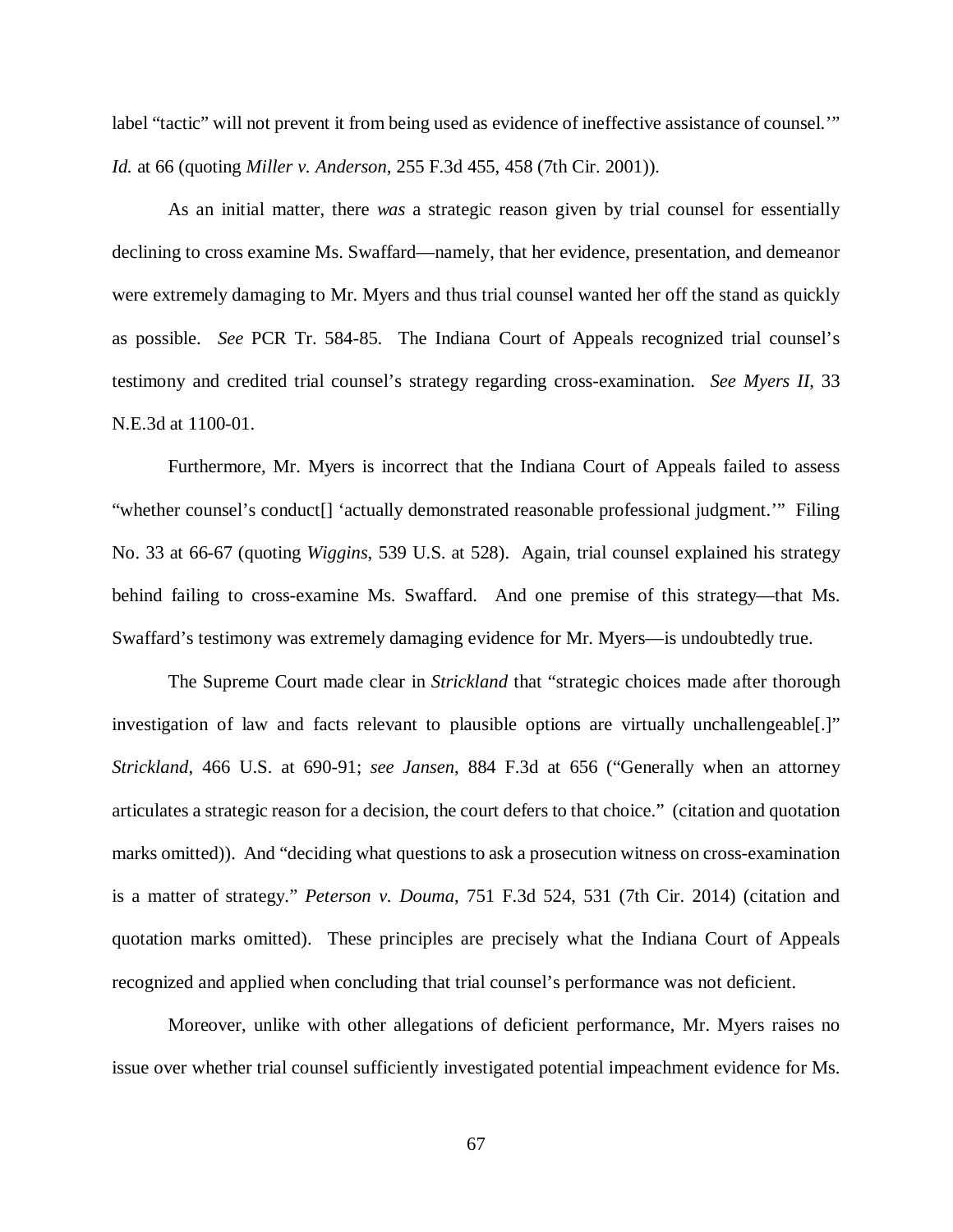Swaffard before choosing this strategy. This is likely because Patrick Baker testified that he reviewed the recorded conversations between Mr. Myers and Ms. Swaffard. He simply decided that it was better to end Ms. Swaffard's testimony as quickly as possible—after two brief questions—rather than delve into this or any other evidence. Given that there is no allegation that trial counsel's investigation into Ms. Swaffard was deficient—trial counsel's testimony that he reviewed those calls went undisputed—trial counsel's strategic decision is "virtually unchallengable," *Strickland*, 466 U.S. at 691. This is the conclusion reached by the Indiana Court of Appeals, and it was not an unreasonable application of *Strickland*.

Accordingly, Mr. Myers has not shown that trial counsel's performance was deficient for failing to sufficiently cross-examine Ms. Swaffard.

## **7. Failure to Object to Improper Religious Vouching for Ms. Swaffard**

Mr. Myers argues that trial counsel provided deficient performance by failing to object to alleged improper religious vouching for Ms. Swaffard's credibility by the State. Specifically, Mr. Myers contends that, without objection, the State began Ms. Swaffard's testimony with the fact that she engages in Bible study and is a lay counselor at her church and then, during closing, the State referenced Ms. Swaffard's religious convictions to bolster the credibility of her testimony. For example, the State argued during closing that "with great prayer . . . [Ms. Swaffard] did come forward," Trial Tr. 2747, and at the conclusion of closing, "[t]hanks to Betty Swaffard and her courage and her strength and the grace of God she came forward and told you the truth," *id.* at 2827.

The Indiana Court of Appeals addressed this issue on the merits in *Myers II*, concluding that trial counsel's failure to object was not deficient performance and, even if it was, Mr. Myers was not prejudiced by it. *See Myers II*, 33 N.E.3d at 1101-03. The Court need not consider the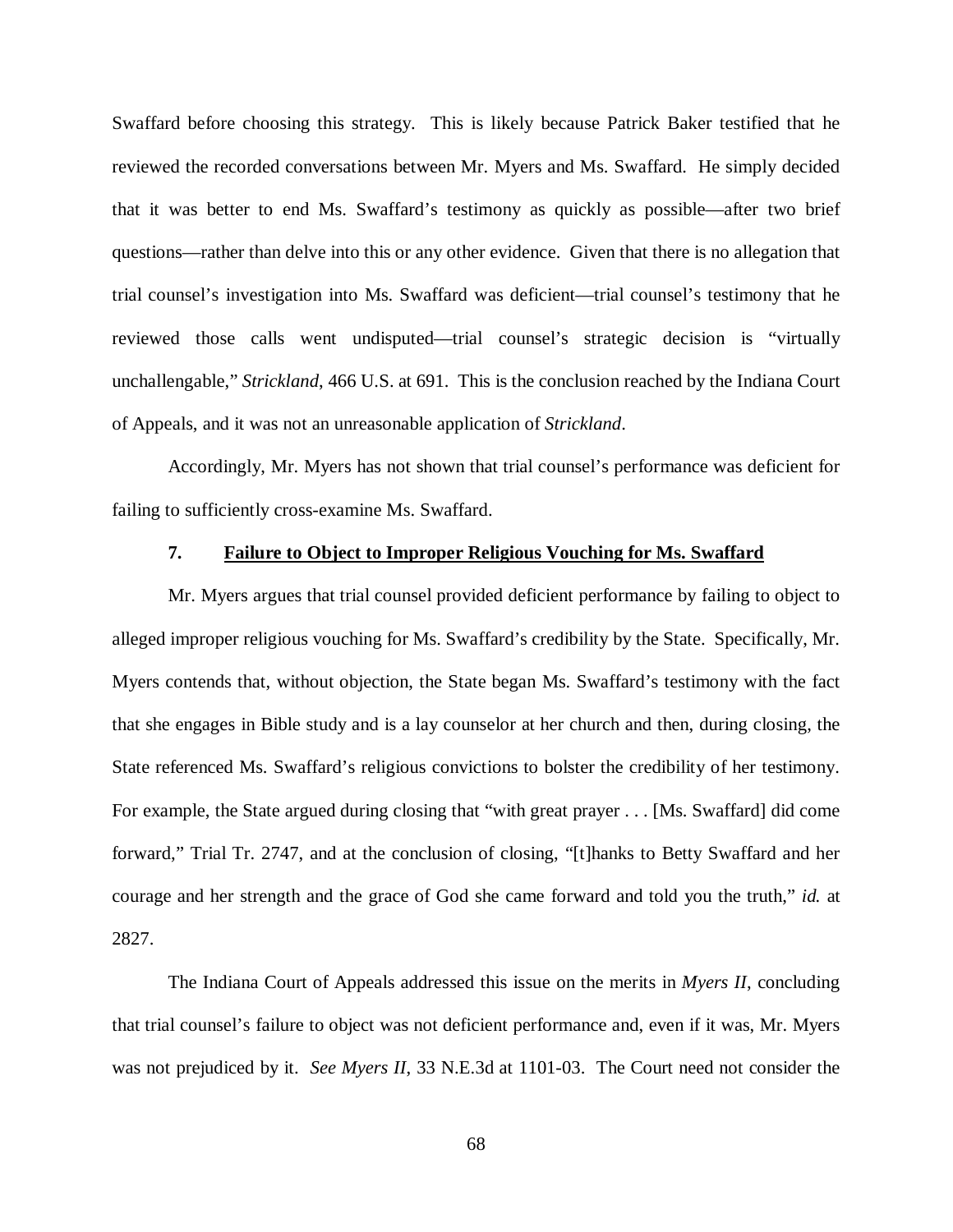Indiana Court of Appeals' discussion of prejudice, however, because its performance analysis forecloses this claim.

The Indiana Court of Appeals recognized that Indiana Rule of Evidence 610 provides that "[e]vidence of a witness's religious beliefs or opinions is not admissible to attack or support the witness's credibility." After analyzing the alleged improper religious bolstering by the State, *id.* at 1101-02, the Indiana Court of Appeals held that it "cannot conclude that Swaffard's testimony concerning her religious involvement constitutes vouching, religious or otherwise," *id.* at 1102. It continued: "Although the relevance of Swaffard's religious involvement is certainly questionable . . . , her testimony contained no express or implied assertion that she was more or less likely to tell the truth due to her religious beliefs. Thus, Myers has not established a reasonable probability that an objection on this basis would have been sustained." *Id.*

Whether an objection under Rule 610—or any other Indiana Rule of Evidence—would be sustained is purely a question of state law. This Court cannot second-guess that determination, as "it is not the province of a federal habeas court to reexamine state-court determinations on statelaw questions." *Wilson*, 131 S. Ct. at 16 (citation and quotation marks omitted); *see Miller*, 820 F.3d at 277 ("A federal court cannot disagree with a state court's resolution of an issue of state law."). Thus, "although claims of ineffective assistance of counsel can be premised on an attorney's failure to raise state-law issues, federal courts reviewing such claims must defer to statecourt precedent concerning the questions of state law underlying the defendant's ineffectiveness claim." *Shaw v. Wilson*, 721 F.3d 908, 914 (7th Cir. 2013) (citations omitted); *see Harper v. Brown*, 865 F.3d 857, 859 (7th Cir. 2017) (holding that a habeas petitioner's argument was really an attack on a state court's resolution of a question of state law embedded within its analysis of a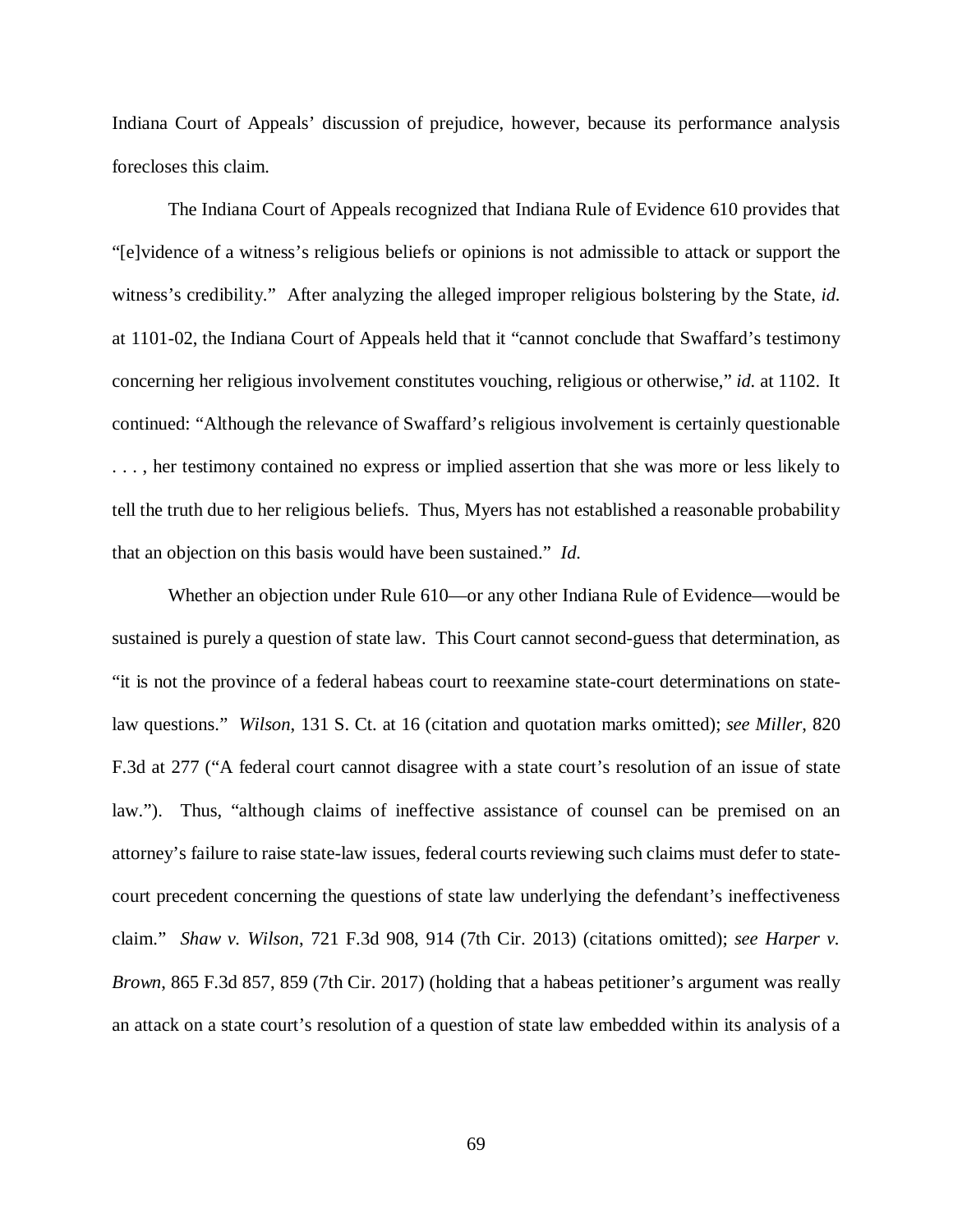*Strickland* claim, and that federal courts are not empowered to review such questions of state law under § 2254).

Since this Court must accept the Indiana Court of Appeals' determination that any objection to the alleged improper vouching would not have been sustained, Mr. Myers cannot establish that his trial counsel's performance was deficient in this respect. This is because "[i]f evidence admitted without objection is, in fact, admissible, then failing to object to [that] evidence cannot be a professionally unreasonable action." *Jones v. Brown*, 756 F.3d 1000, 1009 (7th Cir. 2014) (citation and quotation marks omitted); *Hough*, 272 F.3d at 898 ("An ineffective assistance claim based on a failure to object is tied to the admissibility of the underlying evidence. If evidence admitted without objection was admissible, then the complained of action fails both prongs of the *Strickland* test[.]").

In sum, this Court must accept the Indiana Court of Appeals' conclusion that any objection to the alleged improper vouching would not have been sustained, and it cannot be deficient performance to not raise an objection that would have been overruled. Accordingly, Mr. Myers has failed to show that trial counsel rendered deficient performance by failing to object to alleged improper religious vouching for Ms. Swaffard's credibility.

## **8. Failure to Impeach Carly Goodman**

Carly Goodman was a senior in high school and Mr. Myers' girlfriend from late 1999 to through early 2000. She testified during trial that, among other things, while they were dating, Mr. Myers took her to the very location in the woods where Ms. Behrman's remains were found in 2003. Mr. Myers argues that trial counsel provided deficient performance by failing to impeach Ms. Goodman's testimony regarding her identification of the location in which Ms. Behrman's remains were found as a location Mr. Myers had previously taken her. He contends that Ms.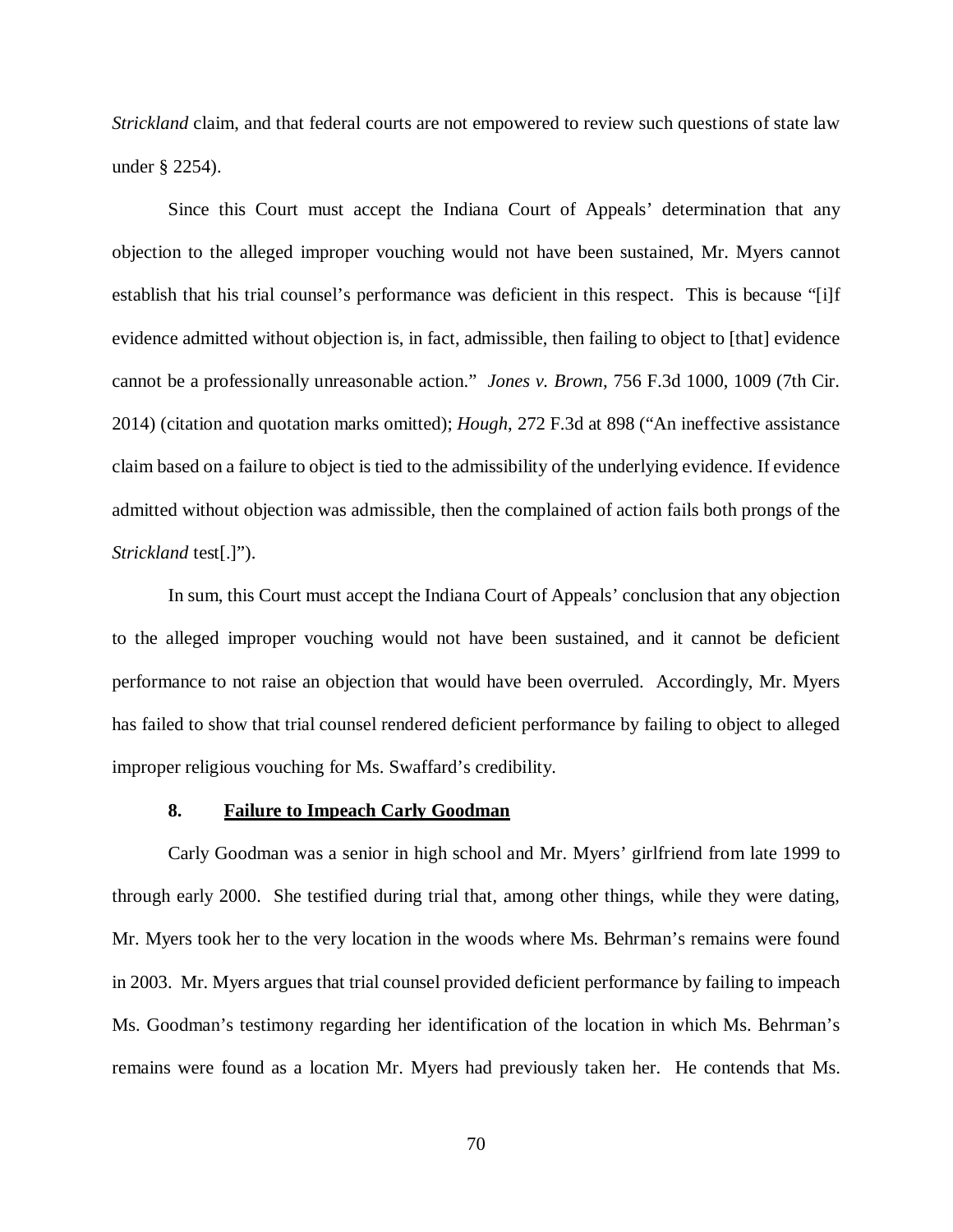Goodman previously made inconsistent statements about her identification of the site, and trial

counsel should have used these inconsistent statements to impeach her testimony.

The Indiana Court of Appeals in *Myers II* summarized the factual background of this claim as follows:

Goodman testified that one night in March 2000, Myers, her then-boyfriend, took her for a long car ride through Gosport to a wooded area, where he parked in a "clearance" surrounded by a wooded area. *Trial Transcript* at 1899. Goodman testified that after Myers stopped the car, the couple argued and that she was afraid and wanted to go home. Goodman testified further that in February of 2006, she went for a drive with Detective Lang to identify places that Myers had taken her during their relationship. She recognized one place as the wooded area where she and Myers had argued in March 2000. This was the same area where Behrman's remains were discovered in 2003.

*Myers II*, 33 N.E.3d at 1103.

Mr. Myers' claim focuses on the failure to impeach Ms. Goodman's identification of the site. Ms. Goodman testified at trial that during a drive with Mr. Myers he parked in a clearance that was completely surrounded by woods. Trial Tr. 1899-1900. She was then shown Exhibit 12, which was a picture of where Ms. Behrman's remains were found. *Id.* She stated she recognized the place, and when asked by the State what she recognized about it, she replied, "[t]hat's where [Mr. Myers] took me." *Id.* at 1900.

Patrick Baker conducted a brief cross-examination of Ms. Goodman, focusing on her ability to identify the clearance in Exhibit 12 as the specific clearing to which Mr. Myers took her. He asked her how she could "differentiate that clearance from any other clearance?" *Id.* at 1906. She responded that "it's just what looks familiar to me." *Id.* When Patrick Baker next asked, "[b]ut . . . that could be anywhere, correct," she responded, "yes." *Id.* Cross-examination concluded shortly thereafter following a few questions regarding how well Ms. Goodman knows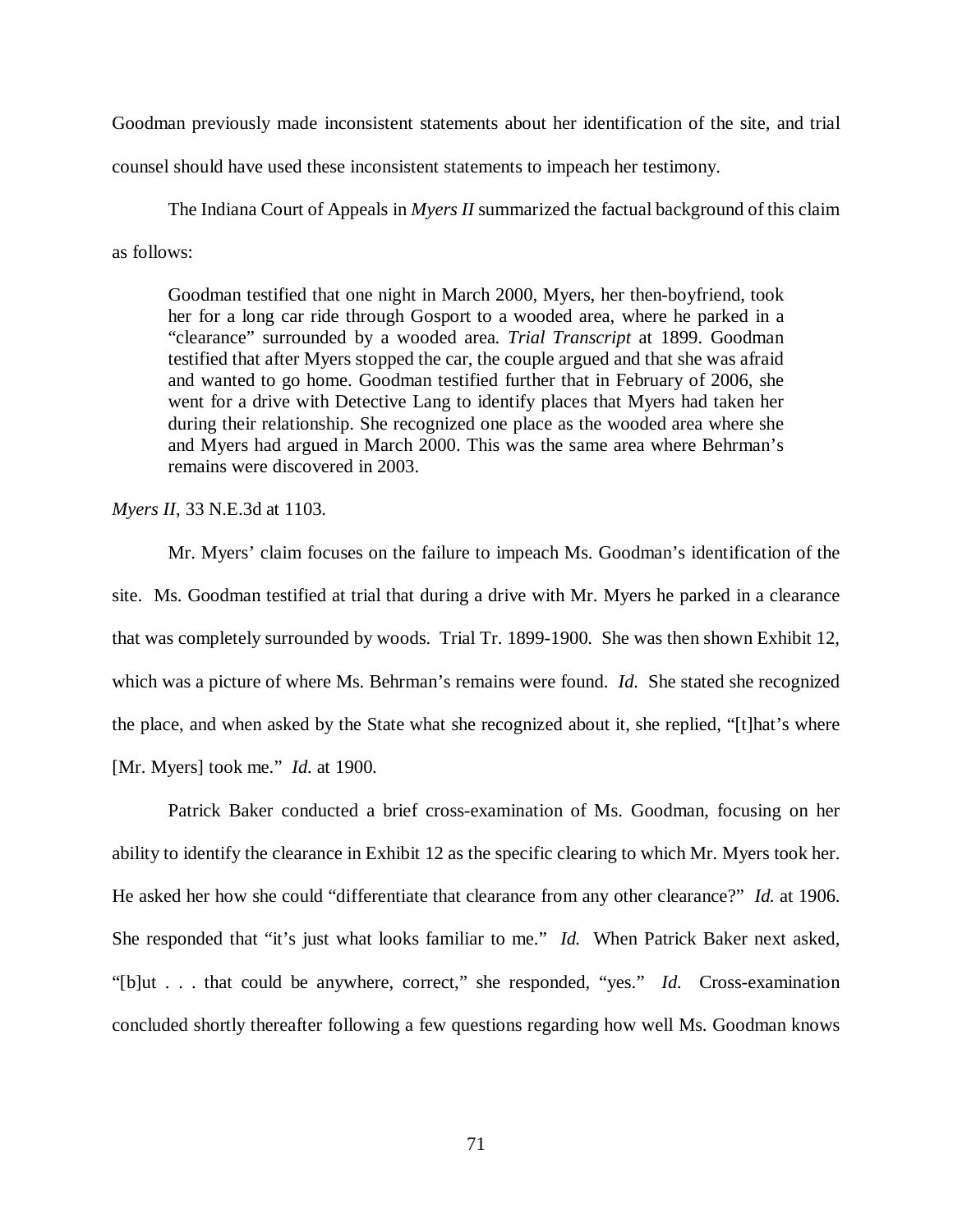Detective Lang and how familiar she is with the wooded areas near Bloomington. *See id.* at 1906- 07.

Mr. Myers argues that trial counsel should have impeached Ms. Goodman's testimony that she recognized the exact place Ms. Behrman's remains were found via allegedly inconsistent statements she made to Detective Lang. Specifically, Mr. Myers contends that Detective Lang's grand jury testimony was that Ms. Goodman "did *not* say that cut-away was *the one* to which Myers took her, but could only say it was *similar to* it." Filing No. 33 at 70.

Patrick Baker testified during the post-conviction hearing regarding his strategy with respect to Ms. Goodman's testimony. He stated that his strategy from the outset was to "minimize" her testimony because she "had a lot of information, 404(b) evidence, that regarded domestic battery situations" with Mr. Myers, "regarded her being held against her will in a trailer, I think, for three or four days without any clothes," and "protective orders that she had filed against [Mr. Myers], all of which . . . [the trial judge] had . . . ruled in our favor but we did not want her bringing any of those issues up." PCR Tr. 581. Patrick Baker was then asked whether he had any plans to undermine her testimony with any prior inconsistent statements. He responded that he did not "know specifically," but that he also had to "judge the witnesses as they c[a]me up and . . . the demeanor and the fear . . . on her face was so evident, I think that whatever strategies we may have had or contemplated were changed at that moment based upon her apparent fear." *Id.* at 582.

The Indiana Court of Appeals addressed the performance prong on the merits in *Myers II*. It first acknowledged Patrick Baker's testimony at the post-conviction hearing discussed above, then reasoned that trial counsel's performance was not deficient:

Myers dismisses trial counsel's explanation of his strategy as unreasonable. He asserts that counsel could have cross-examined Goodman concerning her prior statements made to Detective Lang at the time she identified the site without eliciting or opening the door to prejudicial and inadmissible testimony . . . . We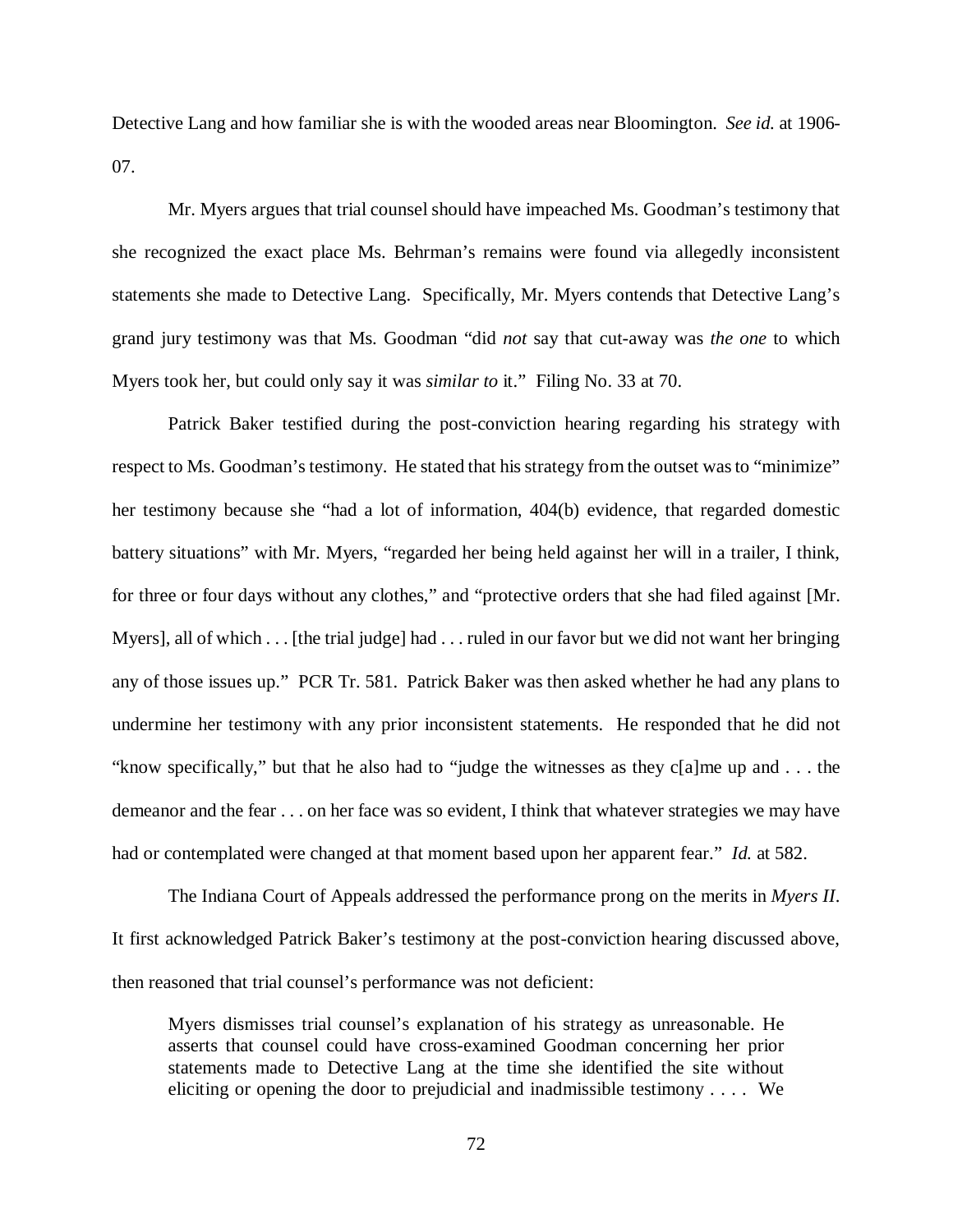will not engage in this sort of second-guessing of trial counsel's strategic decisions concerning the nature and scope of cross-examination. Myers has not established that his trial counsel's strategy was unreasonable; to the contrary, it was quite reasonable for trial counsel to minimize the jury's exposure to Goodman's fearful demeanor and avoid any inadvertent mention of highly prejudicial and inadmissible evidence by limiting the scope and duration of his cross-examination, while simultaneously eliciting testimony casting doubt on the reliability of her identification of the area.

## *Myers II*, 33 N.E.3d at 1103-04.

Mr. Myers contends the Indiana Court of Appeals' resolution of the performance prong constitutes an unreasonable application of *Strickland*. His primary argument is that there "was no reason to believe that impeaching Goodman with her prior inconsistent statements to Lang would have elicited prohibited 404(b) evidence," as the trial court was vigilantly prohibiting such evidence from being admitted. Filing No. 33 at 71. Moreover, Mr. Myers contends that trial counsel "*did* cross examine Goodman, in an attempt to show her identification was implausible in light of the lack of distinguishing features of this particular area of the woods." *Id.* (citing Trial Tr. 1905-07). This shows, says Mr. Myers, that "the state court's theory is based on a 'post-hoc rationalization of counsel's conduct [rather] than an accurate description of [counsel's] deliberations.'" *Id.* (first alteration in original) (quoting *Wiggins*, 539 U.S. at 526-27).

As an initial matter, while Mr. Myers addresses the concern about risking Rule 404(b) testimony from Ms. Goodman, he fails to explain how trial counsel's concern about Ms. Goodman's fearful demeanor did not provide a reasonable strategic justification to limit her crossexamination. After all, Patrick Baker explained during the post-conviction hearing "that whatever strategies we may have had or contemplated were changed [during Ms. Goodman's testimony] based upon her apparent fear." PCR Tr. 582. The state courts accepted this testimony and Mr. Myers does not dispute it. As noted above, "[g]enerally when an attorney articulates a strategic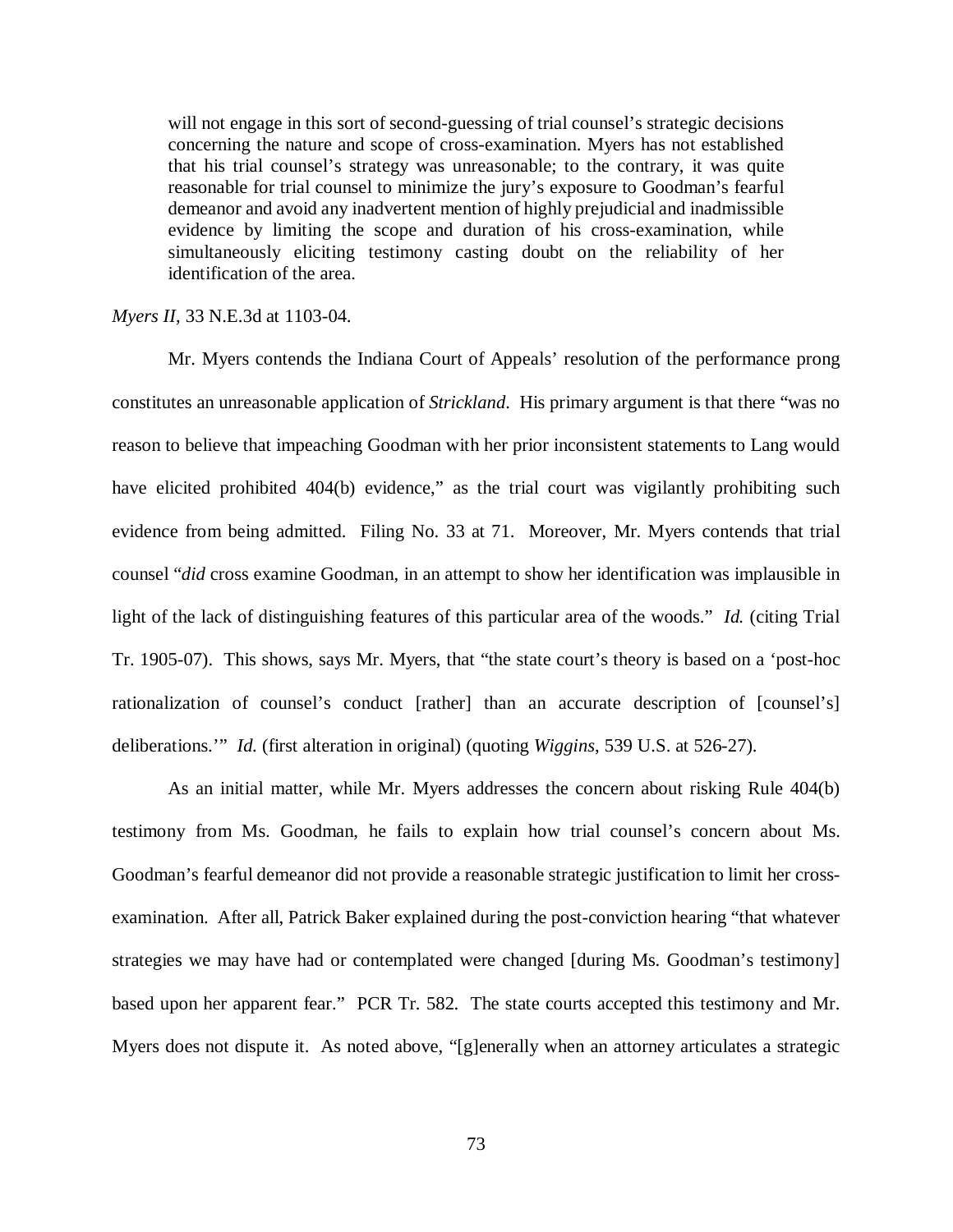reason for a decision, the court defers to that choice." *Jansen*, 884 F.3d at 656 (quoting *United States v. Cieslowski*, 410 F.3d 353, 360 (7th Cir. 2005)).

Given this strategy, Mr. Myers' position fails for essentially the same reasons his claim regarding his trial counsel's alleged failure to sufficiently cross-examine Ms. Swaffard did namely, that "strategic choices made after thorough investigation of law and facts relevant to plausible options are virtually unchallengeable[.]" *Strickland*, 466 U.S. at 690-91; *see Bryant v. Brown*, 873 F.3d 988, 996 (7th Cir. 2017) (quoting *Jones v. Butler*, 778 F.3d 575, 584 (7th Cir. 2015) ("A 'decision not to impeach a particular witness is normally considered a strategic choice within the discretion of counsel.'"). This is precisely the path the Indiana Court of Appeals followed when it concluded that it would not "second-guess[] . . . trial counsel's strategic decisions concerning the nature and scope of cross-examination," especially given that it is a reasonable strategy to "minimize the jury's exposure to Goodman's fearful demeanor." *Myers II*, 33 N.E.3d at 1104.

Mr. Myers resists this conclusion by arguing that the proffered strategy is merely a posthoc rationalization for trial counsel's decisions. But Patrick Baker testified that his strategy developed at the very time Ms. Goodman was on the stand because that was when he could observe her demeanor and consider its impact on the jury. Moreover, the objective evidence at least partially corroborates that this was Patrick Baker's asserted strategy at the time. During crossexamination, he briefly attempted to undermine the reliability of Ms. Goodman's identification of the clearance and was rather successful in doing so. *See* Trial Tr. 1906 (Ms. Goodman responding "yes" when Patrick Baker asked if the State's picture of the clearance "could be anywhere"). He then asked only a few more questions—the entirety of cross-examination spans less than two full transcript pages—before concluding his cross-examination. Such a brief cross-examination—after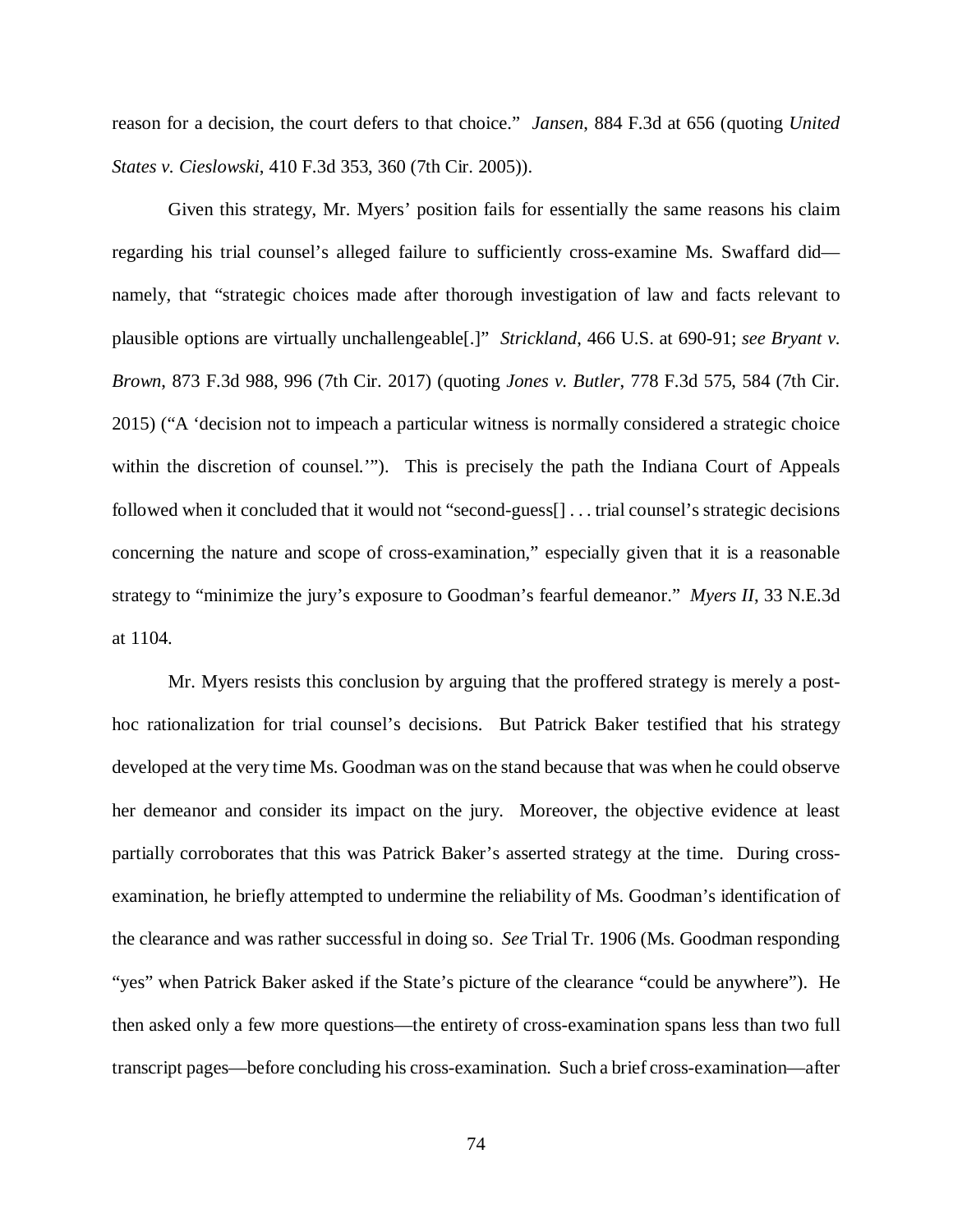at least partially undermining her identification of the clearance—of a witness that both parties agree was important is consistent with Patrick Baker's testimony that, given Ms. Goodman's fearful demeanor, he changed what strategy he previously had in the moment and instead chose to expose the jury to her fearful demeanor as little as possible.

In sum, even though Mr. Myers now argues trial counsel should have done more to impeach Ms. Goodman's testimony, the Indiana Court of Appeals reasonably applied *Strickland* in concluding that trial counsel's strategy is "virtually unchallengeable," *Strickland*, 466 U.S. at 690- 91, under these circumstances.

## **9. Failure to Object to Carly Goodman's Testimony under Rule 404(b)**

Mr. Myers argues that trial counsel provided deficient performance by failing to object under Indiana Rule of Evidence 404(b) to certain testimony by Ms. Goodman. Generally, Rule 404(b) prohibits admission of "a crime, wrong, or other act . . . to prove a person's character in order to show that on a particular occasion the person acted in accordance with the character."

Prior to trial, the parties and the trial judge discussed at some length Mr. Myers' motion *in limine* to exclude Rule 404(b) evidence that may have been admitted through Ms. Goodman's testimony. *See* Trial Tr. 352-75. The trial court granted motions *in limine* with respect to several categories of evidence Ms. Goodman might offer. For example, the trial court prohibited any reference to two protective orders Ms. Goodman had sought against Mr. Myers and the reasons she had sought those protective orders. *Id.* at 363-64. The trial court also excluded any evidence from the State that Mr. Myers would make Ms. Goodman strip naked in his trailer and take her clothing as a means to control her. *Id.* at 375.

Early during Ms. Goodman's testimony, trial counsel raised several objections because the State's open-ended questions risked Ms. Goodman straying into forbidden testimony. *See id.* at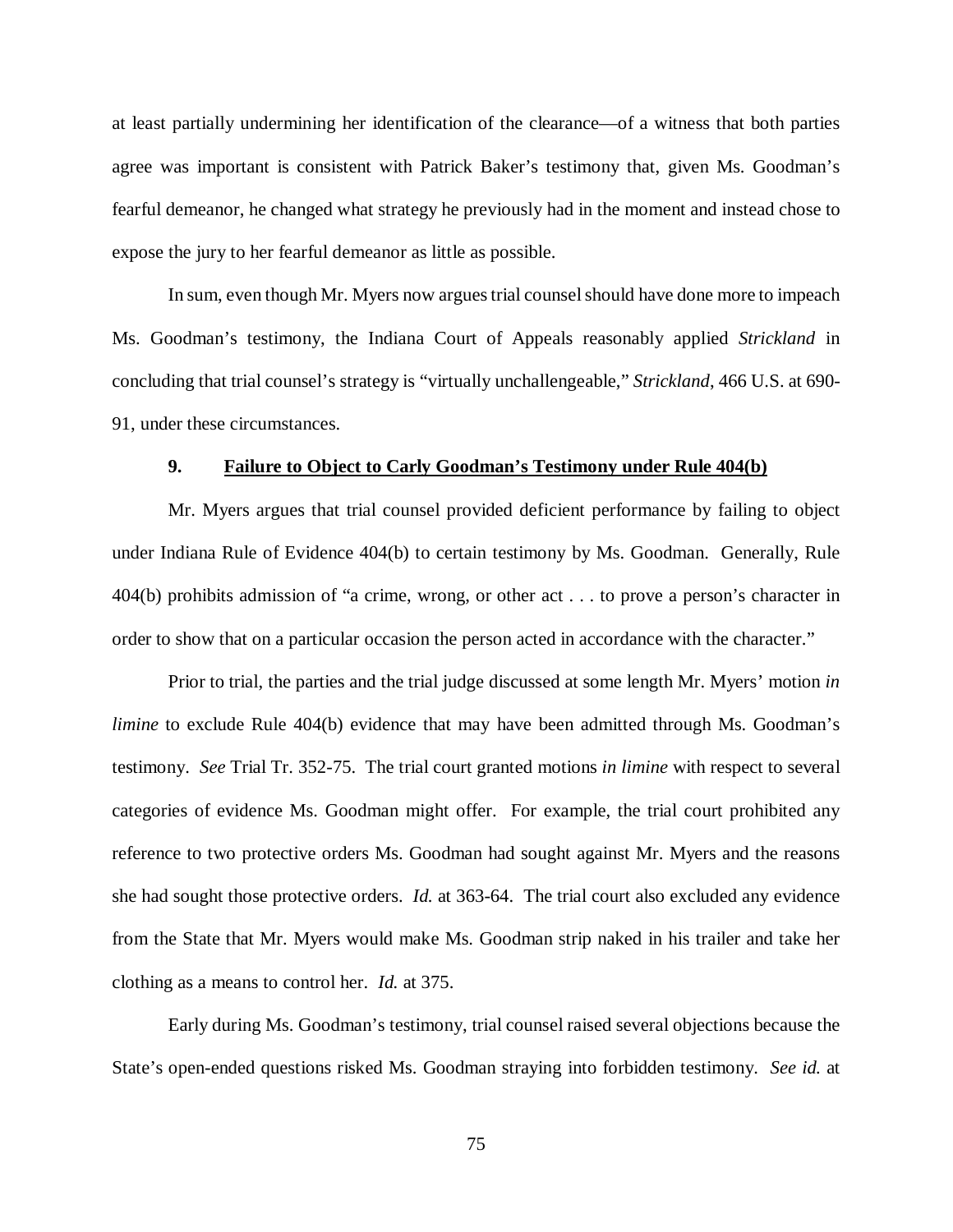1883-86. The trial court warned the State during a bench conference that the State's questions were "leaving it wide open for her to start talking about . . . protective order stuff," and reminded the State to "not go there." *Id.* at 1886. Trial counsel continued to raise numerous objections, some of which were sustained. *See, e.g.*, *id.* at 1887-91.

Mr. Myers argues that, even though trial counsel objected to many of the State's questions, trial counsel failed to object to damaging Rule 404(b) testimony. Specifically, Mr. Myers points to the following sequences during the State's questioning of Ms. Goodman:

Q. What did you do [during the ride with Mr. Myers]?

- A. I asked for him to take me home.
- Q. Did he take you home?
- A. No.
- Q. How'd you feel?
- A. Scared.
- . . . .

Q. And when you parked the car in the clearance, was this a romantic . . . romantic type of . . .

PATRICK BAKER: Objection to leading.

THE COURT: Sustained.

MR. SONNEGA: Okay. Rephrase.

Q. What did you and the Defendant do when he parked his car . . .

PATRICK BAKER: Objection, Judge, to relevance.

THE COURT: Overruled.

A. We argued.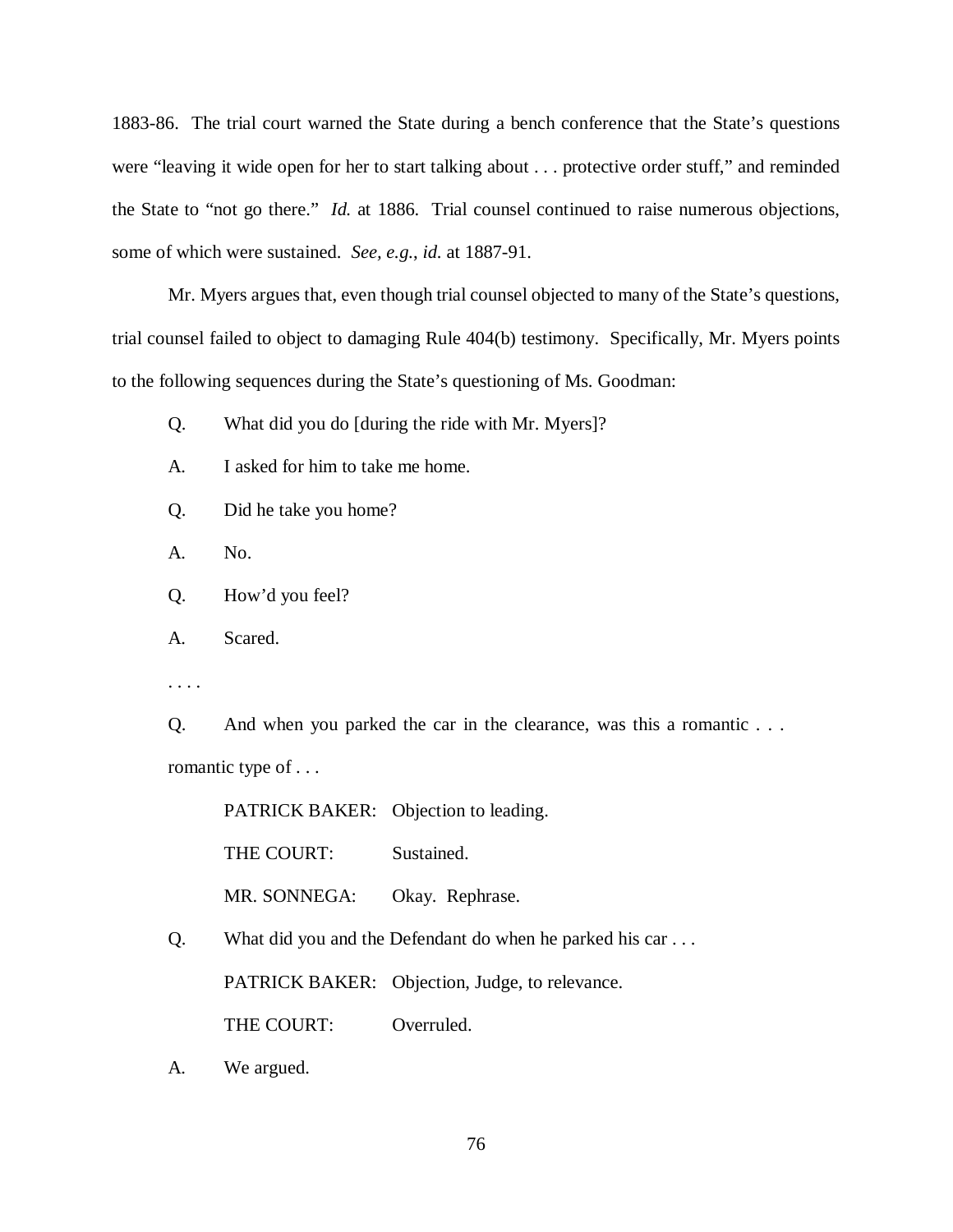Q. Did you kiss him?

A. No.

Q. Did you want to go home?

A. Yes.

Q. Were you scared?

A. Yes.

. . . .

Q. How long did you spend at that location?

A. It's hard to say. Maybe a half an hour, 45 minutes.

Trial Tr. 1893, 1899-1900, 1901.<sup>[21](#page-76-0)</sup>

Mr. Myers argues that trial counsel should have objected to the foregoing questions under Rule 404(b) because they were unrelated to the purpose of Ms. Goodman's testimony—that is, to show Mr. Myers had knowledge of the location where Ms. Behrman's remains were found, *see id.* at 367—and were prejudicial. They were especially prejudicial, says Mr. Myers, considering that evidence that Ms. Behrman was raped (which is discussed further below) was improperly presented to the jury. "After hearing reference to a rape at the same location," Mr. Myers contends, "the jury was left to wonder if Goodman had also been raped." Filing No. 9 at 39.

The Indiana Court of Appeals addressed this claim on the merits in *Myers II*. As an initial matter, it concluded that the argument was waived because it was not fully developed:

Myers also argues that his trial counsel were ineffective for failing to object to Goodman's description of Myers' behavior during the March 2000 car trip, which he calls 'prejudicial 404(b) testimony.' *Appellant's Brief at* 46. Myers does not, however, cite the applicable language of Indiana Evidence Rule 404(b) or make

<span id="page-76-0"></span><sup>&</sup>lt;sup>21</sup> Ostensibly to show that objections to the latter questions would have been sustained, Mr. Myers asserts that "[a] relevance objection about whether the trip to the woods was romantic was sustained." Filing No. 9 at 39. But the objection in question was not for relevance, but for leading. *See* Trial Tr. 1899. In fact, when the State rephrased the question, trial counsel's relevance objection was overruled. *See id.*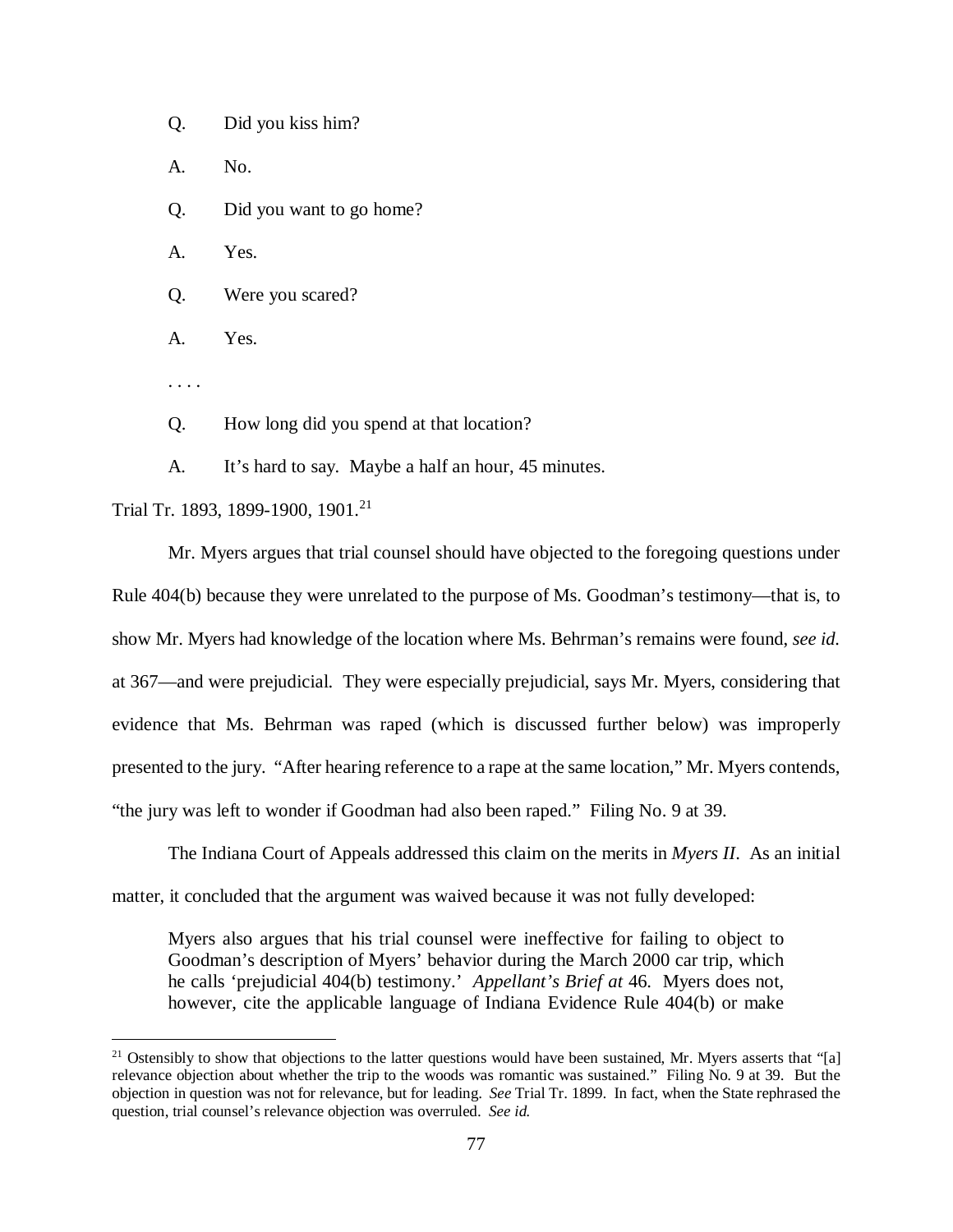any attempt to apply it. Accordingly, this argument is waived for lack of cogency. *See Davis v. State*, 835 N.E.2d 1102, 1113 (Ind. Ct. App. 2005) (explaining that "[a] party waives an issue where the party fails to develop a cogent argument or provide adequate citation to authority and portions of the record"), *trans. denied*.

*Myers II*, 33 N.E.3d at 1105-06.

The respondent first argues that the Indiana Court of Appeals' finding of waiver constitutes an independent and adequate state law basis for denying this claim, making this claim procedurally defaulted. *See* Filing No. 20 at 46-47. The respondent is correct that one type of procedural default occurs when the state court decides a federal claim on an independent and adequate state law basis. *See Walker v. Martin*, 562 U.S. 307, 315 (2011) (quoting *Beard v. Kindler*, 558 U.S. 53, 55 (2009)) ("A federal habeas court will not review a claim rejected by a state court if the decision of [the state] court rests on a state law ground that is independent of the federal question and adequate to support the judgment.").

Mr. Myers resists this conclusion, arguing that the Indiana Court of Appeals' invocation of waiver is not an "adequate" procedural ruling. He points out that Mr. Myers' appellate brief clearly invoked Rule 404(b), pointed to the allegedly inappropriate questions and testimony in the record, cited another state case that analyzes Rule 404(b) evidence, and discussed why this evidence was prejudicial. *See* Filing No. 33 at 76.

Although Mr. Myers did not quote the language of Rule 404(b) in his post-conviction appellate brief, he clearly invoked the rule as the basis for this claim of ineffective assistance. *See*  Filing No. 20-14 at 56 ("Counsel's failure to object to prejudicial 404(b) testimony was ineffective assistance."). He also attempted to apply it; in his brief, he explicitly argued that Ms. Goodman's testimony was admitted over trial counsel's pre-trial objection under the latter portion of Rule 404(b) "to show knowledge of the crime scene," *id.* (citing Trial Tr. 367), and whether she "wanted to go home, or was scared was not relevant for that purpose," *id.*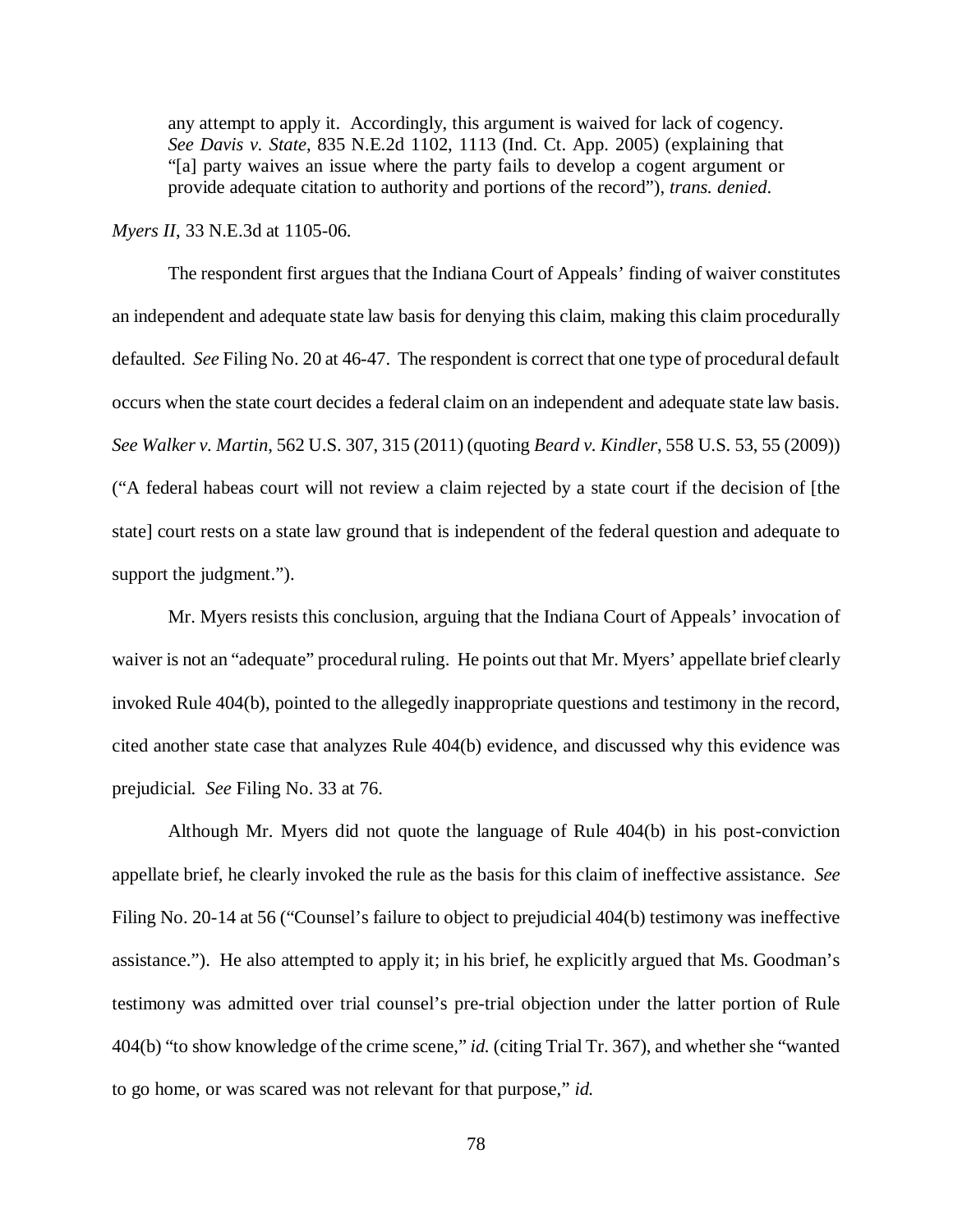Given this, it is a close question as to whether the Indiana Court of Appeals relied upon an independent and adequate state law ground. *See Crockett v. Butler*, 807 F.3d 160, 167 (7th Cir. 2015) (holding that a state rule may be inadequate if it is applied "'infrequently, unexpectedly, or freakishly'" (quoting *Prihoda v. McCaughtry*, 910 F.2d 1379, 1383 (7th Cir. 1990)). But it is not one the Court must ultimately answer, as the Indiana Court of Appeals went on to address the merits of Mr. Myers' claim. The Court will therefore bypass this more difficult question of procedural default, as Mr. Myers' claim must be denied on the merits. See Washington v. *Boughton*, 884 F.3d 692, 698 (7th Cir. 2018) ("Rather than work our way through the maze of these procedural arguments, however, we think it best to cut to the chase and deny [the petitioner's] due process claim on the merits."); *see also Brown v. Watters*, 599 F.3d 602, 610 (7th Cir. 2010).

The Indiana Court of Appeals also addressed Mr. Myers' claim on the merits. After detailing the evidence set forth above, the Indiana Court of Appeals first rejected Mr. Myers' contention that Ms. Goodman's testimony, considered in conjunction with Dr. Radentz's testimony that Ms. Behrman had been raped, left an impression that Ms. Goodman had also been raped. *See Myers II*, 33 N.E.3d at 1106 ("Nothing about Goodman's testimony implied that she had been raped."). It then went on to explain why any objection under Rule 404(b) would not have been sustained anyway:

In any event, it is apparent that the testimony was admitted to show that Myers was familiar with the area in which Behrman's remains were discovered and to explain why Goodman was still able to remember the location so vividly several years later, and not to establish that Myers had a propensity to commit murder or any other crime. Thus, the testimony did not violate Evidence Rule 404(b), and Myers points to no danger of unfair prejudice aside from his unpersuasive argument that the testimony left the jury with the impression that Goodman had been raped. *See Embry v. State*, 923 N.E.2d 1, 9 (Ind. Ct. App. 2010) (explaining that "[i]n assessing the admissibility of 404(b) evidence a trial court must (1) determine that the evidence of other crimes, wrongs, or acts is relevant to a matter at issue other than the defendant's propensity to commit the charged act and (2) balance the probative value of the evidence against its prejudicial effect pursuant to Indiana Evidence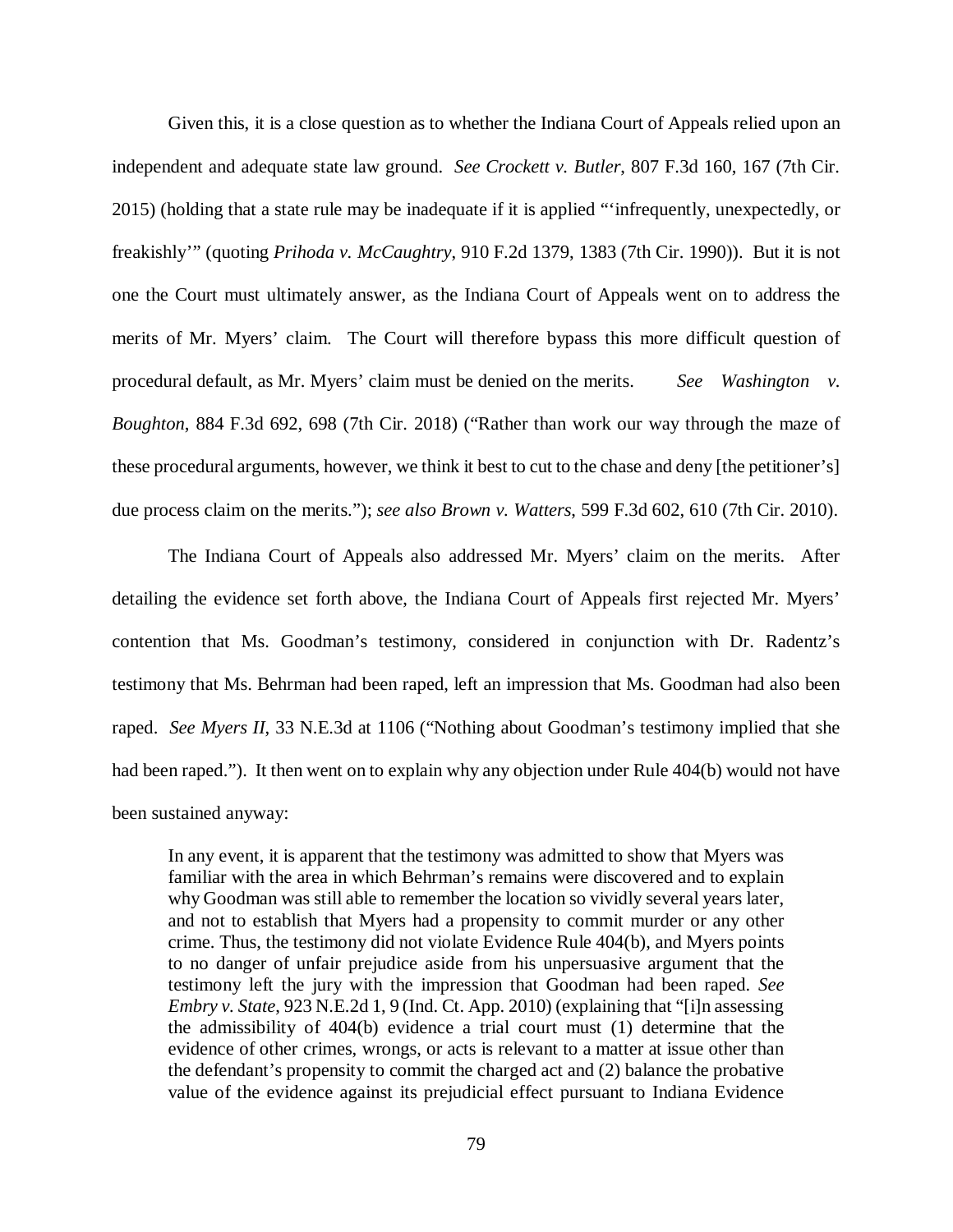Rule 403"), *trans. denied*. Thus, Myers has not established a reasonable probability that an objection on the basis of Evidence Rule 404(b) would have been sustained, and he is consequently unable to show that counsel performed deficiently by failing to object on that basis.

*Myers II*, 33 N.E.3d at 1106.

In short, the Indiana Court of Appeals held that the proposed Rule 404(b) objection would not have been sustained. As discussed above, whether an unmade evidentiary objection would have been sustained under the Indiana Rules of Evidence is purely a question of state law. This Court cannot second-guess that determination, as "it is not the province of a federal habeas court to reexamine state-court determinations on state-law questions." *Wilson*, 131 S. Ct. at 16 (quoting *Estelle* v. McGuire, 502 U.S. 62, 67 (1991)); *see also Miller*, 820 F.3d at 277; *Shaw*, 721 F.3d at 914.

Since this Court must accept the Indiana Court of Appeals' determination that the proposed Rule 404(b) objections would not have been sustained, Mr. Myers cannot establish that his trial counsel's performance was deficient in this respect. This is because "[i]f evidence admitted without objection is, in fact, admissible, then failing to object to [that] evidence cannot be a professionally unreasonable action." *Jones*, 756 F.3d at 1008-09 (quoting *Hough v. Anderson*, 272 F.3d 878, 898 (7th Cir. 2001)).

Accordingly, Mr. Myers has failed to show that trial counsel rendered deficient performance by failing to object to certain of Ms. Goodman's testimony under Rule 404(b).

# **10. Failure to Object to Testimony that Ms. Behrman was Raped**

Mr. Myers argues trial counsel provided deficient performance by failing to object under Indiana Rule of Evidence 403 to Dr. Radentz's testimony that Ms. Behrman was raped before she was murdered. Dr. Radentz is a forensic pathologist who testified as an expert witness for the State during trial. *See* Trial Tr. 1413-61. Among other things, he testified that the cause of Ms.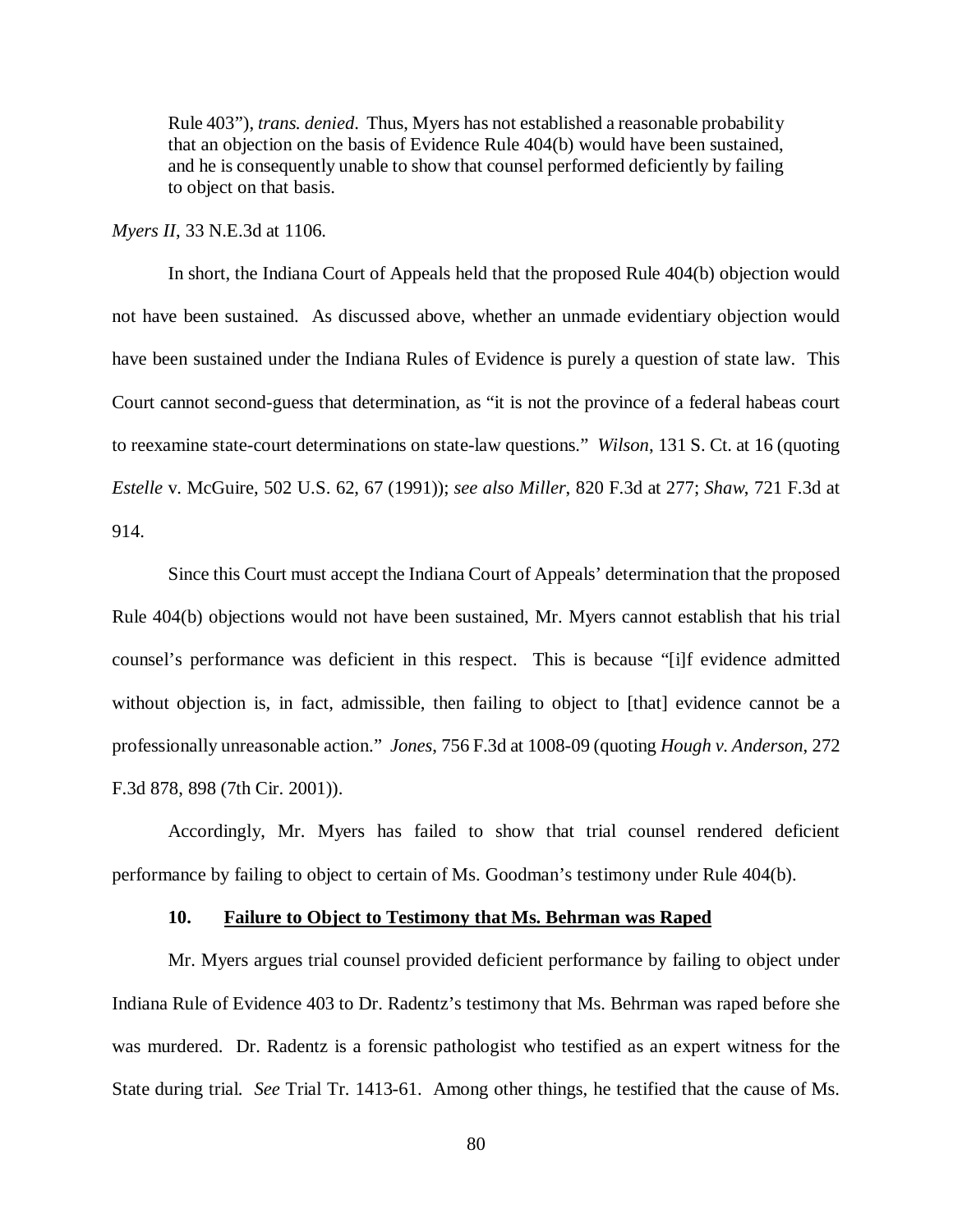Behrman's death was a "contact shotgun wound to the back of the head," *id.* at 1420, that Ms. Behrman was killed at the site where her remains were located, *id.* at 1423, that she was raped prior to being killed, *id.* at 1423, and that, of the bones that were remaining (no soft tissue remained), there was no evidence of stabbing, being struck by a vehicle, or other trauma, *id.* at 1425, 1450.

At issue here is Dr. Radentz's testimony that Ms. Behrman was raped prior to being killed,

describing this as a "classic scenario . . . of a rape homicide." *Id.* at 1423. Trial counsel did not

object to this or any of Dr. Radentz's other rape testimony, which is discussed in more detail in

the prejudice analysis below.

Whether Rule 403 should have precluded the admission of the evidence that Ms. Behrman was raped was first addressed by the Indiana Court of Appeals on direct appeal in *Myers I*:

Myers was not charged with rape. At trial, forensic pathologist Dr. Stephen Radentz nevertheless testified that the circumstances surrounding the disposal of Behrman's remains suggested the classic scenario for a rape-homicide. The court subsequently submitted Jury Question 84 without objection to Dr. Radentz, which asked in part, "Do you believe the body was raped before being shot?", to which Dr. Radentz answered, "Yes." Tr. p. 1454. During follow-up cross-examination, Dr. Radentz admitted there was no physical evidence to support such an assertion. During additional re-direct examination, however, he testified based upon his training and experience that due to the facts that Behrman's remains were found in a remote area, without clothing, and with a "depersonalizing" shotgun wound to the back of the head, Behrman's case was a "rape homicide . . . until proven otherwise." Tr. p. 1460. Although Myers specifically challenges on appeal the court's submission of Question 84 to Dr. Radentz, defense counsel did not object to Jury Question 84, which, but for a claim of fundamental error, waives the issue. Myers also claims, however, that [all of] Dr. Radentz's references to rape constituted fundamental error.

*Myers I*, 887 N.E.2d at 186.

Although the Indiana Court of Appeals in *Myers I* concluded that Dr. Radentz's testimony did not violate Rule 702, it determined that it did violate Rule 403, which states that "[t]he court may exclude relevant evidence if its probative value is substantially outweighed by a danger of . . .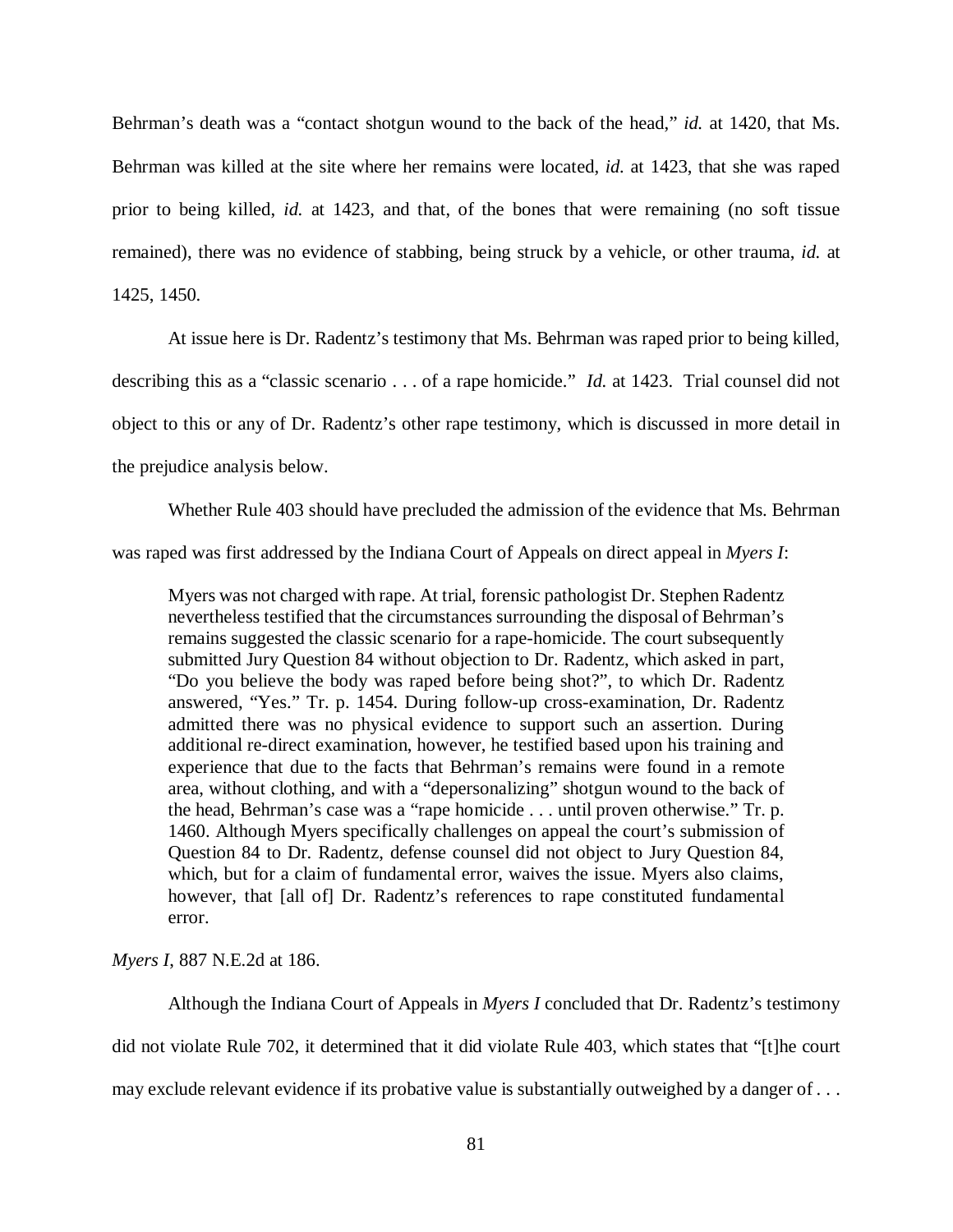unfair prejudice." The Indiana Court of Appeals reasoned: "With respect to the probative value of Dr. Radentz's testimony, an essential element of rape is penetration, no matter how slight. Because none of Behrman's soft tissue remained, there was no physical evidence to support the rape determination. In addition, Myers was not charged with rape. We agree that the rape testimony was more prejudicial than probative." *Myers I*, 887 N.E.2d at 186-87.

Having determined that the rape testimony should have been excluded under Rule 403, the Indiana Court of Appeals turned to whether it "constituted fundamental error," which requires a showing that the error is "so prejudicial to the rights of the defendant as to make a fair trial impossible." *See id.* at 187 (quoting *Myers v. State*, 718 N.E.2d 783, 790 (Ind. Ct. App. 1999)) ("In determining whether an alleged error rendered a judicial proceeding unfair, we must consider whether the resulting harm or potential for harm is substantial. We look to the totality of the circumstances and decide whether the error had a substantial influence upon the outcome."). The Indiana Court of Appeals concluded the error did not amount to fundamental error and therefore denied relief. *See id.*

During post-conviction proceedings, Mr. Myers argued that his counsel was ineffective for failing to object to testimony regarding rape. The Indiana Court of Appeals in *Myers II* denied this claim on the prejudice prong of *Strickland*, without addressing trial counsel's performance. *See Myers II*, 33 N.E.3d at 1106-07. This Court must therefore review trial counsel's performance *de novo*. *See Porter*, 558 U.S. at 38; *Rompilla*, 545 U.S. at 390.

As an initial matter, the respondent's argument regarding this claim is at best confusing. The respondent first asserts that the Indiana Court of Appeals in *Myers II* "held that the [rape] testimony should have been objected to." Filing No. 20 at 49. But the *Myers II* court did not assess trial counsel's performance, deciding only that Mr. Myers was not prejudiced. 33 N.E.2d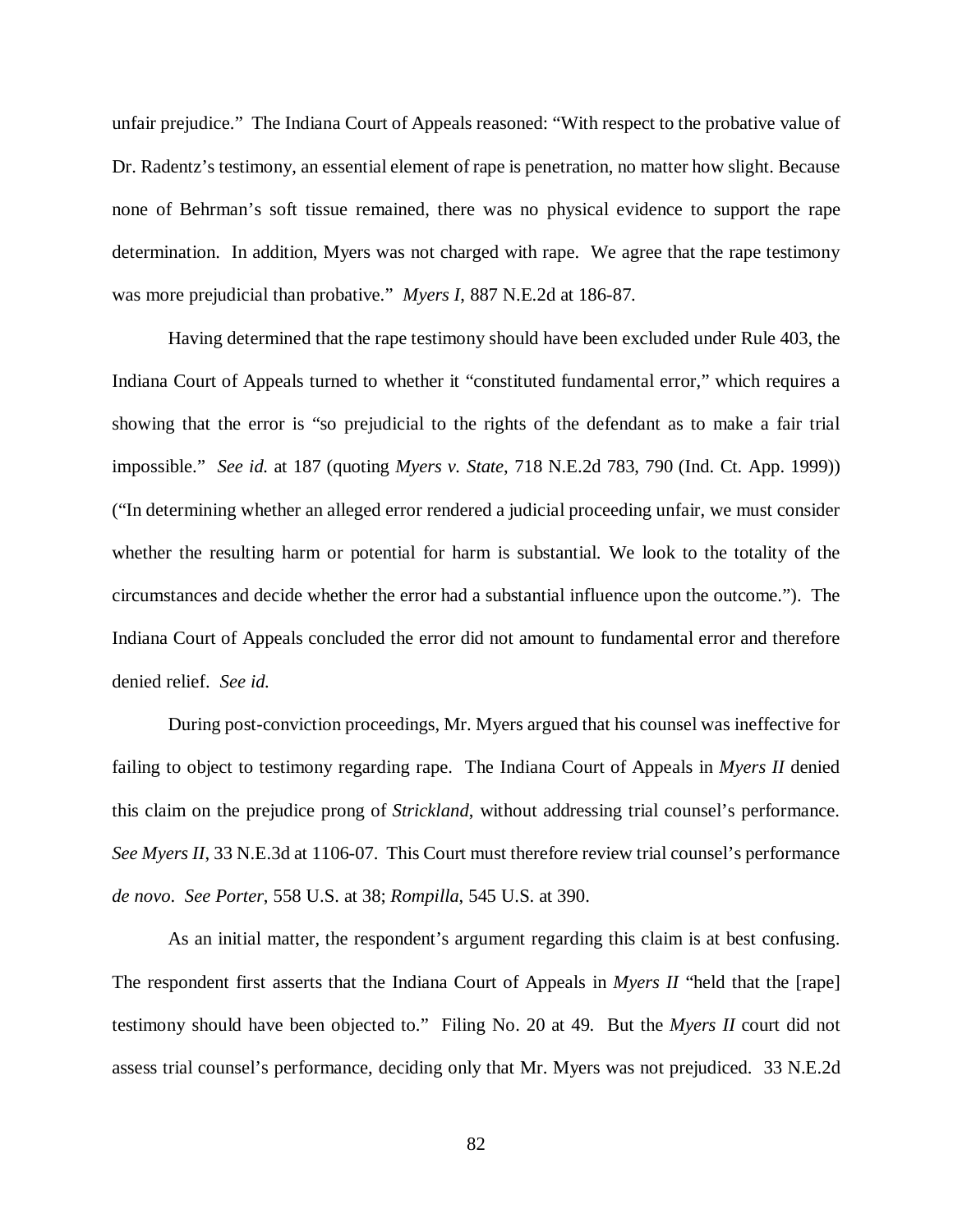at 1106-07. Although this at first appears to be a concession that trial counsel's performance was deficient, the respondent then goes on to argue that the lack of objection was part of trial counsel's strategy. Specifically, the respondent argues that trial counsel purposefully did not object to Dr. Radentz's opinion because, given that there was "no physical evidence indicating that Myers had killed Jill [Behrman]," it allowed Mr. Myers "to argue that someone had moved the body from Salt Creek," which "suited Myers' Owings theory very well." Filing No. 20 at 49.

There are multiple problems with this line of reasoning, to the extent the Court can correctly discern the respondent's position. First, the notion that Dr. Radentz's testimony generally was helpful to Mr. Myers' theory that Ms. Owings, or perhaps others, may have moved Ms. Behrman's body from Salt Creek to where it was eventually found is incorrect. Dr. Radentz testified repeatedly that he did not believe that Ms. Behrman was killed elsewhere and her body moved. *See, e.g.*, Trial Tr. 1417 (stating that he had never seen a deceased person's body moved and then shot); *id.* at 1423-24 (explaining at length why in his expert opinion Ms. Behrman was killed at the location her remains were found).

Second, and more important, it appears that the respondent's argument that Dr. Radentz's testimony could have been helpful to Mr. Myers—and thus it may have been strategic not to object to it—is based on the entirety of Dr. Radentz's opinion testimony, not the specific rape testimony at issue here. Whatever assistance Dr. Radentz's testimony generally provided for Mr. Myers' theory that Ms. Behrman's body was moved—which, as noted, is likely none—his testimony that Ms. Behrman was raped could have been objected to without impacting the purportedly helpful testimony regarding whether the body was moved. In other words, Dr. Radentz's testimony that there was no physical evidence connecting Mr. Myers to the crime scene could have been admitted even if his rape testimony was excluded.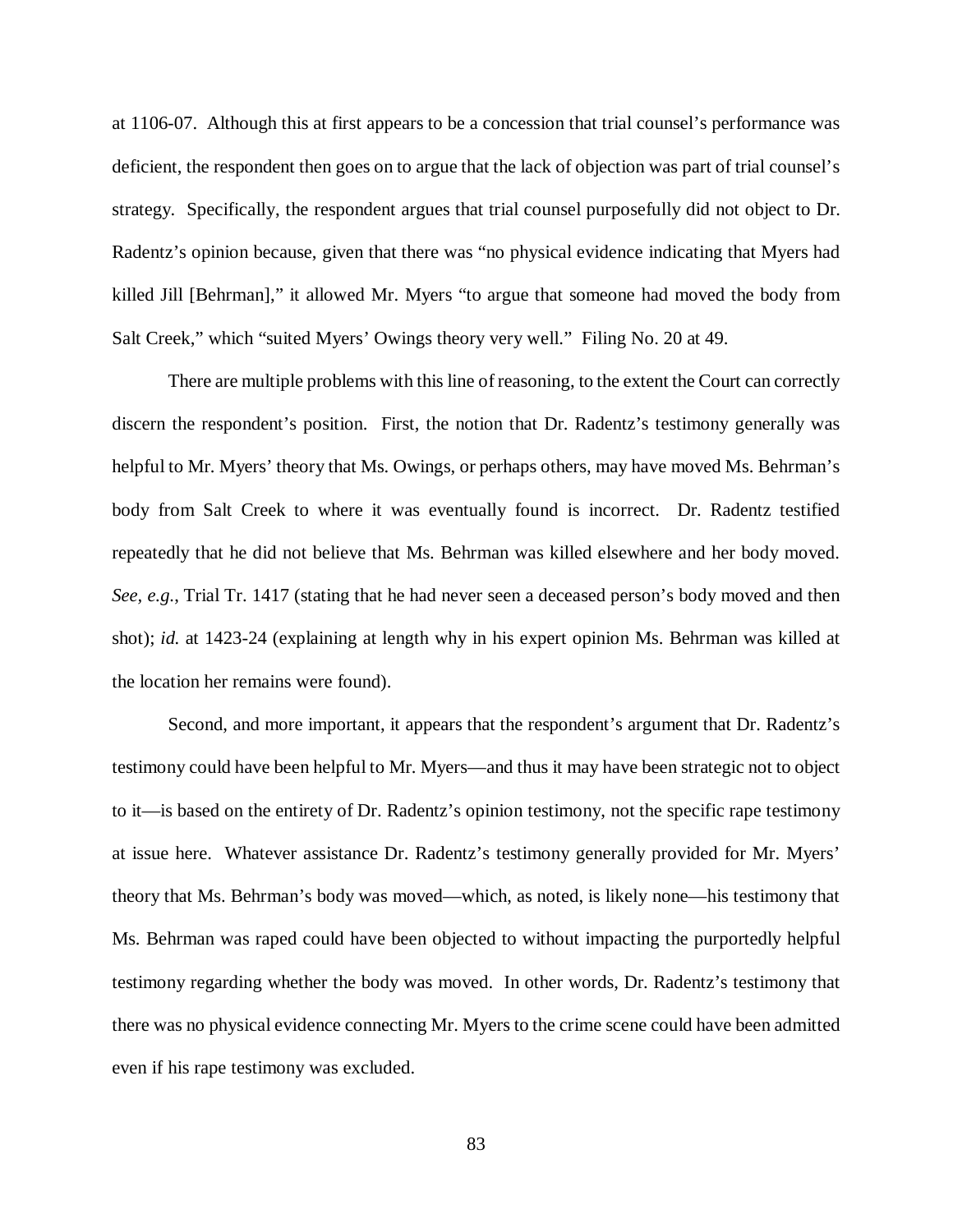These two reasons show that the respondent's attempt to provide a strategic justification for trial counsel's failure is simply an impermissible "*post-hoc* rationalization," *Wiggins*, 539 U.S. at 526-27, of trial counsel's failure to object—a rationalization that the state courts did not consider let alone accept—and an implausible rationalization at that.

In the end, the Court concludes that it was objectively deficient performance for trial counsel not to object to Dr. Radentz's testimony regarding rape. The Indiana Court of Appeals in *Myers I* concluded that the evidence should have been excluded under Rule 403. *See Myers I*, 887 N.E.2d at 186-87. And there is no possible strategic reason for failing to object to this testimony. Indeed, Hugh Baker's own contemporaneous conduct shows that he too believed the rape testimony to be damaging to Mr. Myers' case. He attempted—with some, albeit limited, success during cross-examination to undermine Dr. Radentz's conclusion that Ms. Behrman was raped. *See* Trial Tr. 1458-61. But, had he raised a Rule 403 objection, all of the rape testimony would have been excluded, and the State, among other things, would not have been able to argue during its closing argument that Mr. Myers had motive to murder Ms. Behrman. *See House v. Bell*, 547 U.S. 518, 540 (2006) ("When identity is in question, motive is key."). Given the foregoing, trial counsel's inexplicable failure to object to Dr. Radentz's rape testimony constitutes deficient performance.

As noted above, the prejudice analysis must consider the cumulative prejudice flowing from all of trial counsel's errors. Accordingly, the Court will consider the prejudice from trial counsel's failure to object to Dr. Radentz's rape testimony in the prejudice analysis below.

#### **11. Failure to Object to Evidence Regarding Mr. Myers' Access to Shotguns**

Mr. Myers maintains that trial counsel performed deficiently by failing to object to allegedly irrelevant evidence regarding shotguns. During trial, the State introduced evidence that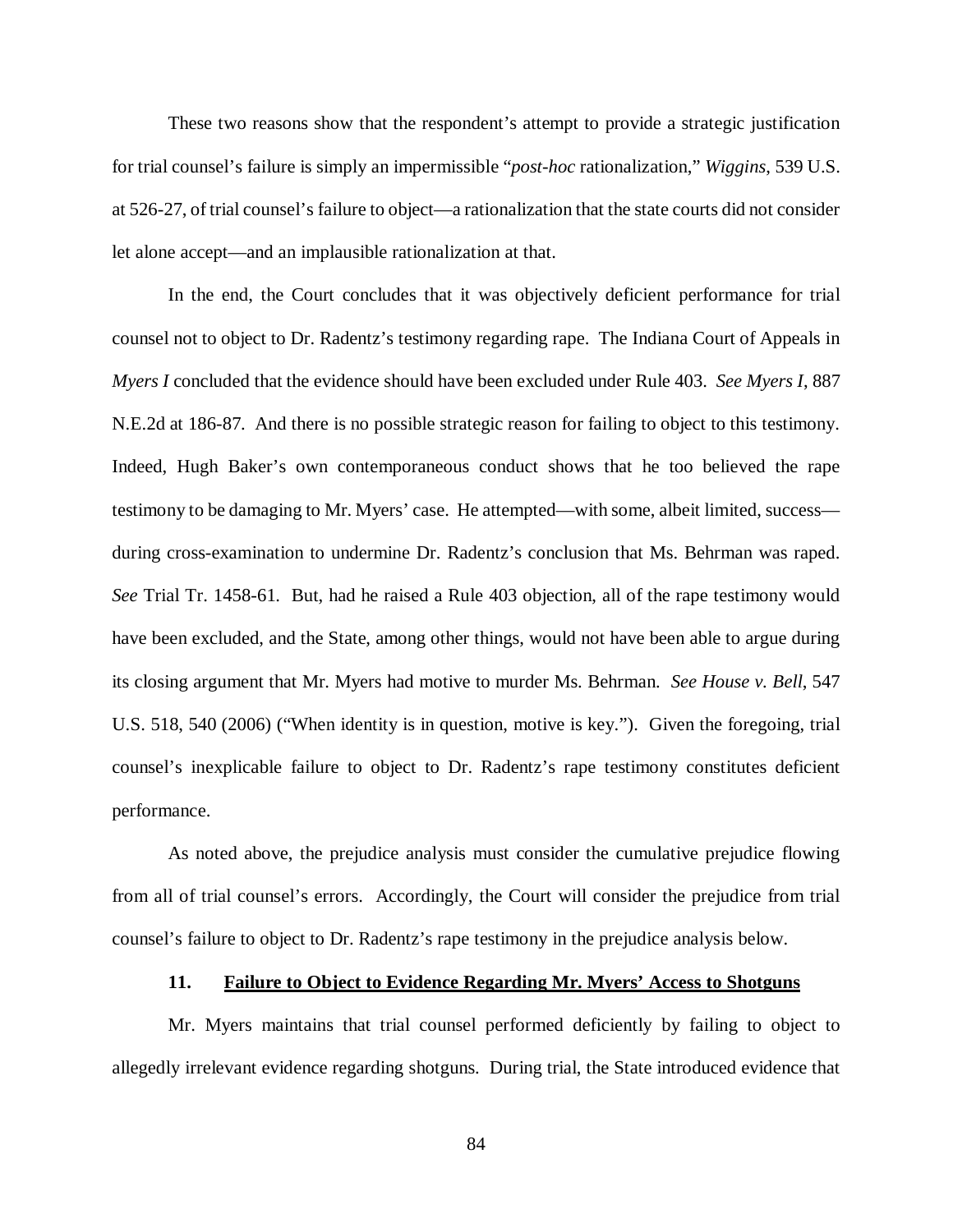shotguns were missing from a barn near Mr. Myers' home, as well as evidence that Mr. Myers sold shotguns to his uncle at Mr. Myers' father's funeral. Trial Tr. 1798-1802. This evidence was irrelevant and prejudicial, says Mr. Myers, because the shotguns went missing after Ms. Behrman was murdered and thus none of them could have been the murder weapon. Mr. Myers suggests trial counsel knew this because Detective Lang testified to as much during grand jury proceedings. Filing No. 9 at 41. Therefore, had his trial counsel objected as to relevancy, Mr. Myers contends that the objection would have been sustained.

The Indiana Court of Appeals addressed this allegation on the merits, concluding that trial counsel's performance was not deficient, nor was Mr. Myers prejudiced. *See Myers II*, 33 N.E.3d at 1107-09. It agreed with Mr. Myers that "'[e]vidence of weapons possessed by a defendant but not used in the crime for which the defendant is charged should generally not be introduced because the evidence is irrelevant and highly prejudicial.'" *Id.* at 1108 (quoting *Oldham v. State*, 779 N.E.2d 1162, 1174 (Ind. Ct. App. 2002)). But it disagreed that Detective Lang's grand jury testimony completely foreclosed the possibility that one of the stolen shotguns was the murder weapon. It began by quoting the following portion of Detective Lang's testimony:

I talked to Mr. Maher, [the owner of the barn], the burglary he reported in November 2000, which would have been after the death obviously of [Behrman]. I asked him if it could be possible that he would not have known between May and November when he reported it that any of those weapons were missing? In his opinion, he said no. I don't know. You know I mean he . . . if they were all missing, I'm sure he's correct. If he took one, you know, it could have been out and he would not [have] noticed it in my opinion. But, he said that the air conditioner was removed and that was what tipped him off that something was wrong and then he found the guns were gone, so. He stated that he made trips to the barn on several occasions enough between May and November that he would have known somewhere in between that time that they would have been gone.

*Id.* (quoting Grand Jury Tr. 5483-84). Based on this testimony, the Indiana Court of Appeals agreed with the post-conviction court's conclusion that the "testimony concerning the guns [was]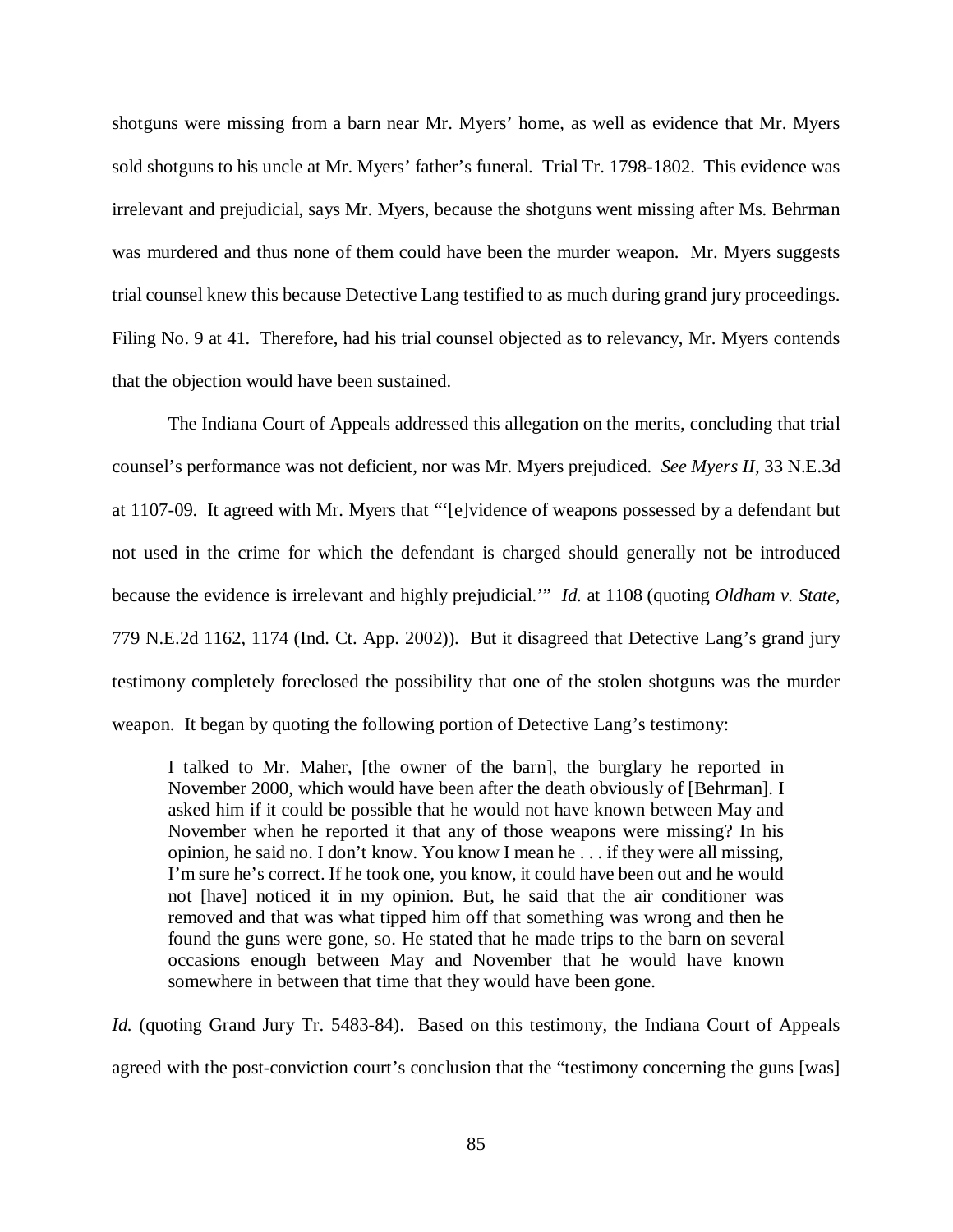relevant because they (or at least one of them) could have been taken during a previous, undiscovered entry." *Id.* And if the evidence was relevant, the Indiana Court of Appeals reasoned, any objection would not have been sustained. *Id.*

Mr. Myers cannot assail this decision by the Indiana Court of Appeals for the same reasons discussed above regarding his claim that trial counsel should have objected to allegedly improper vouching for Ms. Swaffard's credibility—namely, whether an objection would have been sustained is purely a question of state law that this Court cannot reexamine. *See Wilson*, 131 S. Ct. at 16 (quoting *Estelle*, 502 U.S. at 67); *Miller*, 820 F.3d at 277. In analyzing Mr. Myers' allegation of deficient performance, the Indiana Court of Appeals determined as a matter of state evidentiary law that the shotgun evidence was relevant. This Court must defer to determinations of state law embedded in ineffective assistance of counsel claims. *See Harper*, 865 F.3d at 859; *Shaw*, 721 F.3d at 914. Doing so precludes this Court from concluding that trial counsel rendered deficient performance for not objecting to the gun evidence, given that any such objection would have been overruled. *See Jones*, 756 F.3d at 1009; *Hough*, 272 F.3d at 898.

Accordingly, Mr. Myers has failed to show that trial counsel's performance was deficient in this respect.

#### **12. Failure to Object to John Roell's Testimony**

Mr. Myers argues that trial counsel provided deficient performance by failing to object to the testimony of Mr. Myers' former cellmate at the Monroe County Jail, John Roell. Mr. Roell testified at trial that, among other things, Mr. Myers made comments appearing to implicate himself in Ms. Behrman's murder. Mr. Myers argues that trial counsel should have moved to exclude Mr. Roell's testimony under Rule 403, which provides in relevant part that relevant evidence may be excluded "if its probative value is substantially outweighed by a danger of ...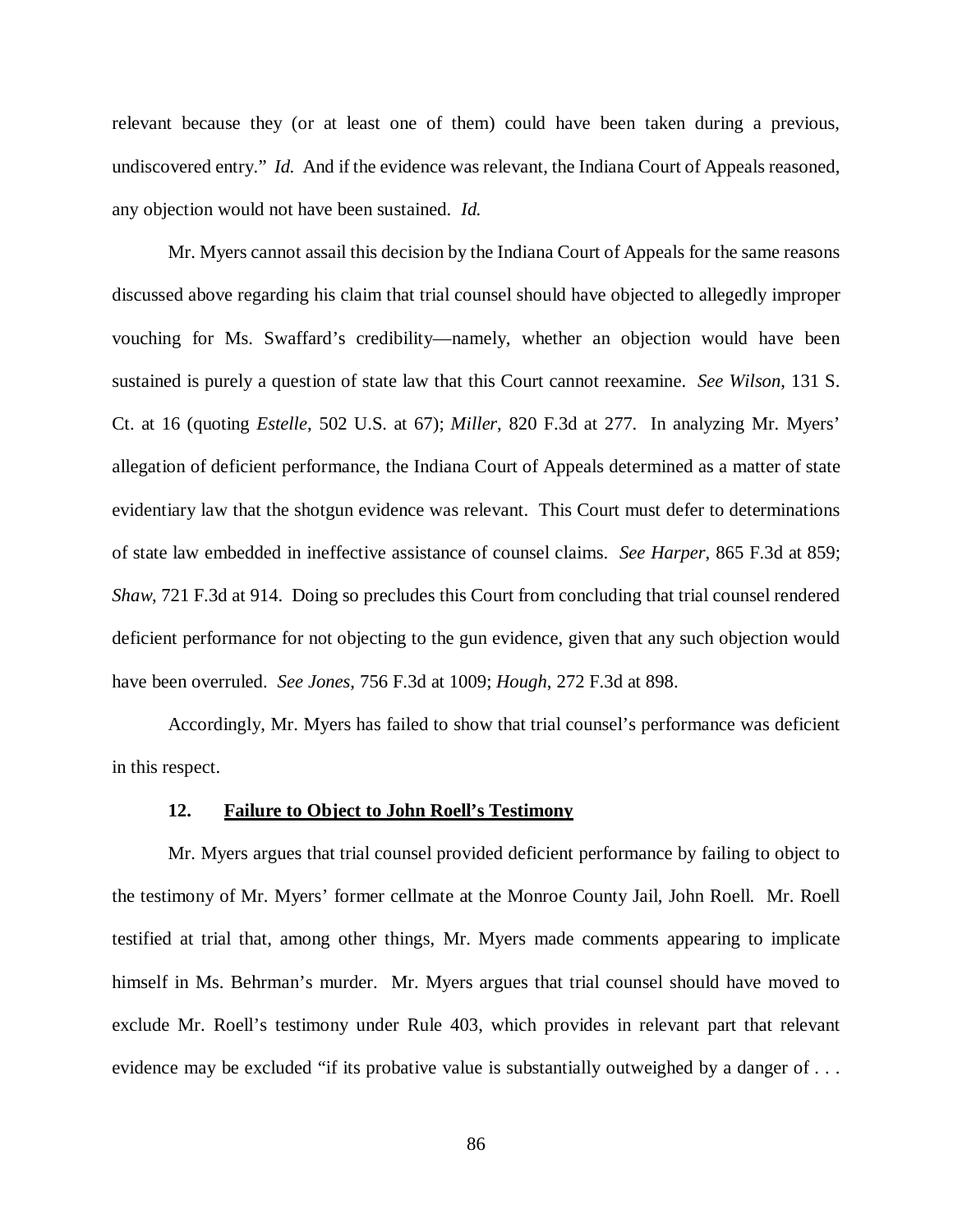unfair prejudice." In support of this argument, Mr. Myers primarily relies on the numerous inconsistencies between Mr. Roell's deposition and trial testimony to argue that the probative value of his testimony was minimal given his lack of credibility.

The Indiana Court of Appeals addressed this claim on the merits in *Myers II*. *See Myers II*, 33 N.E.3d at 1109-10. It set forth the relevant state law governing objections under Indiana Evidence Rule 403, before reasoning as follows:

The crux of Myers' argument is that the probative value of Roell's testimony was low because he was not a credible witness due to inconsistencies among his initial statement to police, his deposition testimony, and his trial testimony. But it was for the trier of fact, not the trial court, to judge Roell's credibility. Ultimately, Myers' argument in this regard goes to the weight to be afforded to Roell's testimony, not its admissibility. *See Embrey v. State*, 989 N.E.2d 1260, 1268 (Ind. Ct. App. 2013) ("[i]nconsistencies in witness testimony go to the weight and credibility of the testimony, the resolution of which is within the province of the trier of fact" (internal quotation omitted)). Roell's testimony, if credited by the trier of fact, was highly probative of Myers' guilt.

*Myers II*, 33 N.E.3d at 1109. It then went on to note that Mr. Myers' argument regarding prejudice was underdeveloped and would not be made for him. *Id.* at 1110. Given these determinations, the Indiana Court of Appeals concluded that Mr. Myers had "not satisfied his burden of establishing that an objection to Roell's testimony on the basis of Evidence Rule 403 would have been sustained, he has consequently failed to establish deficient performance and resulting prejudice." *Id.*

As with other alleged errors on trial counsel's part, the Indiana Court of Appeals determined that, as a matter of state evidentiary law, the suggested objection would not have been sustained. Again, this state-law determination is unreviewable by this federal habeas court. *See Wilson*, 131 S. Ct. at 16; *Miller*, 820 F.3d at 277. Such is true even when, as here, it is embedded in an ineffective assistance of counsel claim. *See Harper*, 865 F.3d at 859; *Shaw*, 721 F.3d at 914. Accordingly, accepting that the objection to Mr. Roell's testimony would have been overruled,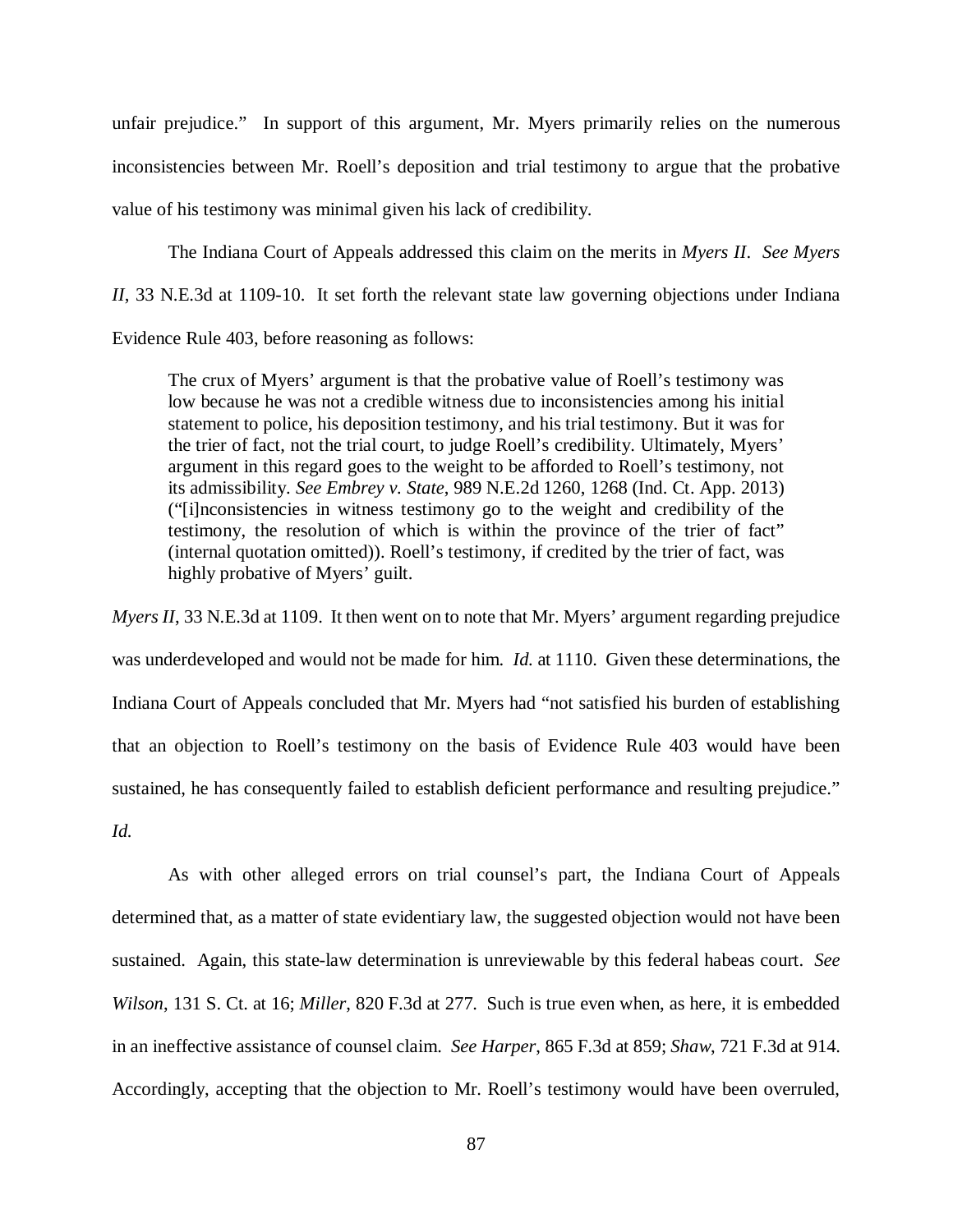Mr. Myers cannot establish that his counsel rendered deficient performance by failing to object. *See Jones*, 756 F.3d at 1009; *Hough*, 272 F.3d at 898.

# **13. Failure to Present Evidence Supporting the Theory that Ms. Owings, Ms. Sowders, and Mr. Clouse May have Murdered Ms. Behrman**

Mr. Myers' final allegation of deficient performance is that trial counsel failed to impeach Ms. Owings's testimony with inculpatory evidence that she and others murdered Ms. Behrman. Filing No. 9 at 44. Specifically, Mr. Myers contends that trial counsel failed to "impeach Owings; produce evidence corroborating Owings's confession; produce witnesses to whom Owings, Clouse, and Sowders made incriminating statements; produce evidence of Owings, Clouse, and Sowders false or shaky alibis; [and] produce evidence of Sowders's flight to Texas." Filing No. 9 at 44-45; Filing No. 33 at 87-100.

The Indiana Court of Appeals addressed this claim on the merits in *Myers II*. It relied on Hugh Baker's testimony during the post-conviction hearing that the failure to present much of the above evidence was a strategic decision:

Trial counsel Hugh Baker . . . testified that the defense team made a strategic decision not to pursue Owings' confession as its primary theory of defense. Specifically, he testified as follows:

. . . [W]e felt that trying to present to a jury and convince a jury what the Federal Bureau of Investigations, the Bloomington Police Department, and the Indiana State Police had concluded was false was not a good strategy, that is the Owings' confession. She'd recanted this confession. And they hadn't found Jill Behrman in the . . . in Salt Creek. Rather, she was found . . . her remains were found in Morgan County and she . . . hadn't died from drowning but she'd died from 99.9 percent certainty of being shot.

*PCR Transcript* at 840. For these reasons, a decision not to pursue the Owings theory would clearly reflect a reasonable strategic judgment.

*Myers II*, 33 N.E.3d at 1111. Mr. Myers, however, argued to the Indiana Court of Appeals and argues here that trial counsel pursued the Owings theory during trial, thus it was deficient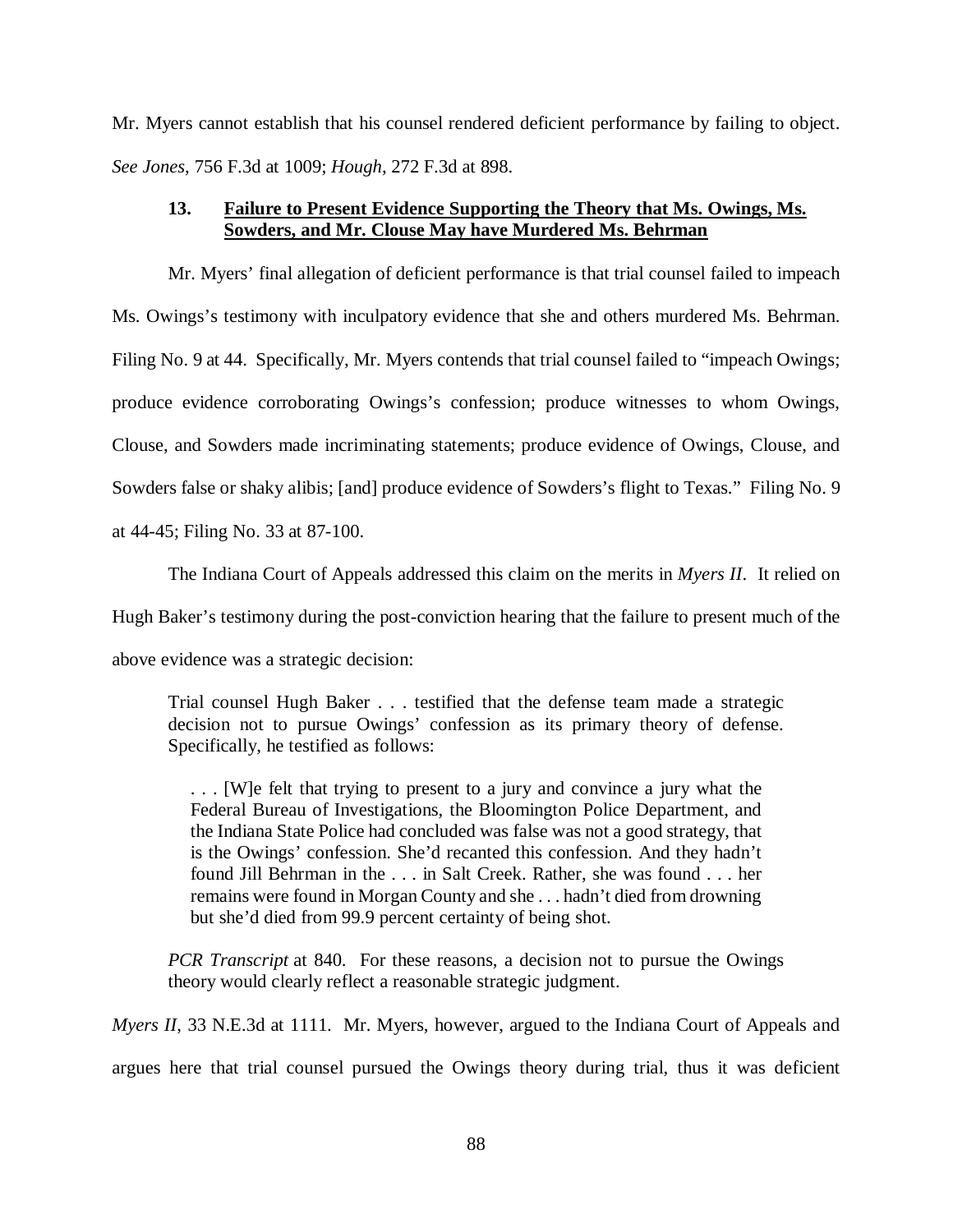performance not to present significant evidence in support of it. After noting that trial counsel "pursued the Owings theory to some extent," the Indiana Court of Appeals concluded that, contrary to Mr. Myers' argument, trial counsel was not "obligated to take an all-or-nothing approach to the Owings theory—either forego it entirely or present all evidence supporting it." *Id.* at 1112. The Indiana Court of Appeals, because the State called Owings to testify as to why she recanted, reasoned:

trial counsel did not act unreasonably by making a strategic decision to attempt to present just enough evidence to keep the possibility of Owings' involvement alive in the minds of the jurors, without making the Owings theory the crux of Myers' defense. Indeed, it appears to us that trial counsel's decision to pursue the Owings theory to only a limited extent was actually quite shrewd because it prevented the jury from being exposed to all of the many conflicting versions of the story Owings, Sowders–Evans, and Clouse allegedly told. This information might have resulted not only in the elimination in the jurors' minds of the possibility that Owings' confession was true, but also in trial counsel's loss of credibility with the jury. As the State argues in its brief, "the best counsel could hope for was to keep Owings on the delicate, razor-thin edge of jurors' credibility assessments. That strategy would have been ruined if counsel had pursued the over-zealous course of action advocated by Myers in this proceeding." Appellee's Brief at 50. Accordingly, Myers has not established that trial counsel performed deficiently in this regard.

# *Id.*

Mr. Myers details at length the evidence regarding the Owings theory that was not put before the jury. *See* Filing No. 33 at 89-93. This includes evidence that Ms. Owings gave a false alibi and that she confessed to non-law enforcement individuals that she killed Ms. Behrman long before she confessed to law enforcement. The latter undermines the State's theory at trial that Ms. Owings only confessed to receive beneficial treatment with respect to pending drug charges against her (which itself is a somewhat dubious justification for confessing to murder). Mr. Myers also points to evidence that Mr. Clouse and Ms. Sowders also confessed to non-law enforcement individuals, which could have undermined the State's argument at trial that there was no such evidence.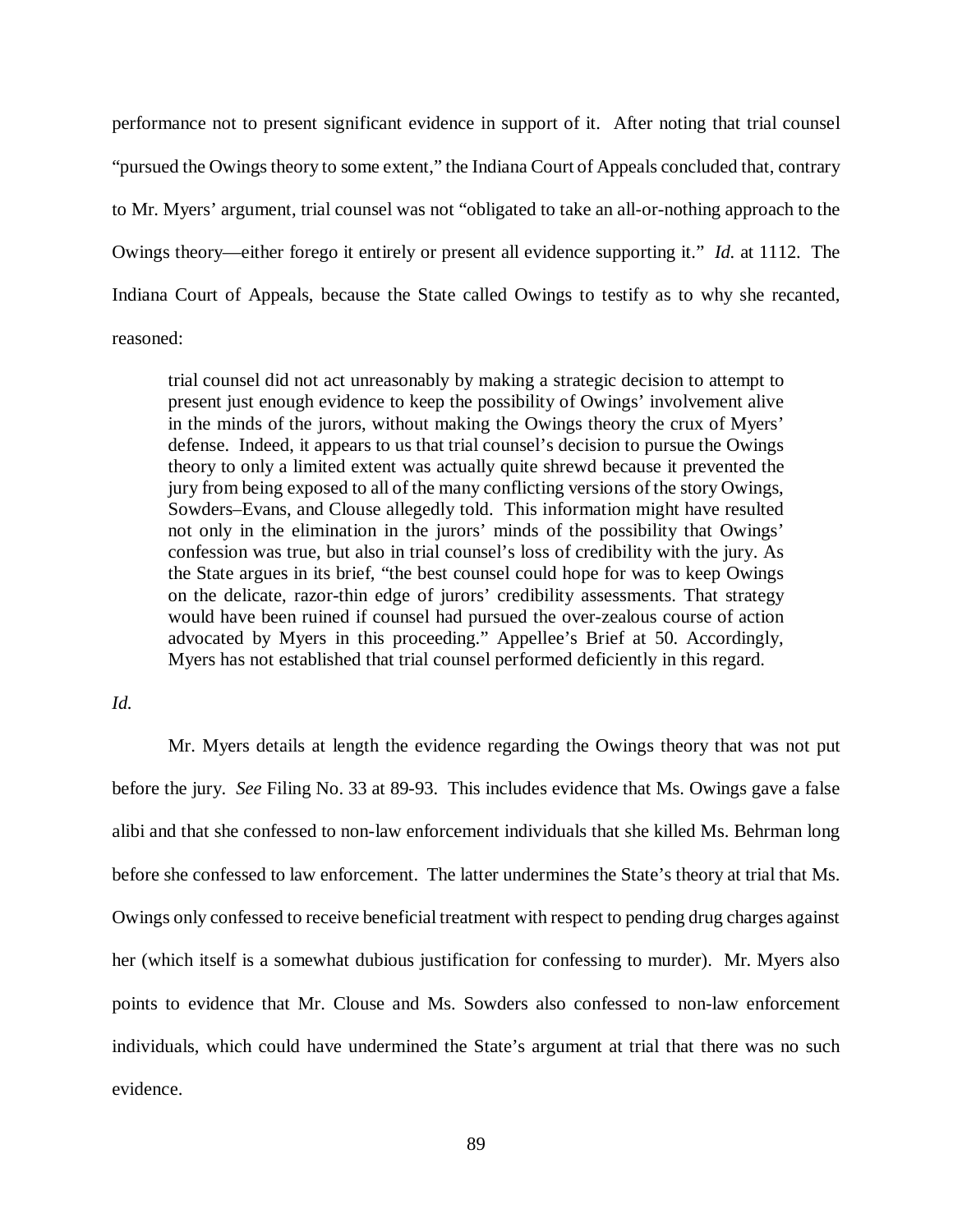With this evidence in mind, Mr. Myers argues that the Indiana Court of Appeals unreasonably applied *Strickland* and *Wiggins* in concluding that trial counsel's performance was not deficient in this respect. *See* Filing No. 33 at 96-98. Specifically, he argues that (1) its reasoning represents an impermissible post-hoc rationalization of trial counsel's conduct because trial counsel actually wanted to and attempted to prove the Owings theory at trial, rather than presenting "just enough" evidence to keep the jury interested; and (2) trial counsel could not have adequately made the posited strategic decision because trial counsel unreasonably failed to sufficiently investigate much of the above evidence supporting the Owings theory. *Id.*

The Court has serious concerns regarding trial counsel's performance related to the Owings theory, as well as the Indiana Court of Appeals resolution of this claim.<sup>22</sup> Whether the Indiana Court of Appeals' analysis was an objectively unreasonable application of *Strickland*, however, presents a difficult question. Therefore, as the Court did with Mr. Myers' claim regarding trial counsel's alleged failure to challenge the State's theory that Ms. Behrman rode north, the Court will not ultimately resolve this instance of deficient performance. As discussed below, the three instances of deficient performance identified are more than sufficient for Mr. Myers to establish prejudice and thus be entitled to habeas relief, making resolution of this claim unnecessary.

#### **B. Prejudice**

Trial counsel's performance was deficient in at least the three ways identified above, so the Court must consider the prejudice flowing from those errors. To do so, the Court will turn first to the Indiana Court of Appeals' analysis of prejudice in *Myers II*. After concluding that the Indiana

<span id="page-89-0"></span> $^{22}$  It is striking to the Court that Hugh Baker testified during the post-conviction hearing that it was not sound trial strategy to attempt to "convince a jury what the Federal Bureau of Investigations, the Bloomington Police Department, and the Indiana State Police had concluded was false," PCR Tr. 840, yet this is precisely what trial counsel did in focusing much of their defense on the Hollars theory. As noted below, even Mr. Myers's own witness, Agent Dunn, testified that Mr. Hollars was "absolutely" excluded as a suspect. Trial Tr. 2599-61. The evidence implicating Ms. Owings available to trial counsel was by far more inculpatory than that implicating Mr. Hollars.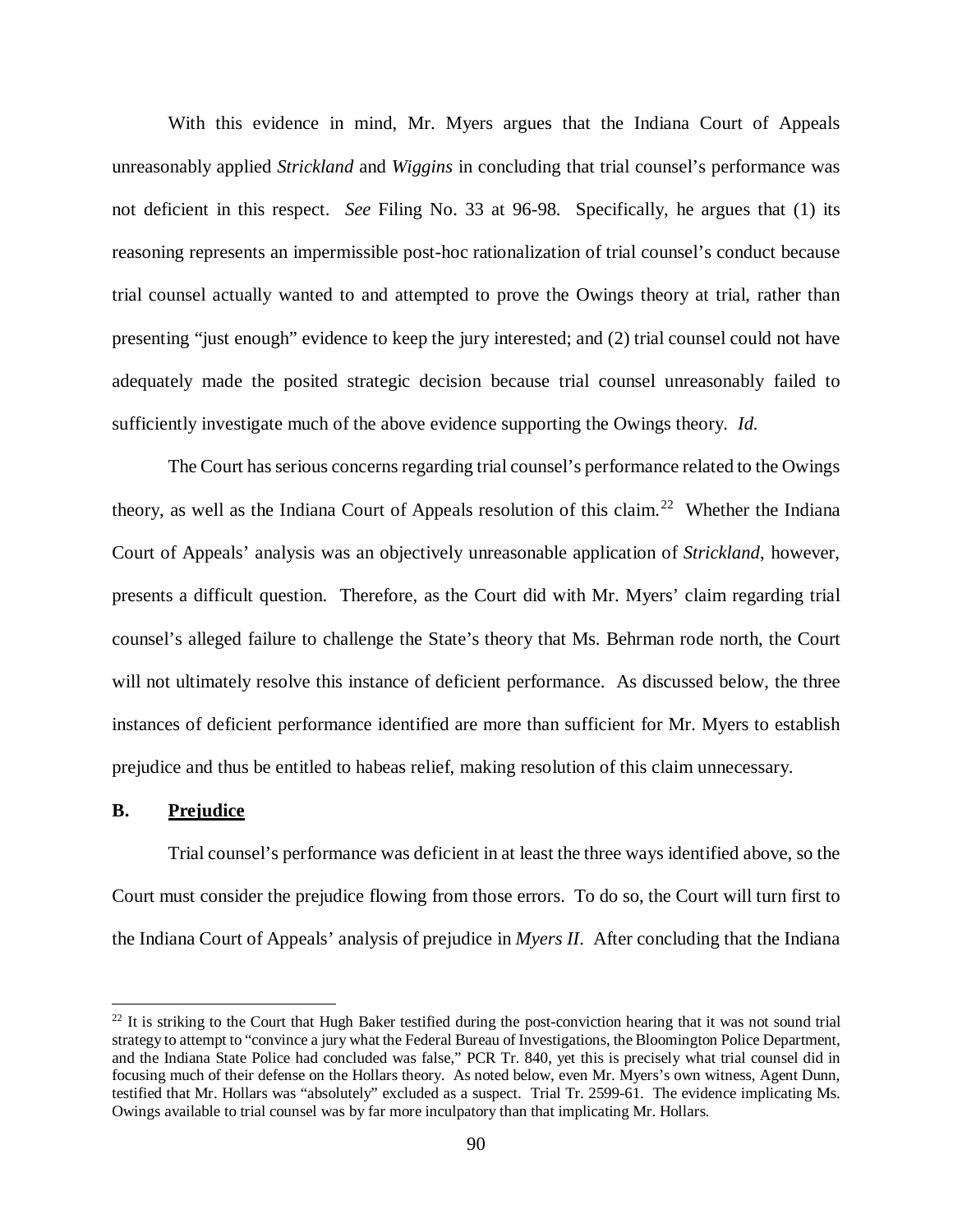Court of Appeals unreasonably applied *Strickland* in concluding that Mr. Myers was not prejudiced by trial counsel's deficient performance, the Court then turns to its own prejudice analysis.

#### **1. Indiana Court of Appeals' Analysis of Prejudice**

The Indiana Court of Appeals in *Myers II* addressed each allegation of ineffective assistance in isolation. *See Myers II*, 33 N.E.3d at 1089-1114. Certain claims were decided on only the performance prong, others were decided on only the prejudice prong, and others were decided on both. For example, regarding whether trial counsel was ineffective for making false statements during opening, the Indiana Court of Appeals held that it was deficient performance for trial counsel to make these unfulfilled promises, but concluded Mr. Myers was not prejudiced by this error. *See Myers II*, 33 N.E.3d at 1091-95. The Indiana Court of Appeals bypassed whether trial counsel's handling of Dr. Radentz's improper rape testimony constituted deficient performance and instead decided only that Mr. Myers was not prejudiced by that evidence. *See id.* at 1106-07.

After reviewing each allegation of ineffective assistance in this manner, the Indiana Court of Appeals turned to Mr. Myers's contention "that the cumulative effect of trial counsel's errors amounted to ineffective assistance entitling him to a new trial." *Id.* at 1114. Its resolution of this claim, in full, is as follows:

We have reviewed each of Myers' claims of error in detail and concluded that none of them amount to ineffective assistance of counsel. Indeed, most of Myers' claims of ineffective assistance are nothing more than quarrels with trial counsel's reasonable strategic decisions. "Alleged '[t]rial irregularities which standing alone do not amount to error do not gain the stature of reversible error when taken together.'" *Kubsch v. State*, 934 N.E.2d at 1154 (quoting *Reaves v. State*, 586 N.E.2d 847, 858 (Ind. 1992)) (alteration in original). Accordingly, we are unpersuaded by Myers' cumulative error argument.

*Id.*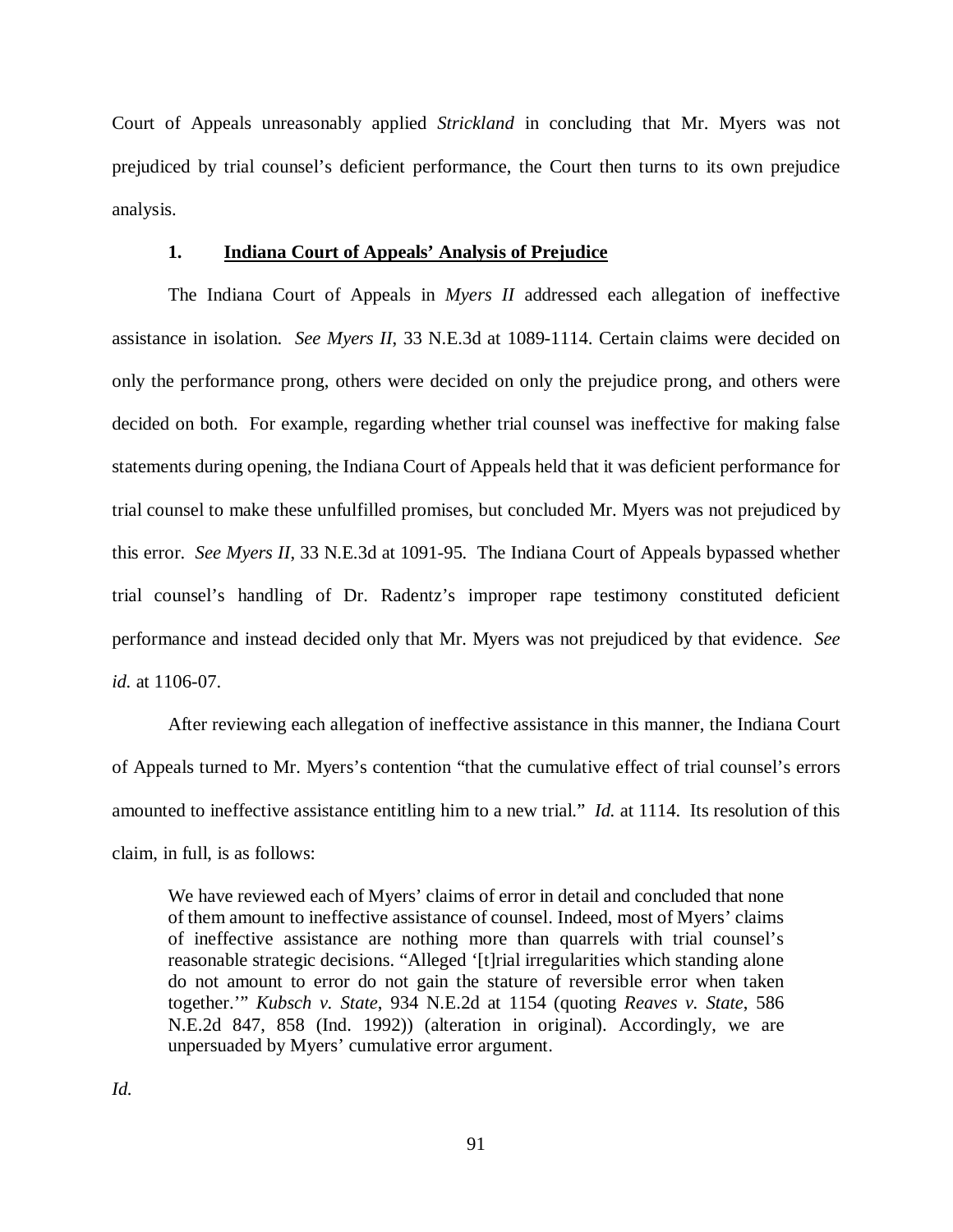Although the Indiana Court of Appeals correctly set out *Strickland*'s prejudice standard at the outset of its opinion, Mr. Myers is correct that it unreasonably applied that standard in its analysis. The prejudice analysis requires the reviewing court to "assess 'the totality of the omitted evidence' under *Strickland* rather than the individual errors," *Washington*, 219 F.3d at 634-35 (quoting *Strickland*, 466 U.S. at 695), and determine whether trial counsel's unprofessional errors prejudiced the defense, *id.*; *see also Williams v. Taylor*, 529 U.S. 362, 397-98 (2000) (holding that the state court's prejudice analysis was an unreasonable application of *Strickland* "insofar as it failed to evaluate the totality of the available . . . evidence—both that adduced at trial, and the evidence adduced in the habeas proceeding"); *Sussman*, 636 F.3d at 360-61 (explaining that when faced with multiple errors by counsel, the Court "must consider the<sup>[ir]</sup> cumulative impact" to determine prejudice). Thus "even if [counsel's] errors, in isolation, were not sufficiently prejudicial, their cumulative effect" can amount to prejudice under *Strickland*. *Martin*, 424 F.3d at 592; *see Hooks*, 689 F.3d at 1188 (noting that resolving each allegation of ineffective assistance on prejudice grounds is "not . . . sufficient to dispose of [an ineffective assistance] claim because a further analysis of 'cumulative prejudice' [is] necessary").

The Indiana Court of Appeals in *Myers II* failed to consider the cumulative prejudice of trial counsel's instances of deficient performance, even though it decided multiple of Mr. Myers's claims based on a lack of prejudice. Instead, it referred to its assessment of trial counsel's errors in isolation, noting that "none of them amount to ineffective assistance of counsel." *Myers II*, 33 N.E.3d at 1114. Relying on the principle that "[a]lleged trial irregularities which standing alone do not amount to error do not gain the stature of reversible error when taken together," *id.* (quoting *Kubsch*, 934 N.E.2d at 1154) (quotation marks omitted), the Indiana Court of Appeals thus concluded that Mr. Myers's "cumulative error argument" lacked merit, *id.*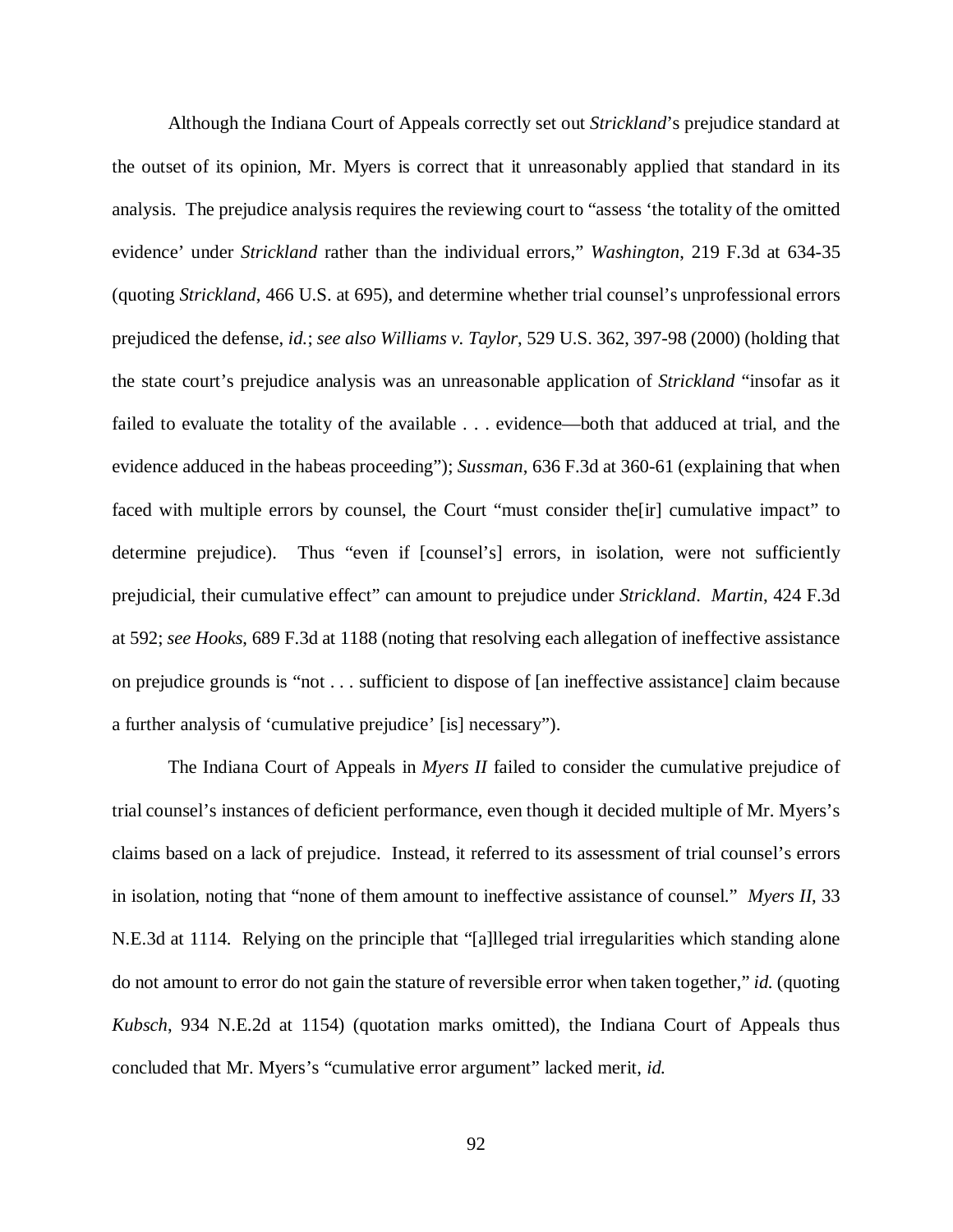The principle from *Kubsch* on which the Indiana Court of Appeals relied is inconsistent with the prejudice analysis mandated by *Strickland*—that the prejudice flowing from all instances of deficient performance must be considered cumulatively, not considered in isolation. Put differently, the Indiana Court of Appeals was wrong to treat each allegation of deficient performance as a stand-alone ineffective-assistance-of-counsel claim; such a claim encompasses all instances of deficient performance and asks whether all of those instances, taken together, were prejudicial. Had the Indiana Court of Appeals correctly applied *Strickland*, it would have had to consider how the cumulative prejudice flowing from every instance where it concluded that trial counsel's performance was deficient or where it bypassed that question and focused solely on prejudice. But, by improperly relying on *Kubsch*, it failed to do so.

Notably, the Seventh Circuit has concluded that the exact mode of analysis employed by the *Myers II* court constitutes an unreasonable application of *Strickland*. *See Harris*, 698 F.3d at 648 ("The question is whether counsel's entire performance . . . prejudiced [the petitioner]. By analyzing each deficiency in isolation, the [state] appellate court clearly misapplied the *Strickland* prejudice prong . . . the state appellate court's prejudice determination was unreasonable insofar as it failed to apply the correct framework."); *Goodman v. Bertrand*, 467 F.3d 1022, 1030 (7th Cir. 2006) ("Rather than evaluating each error in isolation, as did the Wisconsin Court of Appeals, the pattern of counsel's deficiencies must be considered in their totality. In weighing each error individually, the Wisconsin Court of Appeals overlooked a pattern of ineffective assistance and unreasonably applied *Strickland*." (citing *Washington*, 219 F.3d at 634-35); *see also Raether v. Meisner*, 608 Fed. Appx. 409, 415 (7th Cir. 2015) ("The state court examined the prejudice flowing from each alleged error individually, but the correct question is whether [the defendant] was prejudiced by counsel's errors in the aggregate.").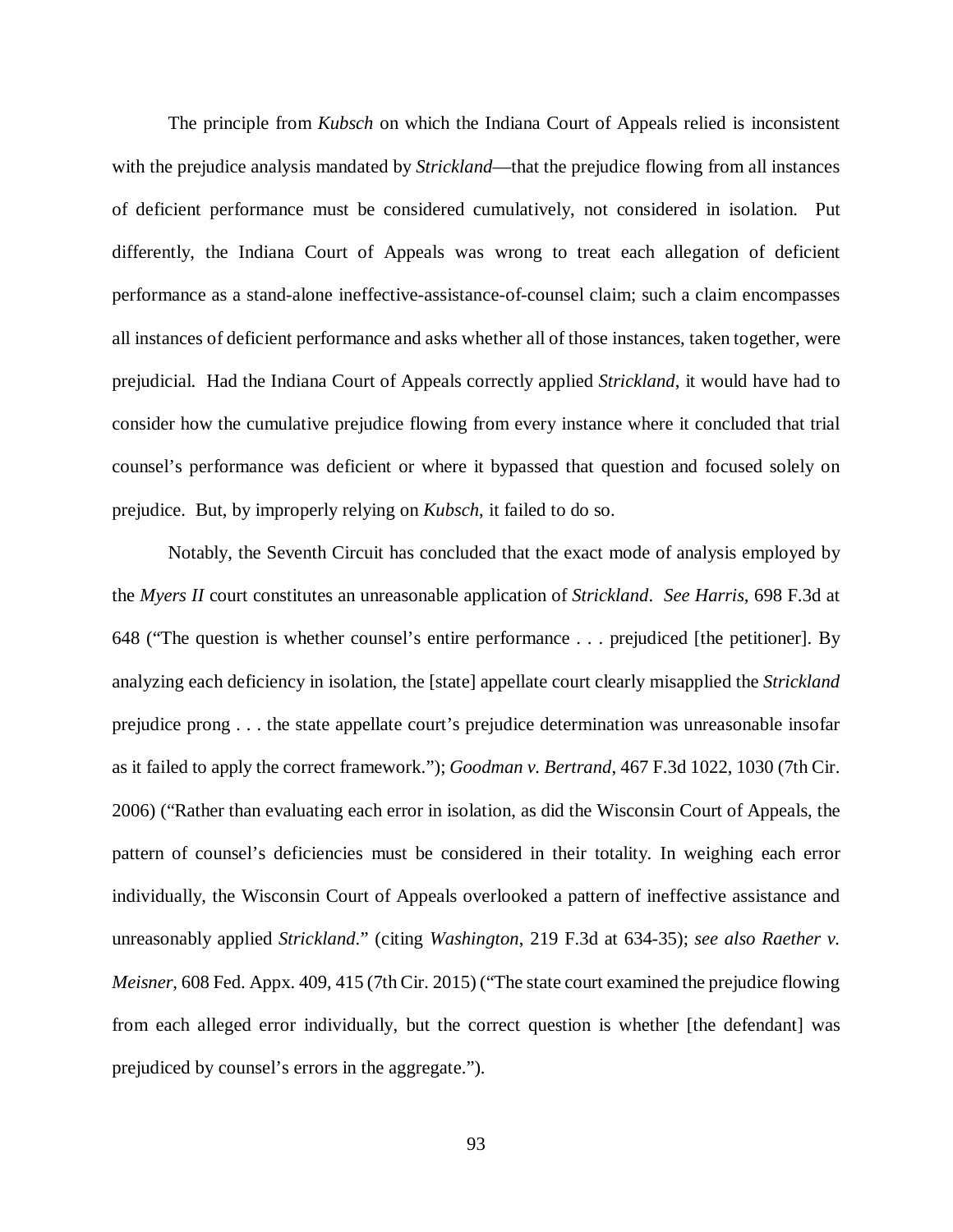Having concluded that the Indiana Court of Appeals unreasonably applied *Strickland*'s prejudice analysis, the Court must determine under what standard to evaluate prejudice. As discussed above when analyzing the Indiana Court of Appeals' resolution of Mr. Myers's claim regarding the bloodhound evidence, the continuing applicability of *Richter*'s "could have supported" framework when a state court gives reasons for its decision was cast into doubt by the Supreme Court in *Wilson*. *See* 138 S. Ct. at 1192-95. The Supreme Court's analysis in *Wilson*  suggests that the Court should review prejudice *de novo* rather than using *Richter*'s "could have supported" framework. *Id.* But the Court need not resolve this question. In the end, even if the "could have supported" framework continues to apply, the Court concludes that no "fairminded jurist[]" could conclude that trial counsel's cumulative errors did not meet *Strickland*'s prejudice standard. *Richter*, 562 U.S. at 101.

## **2. This Court's Prejudice Analysis**

The Court turns now to the cumulative prejudice analysis mandated by *Strickland*. To properly evaluate prejudice, the Court will first set forth the evidence supporting the verdict and evaluate its strength. *See Strickland*, 466 U.S. at 696 ("[A] verdict or conclusion only weakly supported by the record is more likely to have been affected by errors than one with overwhelming record support."). The Court will then discuss each of trial counsel's errors and assess whether there is a reasonable probability those errors, taken together, impacted the jury's verdict.<sup>[23](#page-93-0)</sup>

<span id="page-93-0"></span> $^{23}$  The Court ordered the parties to submit supplemental briefing solely on two specific questions regarding cumulative prejudice. *See* Filing No. 36 at 3. In the supplemental brief, the respondent for the first time argues that certain errors are procedurally defaulted. *See* Filing No. 41 at 6. Specifically, the respondent argues that certain of trial counsel's errors cannot be considered in the cumulative prejudice analysis because Mr. Myers failed to repeat them in the cumulative prejudice portion of his petition to transfer to the Indiana Supreme Court, even though they were individually included.

The respondent's procedural default argument is waived and lacks merit. Rule 5(b) of the *Rules Governing Habeas Corpus Cases under Section 2254* provides that the respondent's answer "must state whether any claim in the petition is barred . . . by a procedural bar." The respondent's answer did not include this argument, and the Court's supplemental-briefing order did not provide an additional opportunity to raise it. Procedural default is an affirmative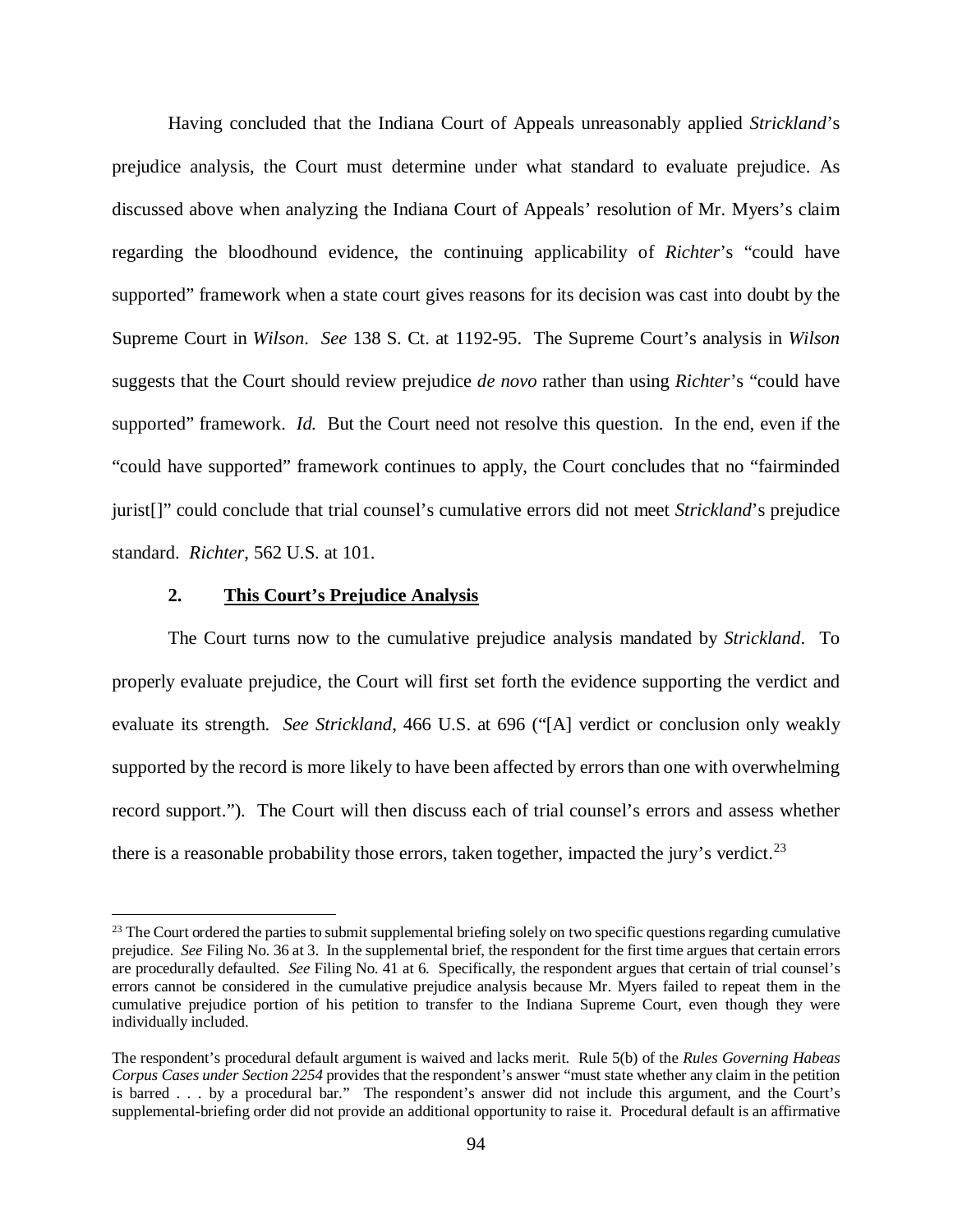#### **a. Evidence Supporting Verdict**

Much of the evidence supporting the verdict was referenced in the Indiana Court of Appeals' recitation of the facts in *Myers II* quoted at the beginning of this Order. *See Myers II*, 33 N.E.3d at 1083-88. This evidence can be broken down into five general categories: (1) evidence that Mr. Myers had the opportunity to commit the crime because Ms. Behrman rode north near his residence on the day she disappeared, which also undermined Mr. Myers's alibi that he was home making phone calls; (2) evidence that Mr. Myers had the means to commit the crime in that he had access to a shotgun; (3) evidence suggesting Mr. Myers had a consciousness of guilt; (4) evidence of a connection to the crime or crime scene; and (5) evidence that Mr. Myers exhibited suspicious or strange behavior. The Court will summarize each category of evidence and briefly analyze its potential impact on the verdict.

# **i. Evidence Ms. Behrman Rode North**

It was critical for the State to prove that Ms. Behrman rode north from her residence (toward Mr. Myers's residence) rather than south on the day she disappeared. This is because Mr. Myers had an uncontested alibi if she rode south—namely, phone records establish he was home making phone calls when Ms. Behrman disappeared.

The State presented four types of evidence to prove Ms. Behrman rode north that day. First was the mere fact that her bicycle was found in a field along a route north of Ms. Behrman's residence. This does not, however, conclusively establish whether Ms. Behrman rode to that location or whether her bicycle was dumped there by the perpetrator. *See, e.g.*, Trial Tr. 2561-62 (Agent Dunn testifying that although he did not have a "firm conclusion" about whether Ms.

defense that can be waived. *See Blackmon v. Williams*, 823 F.3d 1088, 1100 (7th Cir. 2016). The respondent waived it by not raising it in the initial answer. Moreover, for the reasons in Mr. Myers's supplemental brief, the newly raised procedural default argument lacks merit. *See* Filing No. 46 at 9-15.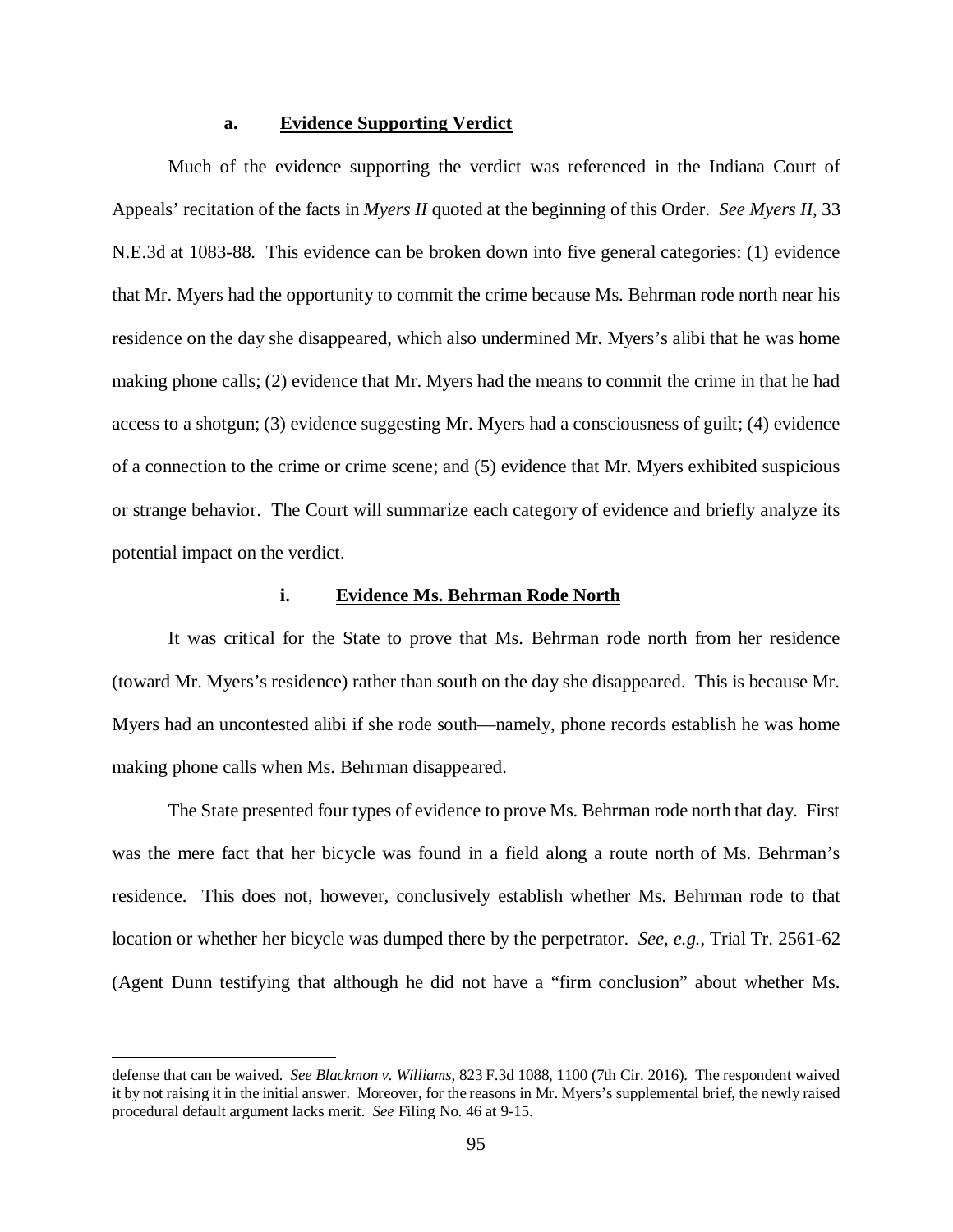Behrman rode to the field or the bicycle was dumped there, there was some likelihood that Ms. Behrman's bike was dumped in the field because there was a "strong possibility" that Ms. Papakhian's sighting on Harrell Road was accurate).

The State's primary evidence that Ms. Behrman actually rode north was the testimony of the bloodhound handler, Deputy Douthett. He testified at length regarding the bloodhound tracking he conducted six days after Ms. Behrman disappeared. *See* Trial Tr. 957-88. He concluded that the bloodhound trail showed it was likely Ms. Behrman rode north from her house to the field where the bike was found, which was close to Mr. Myers's residence, and her ride ended there. *Id.* at 988-89. As discussed above, trial counsel should have objected to this bloodhound evidence and, had trial counsel done so, it would not have been admitted at trial.

The remaining evidence that Ms. Behrman rode north consists of the testimony of Robert England and Dr. Houze. Mr. England briefly testified that he saw a female cyclist in her twenties with a bike shirt and helmet that matched Ms. Behrman's description. *Id.* at 1021-22. He was not sure, however, whether he saw this bicyclist on Wednesday morning (the day Ms. Behrman disappeared) or Thursday morning. *Id.* at 1026-28.

Dr. Houze was an experienced bicyclist who testified regarding a timed simulation he conducted of Ms. Behrman's proposed route north. He testified that it would have taken Ms. Behrman between forty and forty-one minutes to ride from her house to the field where her bike was found. *Id.* at 1271. This evidence was presented to show that it was possible for Ms. Behrman to have ridden north to where her bicycle was found and made it back on time for her shift at the SRSC that began at noon.

Had the bloodhound evidence not been admitted, the evidence that Ms. Behrman rode north rather than south was quite weak. Dr. Houze merely demonstrated that Ms. Behrman *could* have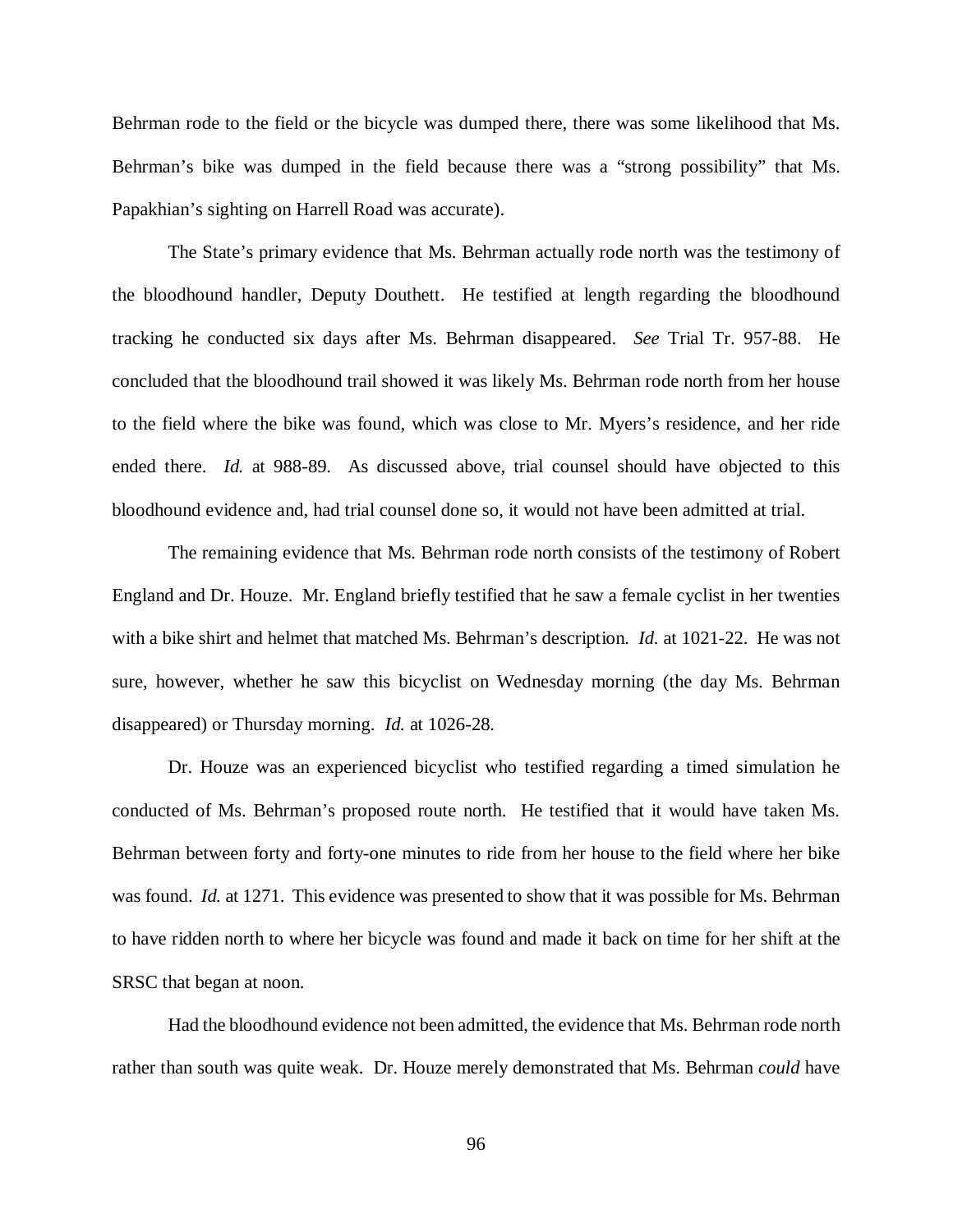ridden north and returned in time for her work shift. This leaves only Mr. England's testimony that Ms. Behrman actually rode north. While he testified that he saw a bicyclist matching Ms. Behrman's description, he was uncertain whether he saw this biker on the relevant day or not. One witness testifying that he saw a cyclist matching Ms. Behrman's description perhaps on the day in question is far from compelling evidence that Ms. Behrman rode north. As discussed further below, such evidence is, at best, no more convincing than the evidence that Ms. Behrman road south.

## **ii. Access to Shotguns**

Dan Downing, the Morgan County Coroner, and Dr. Radentz, a forensic pathologist, both testified that the cause of Ms. Behrman's death was a shotgun wound on the back of the head. *Id.*  at 517, 1420; *see also id.* at 621, 664 (Dr. Nawrocki, the forensic anthropologist, providing further details regarding the shotgun wound and related evidence). Mark Keisler, a firearms expert with the Indiana State Police, further explained that a twelve-gauge shotgun was used with number eight shot and "very unique" wadding manufactured by the Federal Cartridge Company. *Id.* at 740-41. Due to this evidence regarding the cause of death, it was important for the State to prove that Mr. Myers had access to shotguns during the time Ms. Behrman was murdered, as no murder weapon was produced at trial.

The State adduced such evidence by way of several witnesses. Although no witness testified that Mr. Myers owned or otherwise possessed a shotgun on the date Ms. Behrman disappeared, multiple witnesses testified that he had access to shotguns around this time. For example, Mr. Myers's brother, Samuel Myers, testified that the shotgun he kept at his parents' house went missing around the relevant timeframe. *Id.* at 1667-70, 1675. Richard Swinney, the husband of Mr. Myers's cousin, testified that he spoke with Mr. Myers about hunting with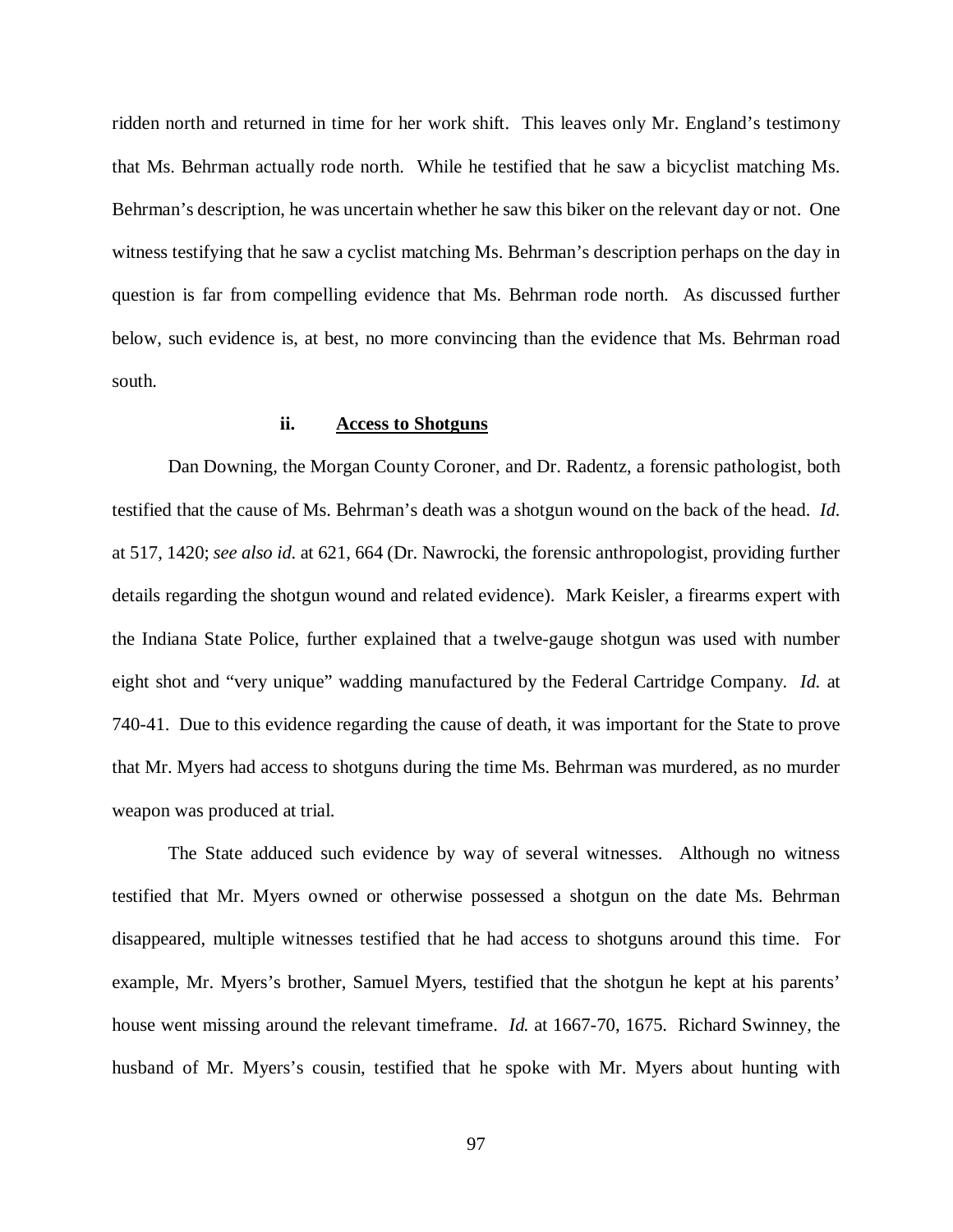shotguns. *Id.* at 1921. Debbie Bell, Mr. Myers's aunt, testified that Mr. Myers sold a shotgun to her husband at Mr. Myers's father's funeral. *Id.* at 1798-1802.

In sum, the State produced essentially uncontested evidence that—even though the specific murder weapon was not found, Mr. Myers did not own a shotgun, and there was no evidence that Mr. Myers had a shotgun on the day Ms. Behrman disappeared—Mr. Myers had access to twelvegauge shotguns around the relevant period.

## **iii. Consciousness-of-Guilt Evidence**

The State's strongest evidence of guilt consisted of consciousness-of-guilt evidence evidence that Mr. Myers made statements or exhibited behavior that a guilty person would. This evidence falls into two main categories. First, evidence was presented regarding Mr. Myers's mental and emotional state on and around the day Ms. Behrman disappeared, May 31, 2000, and in the months and years that followed. The evidence came primarily from Mr. Myers's aunt, Ms. Bell, and Mr. Myers's grandmother, Ms. Swaffard. Second, the State presented evidence—with varying degrees of success—that Mr. Myers implicitly or explicitly acknowledged his involvement in Ms. Behrman's murder. This evidence consisted of Mr. Myers's May 2, 2005 interview with law enforcement and the testimony of Mr. Myers's former cellmate at the Monroe County Jail, Mr. Roell. The Court summarizes these two categories of evidence in detail below.

Ms. Bell testified that Mr. Myers was distraught around the time Ms. Behrman disappeared. Although she lived in Tennessee, she occasionally spoke with Mr. Myers. She testified that in April 2000, Mr. Myers asked her for help with his daughter because he was having trouble with his girlfriend (Ms. Goodman) and "felt like he was a balloon full of hot air ready to burst." *Id.* at 1779. Ms. Bell testified that Mr. Myers's mother, Jodie, told her that on May 31 (the day Ms. Behrman disappeared), Mr. Myers was at his parents' house "crying," "distraught," and "almost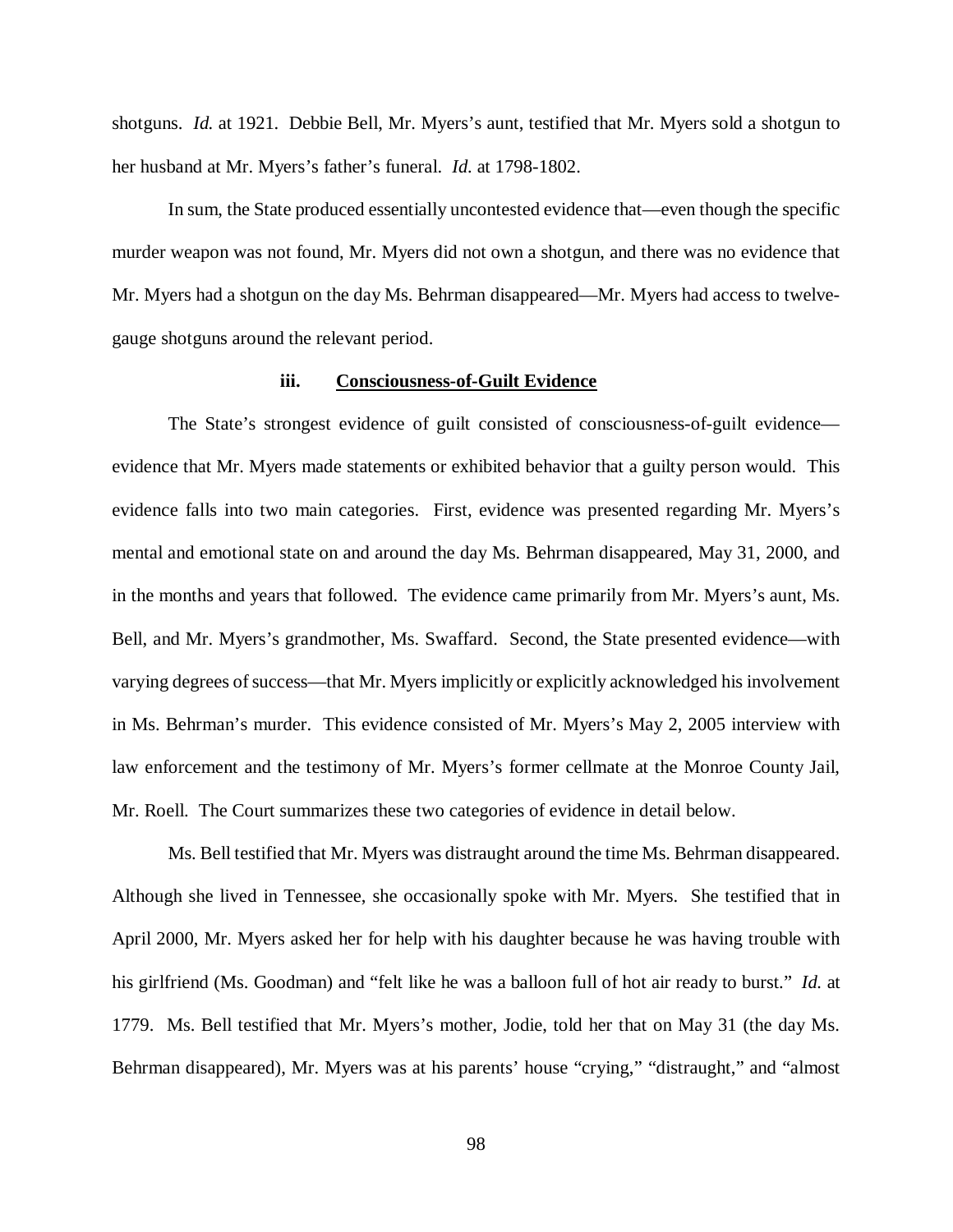hysterical," stating that "he was leaving town and never coming back." *Id.* at 1786. Ms. Bell did not testify why Mr. Myers was upset. Jodie Myers testified that it was because Mr. Myers's father had surgery regarding his cancer the day before, which made "all of [her] boys distraught," *id.* at 1705, but Ms. Bell could not corroborate this, *id.* at 1786.

Five days later, on June 5, Ms. Bell spoke with Mr. Myers and asked him how he was doing and if everything was okay. He told her he was "scared" because "there was a girl who was abducted up here, and [he was] afraid they're going to blame" him since "they found her bicycle about a mile from [his] house, and they blame [him] for everything." *Id.* at 1788. Ms. Bell asked if the girl was dead, and Mr. Myers responded, "uh, well, yeah, I guess." *Id.* at 1789. Mr. Myers told Ms. Bell during that same conversation that he was stopped by a roadblock, which scared him. When Ms. Bell asked him why he was scared, he switched from being scared to "laughing," saying he was "not really scared." *Id.*

Ms. Swaffard, who lived near Mr. Myers and would regularly help take care of his daughter, similarly testified about Mr. Myers's mental and emotional state during this period. She testified that Mr. Myers told her he loved his girlfriend, Ms. Goodman, and hoped to marry her, but that their relationship started to deteriorate in the Spring of 2000, which made Mr. Myers "real upset" and would cause him to "get teary-eyed." *Id.* at 1820-22.

Ms. Swaffard also testified regarding a conversation she had with Mr. Myers on the phone on June 27, 2000, nearly four weeks after Ms. Behrman disappeared. Earlier that day, law enforcement spoke with Mr. Myers's parents about whether Mr. Myers was involved in Ms. Behrman's disappearance. Mr. Myers called Ms. Swaffard and asked to borrow two hundred dollars. She responded that she only had ten dollars, and he said he would "take that." *Id.* at 1828. When Ms. Swaffard told Mr. Myers that he would have to come get it from her house, he responded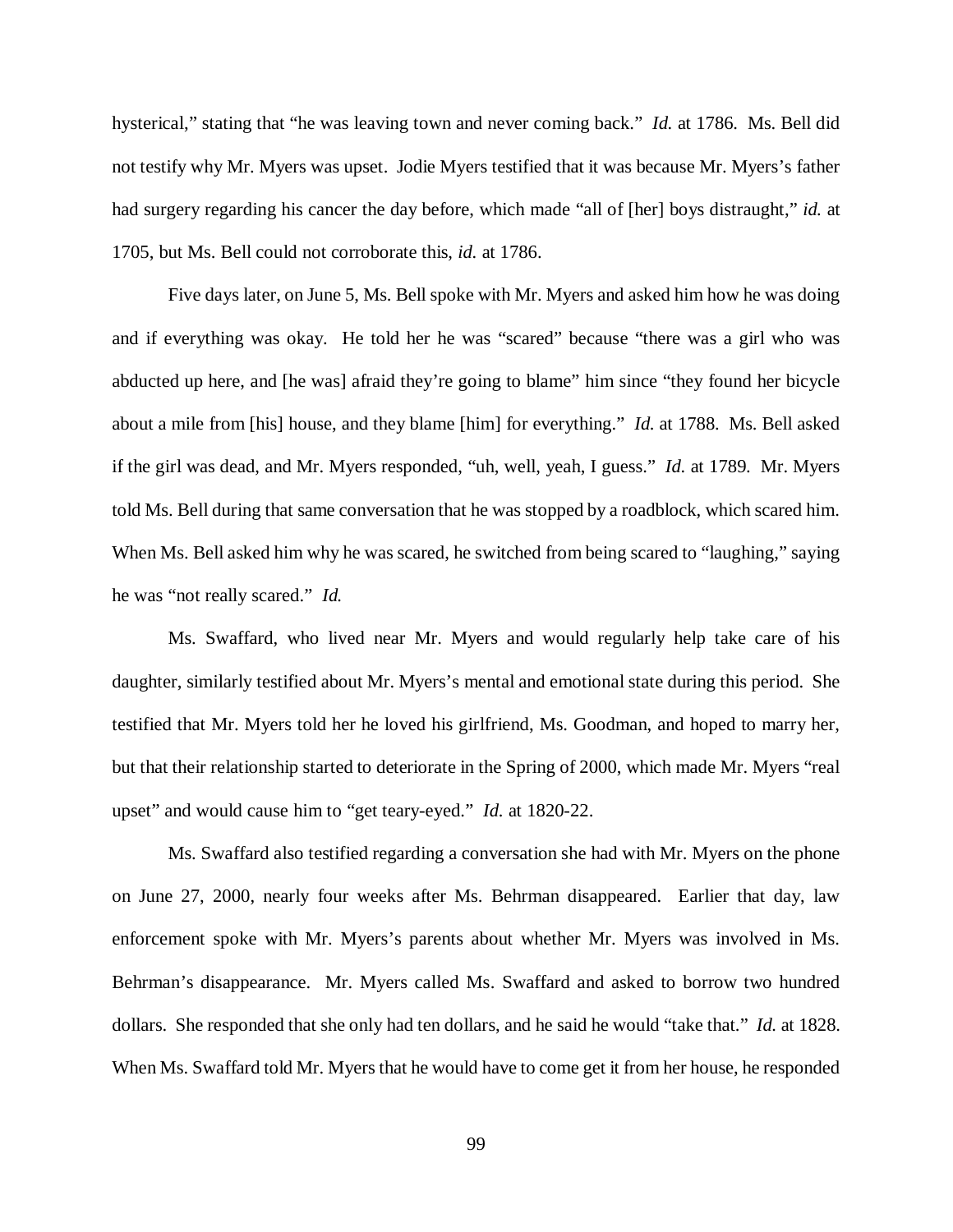that he could not "because they have road blocks up on Maple Grove Road" and he is "a suspect in the Jill Behrman disappearance." *Id.* She testified that Mr. Myers had previously borrowed money from her, but he did not state on this occasion the reason he needed the money. *Id.* at 1828- 29.

Ms. Swaffard then called her daughter, Jodie Myers, and told her what Mr. Myers had said.

Ms. Swaffard testified that Jodie Myers was upset, stating that she knew Mr. Myers was a suspect because she had spent "three hours of hell talking to the police about it." *Id.* at 1831.

Lastly, Ms. Swaffard testified regarding a conversation she had with Mr. Myers more than three years later, in November 2004. Mr. Myers called her, asking if she could watch his daughter. Although she initially declined, she called him back and said she could. Ms. Swaffard testified regarding that conversation as follows:

[H]e said, I appreciate it, Grandma. And his voice kind of broke. And I said, are you and your girlfriend going out for the evening or something? And he said, no, I just need the time to myself. He said, I've got a lot of things I need to think about. . . . [H]e said, Grandma, if you just knew the things that I've got on my mind. He said, if the authorities knew it, I'd be in prison for the rest of my life.  $\dots$  [H]e said, my dad knew it. He took it to the grave with him.

*Id.* at 1833. Mr. Myers then took his daughter to Ms. Swaffard's house. He sat in her living room and said, "I wish I hadn't done these bad things." *Id.* at 1835.

Ms. Swaffard testified that she reported this to Carl Salzman, the Monroe County Prosecutor, who attended her church. *Id.* at 1838. She did so because her "conscience demanded it," explaining that she "couldn't live with the fact that he had said something like this to me, and I didn't know what it might mean." *Id.* at 1835. She said she "thought about" her conversation with Mr. Myers in June 2000 when she chose to come forward in 2004. *Id.* at 1836.

Although Mr. Myers never acknowledged any involvement in Ms. Behrman's murder to his relatives Ms. Bell and Ms. Swaffard, their testimony undoubtedly weighed heavily in the jury's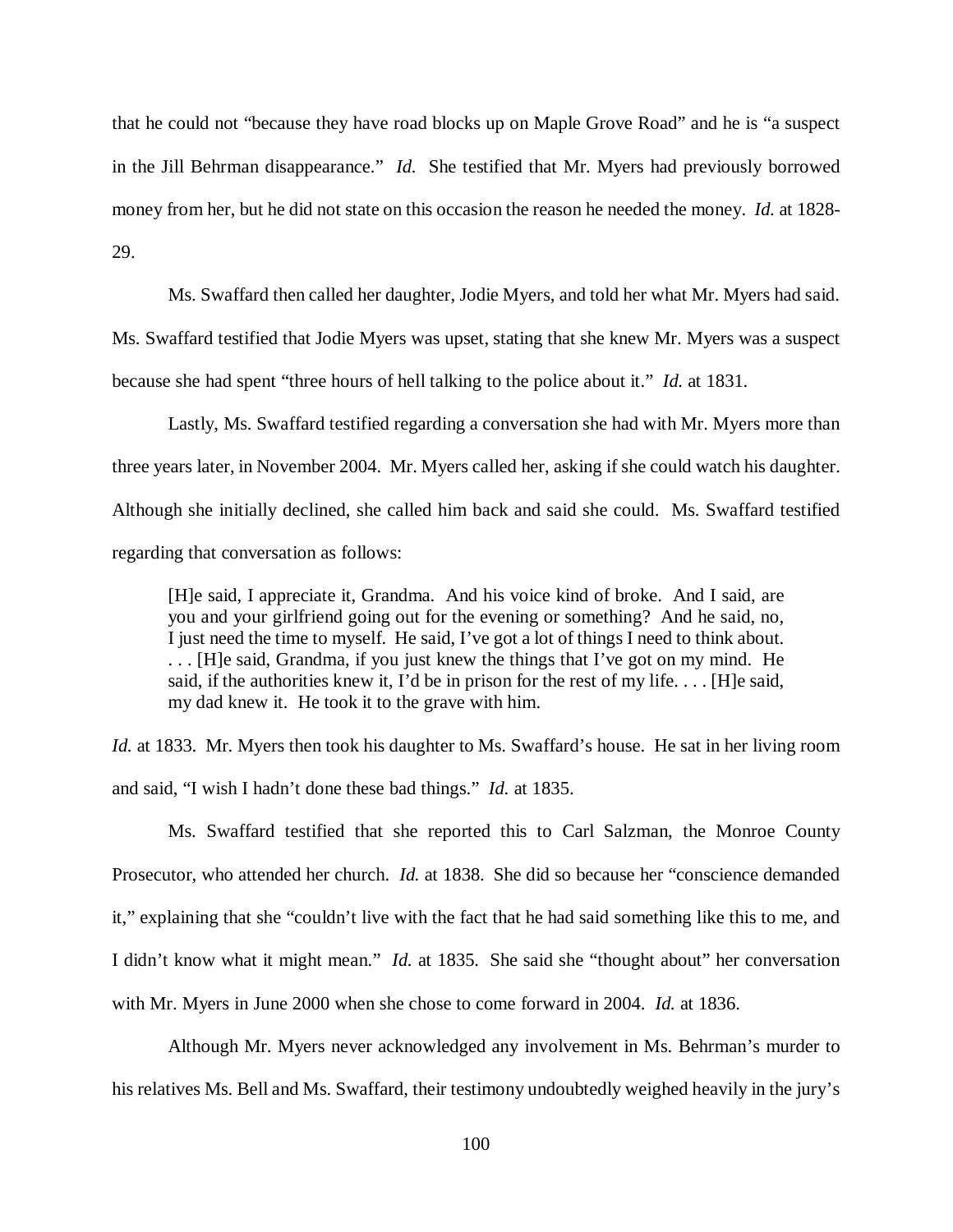assessment of Mr. Myers's guilt. Indeed, Detective Lang testified that it was "significant" when Ms. Bell and Ms. Swaffard contacted law enforcement in December 2004 because they were acting "against their own best interest by providing information about a family member." *Id.* at 2362. If Mr. Myers's own relatives, especially his Grandmother, believed his comments described above and his emotional state could be related to his involvement in Ms. Behrman's murder, the jury would undoubtedly give his own relatives' assessment great weight.

Next, the State presented two types of evidence that it portrayed as Mr. Myers's acknowledgment of guilt. First, as discussed in some detail above, Mr. Myers was interviewed by law enforcement regarding his potential involvement in Ms. Behrman's murder on May 2, 2005, nearly five years after she disappeared. The jury listened to the audio of a redacted version of the pre-arrest interview. *See* Trial Ex. 96B, Trial Tr. 2390. It is not obvious what impact this interview had on the juror's assessment of Mr. Myers's guilt, as different aspects of the interview cut for and against Mr. Myers's guilt.

Casting suspicion on Mr. Myers were statements he made during the interview that directly contradicted other witnesses' testimony.<sup>24</sup> For example, he denied talking to people other than law enforcement about the case, Trial Ex. 96B at 29-30, and he denied telling anyone in his family that he was afraid of the roadblocks police had set up, *id.* at 65. Mr. Myers also readily acknowledged other behaviors that would seems suspicious, such as traveling to Kentucky Kingdom (where Ms. Goodman's senior trip was) by himself, *id.* at 50-51, being "[e]xtremely upset" at the time Ms. Behrman disappeared, *id.* at 62, and hanging up blankets over the windows

<span id="page-100-0"></span><sup>&</sup>lt;sup>24</sup> Mr. Myers also made such statements when he was interviewed regarding Ms. Behrman by Detective Crussen on June 27, 2000. Mr. Myers told Detective Crussen that he planned on going to Myrtle Beach with Ms. Goodman during the week he was on vacation, but that those plans were cancelled. Trial Tr. 1499-1500. Ms. Goodman denied having such plans. *Id.* at 1892. However, Mr. Myers's phone records show that he made calls to Myrtle Beach around that time, as well as Kentucky Kingdom, King's Island, and other locations where one would vacation. *Id.* at 2439-40.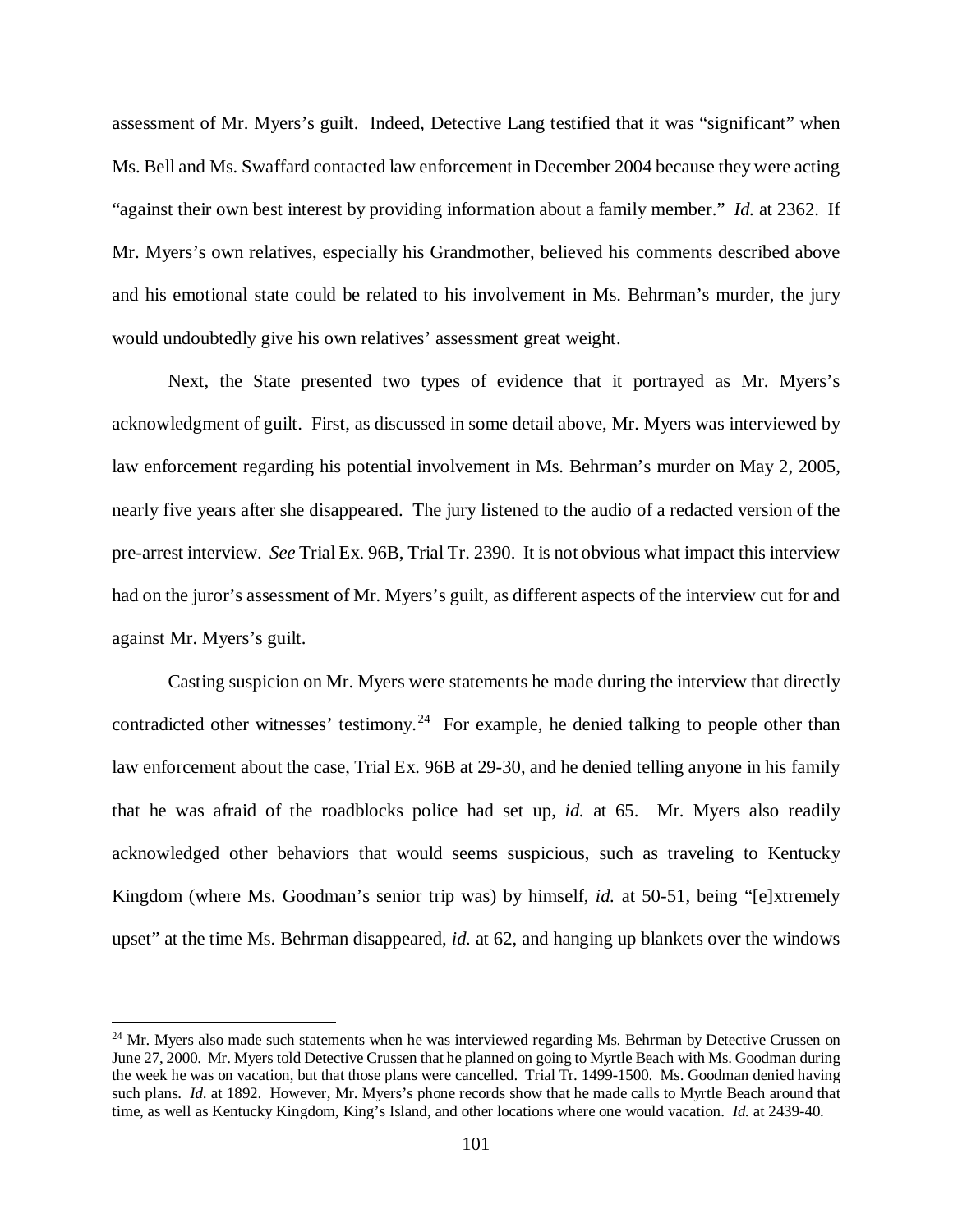of his trailer (offering that he does this still to block the light since he sleeps in the living room), *id.* at 63-65.

The State portrayed Mr. Myers's conduct during the interview as that of a guilty person. Detective Arvin testified that during the interview Mr. Myers "never adamantly denied" and "never expressly denied" murdering Ms. Behrman.<sup>[25](#page-101-0)</sup> Trial Tr. 2211-12. Yet Detective Arvin's testimony, at least with respect to the lack of denials, was completely undermined by the audio of the interview. Mr. Myers consistently and categorically denied involvement during the portion of the interview played to the jury. *See, e.g.*, Trial Ex. 96B at 13, 83, 89-96, 103-04. Indeed, even when law enforcement falsely claimed they had a letter from Mr. Myers's father stating that Mr. Myers confessed to him, Mr. Myers denied confessing to his father because he "didn't have anything to do with the Behrman case and [has] no knowledge other than what [he] ha[d] seen in the newspapers and what [he] ha[d] heard [as] street rumor." *Id.* at 91-92.

Finally, the State introduced the testimony of Mr. Myers's former cellmate, Mr. Roell, and portrayed Mr. Myers's statements to Mr. Roell as akin to a confession. Mr. Roell testified that he shared a cell with Mr. Myers in Monroe County Jail for two days in May 2005. During those two days, Mr. Myers brought up Ms. Behrman, saying that the State Police were investigating her bike being found near his residence, and Mr. Myers was "scared and nervous." Trial Tr. 2269. Mr. Roell thought Mr. Myers brought up the bike "[t]hree or four times." *Id.* at 2270. According to Mr. Roell, Mr. Myers was angry when he stated, "if she . . . if nothing would have been said, if she wouldn't have said anything, this probably . . . none of this would have happened," and Mr. Roell testified that the pronoun "she" referred to Ms. Behrman. *Id.* When asked whether Mr.

<span id="page-101-0"></span> $25$  The State presented a slideshow during closing argument, and the slides were admitted during the post-conviction proceedings. *See* PCR Ex. 132. Five slides dedicated to the May 2 Interview were each entitled, "When pressed Defendant never denies guilt." *Id.*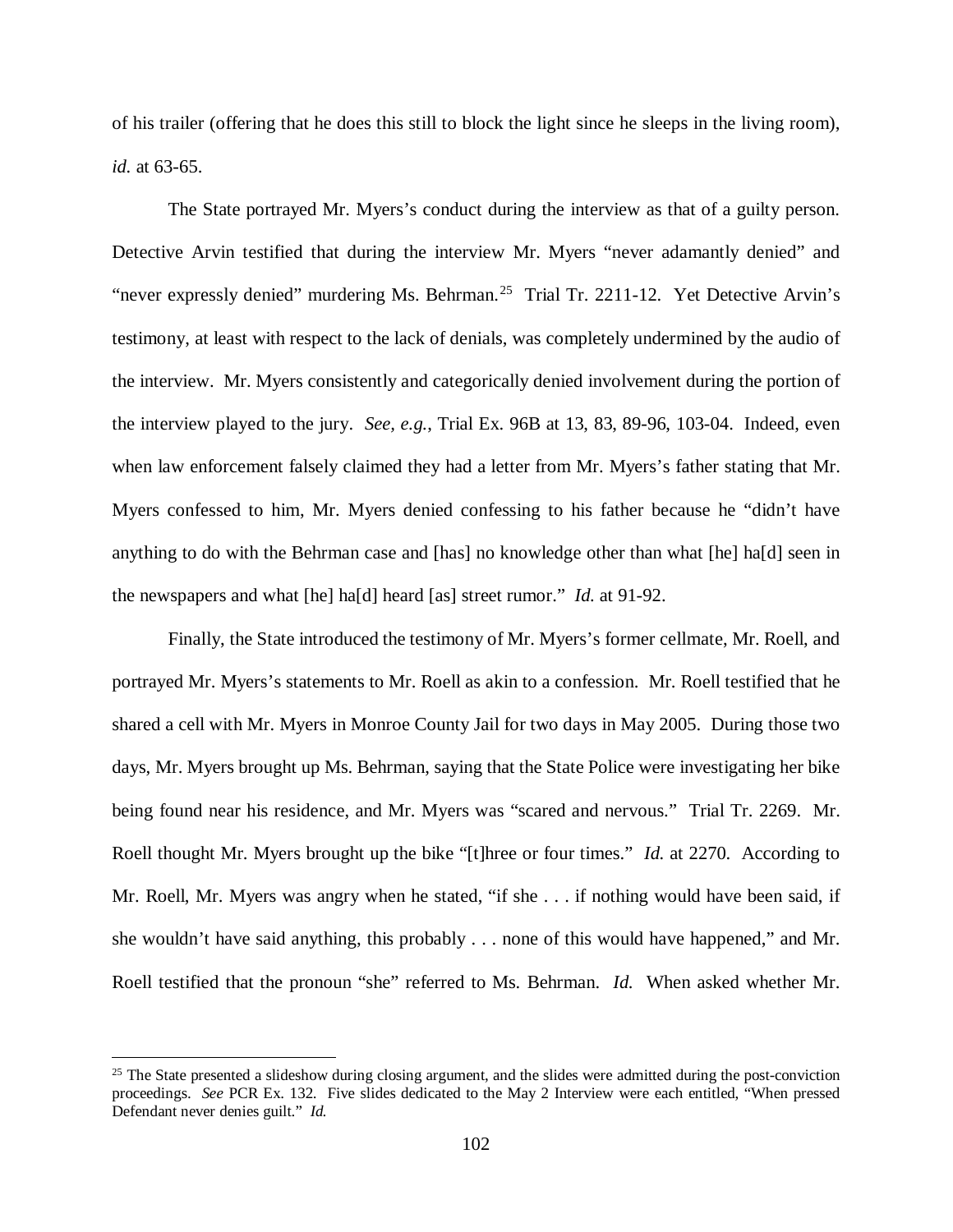Myers used any derogatory terms regarding Ms. Behrman, Mr. Roell testified, "There was one comment made in reference to a bitch." *Id.*

Later during his testimony, Mr. Roell was somewhat equivocal on whether the pronoun "she" referred to Ms. Behrman. He initially testified that "she" referred to Ms. Behrman, *id.*, and explained later during re-direct that it did not refer to anyone else because "Jill Behrman was basically the only person that was [sic] talked about," *id.* at 2279. But when pressed about who Mr. Myers meant by "she," his testimony was less certain:

- Q. Someone else could have been the person that said something that caused things to happen. Isn't that possible?
- A. I . . anything's . . that's not for me to . . I don't . . I don't know. That's just what was said.
- Q. He never said to you, did he, that if Jill Behrman would have said . . wouldn't have said anything that nothing would have happened to her?
- A. No, he did not use her name.
- Q. Could have been anyone, couldn't it?
- A. I don't know.

*Id.* at 2276.

Mr. Roell also testified regarding how he ended up sharing this information with law enforcement. He was arrested in May 2006 for attempting to bring narcotics to his wife, who was incarcerated at the Monroe County Jail. *Id.* at 2266. After he was arrested—which was a year after he shared a cell with Mr. Myers—Mr. Roell brought up "the Behrman case" to law enforcement because he was afraid and "thought that perhaps it could help me." *Id.* at 2267. He met with Detective Lang in the months following May 2006 and told him what he knew. *Id.* at 2272-73.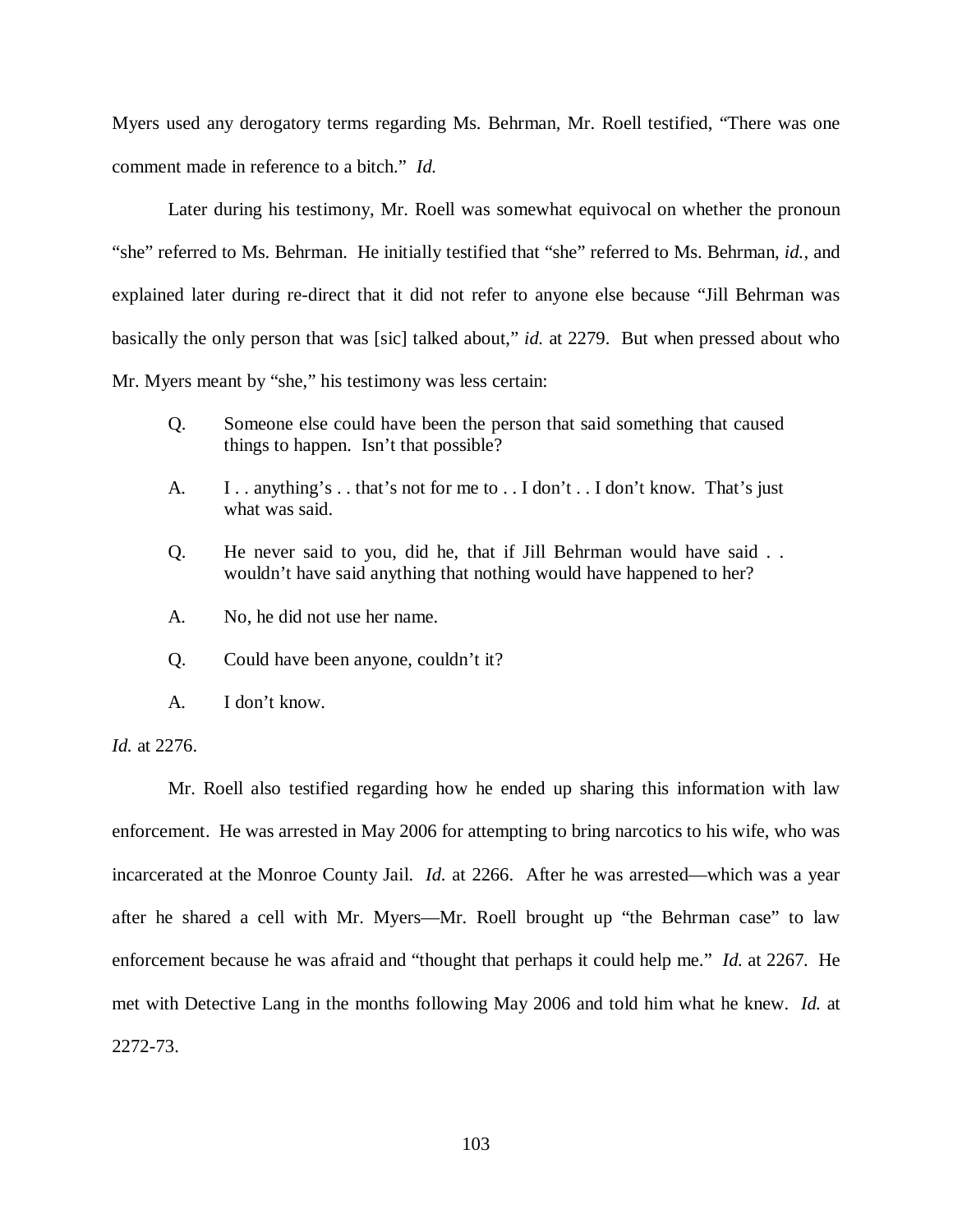Although Mr. Roell testified during direct examination that law enforcement did not promise him any benefit for his testimony, he acknowledged during cross-examination that when he stated he thought "it could help" him to tell law enforcement, he was "hoping" it would get him "out of a jam." *Id.* at 2274. He even acknowledged that he stated this hope "several times" when he gave his statement to law enforcement, *id.*, and that his "motivation" in coming forward was to obtain release from jail, *id.* at 2275. On re-direct examination, Mr. Roell elaborated that selfish reasons were not his sole motivation, as he had a daughter and coming forward seemed like the right thing to do. *Id.* at 2278.

How Mr. Roell's testimony weighed in the juror's minds, like much of the evidence in this case, depends on whether it was trustworthy. It either amounted to an implicit acknowledgement by Mr. Myers of his involvement with Ms. Behrman's murder or was the fabrication of a man who was afraid and trying to "get out of a jam." *Id.* at 2274. When pressed during cross-examination, Mr. Roell almost immediately acknowledged he was unsure whether Mr. Myers was talking about Ms. Behrman or not, although he was rehabilitated on this point during re-direct examination. Moreover, the fact that Mr. Roell acknowledged that his motivation in coming forward was to obtain release, and that he repeatedly asked law enforcement if this would benefit him, makes his testimony much less probative than the testimony of Ms. Swaffard or Ms. Bell who lacked any motivation to lie. *Cf. House*, 547 U.S. at 552 (noting that evidence from witnesses with no motive to lie "has more probative value than, for example, incriminating testimony from inmates"). Notably, Detective Lang acknowledged that law enforcement had concerns about jailhouse informants, testifying this was such a "high profile media case" that he was concerned about certain information coming out because "people that were currently in jail would use it as their possible get-out-of-jail-free card." Trial Tr. 2347; *see also id.* at 2399 (Detective Lang, testifying that they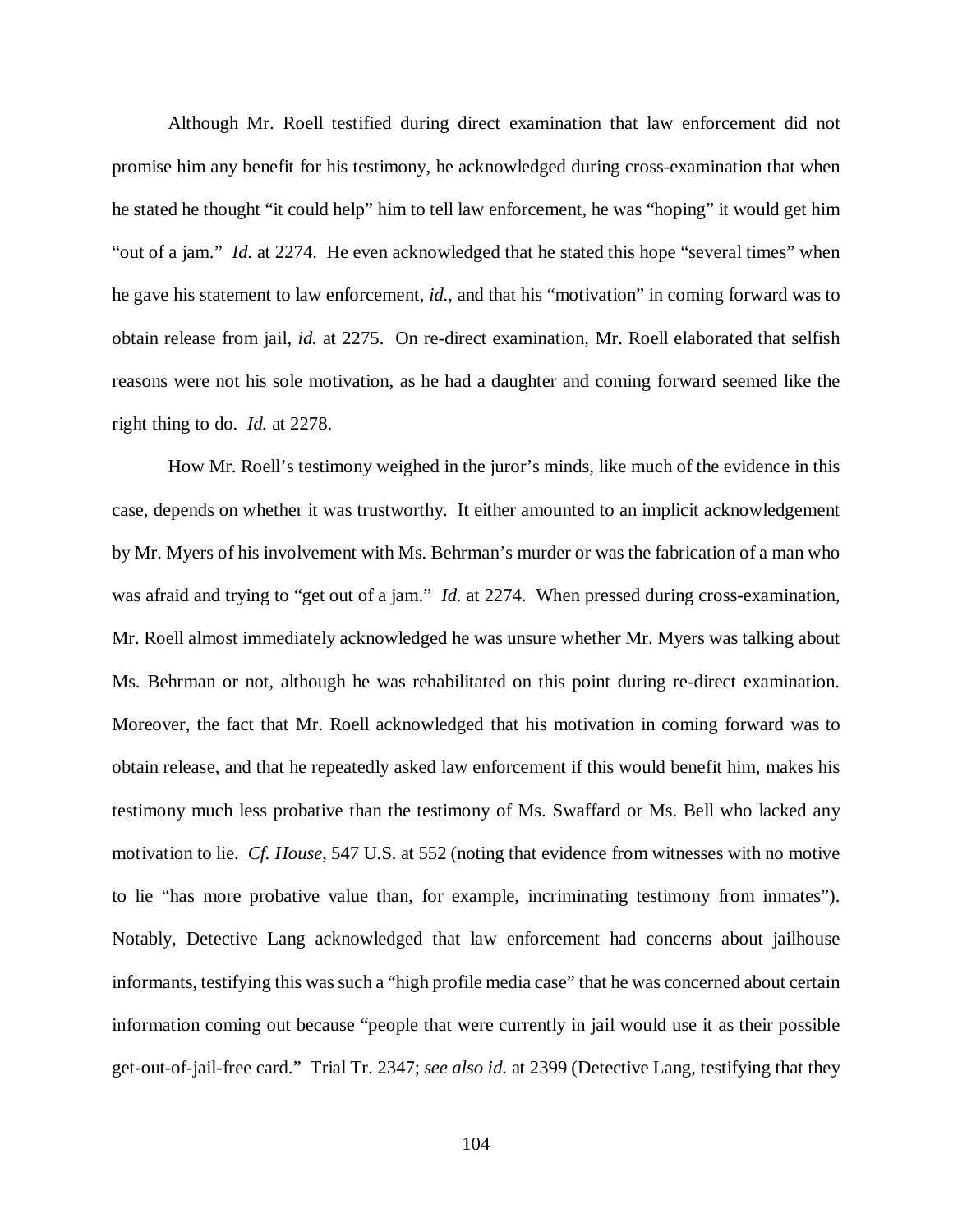did not publicly name Mr. Myers as a suspect because he "didn't want to gain a bunch of false leads like they did within the confines of most jails. I didn't want any false implications of Mr. Myers for somebody to gain something out of that")

## **iv. Connection to the Crime or Crime Scene**

Little evidence was presented during trial that directly connected Mr. Myers to the crime. Other than certain of the consciousness-of-guilt evidence discussed above, the primary evidence directly connecting Mr. Myers to the crime was the State's attempt to show that Mr. Myers previously took his former girlfriend, Ms. Goodman, to the wooded area where Ms. Behrman's remains were found.<sup>[26](#page-104-0)</sup> This evidence was primarily introduced through the testimony of Detective Lang and Ms. Goodman.

Detective Lang testified the he drove Ms. Goodman around the roads near where Ms. Behrman's remains were found to see if she would recognize any of them. He explained that, while driving across an "iron grated bridge," Ms. Goodman recognized the area, which was approximately seven-tenths of a mile from where Ms. Behrman's remains were found. *Id.* at 2409- 13. He then turned around and "stopped directly south" of where Ms. Behrman's remains were

<span id="page-104-0"></span><sup>&</sup>lt;sup>26</sup> Other than Ms. Goodman's testimony regarding Mr. Myers's possible connection to the crime scene, the other primary way the State attempted to connect Mr. Myers to the crime was by creating suspicion that two men driving a white delivery van may have abducted Ms. Behrman near where her bike was found and by establishing that Mr. Myers drove similar white delivery vans as part of his employment at Bloomington Hospital. Joe Penden, a farmer who owned the land adjacent to where Ms. Behrman's bicycle was found, testified that he saw a white van with two men in it driving back and forth three times on Maple Grove Road at approximately 9:00 a.m. the morning Ms. Behrman disappeared. *Id.* at 1245-49. They were driving slowly, and he thought "the people were looking for an address or something." *Id.* at 1249. Indeed, during Mr. Myers's May 2, 2005 Interview with law enforcement, Mr. Myers offered that he knew there were rumors about a white van being involved and that he worked at Bloomington Hospital where he drove their white vans. Trial Ex. 96B. at 14.

In the end, however, there was no evidence presented that Mr. Myers was in the white van in question, nor evidence that the individuals driving the van were connected to Ms. Behrman's murder. Not only did Mr. Myers's supervisor at Bloomington Hospital testify that Mr. Myers did not have access to the white vans while he was on vacation the week Ms. Behrman disappeared, *id.* at 2005, but Detective Lang testified that he attempted but was unable "to positively tie the white van from the hospital to this case," *id.* at 2397, and that hospital employees told him they would have noticed if a white van was missing when Mr. Myers was on vacation, *id.* at 2498.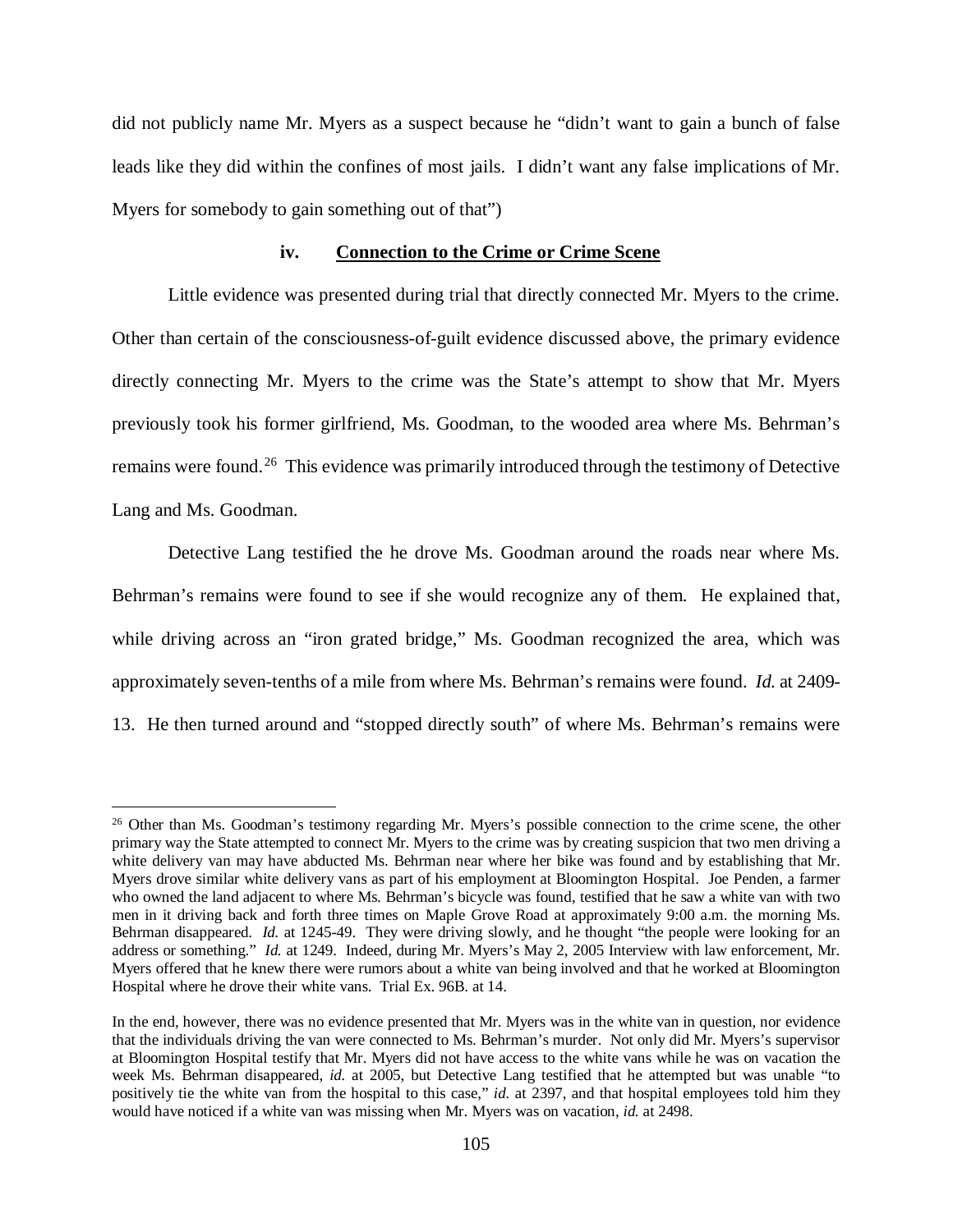found and exited the vehicle. *Id.* at 2414. Ms. Goodman told him she recognized the "cut that was in the wooded area" and the "positioning of the woods." *Id.* On cross-examination, Detective Lang acknowledged that the "iron grated bridge" on which he was driving when Ms. Goodman stated she recognized the area was not installed until 2001, that is, a year after she and Mr. Myers relationship ended and Ms. Behrman was killed. *Id.* at 2473. Detective Lang testified, however, that it was the area, not the bridge, that Ms. Goodman recognized. *Id.*

As detailed above, Ms. Goodman testified regarding her recognition of this clearance. She testified that "it was just a wooded area. There was a clearance where you could actually drive into the woods. It wasn't a road. It was just kind of a clearance. And it was completely surrounded by woods." *Id.* at 1900. She was then shown a picture of the clearance where Ms. Behrman's remains were found in 2003, *see* Trial Ex. 12, and testified that she recognized it as where Mr. Myers took her in March 2000, Trial Tr. 1900.

Ms. Goodman also testified regarding how she came to provide law enforcement with this information. Detective Lang contacted her about the case in 2005. In February 2006, he drove Ms. Goodman around the rural area north of Bloomington for at least an hour to different places Mr. Myers had taken her when they were dating several years prior. Ms. Goodman testified that she recognized Gosport, "the creek that we had to go over, and . . . the wooded area and the clearance in the woods." *Id.* at 1905. She testified that those places were familiar to her "[b]ecause that's where [Mr. Myers] took me." *Id.*

During cross-examination, Ms. Goodman struggled to explain what about the clearing in Exhibit 12 where Ms. Behrman's remains were found allowed her to identify it as the clearing Mr. Myers drove her to six years earlier. She testified as follows: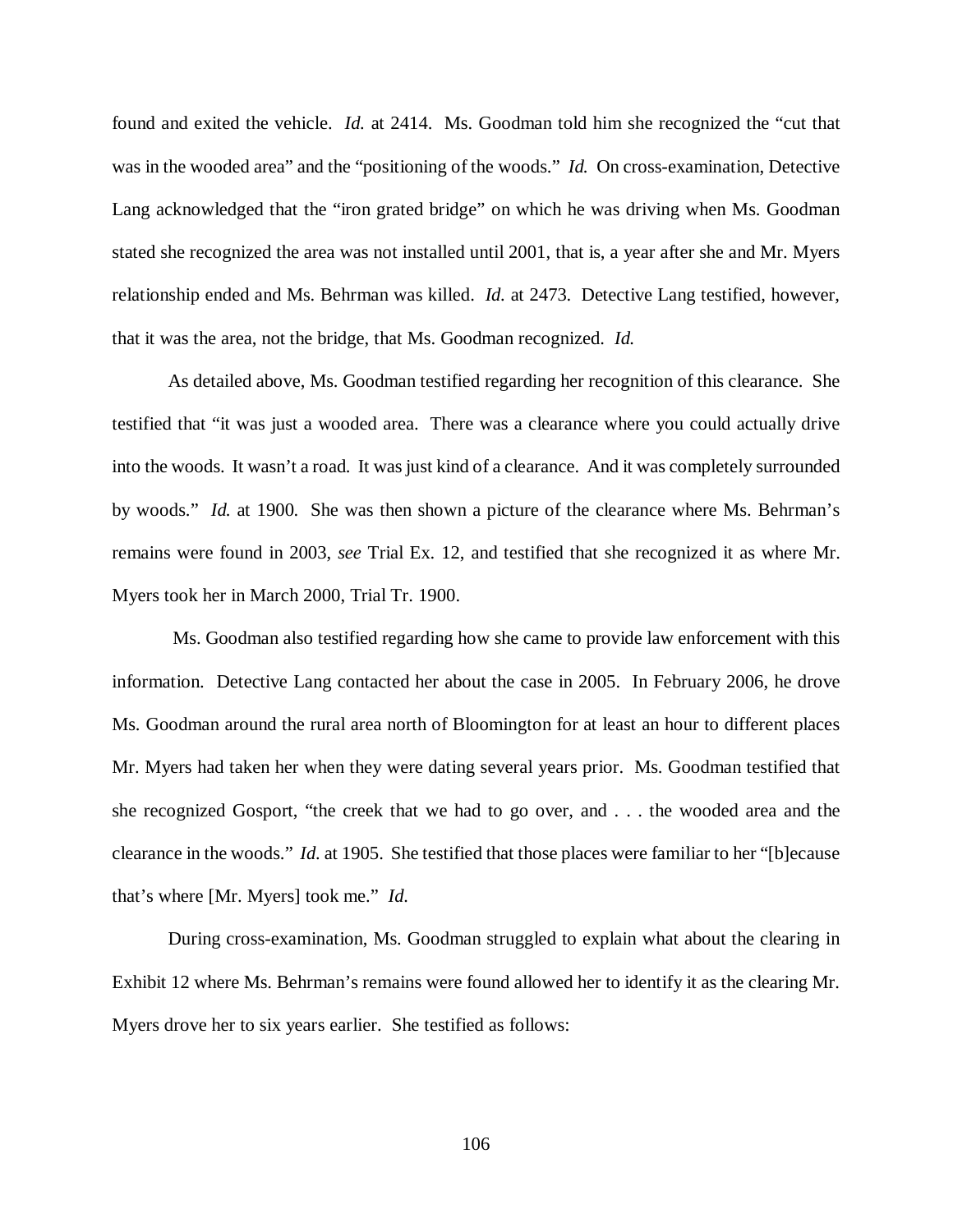Q. How do you differentiate [Exhibit 12] from any other picture that'd be taken in the woods?

A. Because of the way the clearance is.

Q. How do you . . . differentiate that clearance from any other clearance?

A. It's . . . just what looks familiar to me.

Q. But you don't know . . . that could be anywhere, correct?

A. Yes.

*Id.* at 1905-06.

Ms. Goodman's testimony, if credited by the jury, would have weighed significantly in favor of Mr. Myers's guilt. If Mr. Myers had previously taken Ms. Goodman to the exact clearance in the woods where Ms. Behrman's remains laid undiscovered for three years, the State established some likelihood that Mr. Myers knew the area where Ms. Behrman was killed. Corroborating Ms. Goodman's testimony is Detective Lang's testimony that Ms. Goodman offered on her own accord that she recognized the area seven-tenths of a mile from where Ms. Behrman's remains were found.

However, it is far from certain whether the jury would credit Ms. Goodman's recollection of the clearance. The picture shown to Ms. Goodman depicts a rather nondescript clearance in the woods. *See* Trial Ex. 12. This aligns with Ms. Goodman's inability during cross-examination to describe any feature of the clearance that stood out to her, as well as her explicit acknowledgment that the picture shown to her "could be anywhere." Trial Tr. 1906. Moreover, Mr. Myers had taken her to the wooded clearance at night, while Detective Lang drove her there during the day (and Exhibit 12 is a picture of the clearance during the day), which casts further doubt on her ability to identify the specific clearance in question. *Id.* at 2471, 2474.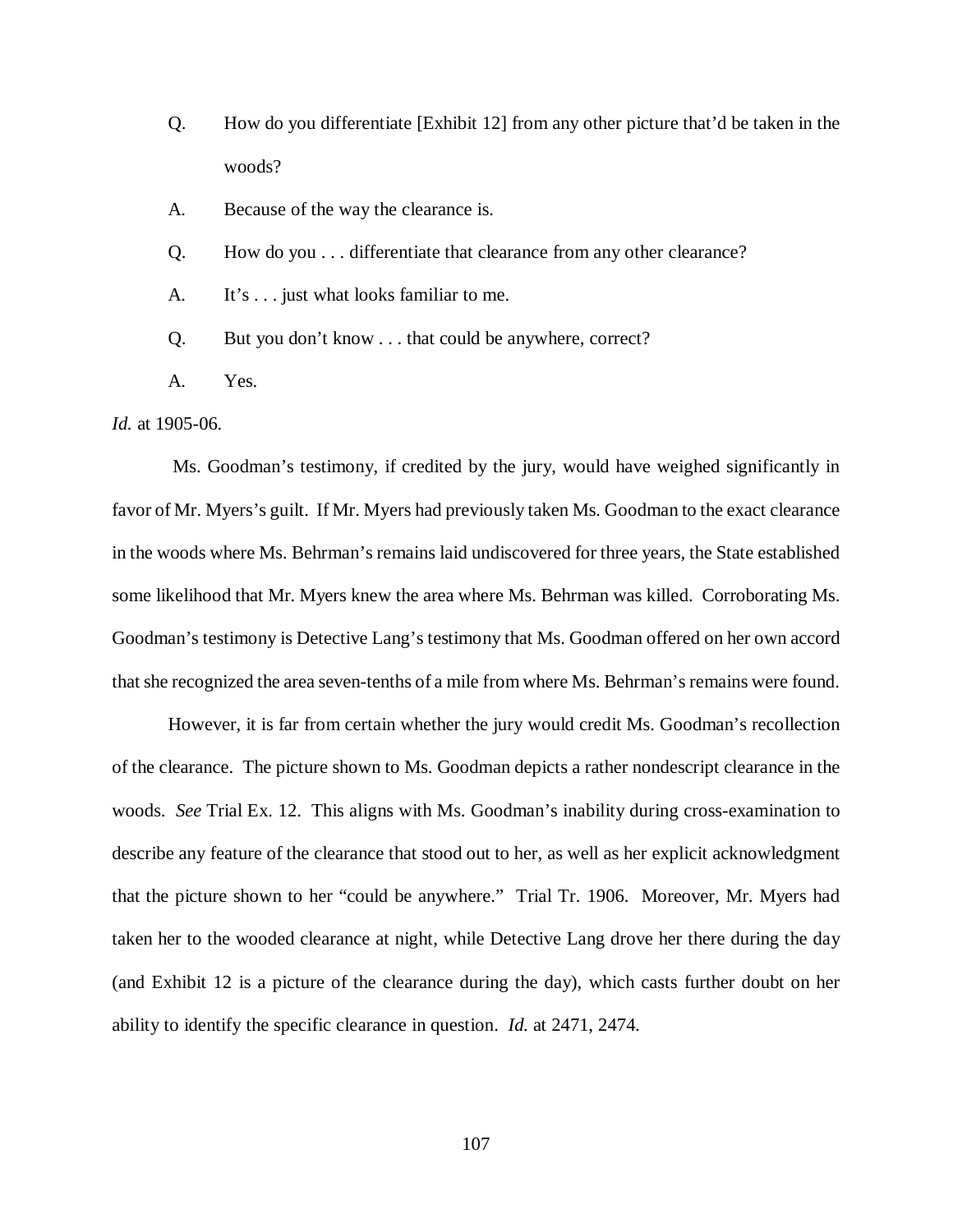Like Mr. Roell's testimony, the jury could view Ms. Goodman's testimony in at least two ways. It either cast significant suspicion on Mr. Myers in that it shows he had previously been to the exact location in the woods where Ms. Behrman's remains were found, or it could be viewed as the unreliable testimony of an ex-girlfriend who, six years later, essentially acknowledged that she could not distinguish the clearance at issue from any other clearance in the woods.

# **v. Strange or Suspicious Behavior**

The State called several witnesses to testify about strange or suspicious behavior that Mr. Myers exhibited either near the time Ms. Behrman disappeared or in the years that followed. Certain of the evidence is indeed suspicious, while other evidence is simply strange. The Court will summarize these witnesses' testimony below.

First, the State presented testimony that Mr. Myers covered the windows of his trailer and hid his car in the days following Ms. Behrman's disappearance. Mr. Myers's neighbor, Billy Dodd, testified that on the day Ms. Behrman disappeared, Mr. Myers covered the windows of his trailer and parked his car where it could not be seen from the main road, neither of which Mr. Dodd had seen Mr. Myers do before. *Id.* at 1559-63; *see also id.* at 1581 (testimony of Marlin Dodge, a State of Indiana Conservation Officer, that he observed Mr. Myers's windows covered in the week following Ms. Behrman's disappearance). Mr. Myers left the car there for three days and never parked it there again. *Id.* at 1563. When Mr. Dodd inquired why his car was parked there, Mr. Myers told him "he just didn't want nobody to know he was at home." *Id.* Detective Crussen testified that the windows of Mr. Myers's trailer were also covered by blankets or sheets when he interviewed him a few weeks later. *Id.* at 1529. Mr. Myers's mother, Jodie Myers, testified that Mr. Myers had blankets on the windows of his trailer between May 31 and June 4, 2000, and Mr.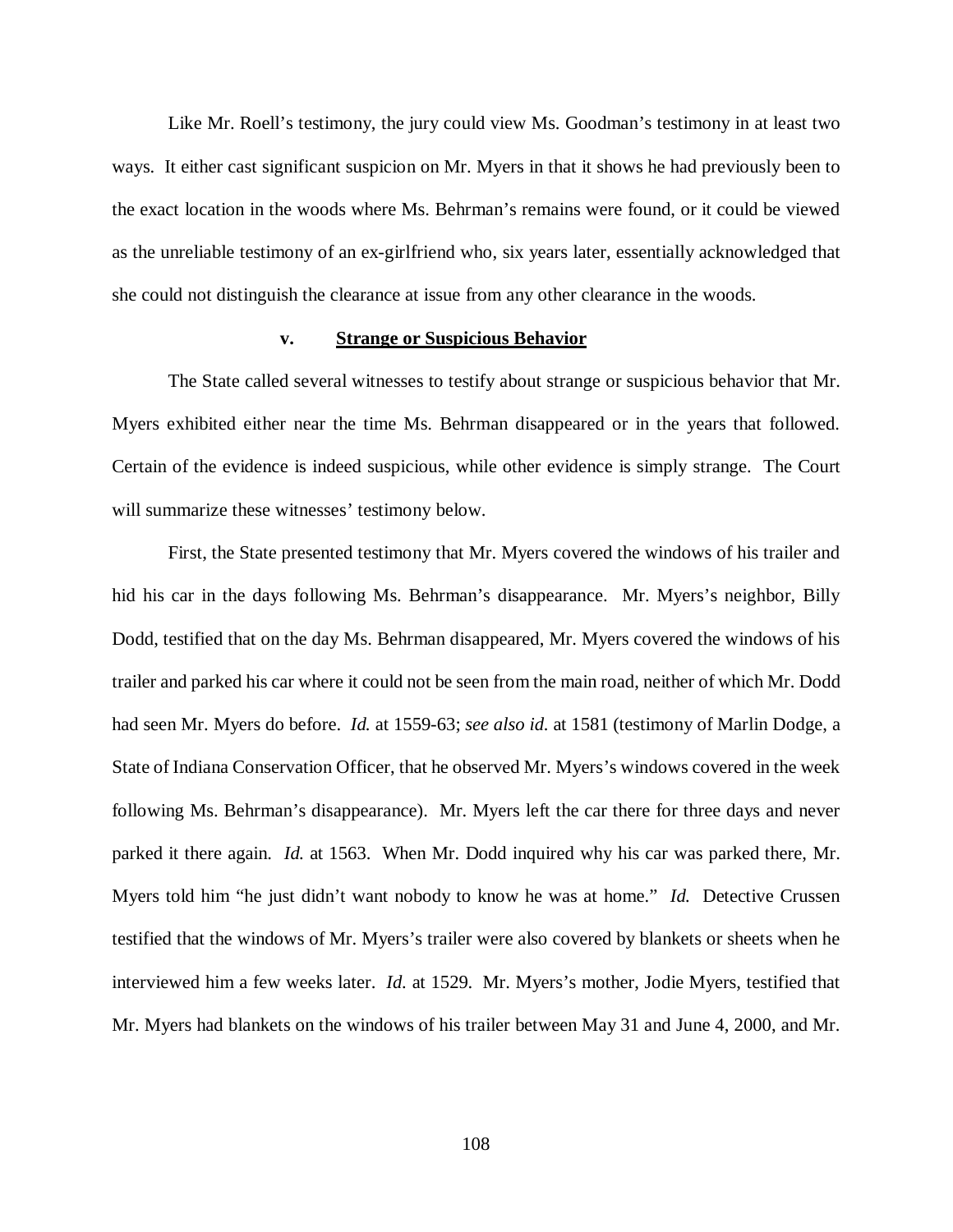Myers told her they were there because he was growing marijuana plants (she testified that she did not see any plants but would not have expected to). *Id.* at 1714-15.

Second, the State presented evidence that Mr. Myers was so interested in Ms. Behrman's disappearance that he tried to assist law enforcement in solving it. Jodie Myers testified that sometime in 2001, Mr. Myers told her he was fishing and found a "bone" and "panties." *Id.* at 1736. She told him they should report it to law enforcement in case it could help with "the Jill Behrman case." *Id.* at 1738. They both agreed that was the best course, so Mr. Myers called the FBI to report what he found. *Id.* at 1738-39. Agent Dunn returned their call and left a message on Jodie Myers's answering machine two weeks later. *Id.* at 1739. Mr. Myers suggested that "they should save the tape in case they question that this conversation took place." *Id.* at 1740.

The State also presented the testimony of Johnny Kinser, a correctional officer at Monroe County Jail while Mr. Myers was incarcerated there in March 2002, who testified that Mr. Myers again attempted to assist law enforcement. He explained that there were a couple of inmates on Mr. Myers's cellblock being held in relation to Ms. Behrman's disappearance. *Id.* at 2160. Mr. Myers told Officer Kinser that "he'd found some letters" from other inmates in his cellblock that law enforcement should see, and he also gave Officer Kinser a list of places Mr. Myers created where law enforcement should look for Ms. Behrman's remains. *Id.*; *see also* Trial Ex. 93 (the handwritten list Mr. Myers provided Officer Kinser listing seven locations). Officer Kinser testified that Mr. Myers provided this list shortly after law enforcement had drained Salt Creek, that Mr. Myers said he felt bad "that this had happened to that young lady," and that he thought Mr. Myers "seemed like he generally wanted to help." Trial Tr. 2163. James Minton, an Indiana State Police Officer, searched the locations provided by Mr. Myers, but he did not find relevant evidence at any of the locations. *Id.* at 2197.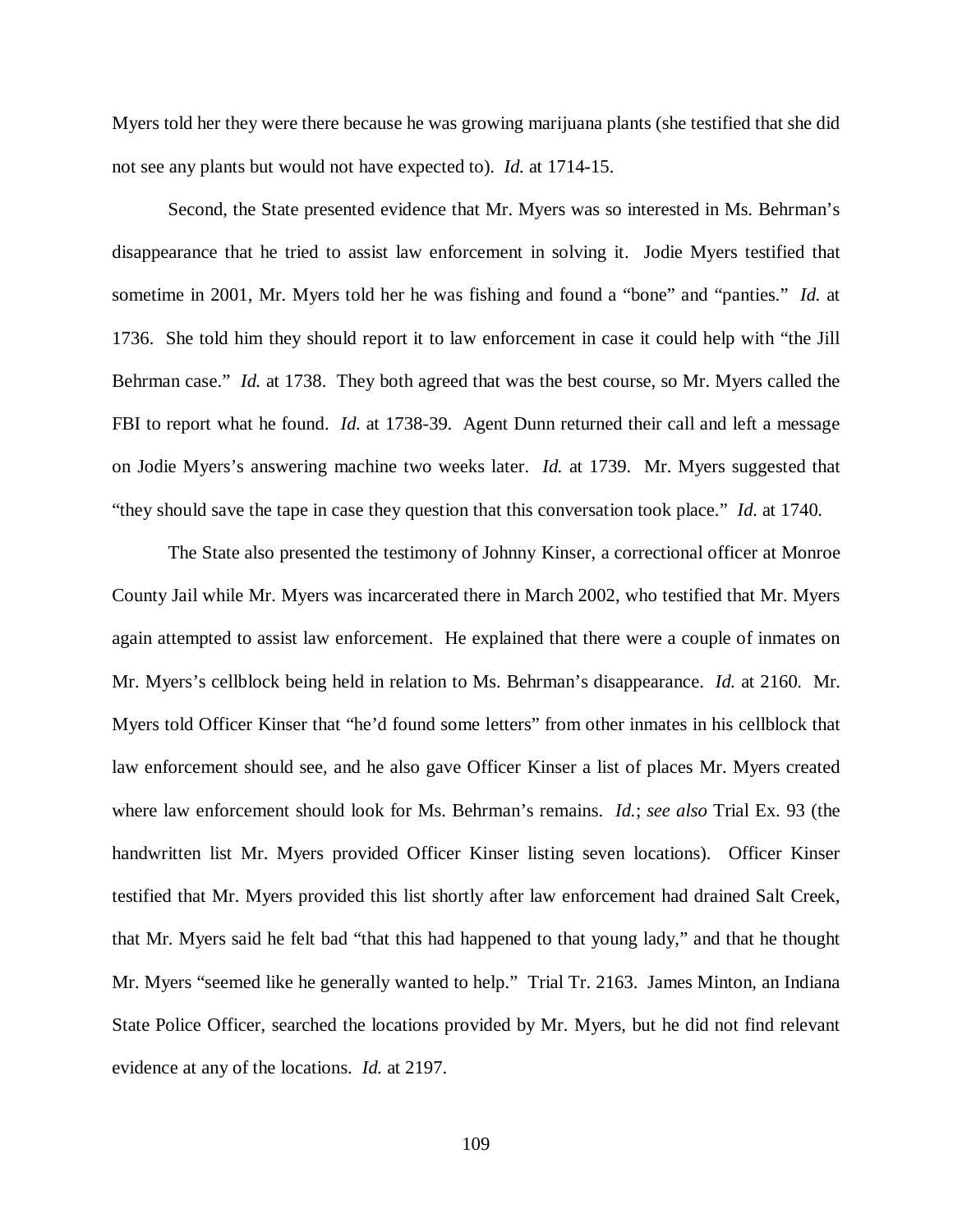Third, the State presented several witnesses who testified that Mr. Myers raised Ms. Behrman's disappearance, raised the proximity of his residence to where her bike was found, or raised what may have happened to her in the years that followed her disappearance. The witnesses provided the following testimony:

- James Cantwell, the warehouse supervisor at Bloomington Hospital where Mr. Myers worked, testified that the week following Ms. Behrman's disappearance, Mr. Myers claimed that police had questioned him about Ms. Behrman "because the bike was found fairly close to his home," *id.* at 1998, which was false since Mr. Myers was not questioned by law enforcement until four weeks later.
- Matthew Colbert, who performed deliveries for Bloomington Hospital with Mr. Myers for four months beginning in March 2000, testified that, after Ms. Behrman disappeared, Mr. Myers wondered why law enforcement had searched a particular barn in a field. *Id.* at 1983.
- James Swanay, who worked with Mr. Myers at Bloomington Hospital in 2000, testified that a few weeks after posters about Ms. Behrman's disappearance were hung in the hospital, Mr. Myers mentioned to him that Ms. Behrman was "probably [abducted] around . . . where they found the bicycle." *Id.* at 2145; *see also id.* at 2140-47.
- Kanya Bailey, who dated Mr. Myers' sometime in 2000 or 2001, testified that Mr. Myers pointed to a field while they were driving near his home and told her that is where he found Ms. Behrman's bicycle, even though Mr. Myers was not the one who found her bicycle. She did not know why Mr. Myers brought this up, and they did not discuss it any further. *Id.* at 1600-03.
- Doug Alexander, who worked with Mr. Myers delivering furniture in mid-2001, testified that Mr. Myers raised Ms. Behrman's disappearance once during a delivery, stating that her bike was found near his residence, that he was questioned a couple times about the case, and that "if he was ever going to hide a body, he would hide it up [north] in a wooded area." *Id.* at 1944. On a different occasion, Mr. Myers told him that he knew someone in Florida who had Ms. Behrman's ID or checkbook. *Id.* at 1951.
- Richard Swinney, the husband of Mr. Myers' cousin, testified that Ms. Behrman's disappearance came up at a family get-together in late 2001. He was outside with Mr. Myers when Mr. Myers mentioned his familiarity with the Paragon and Horseshoe Bend areas, where he liked to hunt, and commented, "I bet she's found in the woods." *Id.* at 1921-23.
- Mike Franey, who worked with Mr. Myers at a Kroger grocery store in 2003, testified that on the day the newspaper ran an article about Ms. Behrman's remains being discovered, Mr. Myers saw the newspaper in the break room and said the picture of the woods "looked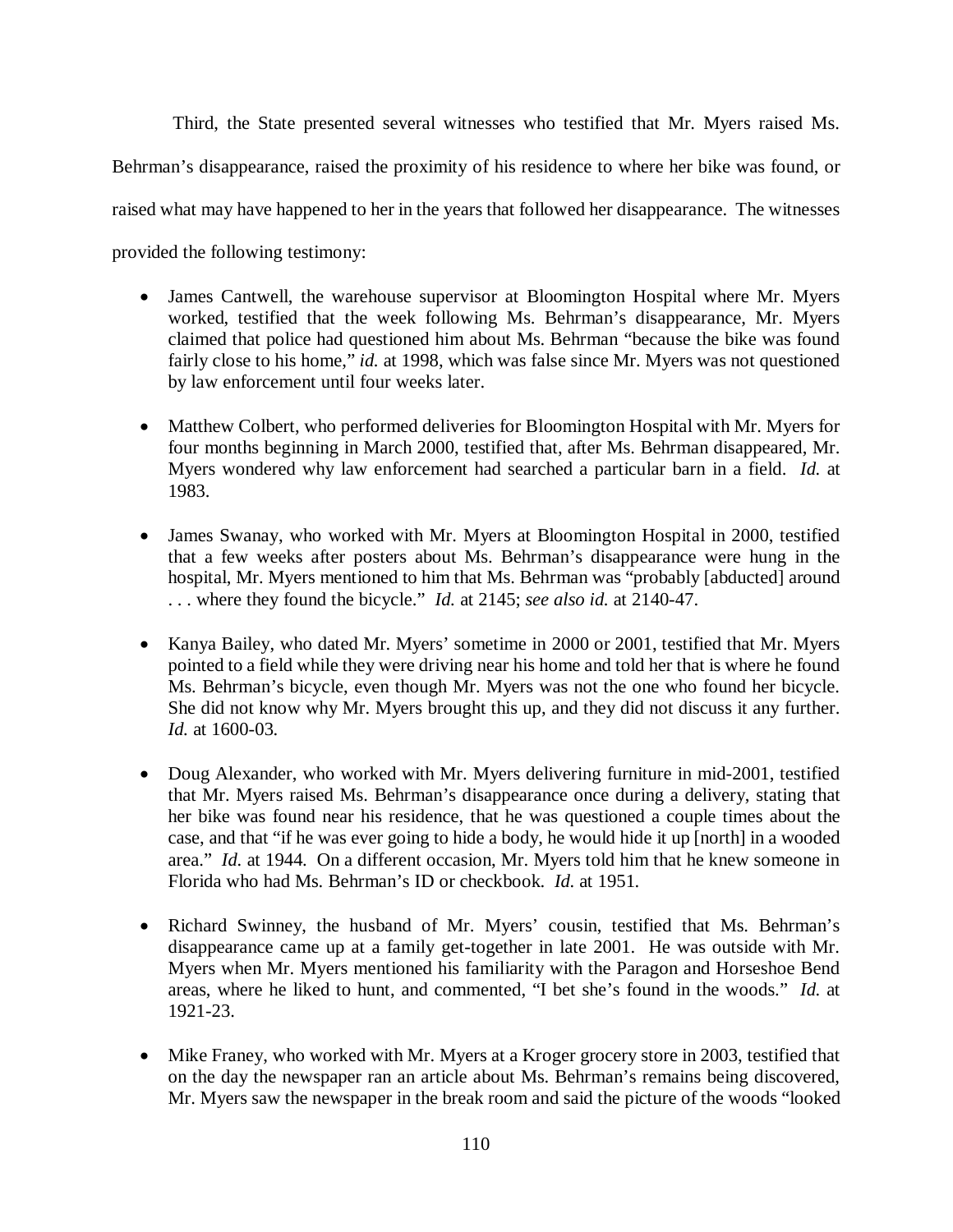familiar to him" because "he had hunted there before," even though the woods did not look distinctive. *Id.* at 2009. Mr. Myers further stated that "it was good they finally found the remains" and, in a tone Mr. Franey described as "probably cocky," Mr. Myers stated he was surprised law enforcement had not contacted him "because he knew the people that they thought . . . did the crime." *Id.* at 2010.

• Michelle Lang, a neighbor of Mr. Myers' who babysat for his daughter, testified that Mr. Myers stated in May 2005 that "the police w[ould] not find [Ms. Behrman's] killer because there's no evidence" and that the police should "look into the low-lifes that live on Delap Road." *Id.* at 2304.

The foregoing evidence clearly established that Mr. Myers discussed Ms. Behrman's disappearance with several people over the five-year period between her disappearance and his arrest. Not only did he theorize about where or how the crime was committed and where her remains would be found, but he lied to increase his perceived knowledge about the case. Perhaps most notably, he was correct that her remains were found in the woods. These comments certainly cast suspicion on Mr. Myers, even though they are far from even an implicit acknowledgment of involvement in Ms. Behrman's murder. They undoubtedly raised the question as to why Mr. Myers appeared so interested in the case and whether his comments that she would be found in the woods were based on actual knowledge.

The probative value of these comments, however, must be evaluated in context. They are the comments of an individual who lived very close to where Ms. Behrman's bicycle was found and was interviewed by law enforcement within a month of her disappearance—that is, an individual who has likely spent significant time thinking about Ms. Behrman's disappearance.

His comments must also be considered in light of the fact that nearly everyone in the area was constantly talking about Ms. Behrman's disappearance at the time. Multiple witnesses testified to this effect. *See, e.g.*, *id.* at 1522 (Detective Crussen testifying that in the early stages of the investigation, "in Monroe County during this period of time you couldn't go to the grocery store without talking about Jill Behrman. You couldn't pick up your laundry without talking about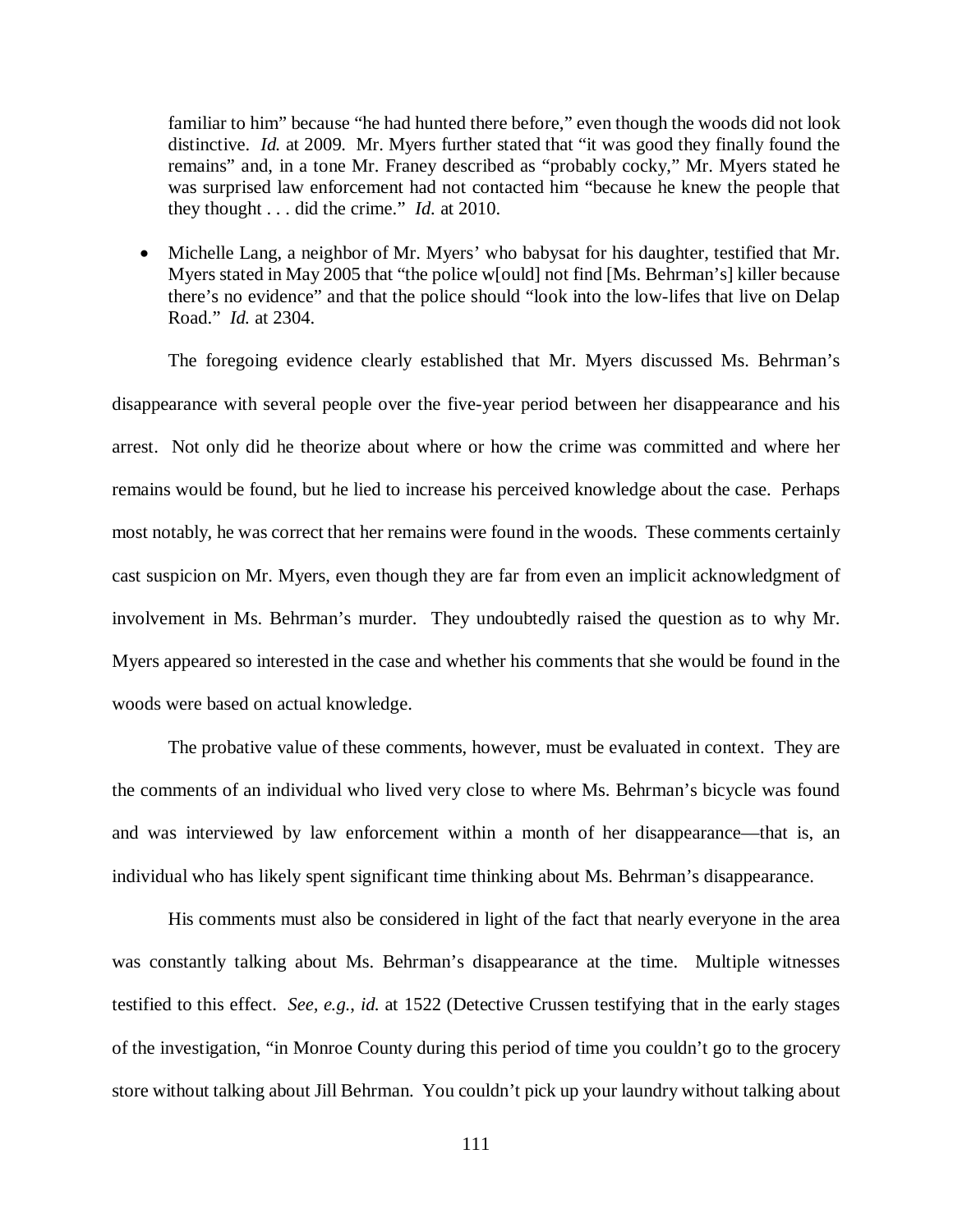Jill Behrman"); *id.* at 1925-26 (Richard Sweeney testifying that he had heard people other than Mr. Myers discuss Ms. Behrman's case on "several" occasions); *id.* at 1966 (Bill Mueller, Mr. Myers's employer in 2001, testifying that around this time others discussed Ms. Behrman's case "quite often").

Indeed, when Ms. Owings testified regarding her confession and subsequent recantation, she acknowledged that she had told an individual she "partied with" that she killed Ms. Behrman and told a group of friends that Ms. Behrman was "turtle bait." *Id.* at 2103-04. She downplayed these comments implicating herself and others that were much more suspicious than those made by Mr. Myers by testifying that Ms. Behrman was constantly discussed by nearly everyone in the area. *See id.* at 2105-06 (Ms. Owings testifying, "I have several different kinds of groups of friends, and [Ms. Behrman] was a subject of conversation in all of them. . . . Some people were saying that it was an accident. Some people were saying they thought it was a serial killer. Some people were saying that they thought that it was me and [Alisha Sowders and Uriah Clouse]."); *id.* at 2106 (Ms. Owings testifying that people discussing Ms. Behrman regularly speculated about how she died and where she would be found).

Thus, like much of the evidence of Mr. Myers's guilt, the weight given to these comments significantly depends on the jury's credibility assessment and the assessment of the other evidence against Mr. Myers. This is especially true given that the jury discounted Ms. Owings's much more inculpatory comments presumably because the jury believed other evidence did not support her guilt. Thus, depending on the jury's evaluation of the other evidence and Mr. Myers's defense, his comments were either those of an individual who knew something about Ms. Behrman's disappearance and was potentially involved, or they were the strange and embellished comments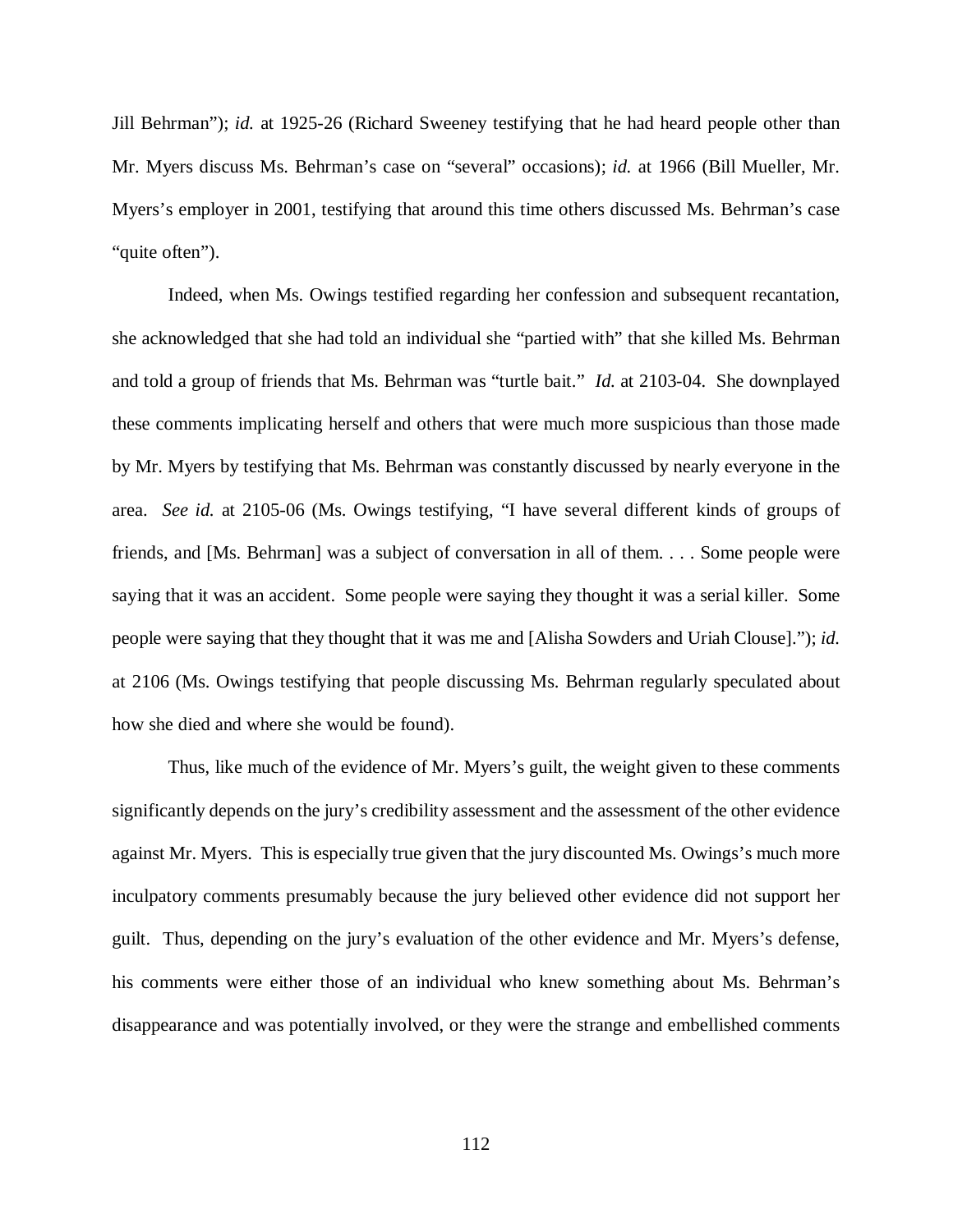of one who, like much of the community, was interested in the case and what happened to Ms. Behrman.

#### **vi. Totality of Evidence Supporting Verdict**

The foregoing summary of the evidence supporting the jury's verdict shows it was far from overwhelming. Other than Mr. Roell's testimony, there was no direct evidence linking Mr. Myers to the crime; there were no witnesses that ever saw Mr. Myers with Ms. Behrman; there was no physical evidence linking Mr. Myers to the crime; and, had the rape evidence been properly excluded, there was no evidence that Mr. Myers had any motive to kill Ms. Behrman.

The affirmative evidence supporting Mr. Myers's guilt consisted primarily of consciousness of guilt evidence from two family members, the testimony of a former girlfriend that Mr. Myers had taken to the wooded location Ms. Behrman was ultimately found, and the testimony of a former cellmate that Mr. Myers essentially acknowledged guilt. The testimony of Mr. Myers's grandmother and aunt undoubtedly had a strong impact on the jury, although neither testified that Mr. Myers ever acknowledged involvement. The testimony of Ms. Goodman and Mr. Roell was likely even more damaging for Mr. Myers, but only if credited by the jury; both witnesses' testimony, unlike Mr. Myers's relatives' testimony, directly connected Mr. Myers to Ms. Behrman's murder, but the accuracy of both witnesses' testimony was called into question during cross-examination. Thus, much of the jury's assessment of this evidence depended on a credibility judgment.

Together, this evidence is easily more than sufficient for the jury to find Mr. Myers guilty beyond a reasonable doubt, but it is far from a strong case of guilt. Given this, the prejudice caused by trial counsel's errors more likely impacted the verdict. *See Strickland*, 466 U.S. at 696 ("[A]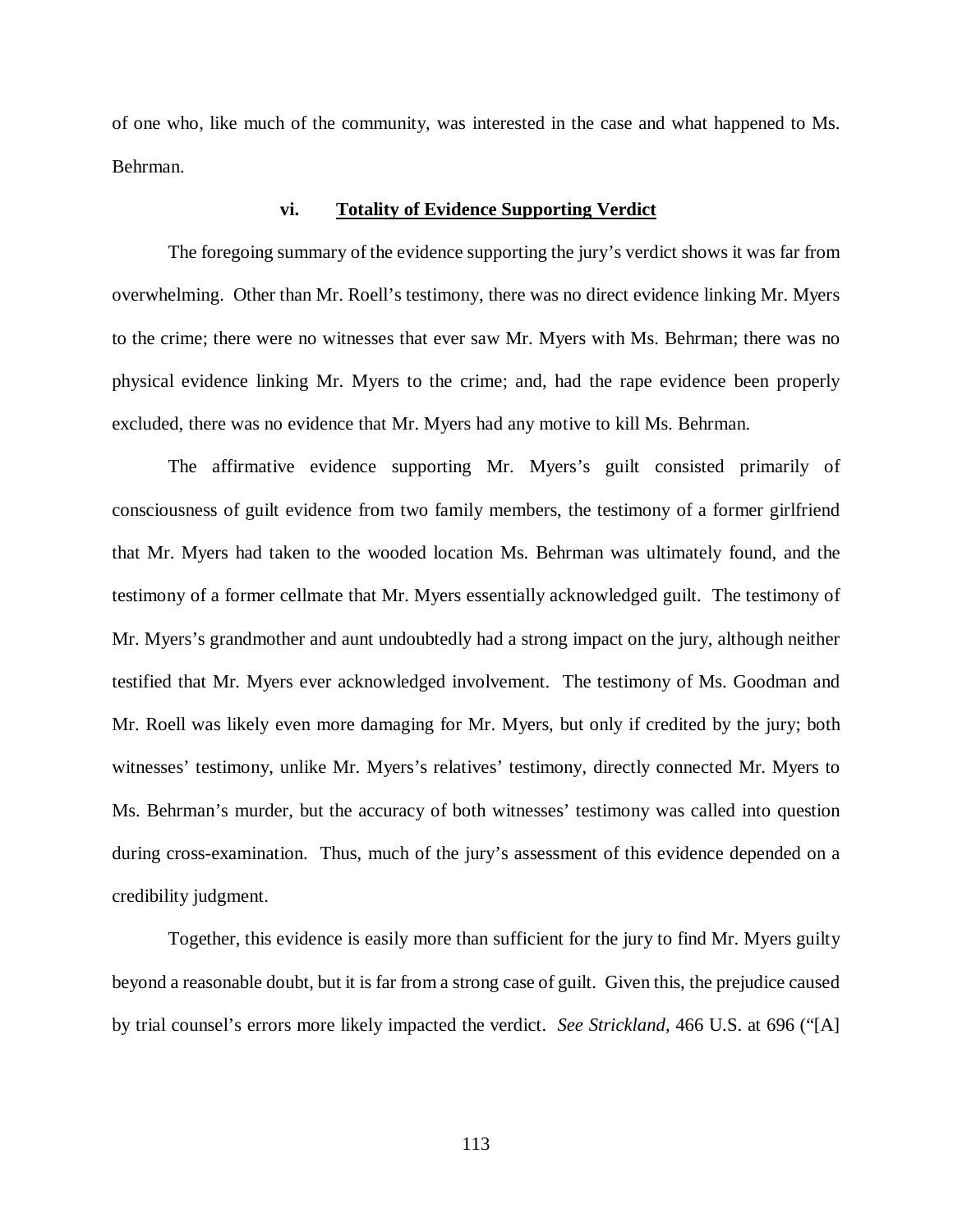verdict or conclusion only weakly supported by the record is more likely to have been affected by errors than one with overwhelming record support.").

## **b. The Prejudice Caused by Trial Counsel's Errors**

Having discussed the strength of the evidence supporting the verdict, the Court turns to how trial counsel's deficient performance prejudiced Mr. Myers's defense. The Court will first discuss each of the three instances of deficient performance and the prejudice flowing therefrom. The Court will then assess the cumulative prejudice of these errors. $27$ 

#### **i. Trial Counsel's False Statements During Opening**

As detailed above, trial counsel made two critical false statements to the jury during opening regarding the Hollars theory—namely, that a bloodhound tracked Ms. Behrman's scent to Mr. Hollars's residence but was pulled away by law enforcement and that Mr. Hollars and Ms. Behrman were seen arguing a day or two before she disappeared. No evidence was admitted supporting either of these assertions. As to the former, Patrick Baker admitted to the Indiana Supreme Court that he should have known that no evidence supported this assertion. *See In re Baker*, 955 N.E.2d at 729.

These false statements prejudiced Mr. Myers in two ways. First, they eliminated whatever remaining possibility that the Hollars theory created reasonable doubt. Second, and more prejudicial, they destroyed trial counsel's credibility with the jury as a general matter. Trial counsel's false statements left the jury with the impression that Mr. Myers's best defense involved

<span id="page-113-0"></span> <sup>27</sup> As discussed above, the Indiana Court of Appeals did not assess cumulative prejudice as *Strickland* requires. This leaves the Court to analyze cumulative prejudice in the first instance. The Court notes, however, that for two of the identified errors—trial counsel's errors regarding the false statements and the rape evidence—the Indiana Court of Appeals determined that Mr. Myers was not sufficiently prejudiced by the individual error such that relief was warranted. Thus, even though this Court's cumulative prejudice analysis is necessarily different than the individual prejudice analysis conducted by the Indiana Court of Appeals, the Court will, when appropriate, discuss in several footnotes below how the Indiana Court of Appeals assessed the prejudice from the individual errors.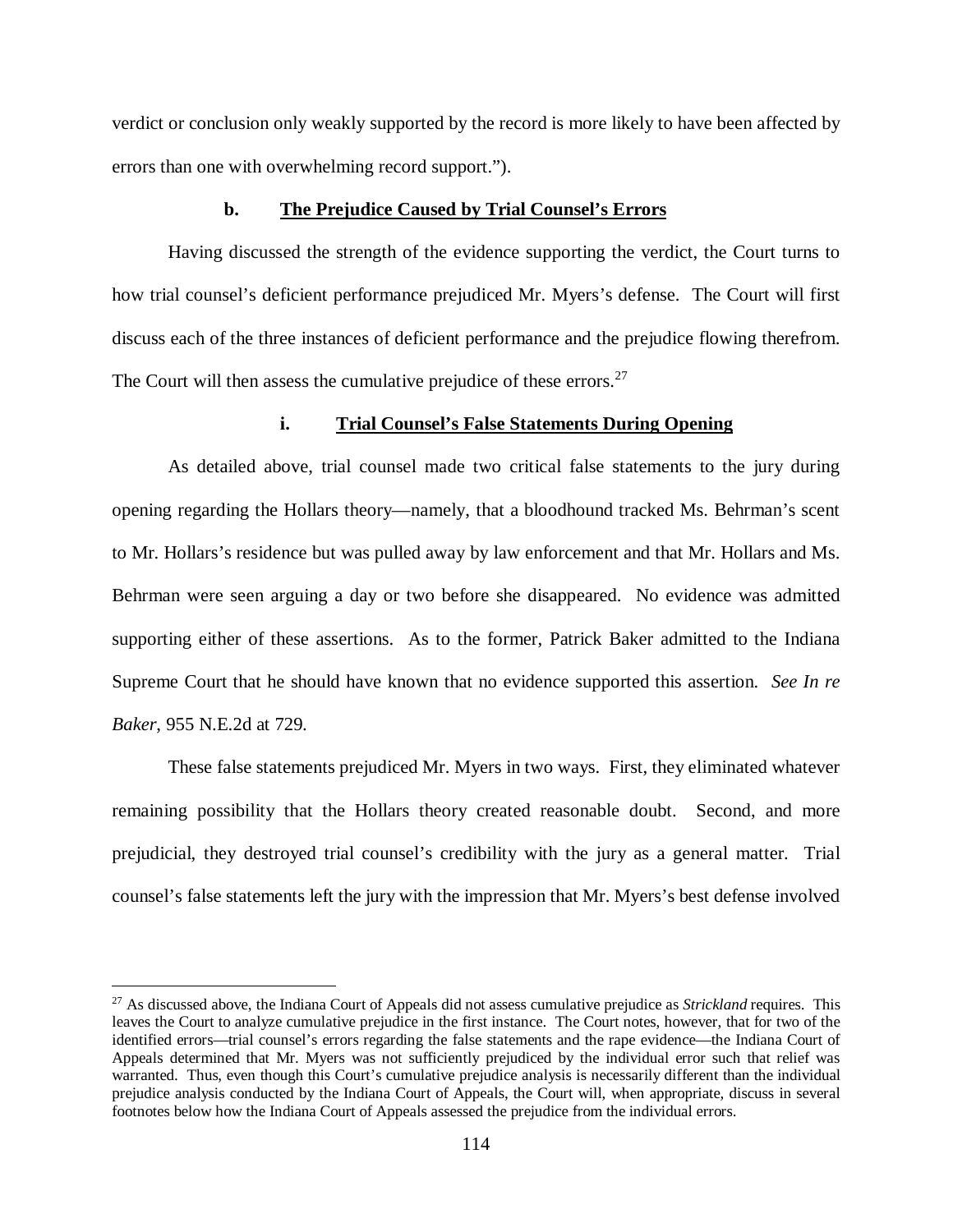trial counsel concocting a sensational theory of an unwanted pregnancy leading to murder and a police cover-up.

To evaluate these two types of prejudice, it is important to examine how the Hollars theory was otherwise supported during trial. As explained below, trial counsel presented scant evidence supporting the Hollars theory, and the State presented compelling evidence undermining it. This would leave the jury with the unmistakable impression that the two false statements by trial counsel during opening were not mere oversights of peripheral matters regarding an otherwise strong theory. Instead, the false statements would more likely be perceived as deliberate fabrications meant to focus the jury's attention on a theory of the crime that, in truth, was supported by very little compelling evidence. The jury would ultimately be left to believe that a false sensational story was part of Mr. Myers's best defense.

As an initial matter, Mr. Hollars had a solid alibi. Both he and Ms. Behrman's supervisor at the SRSC, Wes Burton, testified that Mr. Hollars was working at the SRSC during the timeframe in which Ms. Behrman disappeared. Trial Tr. 1044-50. Trial counsel did not meaningfully undermine this evidence during cross-examination. At most, it was acknowledged that Mr. Hollars's whereabouts could not be confirmed minute-by-minute.

Moreover, law enforcement witnesses, who investigated Ms. Behrman's murder both before and after her remains were found, testified without meaningful opposition that Mr. Hollars was categorically excluded as a suspect. Detective Arvin explained that he interviewed Mr. Hollars and five or six other individuals regarding Mr. Hollars and concluded he had "no involvement." *See* Trial Tr. 2204-06. He further explained that Mr. Hollars became a "person of interest due to a psychic from Michigan that had labeled him," and that he followed up with the psychic and determined she was not credible. *Id.* at 2203-04; *see also id.* at 942 (Marilyn Behrman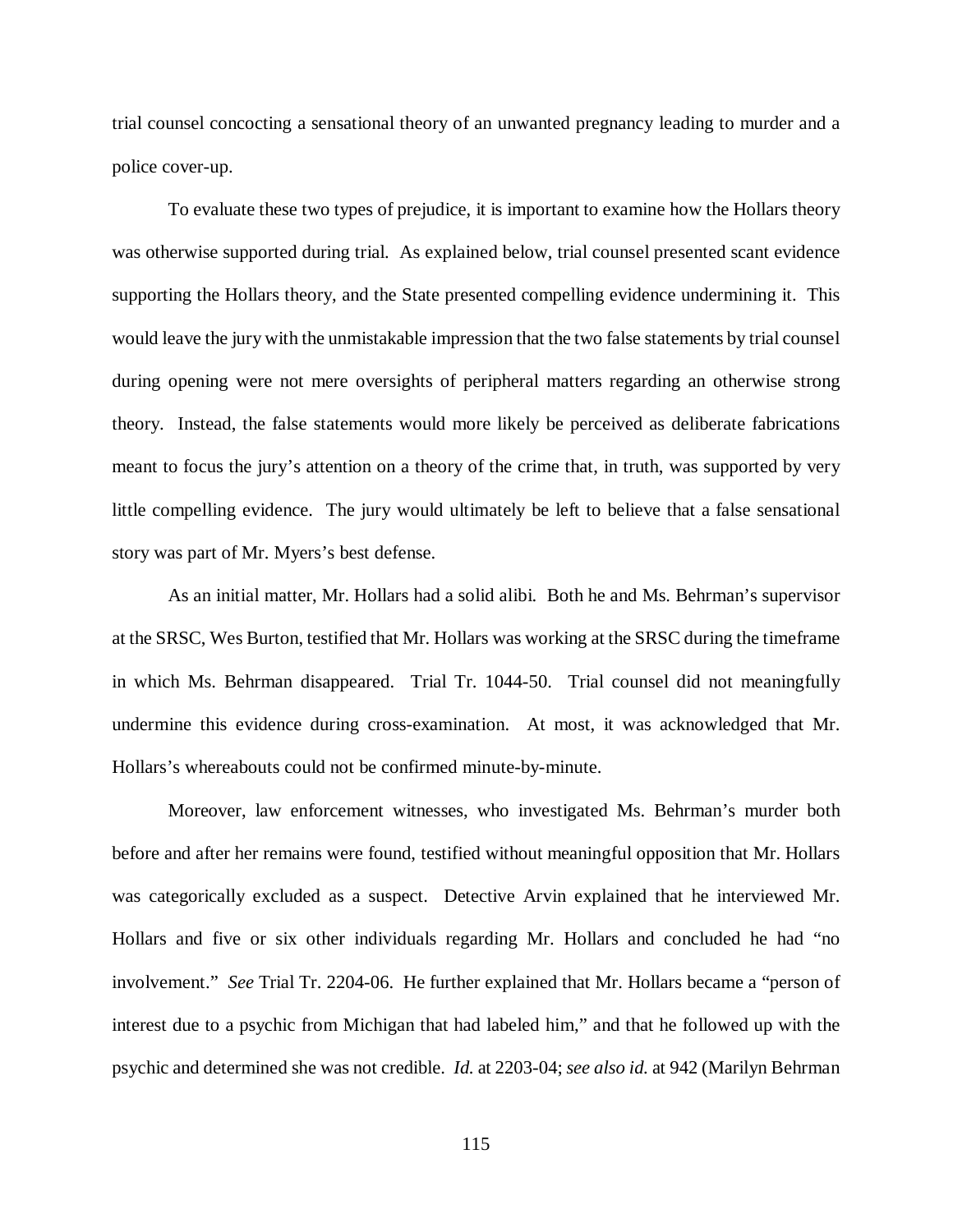testifying that Mr. Hollars's possible involvement was first raised by "a psychic"); *id.* at 2241 (Detective Arvin testifying, in response to a juror's question regarding why Mr. Hollars became a person of interest, that "a psychic from Michigan . . . stated that she was a specialist in remote viewing and [Ms. Behrman] had shown her that . . . possibly [Mr. Hollars] was involved."); *id.* at 2493 (Detective Lang testifying, in response to a juror's question of whether Mr. Hollars was ever implicated, that his understanding is that Mr. Hollars's "implication comes from a conversation that Eric Behrman had with a psychic early-on in the investigation."). Agent Dunn, who was Mr. Myers's witness, testified that Mr. Hollars was "absolutely" excluded as a suspect and that the "sole connecti[on]" between Mr. Hollars and Ms. Behrman was that they worked together. *Id.* at 2584, 2599-61. The State highlighted this during closing, noting that it showed how thorough law enforcement's investigation had been. *See id.* at 2817 (noting that Mr. Hollars "was a suspect because of a psychic"); *id.* at 2823 (arguing that Detectives Dunn and Arvin investigated Mr. Hollars "and eliminated him," and noting that it was even surprising that they looked at him at all "based on the word of a psychic," but this "shows you the detail" with which law enforcement investigated).

Against this, trial counsel provided little evidence connecting Mr. Hollars to Ms. Behrman, let alone implicating him in her murder.<sup>28</sup> Indeed, the evidence meant to cast suspicion on Mr. Hollars was the following:

> • Mr. Hollars interviewed Ms. Behrman when she applied to work at the SRSC, *id.*  at 1100;

<span id="page-115-0"></span> $28$  When setting forth the evidence implicating Mr. Hollars, the Indiana Court of Appeals stated, "[i]mportantly, the jury was presented with evidence that a bloodhound tracked Behrman's scent near Hollars' residence." *Myers II*, 33 N.E.3d at 1093. First, this evidence would have been excluded from trial but for trial counsel's deficient performance. Second, even if it was not excluded, this fact did little, if anything, to implicate Mr. Hollars. Not only did Mr. Hollars have a solid alibi that he was at work and no evidence was presented that he was at home, but the bloodhound evidence itself suggested that Ms. Behrman rode several miles past Mr. Hollars's residence and ultimately to the field in which her bike was found. Without more, such evidence hardly implicates Mr. Hollars. Most important, as discussed herein, trial counsel should have objected to the bloodhound evidence and that objection would likely have been sustained.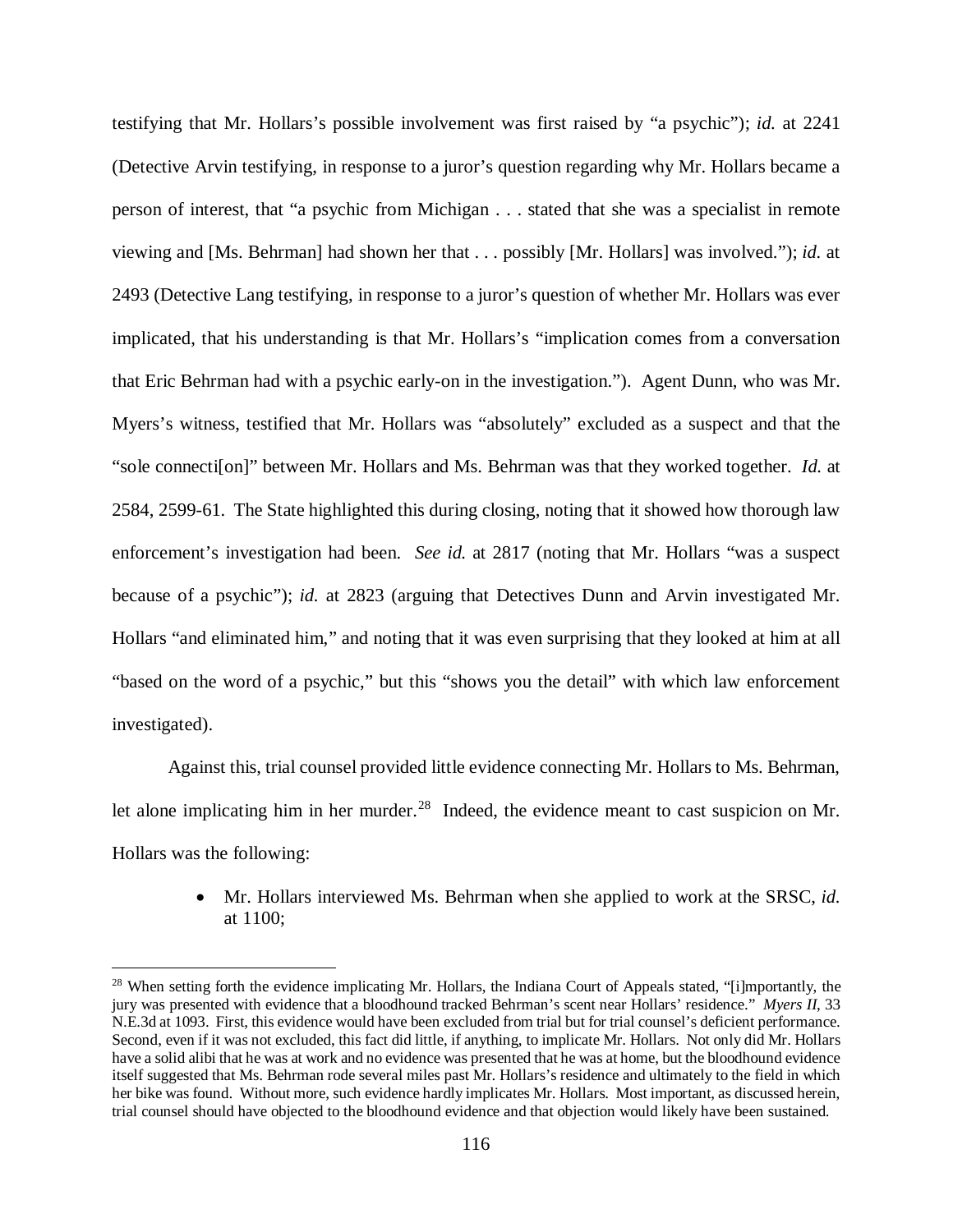- Mr. Hollars gave Ms. Behrman his name and telephone number because he heard she was a member of a cycling club, Discycles, and he had a nice road bike he wanted to sell, *id.* at 921; Ms. Behrman told her mother about this and her mother did not see anything "unusual" about it because Mr. Hollars was "just a guy she met at work," *id.* at 924, 942;
- Mr. Hollars called Ms. Behrman's residence multiple times the day after she disappeared, which Ms. Behrman's mother thought was odd, *see id.* at 1529, but Detective Lang testified that Mr. Hollars first called because Ms. Behrman's tennis shoes were left at the SRSC, and after he heard she was missing, he thought this might help provide a reference time for her whereabouts; Marilyn Behrman could not remember the contents of the second call, *id.* at 2453-54, 2483;
- Mr. Hollars owned a twelve-gauge shotgun, which was the type of gun used to kill Ms. Behrman; but despite trial counsel making much of law enforcement's failure to test this gun, the State presented evidence that the shotgun wadding found with Ms. Behrman's remains did not match the wadding used by Mr. Hollars, *id.* at 740- 41, 747, 1118, 2815-16; and
- Ms. Behrman missed church because she (incorrectly) thought she was subbing for someone's work shift at the SRSC on a Sunday morning in mid-May, so instead of returning to church, Ms. Behrman exercised but at a different recreational center than normal, which her mother testified was "unusual," *id.* at 913-18.[29](#page-116-0)

Trial counsel also repeatedly suggested and attempted to prove that Ms. Behrman was pregnant, arguing this could have been Mr. Hollars's motive for murdering her. Evidence was presented that condoms, a pregnancy test, emergency contraceptive medication, and several books regarding pregnancy were found in Ms. Behrman's bedroom. *See, e.g.*, *id.* at 925-31. But there was also significant evidence presented that Ms. Behrman was not pregnant, including testimony from Marilyn Behrman (that her daughter would have told her had she been pregnant and that she

<span id="page-116-0"></span> $29$  The Indiana Court of Appeals cited to this evidence, reasoning that "although trial counsel failed to deliver on these specific promises, other evidence casting suspicion on Hollars was presented to the jury." *Myers II*, 33 N.E.3d at 1093. But, as noted, the "other evidence" potentially implicating Mr. Hollars was at best weak. Given this, it is unclear to the Court how this makes trial counsel's false promises that he would present much more damaging evidence regarding Mr. Hollars *less* prejudicial. The opposite is more likely. Presented with very little evidence that Mr. Hollars was involved, trial counsel's false statements regarding the two most potentially damaging pieces of evidence makes the already weak case against Mr. Hollars have the appearance of being a deliberate fabrication to bolster an unsupportable theory with dramatic claims.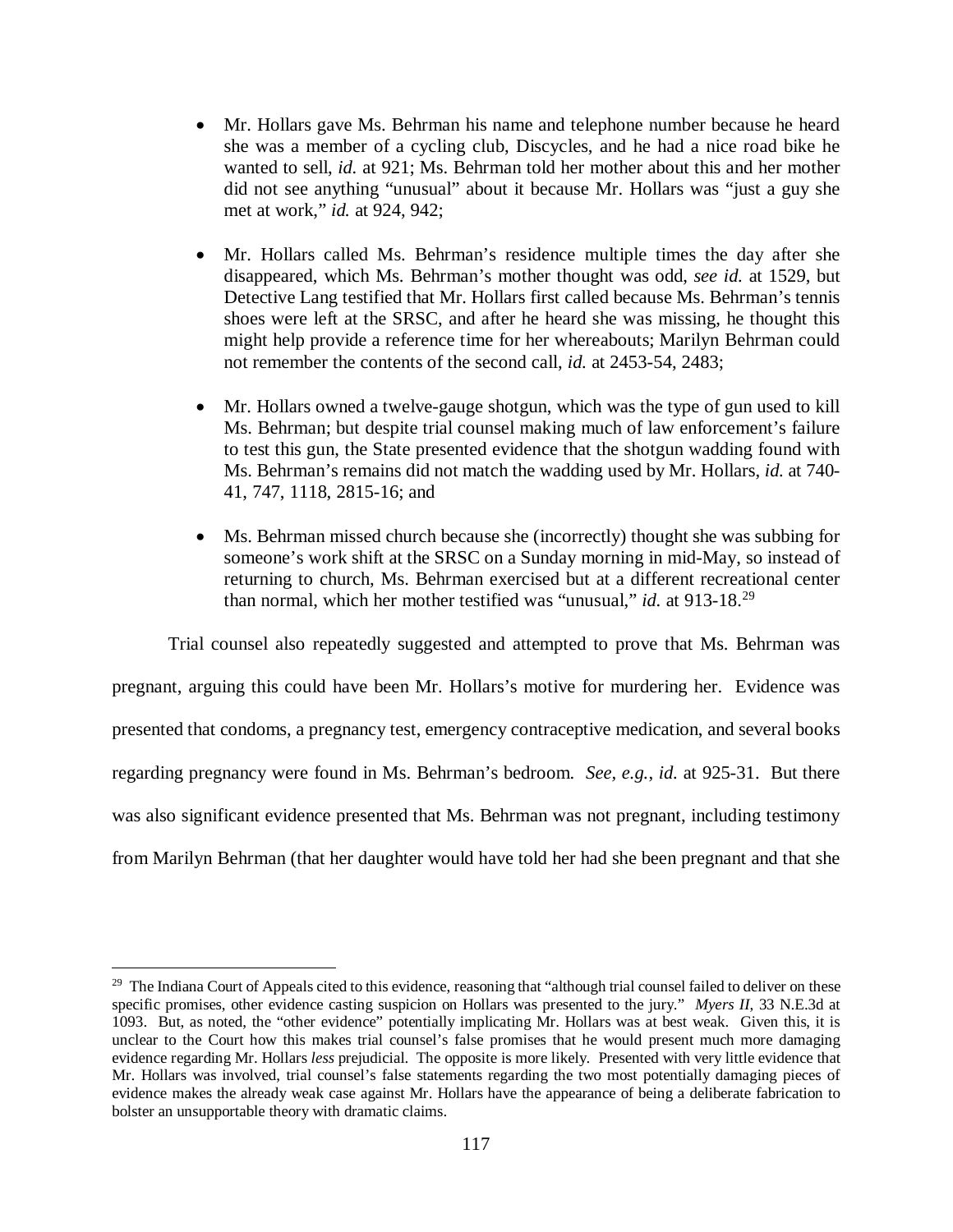did not see any signs of morning sickness) and Detective Lang (that his investigation uncovered no evidence that she was pregnant). *See, e.g.*, *id.* at 926-27, 952-54, 2484.

More important, even if the jury believed Ms. Behrman was pregnant, there was no specific evidence presented that Mr. Hollars and Ms. Behrman had any sort of relationship, let alone a sexual relationship to cause a pregnancy and thus a motive for murder. The closest such evidence was the testimony of Becky Shoemake, who was Ms. Behrman's cousin and roommate at Indiana University. She testified that an older man "wanted to go out to lunch or something, and [Ms. Behrman] was concerned because he was over 21, and she wasn't old enough to drink, so she wasn't sure, you know, do I go . . . ." *Id.* at 1013. Ms. Shoemake made clear that she had no idea who this person was or anything other information about him. *See id.* at 1013-14.

Against this evidence—evidence that at most invites the jury to engage in complete speculation that the older man was Mr. Hollars $30$ —several witnesses consistently testified that there was no evidence substantiating a relationship between Mr. Hollars and Ms. Behrman. Mr. Hollars denied it. *See id.* at 1100-01. But more persuasive are the litany of other witnesses who testified that there was no such relationship. *See, e.g.*, *id.* at 942 (Marilyn Behrman testifying that Mr. Hollars was "just a guy she met at work"); *id.* at 1055 (Mr. Burton denying knowledge of any relationship); *id.* at 2456 (Detective Lang testifying "that there was . . . no basis . . . of any kind of rumor that [Mr. Hollars] and Jill were ever romantically linked"); *id.* at 2601 (Agent Dunn testifying that the "sole connecti[on]" between Mr. Hollars and Ms. Behrman was that they worked together).

<span id="page-117-0"></span> $30$  Mr. Myers aptly explains why this theory is simply implausible: "Behrman's mother testified that Jill had only met Hollars in mid-May, one or two weeks before her disappearance. Trial Tr. 945, 921-24. That is, even if Behrman (who had recently expressed doubts about the propriety of having *lunch* with someone over 21 years old because she wasn't old enough to drink (Trial Tr. 1014)) had decided to have unprotected sex with Hollars the day she met him ... . , it is unlikely she would have been *aware* of any resulting pregnancy before she was abducted, let alone been able to share this information with Hollars." Filing No. 33 at 36-37 (citation format altered).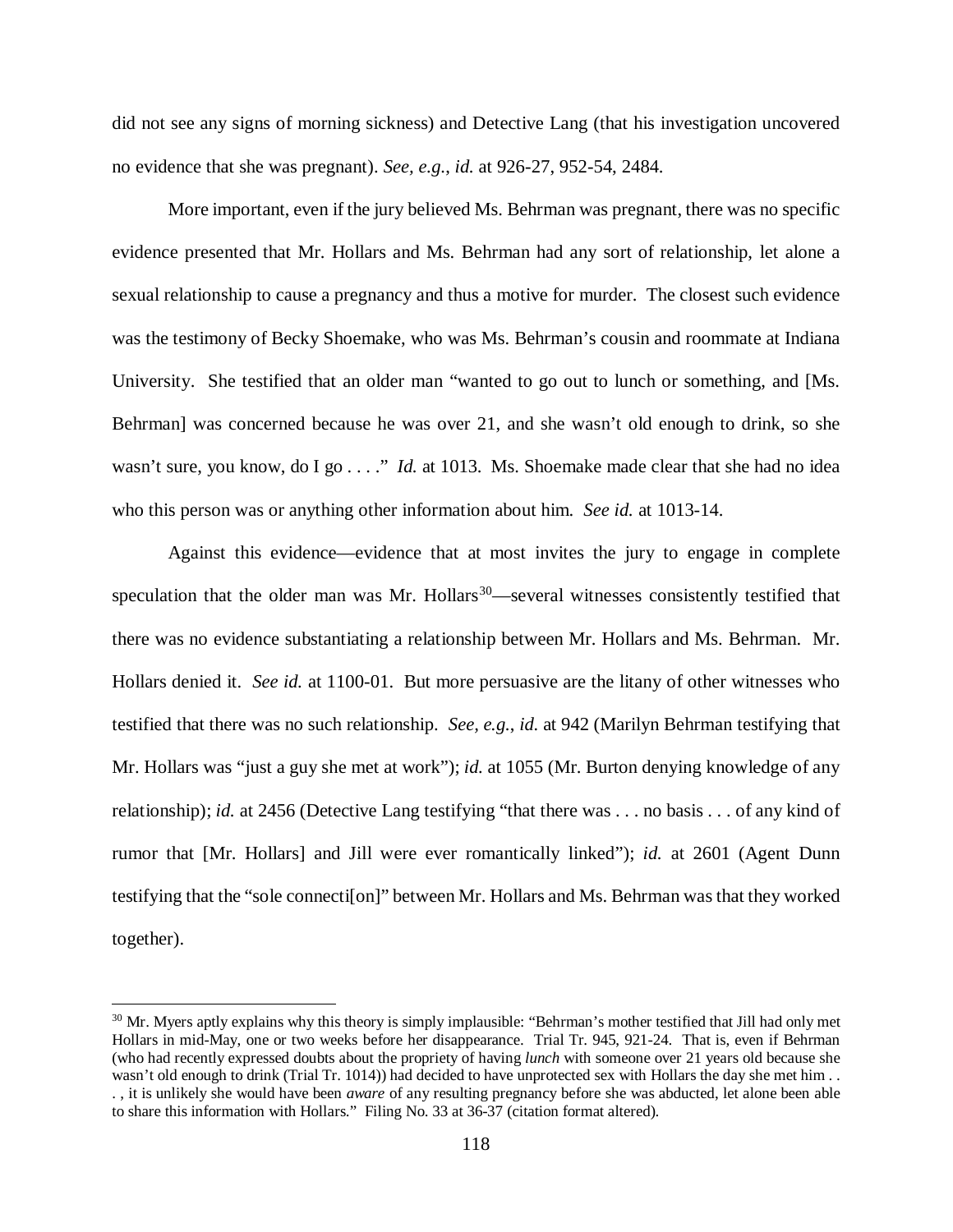Perhaps no incident at trial highlighted both how poorly the Hollars theory came off and how blatantly false trial counsel's promises were than trial counsel's lone attempt to present any evidence supporting his second false statement—that Ms. Behrman and Mr. Hollars were seen arguing a day or two before she disappeared. During Detective Lang's testimony, Patrick Baker directed him to a case report Detective Lang had written to refresh his memory about what Ms. Behrman's father told him. *See* Trial Tr. 2454. The report stated: "Mr. Behrman recalled that on May 30th, 2000, BRIAN had a softball game at the Cascades in Bloomington. BRIAN and his girlfriend were present at the game. Mr. BEHRMAN recalled JILL was also present at the game and seeing her and BRIAN talk. He learned that they actually made plans to have lunch together before JILL went to camp." D. Trial Ex. B at 5. After Detective Lang reviewed this paragraph, trial counsel asked the following questions:

- Q. Does that refresh your recollection?
- A. I'm still looking for Hollars in the first paragraph.
- Q. First complete paragraph on that page, sir. He talked about Brian Hollars being at the softball game.
- A. In the middle of the page?

MR. SONNEGA: Judge, objection. That's not Brian..

THE COURT: He's just trying to get him focused on what he's asking about. You want to point to it or tell him?

- A. I . . . found it.
- . . . .
- Q. Mr. Behrman told you that Jill had been talking to Brian at the softball game. Is that correct?
- A. That's her brother.
- Q. She'd been talking to Brian. Correct?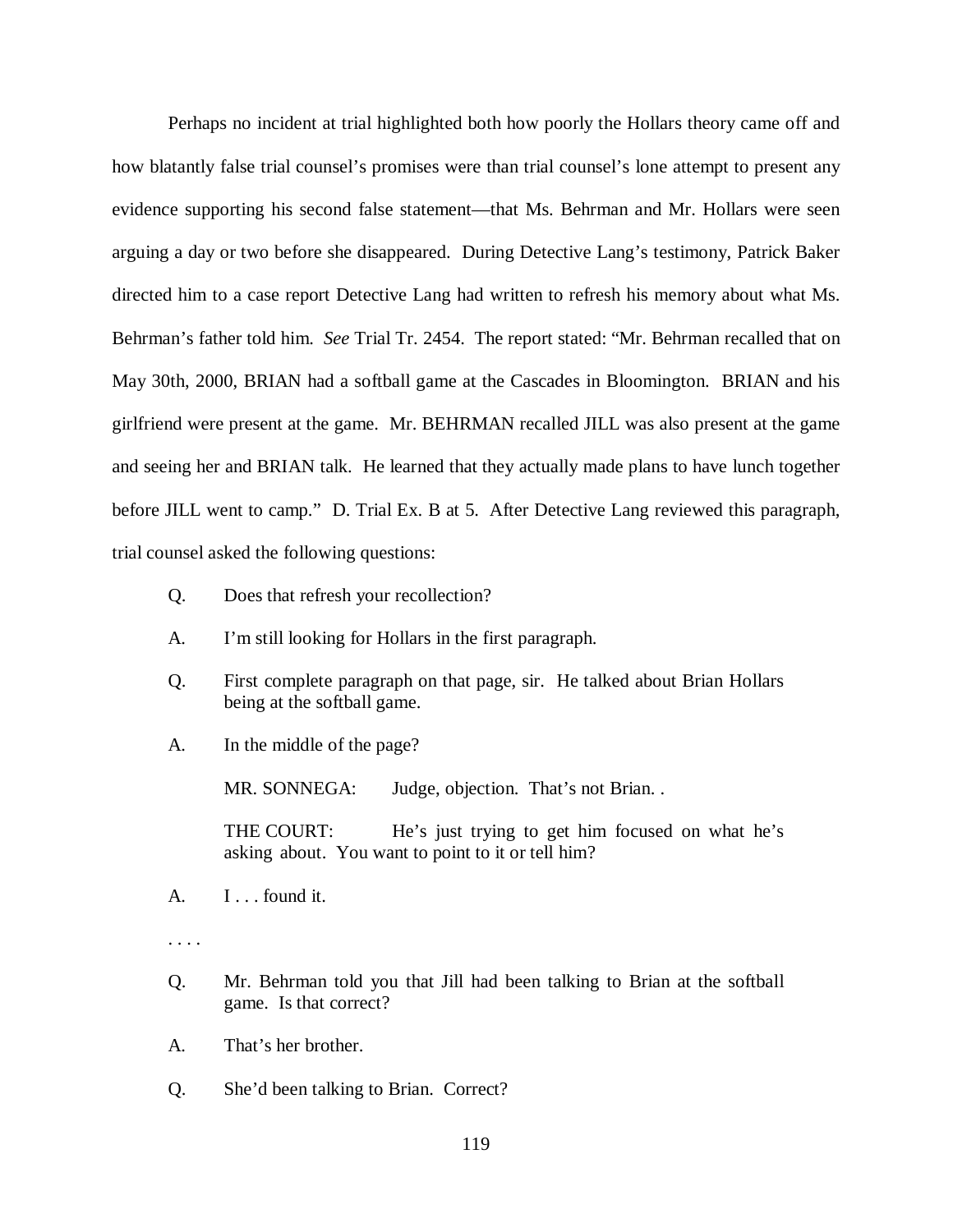- A. Brian, her brother.
- Q. And they actually made plans to go have lunch. Is that correct? MR. SONNEGA: Judge, I'm going to object.
- A. It's her brother.

Trial Tr. 2454-55. In short, trial counsel believed (or at least tried to deceive the jury into believing) that Mr. Hollars had been with Ms. Behrman at a softball game and made plans to have lunch together shortly before she disappeared (presumably, attempting to prove that Mr. Hollars and Ms. Behrman were together the evening before she disappeared and/or that Mr. Hollars was the older man Ms. Shoemake testified asked Ms. Behrman on a date). But the "Brian" in the report was not Brian Hollars; it was Ms. Behrman's brother, Brian Behrman.

This incident is a microcosm of how poorly the Hollars theory went during trial. Not only did trial counsel have little to no evidence supporting the Hollars theory, but this incident undoubtedly created the same impression trial counsel's false statements did—that trial counsel was trying to mislead them. After all, the jury had by this time already heard Ms. Behrman's mother testify that their family went to watch Jill's brother Brian's softball game the evening before Jill disappeared. *See id.* at 901.

Finally, the parties' closing arguments highlighted how damaging trial counsel's false statements were. Patrick Baker returned to the Hollars theory in closing. At that point he knew that he had failed to present evidence supporting his two false promises during opening argument, but he did not address this failure head on. Instead, he attempted to press forward with the Hollars theory, albeit in a significantly watered-down fashion. The below portion of Patrick Baker's closing argument, especially the emphasized portions, show how tenuous the Hollars theory had become by the end of trial, even in trial counsel's own telling of it: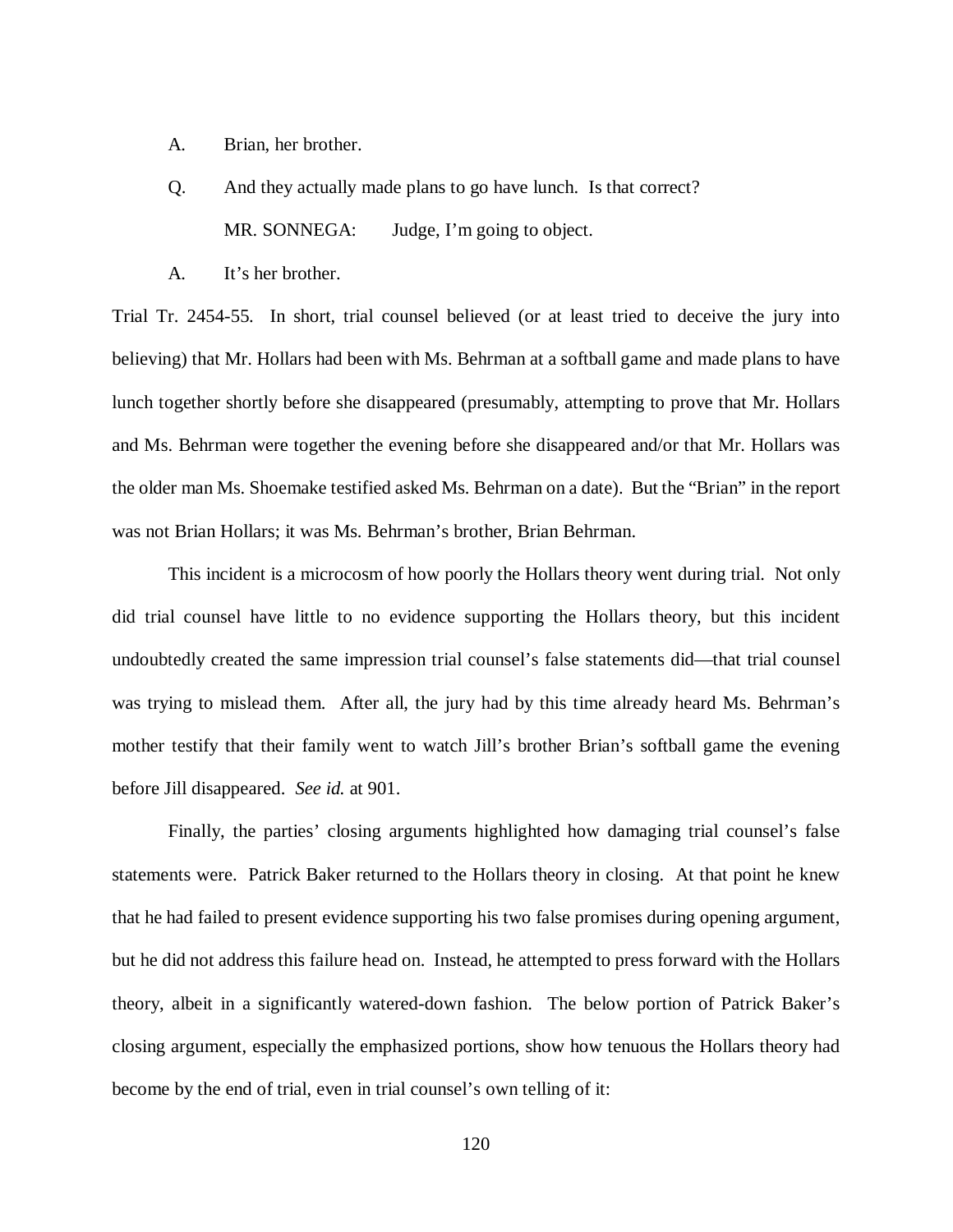Motive, there is actual motive here. Not motive by John Myers. There's evidence that the victim may have been involved with an older man. There's your evidence right there. . . . There is evidence that the victim was concerned about being pregnant. Brian Hollars, an older man who . . . worked with her[] is considered a suspect. Ladies and Gentlemen, these books [found in Ms. Behrman's bedroom] are not for sexuality class, okay. Let's talk about the new medicine books, "Pills That Don't Work Over-the Counter" ones, "Pregnant Too Soon", "Poor Baby, Poor Body", a pregnancy kit from IU. This is the physical evidence as to motive. The police dropped Brian Hollars as a suspect without following all of the very important evidence. *He interacted with Jill Behrman*. Yes he gave her his number regarding a bicycle and maybe he says, I want to sell a bicycle, but he calls three or four times the next day after her disappearance. Is that about a bicycle? The bloodhound, Samantha, followed his scent, *which was near the house of Mr. Hollars, but the trail was stopped*. *She was taken to the other side of 37, which by the way is pretty hard to get across on a bicycle.* Mr. Hollars was an enthusiastic hunter owning a twelve-gauge shotgun matching the description of the gun that the doctors said that was used. Matching the description of the same gun the doctors said was used. They questioned Mr. Hollars but they did not examine his shotgun. Why? Why didn't the police take that extra step to look at his shotgun? Twelve gauge. Mr. Hollars had a twelve gauge. That's why this is important. That's why these books are important, ladies and gentlemen. This lady should not have lost her life but ladies and gentlemen it's called motive. It's called the motive of Brian Hollars *or someone else. (Inaudible) associated with Brian Hollars or maybe it was another man completely. An unwanted pregnancy who it had motivated someone to commit this crime. There it is.*

Trial Tr. 2791-92 (emphases added).<sup>31</sup> Trial counsel had produced so little evidence supporting

the Hollars theory—and no evidence supporting his two most important promises during opening

<span id="page-120-0"></span><sup>&</sup>lt;sup>31</sup> Patrick Baker's description of the bloodhound evidence during closing—that the bloodhound tracked near Mr. Hollars' "but the trail was stopped"—appears to be an attempt to continue pressing the false narrative he began during opening that law enforcement somehow directed the bloodhound away from Mr. Hollars's residence. At best, this is a misleading gloss on the evidence, if not simply false. Deputy Douthett testified about the need to use drop trails where a bloodhound is driven along the direction it is scenting and then periodically dropped off to see if it can pick up the scent—so the bloodhound does not become too tired. *See* Trial Tr. 975-96, 983. After the bloodhound scented near the field where Ms. Behrman's bicycle was found, drop trails were used to allow the bloodhound to scent south along Maple Grove Road. *Id.* at 974-75. Deputy Douthett requested that law enforcement driving the vehicle "stop prior to any major roadway." *Id.* at 978. Thus the bloodhound was loaded into the vehicle significantly north of Mr. Hollars's residence near Maple Grove Road and dropped off shortly before Highway 37, where it picked up the scent and continued tracking south and east along the proposed northern route. *Id.* at 974-85. The drop trail near Highway 37 was *past* Mr. Hollars's residence when heading south, and the bloodhound continued tracking south. *See* Trial Ex. 74. Nothing about this testimony suggests that the bloodhound scented "near" Mr. Hollars's residence but was then "stopped," as Patrick Baker argued. If anything, it showed that the drop trail began long before Mr. Hollars'sresidence and the bloodhound was not dropped off until immediately after Mr. Hollars's residence. It is true that this prevented the bloodhound from having the opportunity to divert toward Mr. Hollars's residence. But this is not what Patrick Baker argued. The bloodhound did not, as he stated, track near Mr. Hollars's residence but was then stopped. Notably, during Deputy Douthett's testimony Patrick Baker did not attempt to elicit any testimony regarding Mr. Hollars's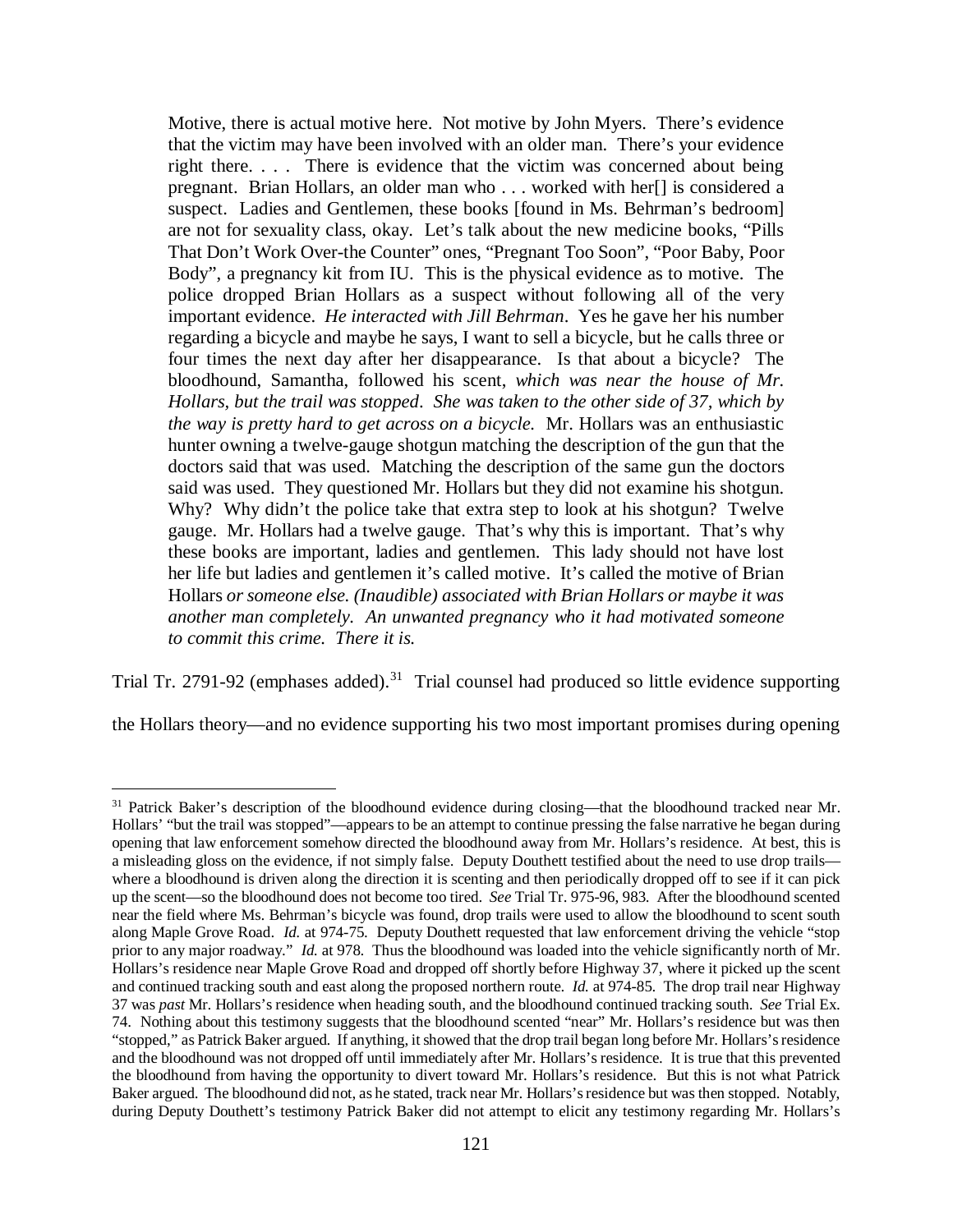related to that theory—that he nearly abandons it in closing, vaguely suggesting that it could have been another man altogether who murdered Ms. Behrman because she was (perhaps) pregnant.

During closing, the State capitalized on trial counsel's false statement regarding Detective Arvin leading a bloodhound to Mr. Hollars's residence. Specifically, the State noted that the bloodhound Samantha "never tracked at Brian Hollars' front door as you heard the Defense [claim during] opening." *Id.* at 2817. The State then juxtaposed trial counsel's failure to follow through with their promises to the State's truthfulness during opening argument:

In the State's opening the State showed you everything we were going to show you and then think we delivered that and more. We didn't tell you about the dog. We played poker too but we showed you everything and we told you and we proved everything (inaudible). In the Defense's opening the dog (inaudible) Tom Arvin's dog (inaudible) right up to the front door. I don't know if it's in evidence whether it's a toy poodle or not but he certainly doesn't have a police dog.

*Id.* at 2822-23.

 $\overline{a}$ 

In sum, the evidence presented at trial regarding the Hollars theory revealed that Mr. Hollars had a strong alibi; there was no evidence that Mr. Hollars was romantically involved with Ms. Behrman; law enforcement absolutely excluded him as a suspect, including Mr. Myers's own witness; despite trial counsel's protestations that law enforcement refused to check Mr. Hollars's shotgun, Mr. Hollars used shotgun wadding different than that found at the crime scene; and Mr. Hollars was only even considered a suspect due to a psychic from Michigan. The only evidence connecting Mr. Hollars to Ms. Behrman is that they worked together, Mr. Hollars gave Ms. Behrman his phone number because he was trying to sell a bicycle (perhaps to someone in Ms. Behrman's cycling club), and he called her house multiple times the day she disappeared after she did not show up for work.

residence, nor did he ever suggest that the drop trail locations were selected for any reason but that testified to by Deputy Douthett—namely, to stop before any major intersection.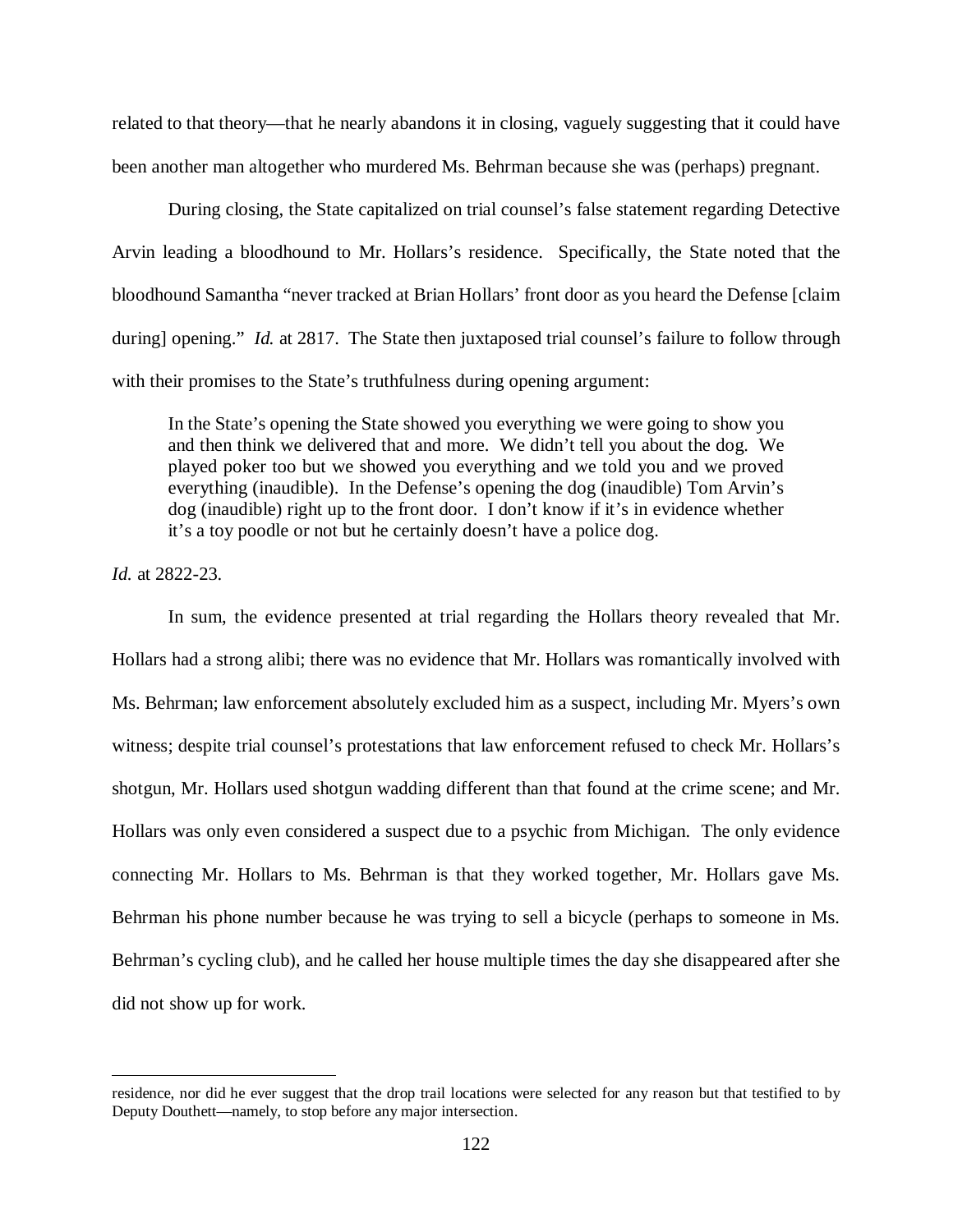Against this backdrop, trial counsel's two false statements during opening were prejudicial. Had they been true, they would have been by far the strongest evidence supporting the Hollars theory showing (1) Ms. Behrman was at Mr. Hollars's residence the morning she disappeared, (2) law enforcement covered it up, and (3) the possibility of a relationship between Mr. Hollars and Ms. Behrman shortly before her disappearance.

Simply put, trial counsel promised to produce specific, dramatic evidence to implicate Mr. Hollars, but, without explanation, failed to follow through. This caused significant prejudice. *See Anderson v. Butler*, 858 F.2d 16, 17 (1st Cir. 1988) ("[L]ittle is more damaging than to fail to produce important evidence that had been promised in an opening. . . . The promise was dramatic, and the indicated testimony strikingly significant."); *United States v. Crawford*, 680 F. Supp. 2d 1177, 1194-95 (E.D. Cal. 2009) ("Failure to produce a witness promised in opening statement may constitute ineffective assistance of counsel, if the promise was sufficiently specific and dramatic and the evidence omitted would have been significant."). When, as here, counsel's unfulfilled promises relate directly to a critical aspect of the defense, it is even more prejudicial. *See Saesee v. McDonald*, 725 F.3d 1045, 1049-50 (9th Cir. 2013) (noting that prejudice exists "particularly [in] cases where the promised witness was key to the defense theory of the case and where the witness's absence goes unexplained"). Whatever viability the Hollars theory had—which, to be sure, was not much—trial counsel's false statements undoubtedly led the jury to reject it.

More importantly, trial counsel's false statements undermined Mr. Myers's defense in a second, more fundamental way: They destroyed trial counsel's credibility with the jury. It is true that the evidence supporting the Hollars theory was so weak that even without considering trial counsel's false statements, the jury likely would have rejected it. But given how weak the Hollars theory was, trial counsel's false statements likely created the impression that Mr. Myers's best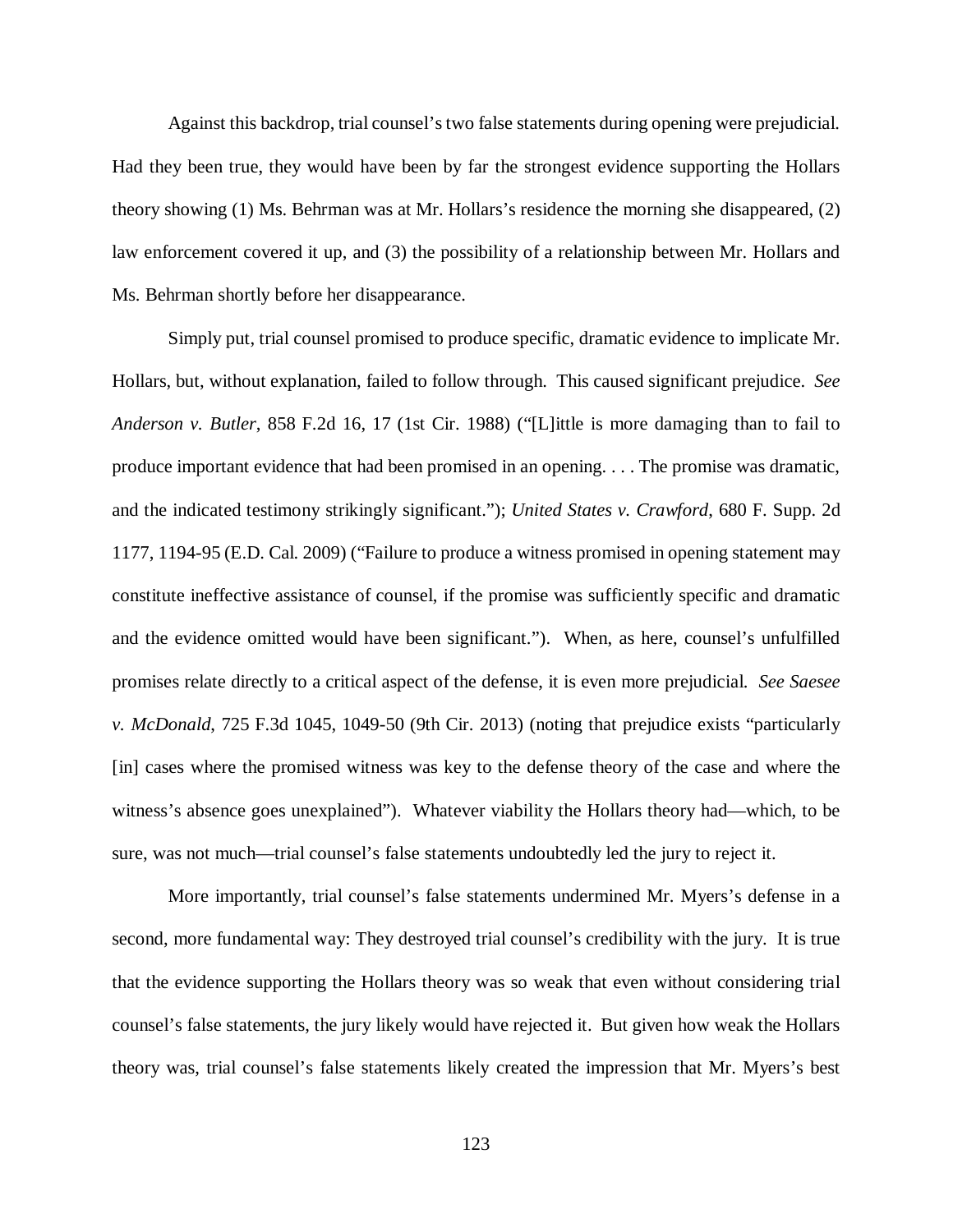defense involved trial counsel concocting a sensational theory that was utterly unsupported by the evidence such that trial counsel needed to falsely promise that strong evidence would be presented to support it.

Counsel's credibility with the jury is of immense importance during a trial. Even small misstatements about what the evidence will show could damage counsel's credibility and thereby prejudice the jury against the defendant. But as detailed above, trial counsel's false statements here were not peripheral. Trial counsel promised a sensational story of a young woman in a relationship with an older coworker who then murders her because she becomes pregnant. The most direct way trial counsel promised to show this was also rather sensational: law enforcement used a bloodhound to track to Mr. Hollars residence but pulled the dog away, implying that law enforcement were covering for the true murderer.<sup>32</sup> Trial counsel also promised evidence of a fraying relationship shortly before Ms. Behrman was murdered: Mr. Hollars and Ms. Behrman were seen arguing shortly before she disappeared.

As the jury found out during trial, however, neither of these critical promises was true. Since trial counsel was untruthful regarding two key pieces of evidence that were supposed to support his defense theory, the jury was left with the unmistakable impression that Mr. Myers's

<span id="page-123-0"></span> $32$  In its prejudice analysis of trial counsel's false statements during opening, the Indiana Court of Appeals stated that the jurors' questions showed they were interested in the Hollars theory generally—including questions regarding Mr. Hollars's alibi and whether he was romantically involved Ms. Behrman—but they did not ask the "canine handler," Deputy Douthett, regarding trial counsel's claim that a bloodhound had alerted at Mr. Hollars's residence. *Myers II*, 33 N.E.3d at 1093-94. This, reasoned the Indiana Court of Appeals, shows that the jury was not focused on trial counsel's misstatements and thus the false statements were not prejudicial.

This analysis ignores the fact that the State asked Deputy Douthett on direct whether the bloodhound tracked to "any houses," to which he responded, "[n]o." Trial Tr. 986. It is thus entirely unsurprising that the jurors did not repeat this question. They were already categorically told that the bloodhound did not track to any houses. Moreover, jurors *did* ask questions regarding the bloodhound tracking to Mr. Hollars's residence to other witness, thus showing that they remembered trial counsel's false promises during opening and were searching for supporting evidence. For example, a juror asked Mr. Hollars if he was "ever questioned about a bloodhound coming up to your door?" Trial Tr. 1162. Mr. Hollars responded that "the first time [he] ever heard that was in the paper, and so I don't know anything about a bloodhound coming to my door, no." *Id.* Jurors also asked Mr. Hollars and Mr. Burton whether Ms. Behrman had been to Mr. Hollars's house, both of whom responded in the negative. *See id.* at 1057, 1159.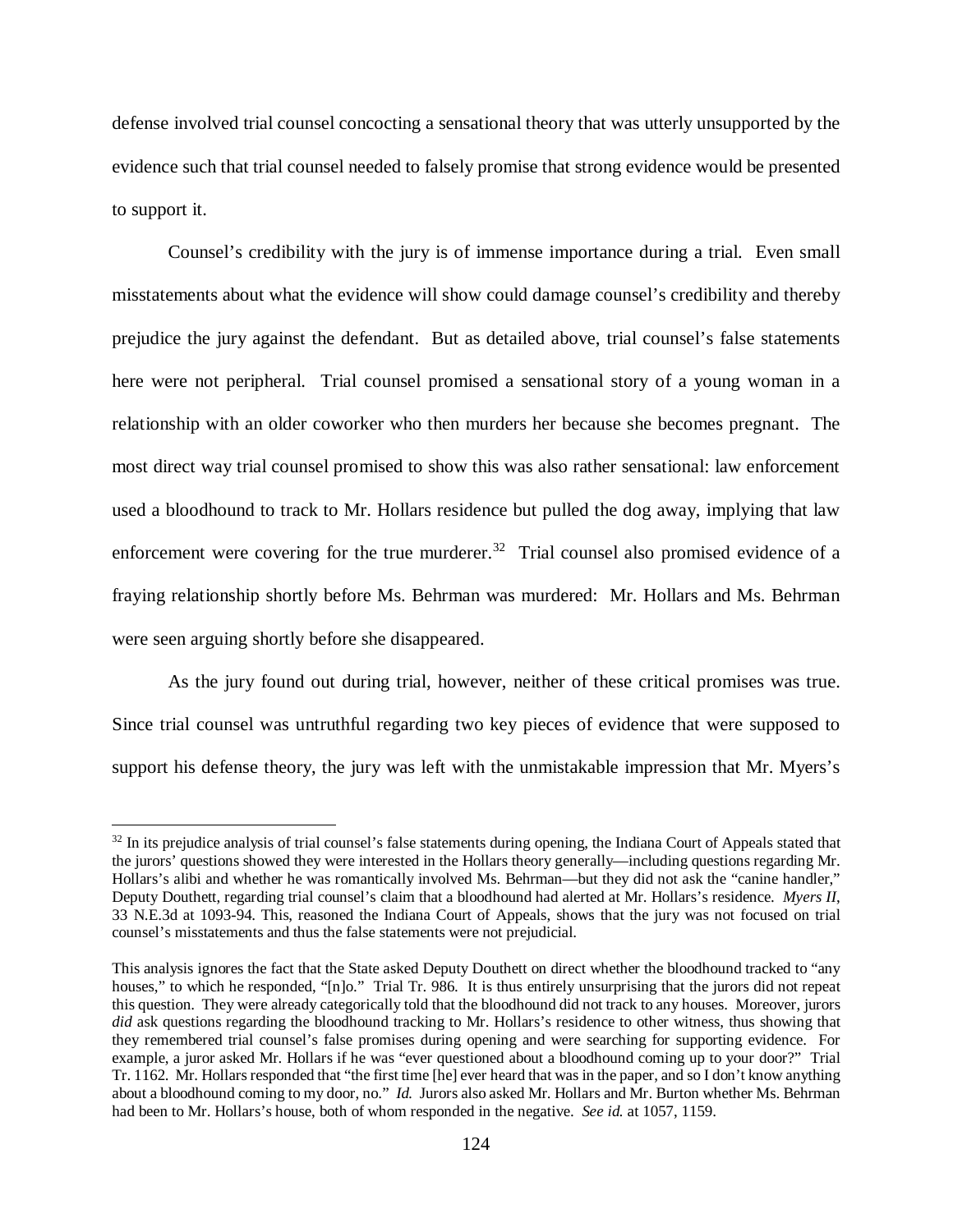best defense involved misleading the jury and attempting to distract them with sensational claims. Any reasonable jury would conclude not merely that the Hollars theory was meritless, but that any defendant whose best defense includes a sensational theory predicated on lies has no viable defense at all. This would lead the jury to discount trial counsel's other defense theories, not to mention trial counsel's credibility regarding anything else disputed during trial.

Federal courts have recognized the negative effects caused when defense counsel is untruthful with the jury: the jury imputes defense counsel's lack of credibility to the defendant himself, which can cause substantial prejudice. The Seventh Circuit explained this in *Hampton*: "Promising a particular type of testimony creates an expectation in the minds of jurors, and when defense counsel without explanation fails to keep that promise, the jury may well infer that the testimony would have been adverse to his client and *may also question the attorney's credibility*." 347 F.3d at 260 (emphasis added).<sup>[33](#page-124-0)</sup> Similarly, the Ninth Circuit aptly described how damaging counsel's promise that a witness will testify can be when it goes unfulfilled. *Saesee*, 725 F.3d at 1049-50. This dynamic plays out in a similar manner when, as here, critically important promised evidence goes unpresented:

A juror's impression is fragile. It is shaped by his confidence in counsel's integrity. . . . Having waited vigilantly for the promised testimony, counting on it to verify the defense theory, the juror may resolve his confusion through negative inferences. In addition to doubting the defense theory, the juror may also doubt the credibility of counsel. By failing to present promised testimony, counsel has broken a pact between counsel and jury, in which the juror promises to keep an open mind

<span id="page-124-0"></span> <sup>33</sup> The Indiana Court of Appeals concluded that Mr. Myers was not prejudiced, in part, because *Hampton* is distinguishable in that the false promise made by the defendant's counsel in *Hampton* was that the defendant himself would testify, but never did. The Indiana Court of Appeals is correct that *Hampton* is distinguishable on that basis. *See Barrow v. Uchtman*, 398 F.3d 597, 606-07 (7th Cir. 2005) (distinguishing *Hampton* on multiple bases, one of which that in *Hampton* the Seventh Circuit "placed special importance on the fact that trial counsel had specifically promised the jury that the defendant would testify *himself*"). But that is not the end of the analysis. Merely because this case does not fall directly within *Hampton*'s specific holding, does not mean either that different false promises during opening cannot be prejudicial nor that *Hampton*'s reasoning is not persuasive in a different, albeit related, context. Indeed, the Seventh Circuit and others have recognized that the failure to follow through on promises about what evidence will be presented can amount to ineffective assistance of counsel even when the promised evidence is not the defendant's own testimony. *See English*, 602 F.3d at 728; *Harris*, 894 F.2d at 879.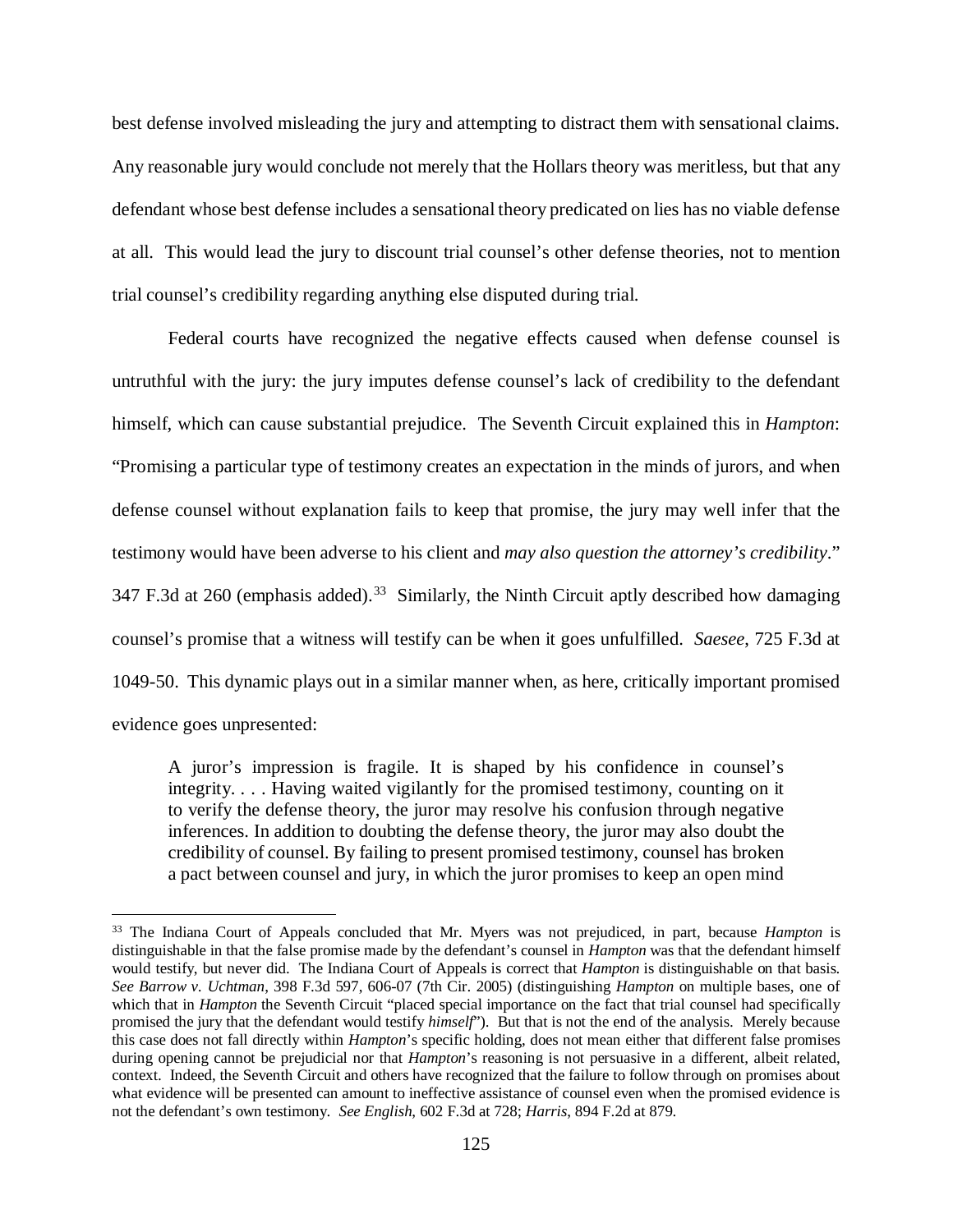in return for the counsel's submission of proof. When counsel breaks that pact, he breaks also the jury's trust in the client. Thus, in some cases—particularly cases where the promised witness was key to the defense theory of the case and where the witness's absence goes unexplained—a counsel's broken promise to produce the witness may result in prejudice to the defendant.

*Id.* (citing *Williams v. Woodford*, 859 F. Supp. 2d 1154, 1167 (E.D. Cal. 2012)); *see English*, 602 F.3d at 729 ("The jury in this case must have wondered what happened to [the witness] after she was promised [during opening] as a corroborating witness for [the defendant's] story, and the jury may well have counted this unfulfilled promise against [the defendant] and his attorney."); *McAleese*, 1 F.3d at 166 ("The failure of counsel to produce evidence which he promised the jury during his opening statement that he would produce is indeed a damaging failure sufficient of itself to support a claim of ineffectiveness of counsel.").

The Court will consider below how the two types of prejudice flowing from trial counsel's false statements, along with the prejudice from trial counsel's other errors, impacted the jury's verdict.

# **ii. Improper Rape Evidence**

The Court turns next to the prejudice flowing from trial counsel's failure to object to the improper evidence that Ms. Behrman was raped before she was murdered. To assess the impact this evidence had at trial, the Court will first set forth the improper rape evidence that was presented and how the State used it during closing argument.

As detailed above, Dr. Radentz, a forensic pathologist called by the State, testified regarding the "dumping" of a body:

[A] homicide in which the individual is taken to a remote spot and dumped. Sometimes they are killed at the spot or killed elsewhere. The classic scenario is that of a rape homicide in which you have the remains of a young female, and the clothes, if they're present, are in disarray, and in this case though there is very little, if no, clothing found at the scene. So this is a fairly classic for a rape homicide and then subsequent dumping of the body.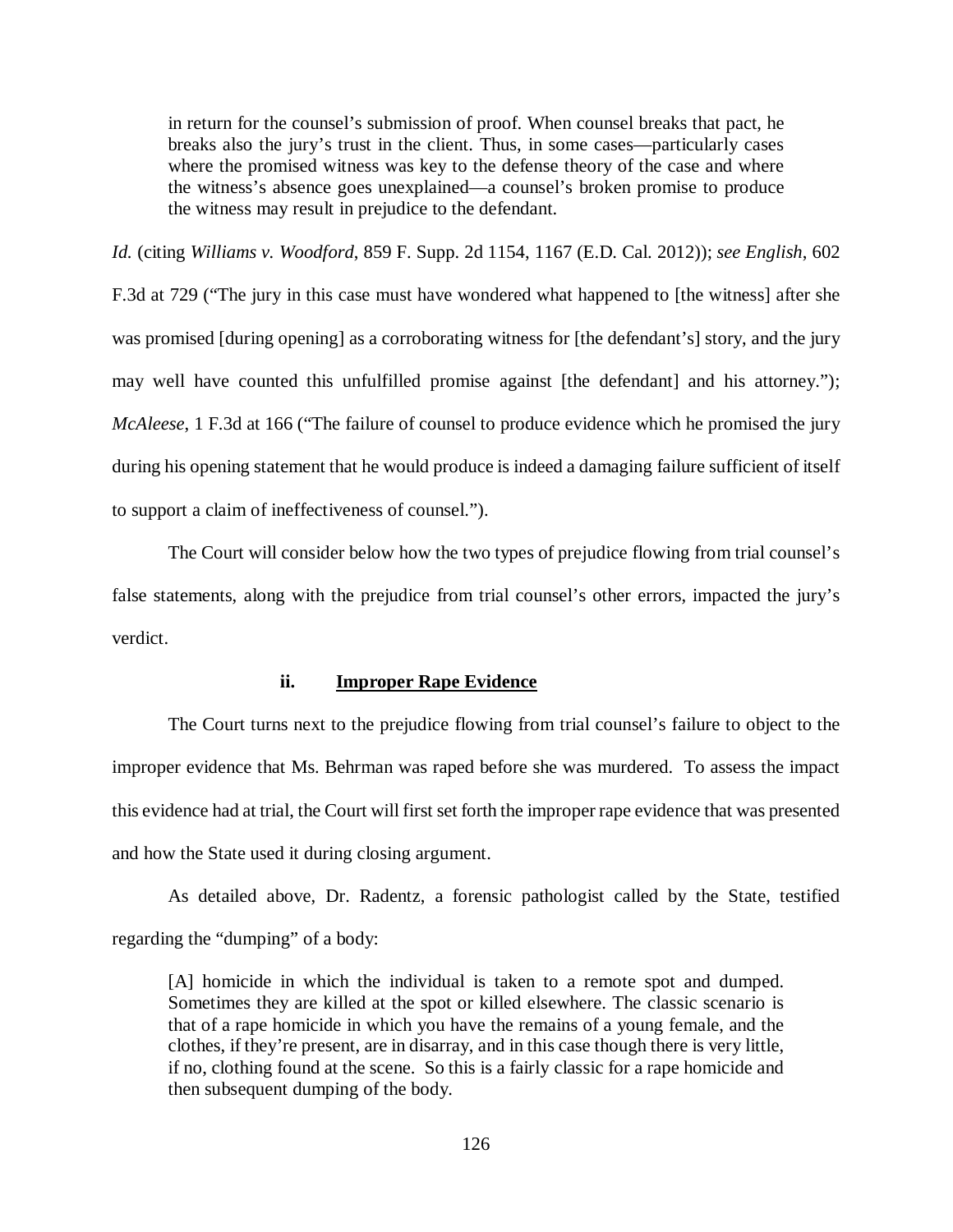Trial Tr. 1423. This testimony undoubtedly prompted a juror to ask Dr. Radentz, "Do you believe the body was raped before being shot," to which Dr. Radentz replied, "yes." *Id.* at 1454.

During follow-up questioning, trial counsel attempted to undermine this testimony instead of simply objecting to it. On one hand, trial counsel brought out testimony that there was no physical evidence proving that Ms. Behrman was raped. But on the other, the exchanges—which, again, would not have been necessary had counsel simply objected to the testimony—belabored Dr. Radentz's testimony regarding rape and, worse still, allowed Dr. Radentz to further explain why he strongly believed Ms. Behrman was raped.

Trial counsel asked and Dr. Radentz answered as follows:

- Q. . . . [Y]ou don't have any evidence that she was raped, do you?
- A. No. That's based on my training and experience.
- Q. It's based on speculation, isn't it?
- A. No. As an expert witness, it's based on my training and experience.
- Q. Yeah, but you're looking at that from a way that a scientist looks at statistics. You don't have any evidence that . . . here because you don't have any soft tissues. Isn't that correct?
- A. In terms of physical evidence.
- $Q.$  ... Right.
- A. No.

*Id.* at 1458. Trial counsel ended his questioning, and the State immediately followed-up on this subject:

- Q. . . . Based on your training and experience, what did you observe that led you to that conclusion?
- A. The . . . scene is classic . . . with a dumping or a scene of a homicide, more specifically a rape homicide. When you find the remains of a female in a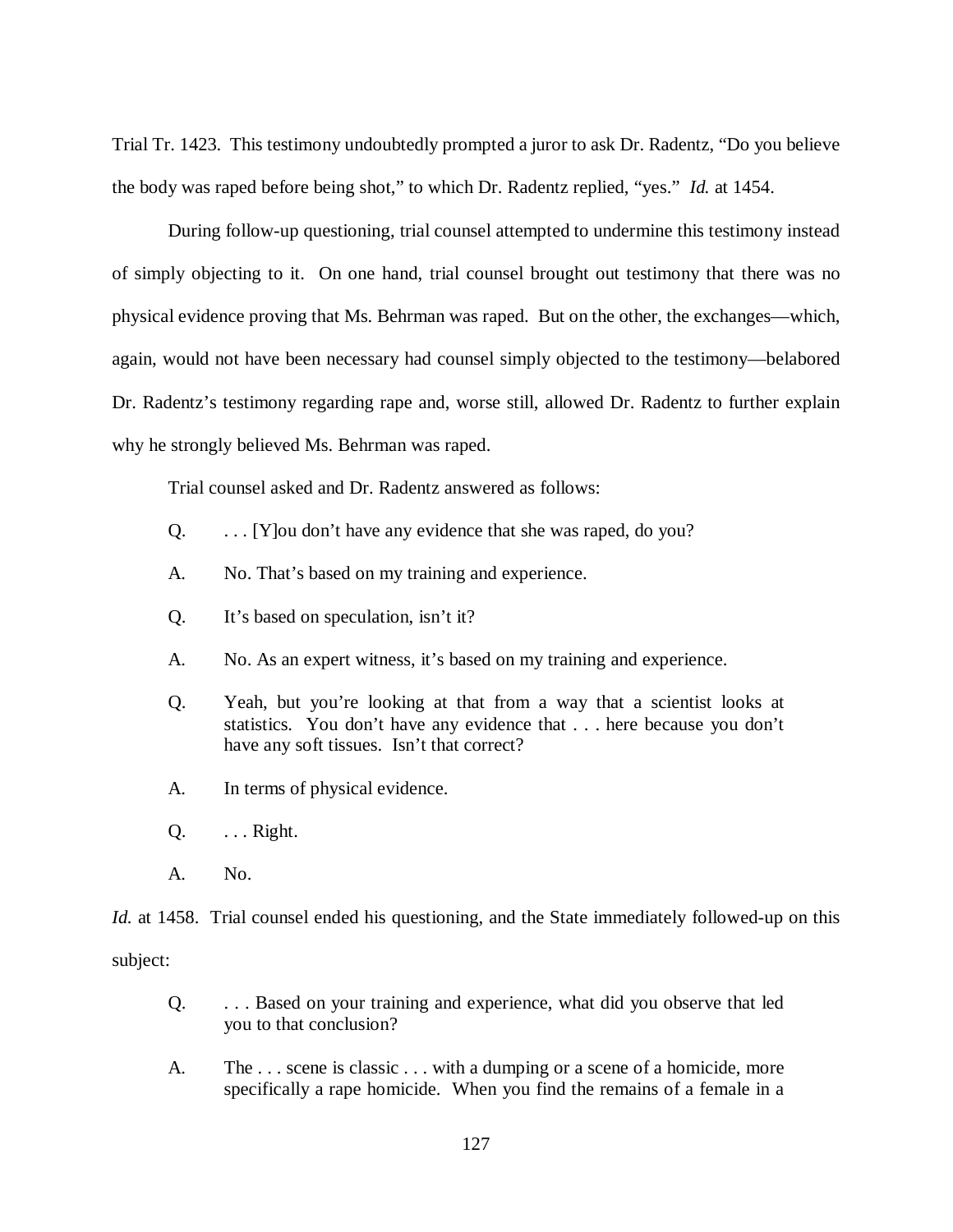remote area with, again, clothing either in disarray or being absent, as I believe it was in this case, that is considered a rape homicide and dumping until proven otherwise. The other characteristic of this case which is found in the rape homicides is the depersonalization effect of the shotgun wound to the back of the head. It is fairly common for an individual after a rape to occur to depersonalize the individual to make the crime seem less severe to them, so they'll frequently disfigure the face with multiple blunt force injuries or a massive wound to the head such as a shotgun would which would completely fragment and disrupt the head and face.

*Id.* at 1459-60. Thus, not only was Dr. Radentz permitted to testify that the jury should believe Ms. Behrman was raped unless Mr. Myers "prove<sup>[s]</sup> otherwise," he was permitted to elaborate on his theory of why this case was a rape-homicide in a manner that, as set forth below, the State

utilized during closing argument.

Finally, trial counsel followed-up with further questioning, again attempting to undermine

Dr. Radentz's testimony:

- Q. And you have no evidence of [rape] in this case other than your own opinion . . . correct?
- A. Well, I mean, other than the evidence of the fact that the body was found in a remote scene, the fact that the body was that of a young female, the fact . . . that there were very few if no clothing items present. Other than that, no.
- Q. Okay. And . . . you certainly . . . even if your conclusion is correct, you don't know who performed that duty because you don't have any scientific evidence to determine that.
- A. That's correct.

*Id.* at 1460-61. Dr. Radentz was so insistent that Ms. Behrman was raped that Hugh Baker essentially ceded the point by pointing out that, even if she was raped, there's no scientific evidence establishing who raped her.

Dr. Radentz's testimony regarding rape featured in the State's closing in three respects. First, the State detailed the factors Dr. Radentz discussed that make this the "classic" rape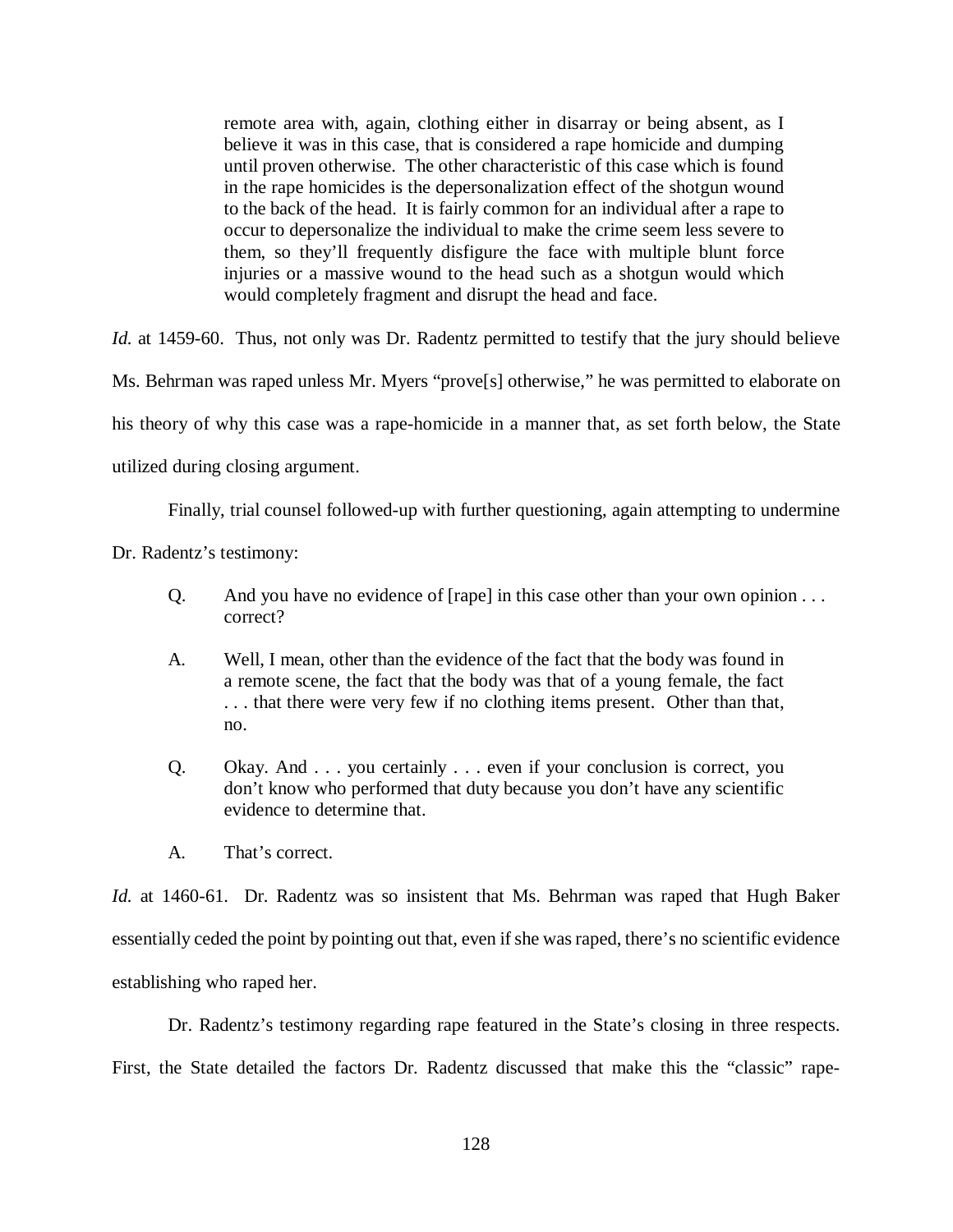homicide. *Id.* at 2750, 2753. Specifically, the State argued that "Dr. Radentz also talked about a classic rape versus homicide case," and compared the two types of body "dumping." *Id.* at 2750, 2753. The State downplayed the first type where an individual overdoses and friends or acquaintances who panic leave the body somewhere it will easily be found, then turned to this case:

And compare that that with what Dr. Radentz said was the classic rape homicide. Look at those factors and see how they apply to this case. Yo[u]ng female. That's Jill. Remote area. That's that area up there, isn't it? Remote? Yeah. There's barely a house around, very little traffic, it's way off the beaten path. No clothing found. Dr. Nawrocki searched. Detective Lang had the recruit school out. No clothing was found. And then depersonalization. Can you think of anything more . . . dehumanizing or more impersonal than putting somebody down, stripped naked, shooting them in the back of the head?

*Id.* at 2753. [34](#page-128-0)

Second, the State returned to Dr. Radentz's testimony regarding depersonalization of a rape victim to argue that Mr. Roell's testimony was credible. In the midst of discussing Mr. Roell's testimony, the State noted that Mr. Roell, given that he was facing criminal charges, had a reason to lie, but his testimony should be believed because he "said things that were corroborated." *Id.* at 2764. First, Mr. Myers "talked three or four times about the bike. Remember the Defendant's pacing, he's nervous, the Defendant was worried about the bike." *Id.* Second, the State explained:

He also said something pretty important and I'm not going to use the language but he used the B word. The Defendant was angry and referred to Jill using the B word. Now remember what Doctor Radentz said about depersonalizing the victims. Stop and think what more way, better way or worse way rather, to depersonalize a human than refer to her as a female dog. It's starting to make sense.

*Id.*[35](#page-128-1)

<span id="page-128-0"></span><sup>&</sup>lt;sup>34</sup> The State's slideshow used during closing contained two slides regarding Dr. Radentz's testimony, one of which highlighted Dr. Radentz's testimony regarding rape. Specifically, it noted that Dr. Radentz, "Explained 'Body Dump vs Rape/Homicide'" and highlighted that this was a "Classic Rape/Homicide case" because it involved a "Young female," "Remote Area," "No clothing found," and "'Depersonalization of the Victim.'" *Id.*

<span id="page-128-1"></span><sup>&</sup>lt;sup>35</sup> The State folded back to Dr. Radentz's depersonalization theory later during closing: "[R]ecall what Doctor Radentz said about depersonalizing the victim. At a time when everybody is hoping that Jill comes home safe . . . here's what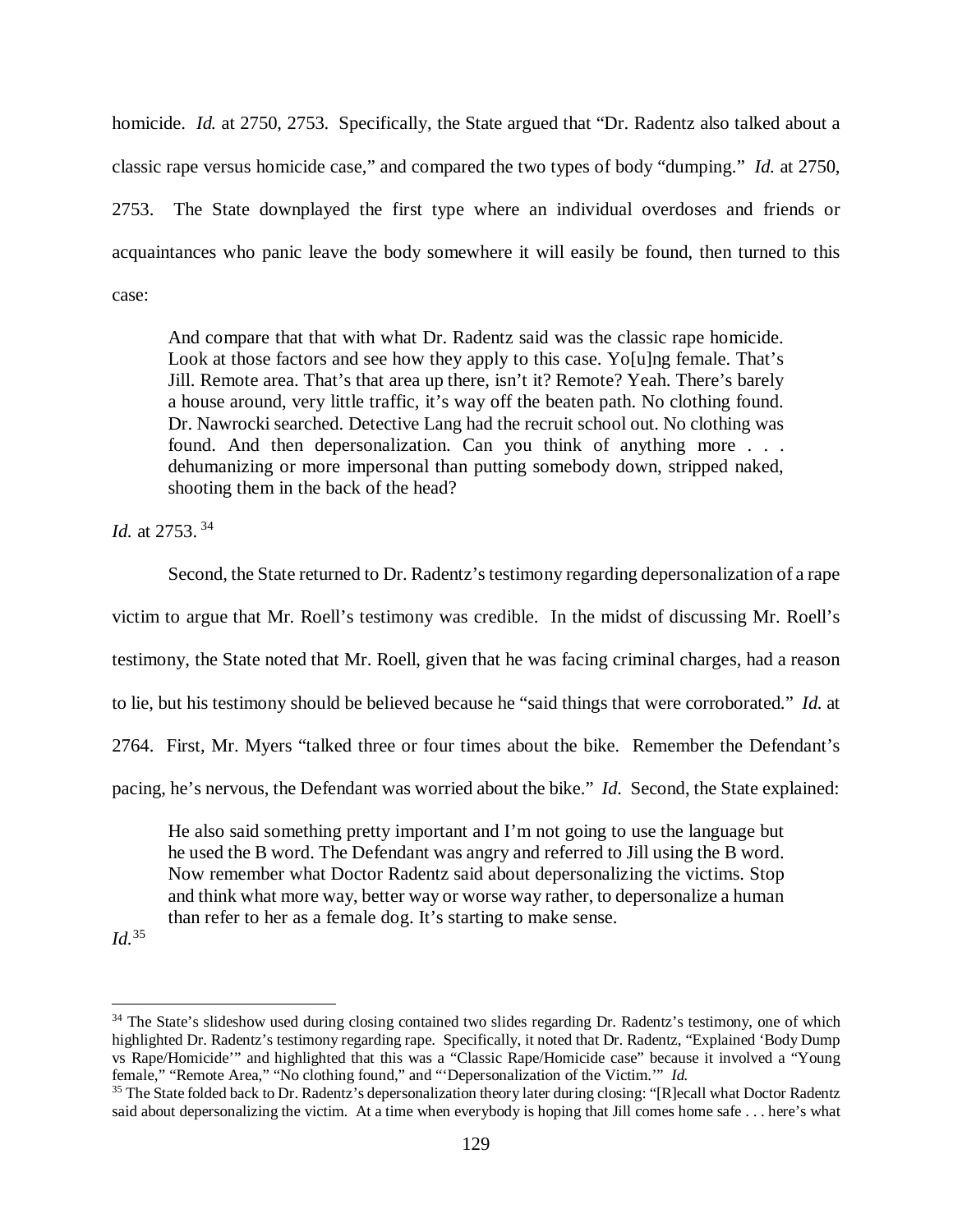Third, the State turned to the evidence of rape to show that Mr. Myers was the perpetrator of the crime, as rape was his motive:

You know the motive in this crime is clear. It's (inaudible) when Doctor Radentz told you that this was a classic rape murder. Rape is a crime of control. Rape is not a sex crime. It is pure and simple control over another human being and dominating them. The Defendant did not have control over [Ms. Goodman]. He was a balloon of hot air about ready to burst, April 28th, 2000. She broke up with him May 5th, that first week he didn't have to (inaudible). He was still obsessing about her when she went on her high school trip to Kentucky Kingdom. He wanted control over her pure and simple and unfortunately Jill happened to be between Carly's house and Lost Man's Lane near the Defendant's trailer at the wrong place at the wrong time.

## *Id.* at 2816-17.

 $\overline{a}$ 

The foregoing shows that trial counsel's failure to object to Dr. Radentz's testimony regarding rape caused three distinct types of prejudice. First is the general prejudice flowing from society's desire to ensure that those who commit sex crimes are held accountable. Second, the State used the rape evidence to bolster Mr. Roell's credibility—a witness whose credibility was otherwise questionable but was important to the State's case. Third, and perhaps most prejudicial, the rape evidence allowed the State to create motive for Mr. Myers to murder a complete stranger when there otherwise was none.

The Supreme Court has discussed the first two types of prejudice in an analogous, albeit different, context. In *House*, the Supreme Court held that the petitioner had demonstrated his actual innocence—a difficult standard requiring a showing that "it is more likely than not that no reasonable juror would have found petitioner guilty beyond a reasonable doubt"—such that his procedural default of certain claims could be overlooked. 547 U.S. at 537. The Supreme Court discussed several factors that led to this conclusion. One such factor was that, in direct contradiction of evidence presented at trial, DNA evidence showed that semen on the victim's

<sup>[</sup>Mr. Myers] calls this, a piece of human excrement, waste, it's depersonalizing and when you see what Doctor Radentz said you start adding the pieces up." *Id.* at 2772.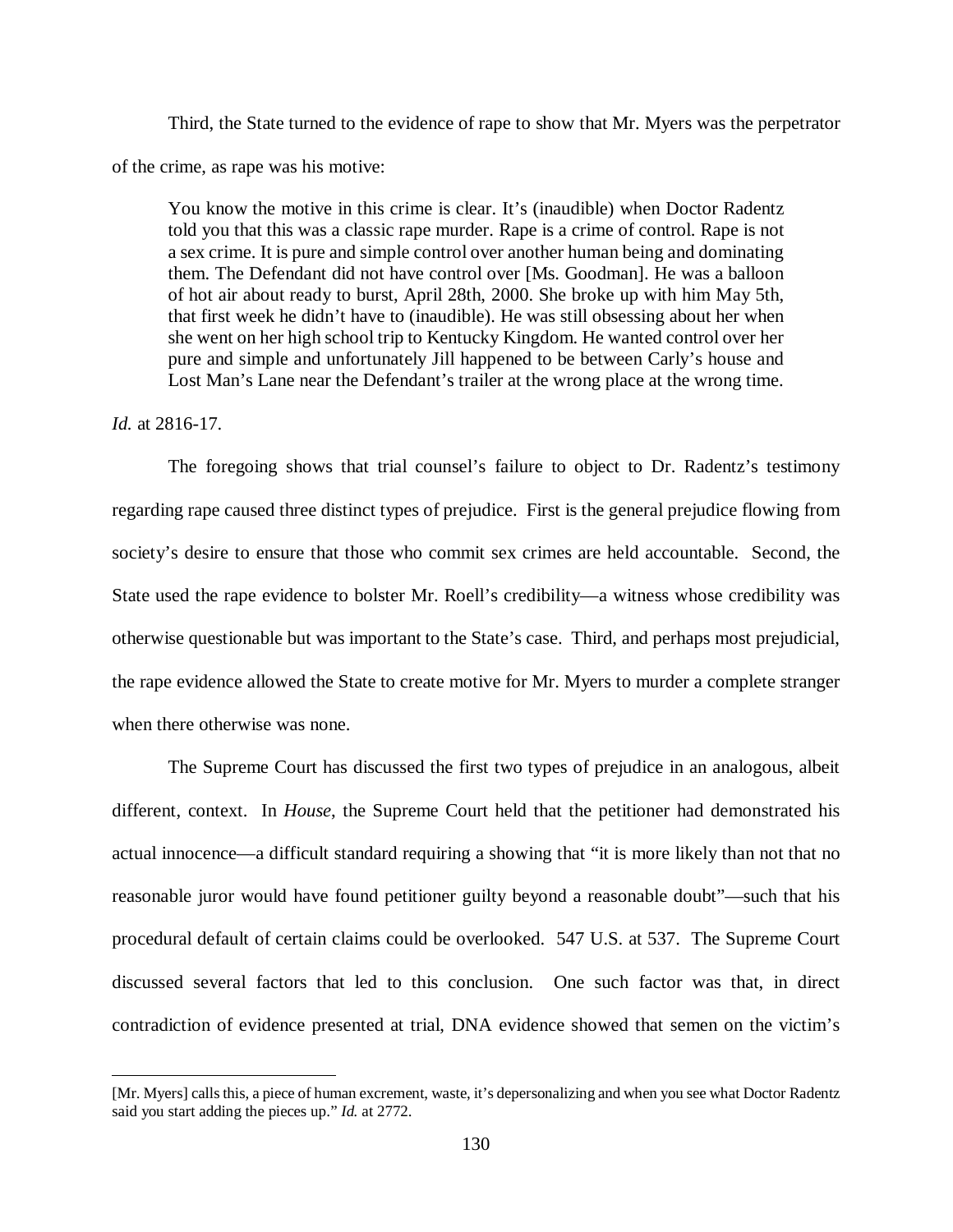nightgown came from her husband, not the petitioner. The State argued that this evidence was immaterial because "neither sexual contact nor motive were elements of the offense" of murder. *Id.* at 540. But, by way of reasoning directly applicable to this case, the Supreme Court held that the new evidence was of "central importance." *Id.*

First, the Supreme Court noted as a general matter that "[l]aw and society, as they ought to do, demand accountability when a sexual offense has been committed." *Id.* at 541. Thus, the fact that a sexual offense occurred, even though the petitioner was not charged with one, "likely was a factor in persuading the jury not to let him go free." *Id.* Much the same can be said for Mr. Myers. Although Mr. Myers was not charged with rape, the fact that the jury believed Ms. Behrman was raped before she was murdered was likely a factor in their decision to find him guilty. *Cf. Daniel v. Commissioner*, 822 F.3d 1248, 1277 (11th Cir. 2016) ("Rape is, of course, highly inflammatory, so unrebutted evidence that [the defendant] tried to rape someone is highly prejudicial.").

Second, the Supreme Court rejected the State's argument in *House* that the new evidence was irrelevant by noting how important evidence of motive is in criminal cases, especially cases like the instant case where the primary issue at trial is the identity of the perpetrator. The Supreme Court observed that the trial in *House* "[f]rom beginning to end . . . [was] about who committed the crime," and "[w]hen identity is in question, motive is key." *House*, 547 U.S. at 540; *see also Ford v. Wilson*, 747 F.3d 944, 952 (7th Cir. 2014) ("[W]hile motive was not an element of the offense, it was certainly relevant."); *Turner v. State*, 953 N.E.2d 1039, 1057 (Ind. 2011) ("Evidence of a defendant's motive is always relevant in the proof of a crime."). The Supreme Court highlighted that the importance of motive "was not lost on the prosecution, for it introduced the evidence and relied on it in the final guilt-phase closing argument," *House*, 547 U.S. at 540, just as the State did during closing here.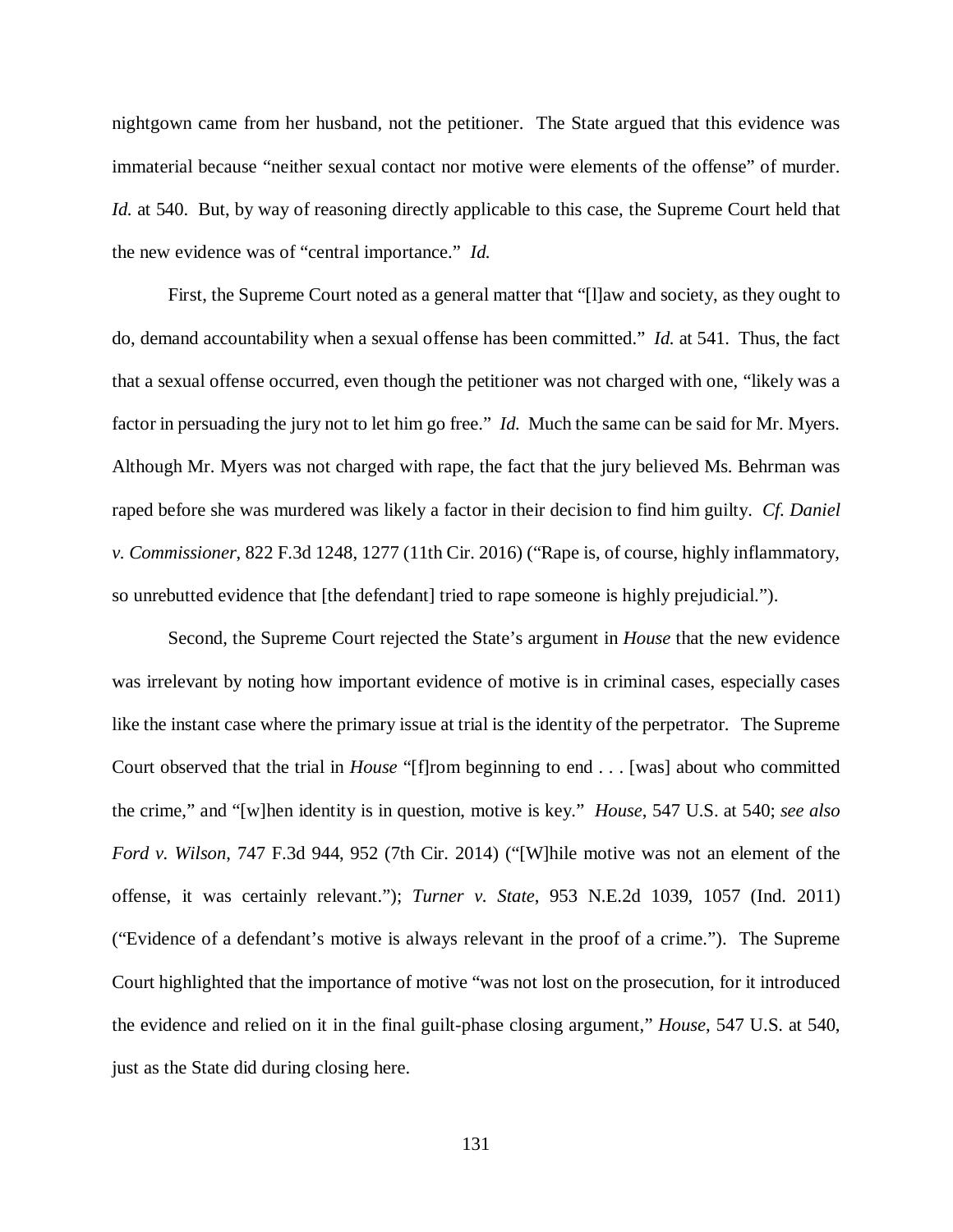In both this case and *House*, the jury was told rape was the motive, but the evidence supporting that should not have been presented.The Supreme Court explained how this can impact the jury:

A jury informed that fluids on [the victim's] garments could have come from House might have found that House trekked the nearly two miles to the victim's home and lured her away in order to commit a sexual offense. By contrast a jury acting without the assumption that the semen could have come from House would have found it necessary to establish some different motive, or, if the same motive, an intent far more speculative.

*Id.* at 541. Moreover, the Supreme Court noted how evidence of sexual assault as motive can color the jury's perception of other evidence: without the evidence of sexual assault as motive, "House's odd evening walk and his false statements to authorities, while still potentially incriminating, might appear less suspicious." *Id.*

In sum, the rape evidence prejudiced Mr. Myers in the three foregoing ways. How this prejudice weighs in cumulation with the prejudice flowing from trial counsel's other errors is considered below.[36](#page-131-0)

<span id="page-131-0"></span><sup>&</sup>lt;sup>36</sup> The Indiana Court of Appeals in *Myers II* addressed the improperly admitted rape evidence only on the prejudice prong. *See Myers II*, 33 N.E.3d at 1106-07. It first set forth the reasons the *Myers I* court determined that the admission of the rape evidence, although an error, did not amount to fundamental error such that Mr. Myers was entitled to a new trial. Those reasons were: (1) "the question of rape was peripheral to the murder charge and received relatively minimal attention at trial"; (2) "defense counsel thoroughly cross-examined Dr. Radentz, eliciting his testimony that there was no physical evidence that Behrman had been raped and that the only basis upon which he opined that a rape had occurred was his training and experience with respect to circumstances surrounding the general disposal of human remains"; and (3) because all other evidence that Mr. Myers engaged in inappropriate sexual conduct was excluded, "[t]he references to rape . . . did nothing to implicate Myers as the perpetrator of this charged crime, which was the central issue at trial." *Id.* at 1107 (quoting *Myers I*, 887 N.E.2d at 187) (internal quotation marks omitted). The *Myers II* court recognized that establishing prejudice under *Strickland* requires a lesser showing than that to establish fundamental error, but stated that "[f]or the same reasons this court [in *Myers I*] concluded no fundamental error occurred, we also conclude that Myers has not established prejudice." *Id.* at 1107.

The preceding analysis of the rape evidence undermines all three bases on which the Indiana Court of Appeals discounted its prejudicial effect. First, the rape evidence was only "peripheral" in the sense that only Dr. Radentz, who was one of many witnesses at trial, testified about it. But he was also the only witness who *could have*, given that the rape testimony was based solely on his expertise. More important, it was not at all peripheral in the sense that it was the *only* evidence of motive and was discussed several times by the State during closing, both to argue that Mr. Myers had motive and to bolster Mr. Roell's credibility. Second, Dr. Radentz forcefully and rather persuasively defended his opinion that Ms. Behrman was raped during cross-examination. He even testified that all relevant factors suggesting Ms. Behrman was raped were met such that the jury should conclude as much unless Mr. Myers "prove[s]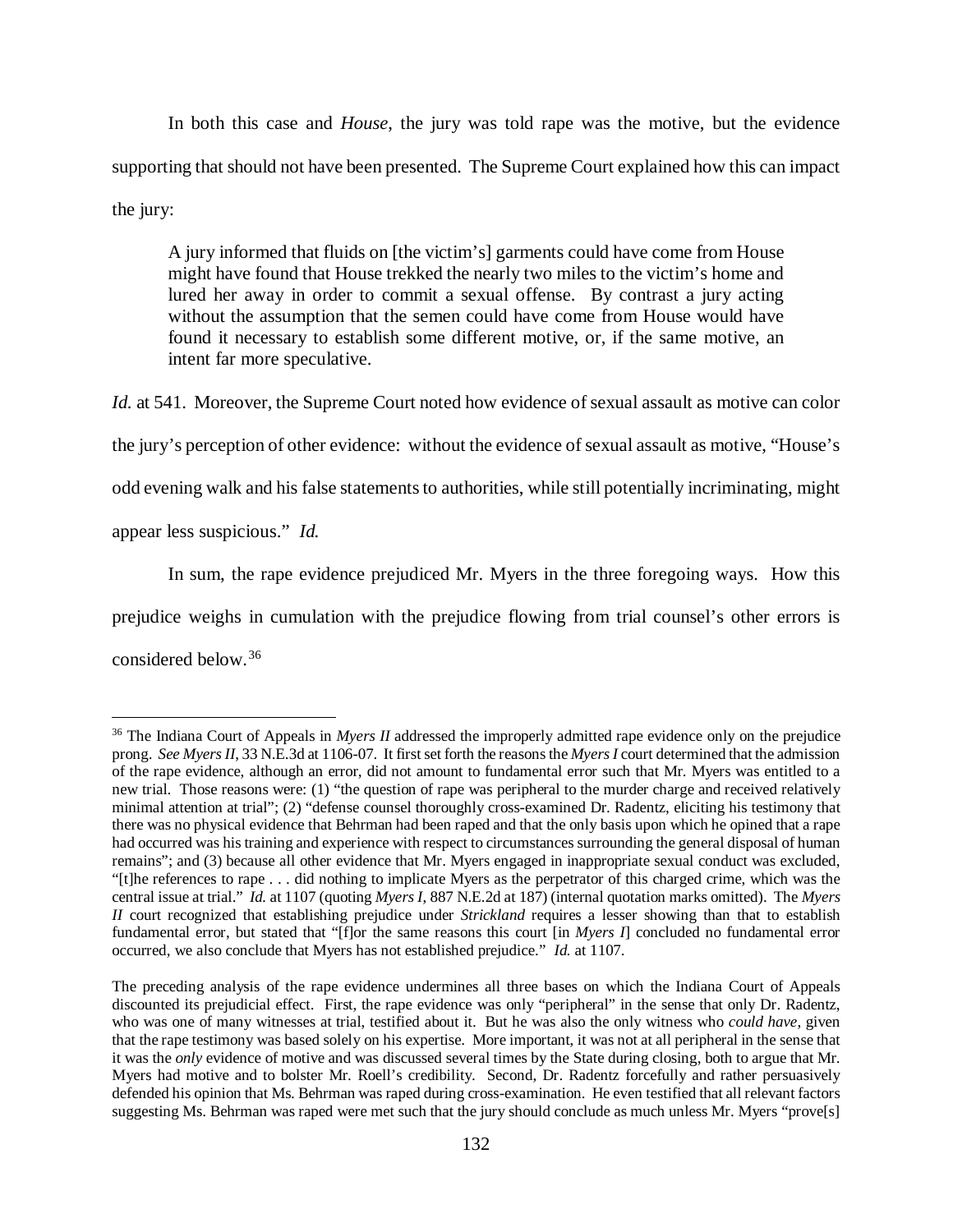## **iii. Improper Bloodhound Evidence**

The Court turns finally to the bloodhound evidence.<sup>37</sup> The Court concluded above that trial counsel should have objected to Deputy Douthett's testimony regarding his bloodhound search and, had trial counsel done so, that objection likely would have been sustained. To assess the potential prejudice flowing from this error, the Court will set forth the role the bloodhound evidence played during trial and, had it not been introduced, what the remaining evidentiary picture would have led the jury likely to conclude. In the end, the bloodhound evidence was the State's strongest evidence undermining Mr. Myers's alibi, and it also undermined the Owings theory.

Trial counsel's defense of Mr. Myers consisted of offering two different theories of who else may have committed the crime, the Hollars and Owings theories, and offering an alibi for Mr. Myers. *See* Trial Tr. 472-75. The alibi, as previously discussed, was based on phone records showing that Mr. Myers was home several miles northwest of Ms. Behrman's residence during the timeframe when she disappeared. *See* D. Trial Ex. A. Given this, if Ms. Behrman had ridden south from her home on the day she disappeared, Mr. Myers had a solid alibi. Establishing that Ms. Behrman rode south also aligned with the Owings theory—that Ms. Owings, Ms. Sowders, and Mr. Clouse hit Ms. Behrman with a vehicle when she was riding south of her residence, killed her, dumped her bike, and hid her body.

Mr. Myers's alibi was a central part of his defense. Trial counsel noted several times during opening that Ms. Behrman was last seen south of her residence by Ms. Papakhian. *See* Trial Tr. 472-74, 480. He not only argued that if Ms. Behrman rode south, the phone records establish that

 $\overline{a}$ 

otherwise." Trial Tr. 1459-60. Finally, the Supreme Court's analysis in *House—*of how evidence of sexual assault and motive are critical for determining who committed a crime—is directly contrary to the Indiana Court of Appeals' conclusion that the rape evidence "did nothing to implicate Myers as the perpetrator of this charged crime." *Myers II*, 33 N.E.3d at 1107.

<span id="page-132-0"></span><sup>&</sup>lt;sup>37</sup> The Indiana Court of Appeals did not address prejudice as to Mr. Myers's claim regarding the bloodhound evidence, as it decided this claim only on the deficient performance prong. *See Myers II*, 33 N.E.3d at 1099-1100.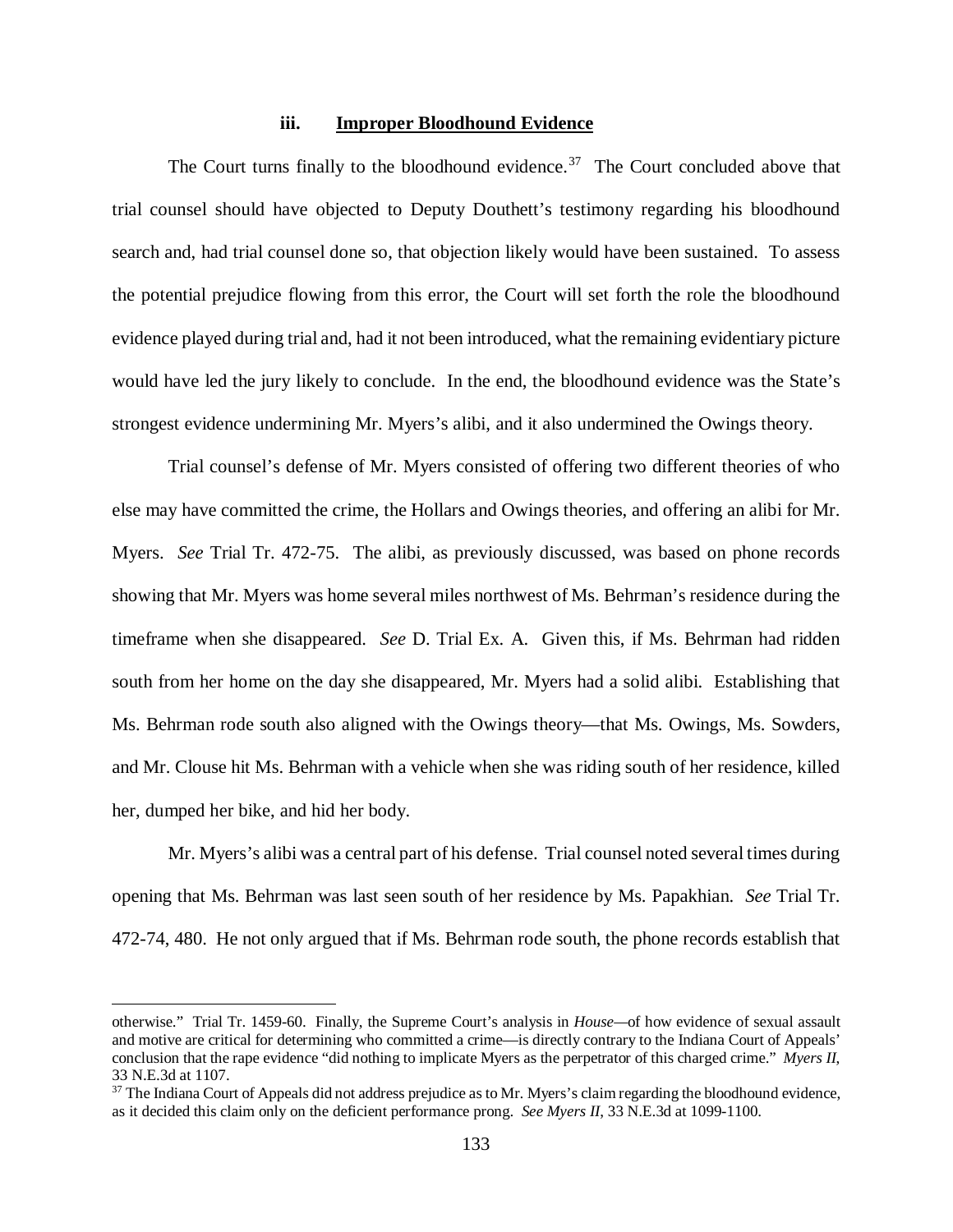it was "absolutely impossible for [Mr. Myers] to be involved," *id.* at 475, but he pointed out that, after several years of investigations and grand jury proceedings, law enforcement never even obtained or considered Mr. Myers's phone records, *id.* at 475-76. Trial counsel returned to this argument during closing, arguing that Agent Dunn "worked this case for three years" and "believed [the southern] theory because it matches as to where Jill Behrman was last seen, 4700 South [Harrell] Road." *Id.* at 2781-82. This southern route theory, trial counsel continued, was "corroborated by the Wendy Owings statement." *Id.* at 2782.

Indeed, the alibi was likely his best defense, as it was undisputed during trial that Mr. Myers made phone calls from his residence. Thus, trial counsel only had to show some reasonable likelihood Ms. Behrman rode south for Mr. Myers's alibi to create reasonable doubt. This stands in stark contrast to the difficulty of creating reasonable doubt by convincing the jury of the Hollars or Owings theories, both of which had significant problems.

To undermine Mr. Myers's alibi and the Owings theory, the State attempted to prove that Ms. Behrman rode north on the day she disappeared. As described above, the State attempted to prove this by pointing out that the bike was found on the northern route and offering three additional witnesses. By far the most compelling evidence was the bloodhound testimony of Deputy Douthett. His testimony, if credited by the jury, showed that Ms. Behrman rode north to the field where her bicycle was found and stopped there. *Id.* at 988-89. Such evidence almost entirely undermined Mr. Myers's alibi that he was home, given that the field was less than a mile from Mr. Myers's residence.

Had trial counsel moved to exclude this evidence, as he should have sought to do, the remaining evidence that Ms. Behrman rode north rather than south was quite weak. As noted above, Dr. Houze merely demonstrated that Ms. Behrman *could* have ridden north and returned in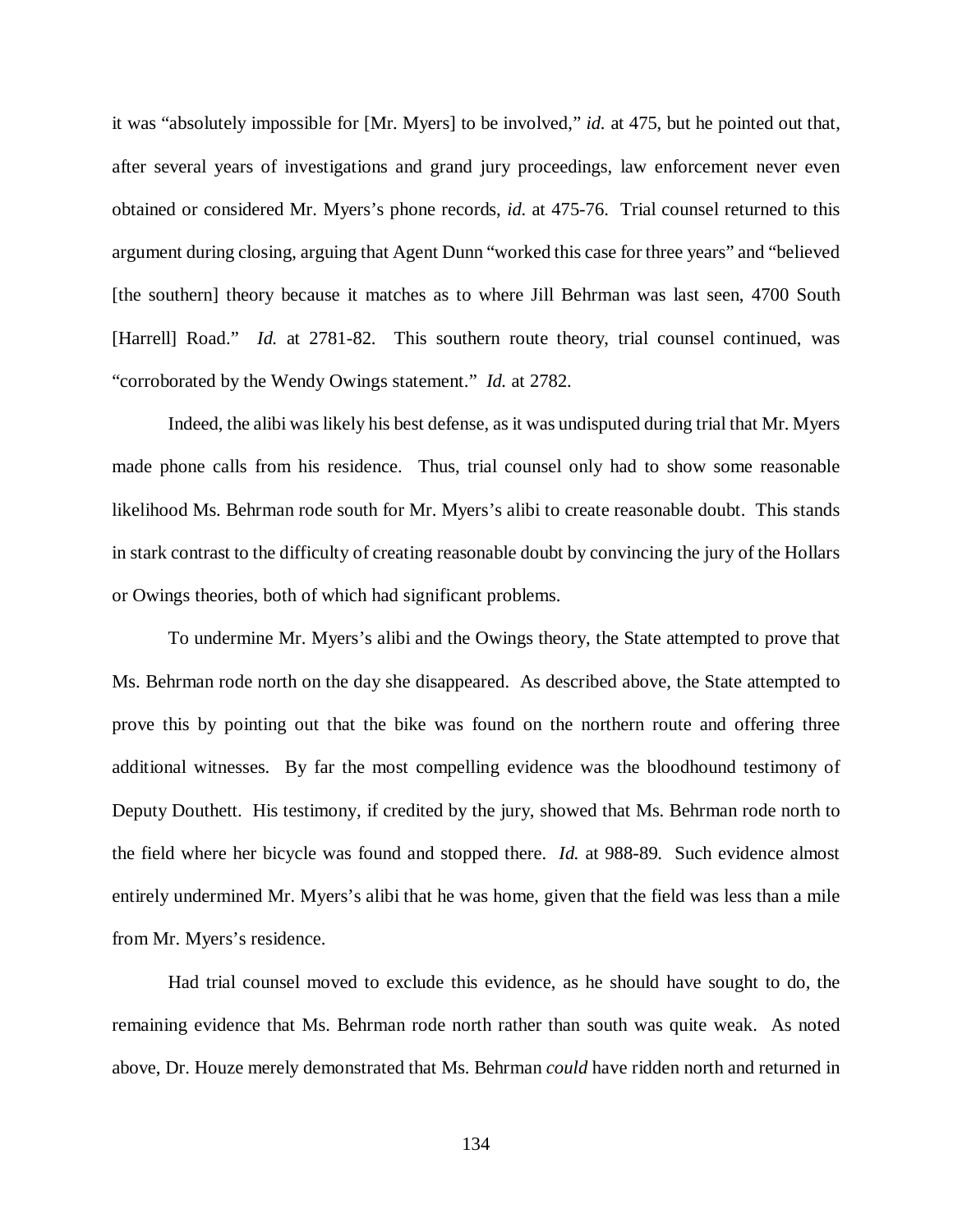time for her work shift, which leaves only Mr. England's testimony that Ms. Behrman actually rode north. Mr. England testified that he saw a bicyclist matching Ms. Behrman's description, but he was uncertain whether he saw this biker on the relevant day or not. Trial Tr. 1019-26. One witness testifying that he saw a cyclist matching Ms. Behrman's description perhaps on the day in question is far from compelling evidence that Ms. Behrman rode north. Notably, the State argued during closing that other than Ms. Papakhian's sighting of Ms. Behrman, "all the other evidence points north," but to support this argument, pointed only to the bloodhound evidence that should have been excluded. *Id.* at 2746.

Critically, the remaining evidence that Ms. Behrman rode north is just as tenuous as the evidence presented showing Ms. Behrman rode south. The jury heard that Ms. Behrman's high school classmate, Ms. Papakhian, originally told law enforcement that she saw Ms. Behrman riding south on May 31, 2000, the day she disappeared.<sup>[38](#page-134-0)</sup> *Id.* at 2203. Agent Dunn confirmed this, testifying that, based on various sources of information, he thought there was a "strong possibility that [Ms. Behrman] was on South Harrell Road" where Ms. Papakhian saw her. *Id.* at 2563; *see also id.* at 1080 (Brian Behrman testifying that he was aware of reports that his sister was last seen south on Harrell Road); *id.* at 2463 (Detective Lang testifying that there were "several" reported sightings of Ms. Behrman, but Agent Dunn focused solely on Ms. Papakhian's sighting of Ms. Behrman south on Harrell Road). This was also consistent with the story Ms. Owings originally told law enforcement (although she testified during trial that it was false)—namely, that while driving on Harrell Road, she hit Ms. Behrman. *Id.* at 2095.

<span id="page-134-0"></span><sup>&</sup>lt;sup>38</sup> The Court did not ultimately decide whether trial counsel's performance was deficient for failing to present additional evidence that Ms. Behrman rode south on the day in question because the three errors identified were together sufficient to establish prejudice. If trial counsel was also deficient for this reason, the additional evidence supporting that Ms. Behrman rode south that trial counsel should have presented would, of course, make it even more likely that the jury would have concluded Ms. Behrman rode south on the day in question. This, in turn, would have made Mr. Myers's alibi defense even stronger.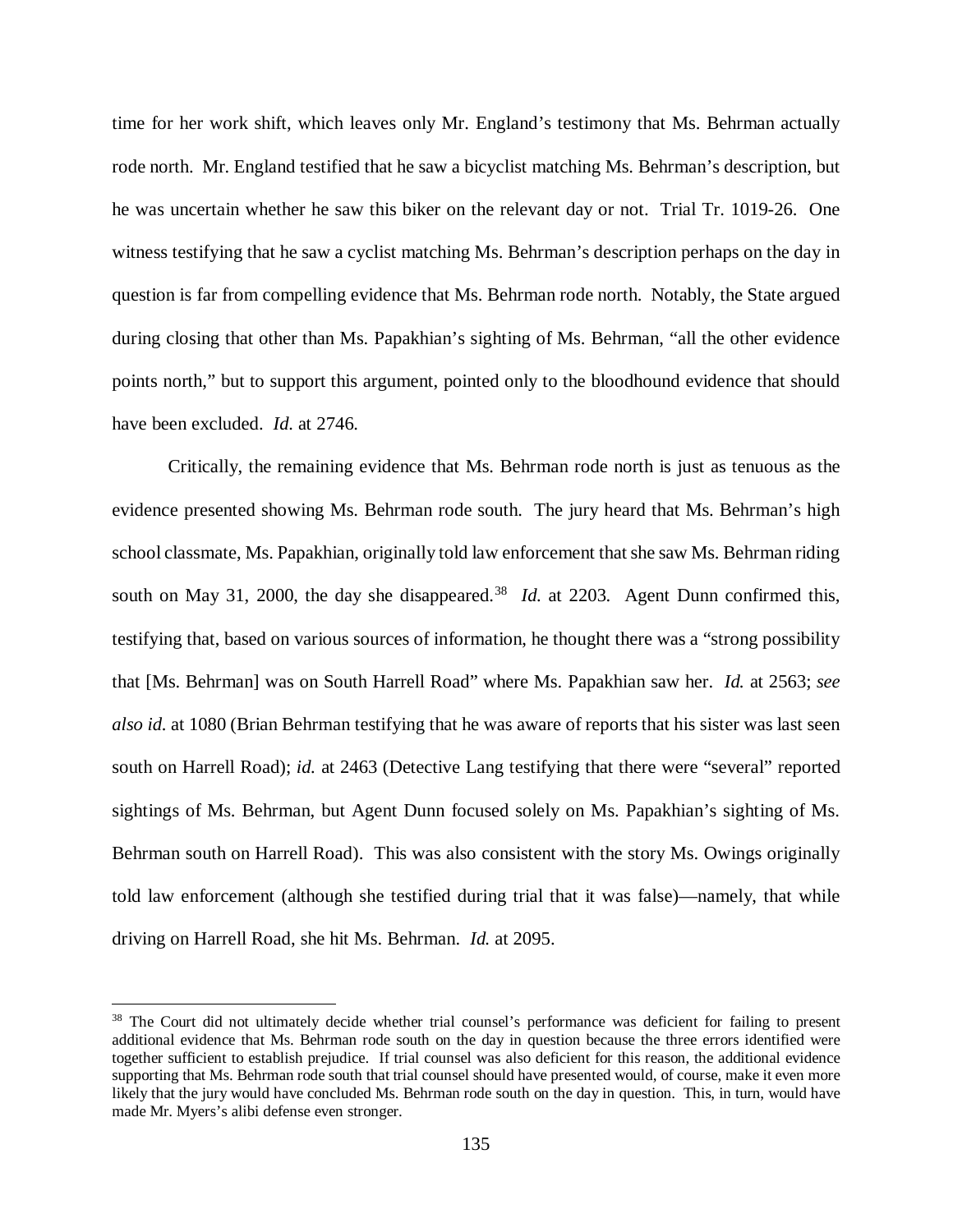Detective Arvin, however, testified that he interviewed Ms. Papakhian several years later and disagreed with Agent Dunn's and the FBI's original conclusion that Ms. Papakhian saw Ms. Behrman on the Wednesday morning she went missing. *Id.* at 2227-28. Instead, after interviewing five other individuals who were at the same party as Ms. Papakhian the night before she saw Ms. Behrman, *id.* at 2203, Detective Arvin concluded that it was "more likely" Ms. Papakhian saw Ms. Behrman the day before she disappeared, *id.* at 2228. Detective Arvin also concluded that the timeline for Ms. Papakhian to have seen Ms. Behrman, based on when Ms. Behrman logged off her computer and when Ms. Papakhian almost always left for class, suggested that it was unlikely Ms. Papakhian saw her on the day she disappeared. *See id.* at 2230-32.

Without the bloodhound evidence, the jury would have been left with evidence that an individual who personally knew Ms. Behrman reported to law enforcement that she saw her riding south on the day in question. The FBI's investigation led it to believe there was a "strong possibility" that this report was correct. Trial Tr. 2561-62. But, based on interviews and a recreation of the timing of that sighting conducted several years later, different law enforcement officials concluded the sighting was the day before Ms. Behrman disappeared. *Id.* at 2228. The jury would have had to weigh this evidence that Ms. Behrman rode south—that may have been undermined—against the testimony of Mr. England, an individual who did not know Ms. Behrman but saw a rider matching her description on the northern route either the day she disappeared or the day after. Because Mr. Myers had a solid alibi if Ms. Behrman rode south, the jury would only need to believe there was some likelihood Ms. Behrman rode south to create reasonable doubt that Mr. Myers murdered her. Given this, it would be difficult to overstate how prejudicial the bloodhound evidence was to Mr. Myers's alibi defense.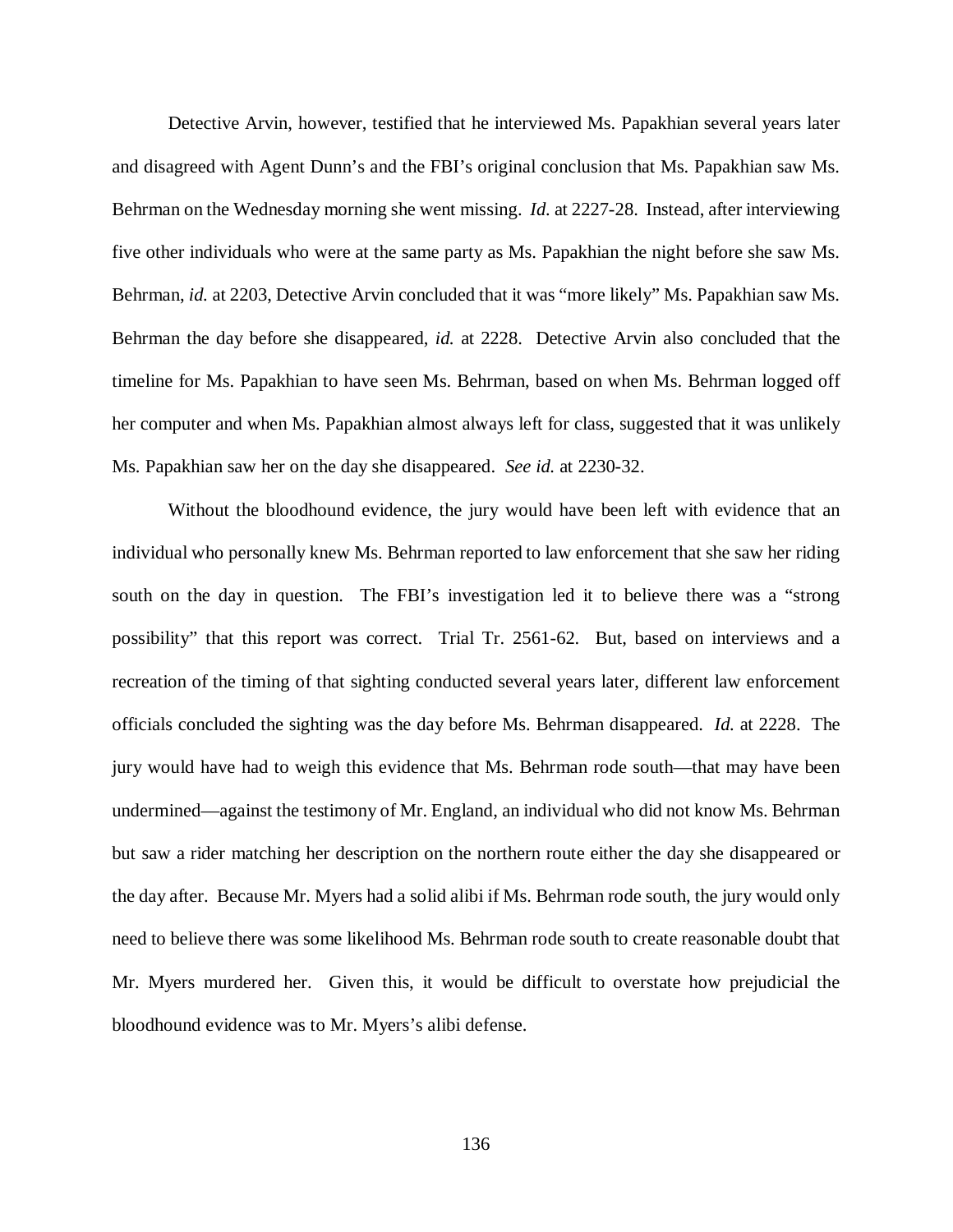The bloodhound evidence also damaged trial counsel's Owings theory. During opening, trial counsel offered the Owings theory and Hollars theory as alternative bases on which to find reasonable doubt that Mr. Myers murdered Ms. Behrman. Trial counsel told the jury that Ms. Owings, Ms. Sowders, and Mr. Clouse hit Ms. Behrman with a vehicle when they were driving south of Ms. Behrman's residence, then killed her to cover up their crime, placed her body in Salt Creek, and eventually moved it to where it was ultimately found three years later. Trial Tr. 471- 72. This theory, trial counsel argued, was supported by several things, one of which was that Ms. Behrman was last seen by Ms. Papakhian riding on 4700 Harrell Road. *Id.* at 471-73. As discussed above, Ms. Owings confessed (but later recanted) that while driving on Harrell Road, she hit Ms. Behrman. *Id.* at 2095. The bloodhound evidence bolstered the State's position that Ms. Owings's confession was false because it showed Ms. Behrman rode north, not south on Harrell Road.

Much like the Hollars theory, there were significant problems with the Owings theory even without trial counsel's errors. The most glaring were that (1) Ms. Owings told law enforcement Ms. Behrman was stabbed to death, yet once Ms. Behrman's remains were found, the forensic evidence strongly suggested that her cause of death was a shotgun wound, and (2) Ms. Behrman's remains were not found in Salt Creek. *Id.* at 517, 621, 664, 1420. For these reasons, and because all law enforcement agencies believed Ms. Owings's confession was false, the Indiana Court of Appeals determined that trial counsel decided not to "pursue Owings's confession as its primary theory of defense" and thus only pursued it "to some extent." *Myers II*, 33 N.E.3d at 1111.

Despite these difficulties and trial counsel's own reservations about the strength of the theory, trial counsel repeatedly presented the Owings theory to the jury as a basis for reasonable doubt. Yet trial counsel's failure the exclude the bloodhound evidence undermined a key part of Ms. Owings's confession—that she hit Ms. Behrman on Harrell Road, the very road where Ms.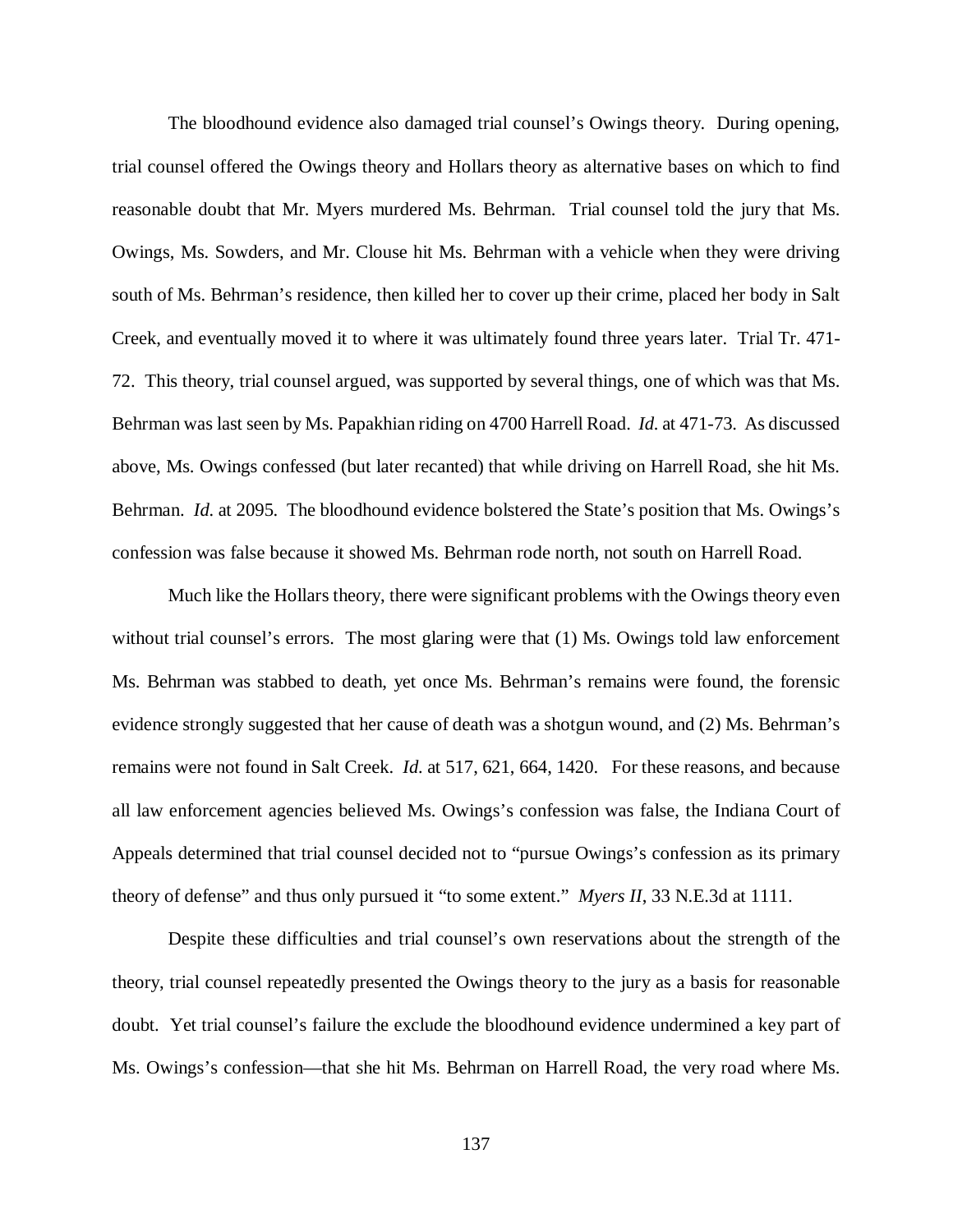Papakhian saw Ms. Behrman. Thus, to the extent the jury thought the Owings theory could have been true, the bloodhound evidence undermined its foundation—that the incident started by Ms. Owings hitting Ms. Behrman on Harrell Road.

In sum, trial counsel's failure to move to exclude the unreliable bloodhound evidence destroyed Mr. Myers's otherwise strong alibi defense and weakened the already weak Owings theory. The Court will consider this prejudice along with the prejudice flowing from trial counsel's other errors below.

#### **c. Cumulative Prejudice Analysis**

The Court turns finally to the cumulative prejudice analysis required by *Strickland*. To demonstrate prejudice, Mr. Myers "must show that there is a reasonable probability that, but for counsel's unprofessional errors, the result of the proceeding would have been different. A reasonable probability is a probability sufficient to undermine confidence in the outcome." *Strickland*, 466 U.S. at 694. This requires a "substantial, not just conceivable" likelihood of a different result. *Richter*, 562 U.S. at 112. But prejudice can be shown "[e]ven if the odds that the defendant would have been acquitted had he received effective representation appear to be less than fifty percent, . . . so long as the chances of acquittal are better than negligible." *Harris*, 698 F.3d at 644. As noted above and applicable here, "a verdict or conclusion only weakly supported by the record is more likely to have been affected by errors than one with overwhelming record support." 466 U.S. at 696.

The prejudice analysis requires the Court to "assess the totality of the omitted evidence under *Strickland* rather than the individual errors." *Washington*, 219 F.3d at 634-35 (citing *Williams*, 529 U.S. at 397-98); *Sussman*, 636 F.3d at 360-61. "[E]ven if [counsel's] errors, in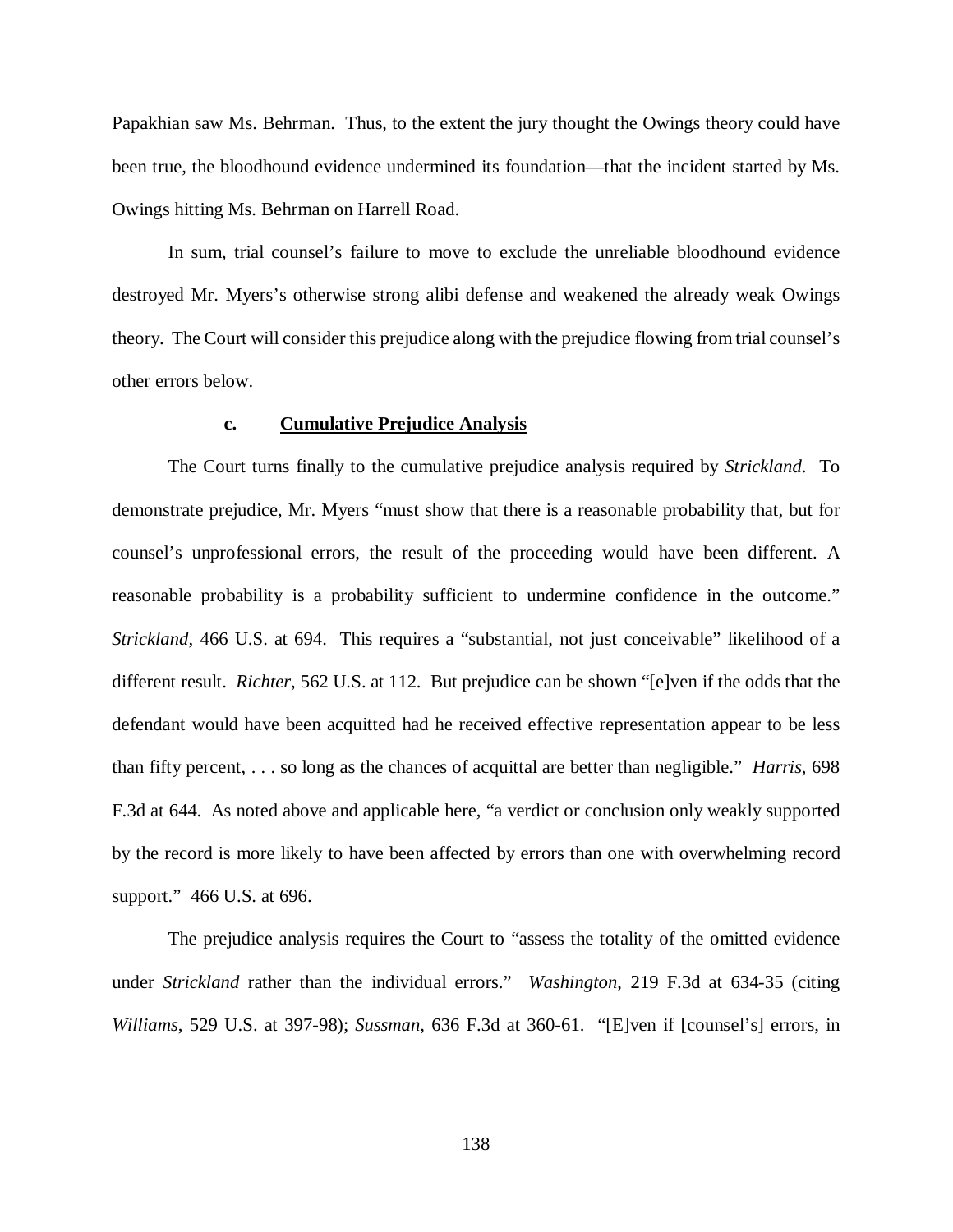isolation, were not sufficiently prejudicial, their cumulative effect" can amount to prejudice under *Strickland*. *Martin*, 424 F.3d at 592 (citing *Alvarez v. Boyd*, 225 F.3d 820, 824 (7th Cir. 2000)).

The cumulative impact of trial counsel's errors was devastating to Mr. Myers's defense. Trial counsel's errors impacted the jury's verdict in at least four specific ways that, taken together, undermine the Court's confidence in its accuracy. Because the Court discussed the prejudice flowing from each of trial counsel's errors in detail above, the Court will more succinctly summarize how those types of prejudice, together, show that there is a "reasonable probability" they impacted the outcome of trial. *Strickland*, 466 U.S. at 694.

## **i. Trial Counsel Undermined All Three of Mr. Myers's Defenses**

Trial counsel's false statements during opening and failure to object to the bloodhound evidence, together, significantly undermined all three of Mr. Myers's defenses. Trial counsel's false statements regarding the Hollars theory—that a bloodhound tracked Ms. Behrman's scent to Mr. Hollars's residence and that he was seen arguing with Ms. Behrman shortly before she disappeared—were, if true, the best evidence supporting the theory. But they were simply false. Thus, to whatever extent the jury was considering the Hollars theory by the end of trial, it came to realize not only that the best evidence promised to support it was not presented, but that the theory was predicated on rather sensational lies. After this, no reasonable jury would consider the Hollars theory a basis for reasonable doubt.

Then, trial counsel's failure to exclude the bloodhound evidence undermined Mr. Myers's remaining two defenses. As explained above, Mr. Myers's alibi defense was likely his strongest defense. But for the bloodhound evidence, the evidence of whether Ms. Behrman rode north toward Mr. Myers's residence or south (in which case Mr. Myers had an alibi) was at best a close call, as there was not compelling or undisputed evidence either way. Given this, the bloodhound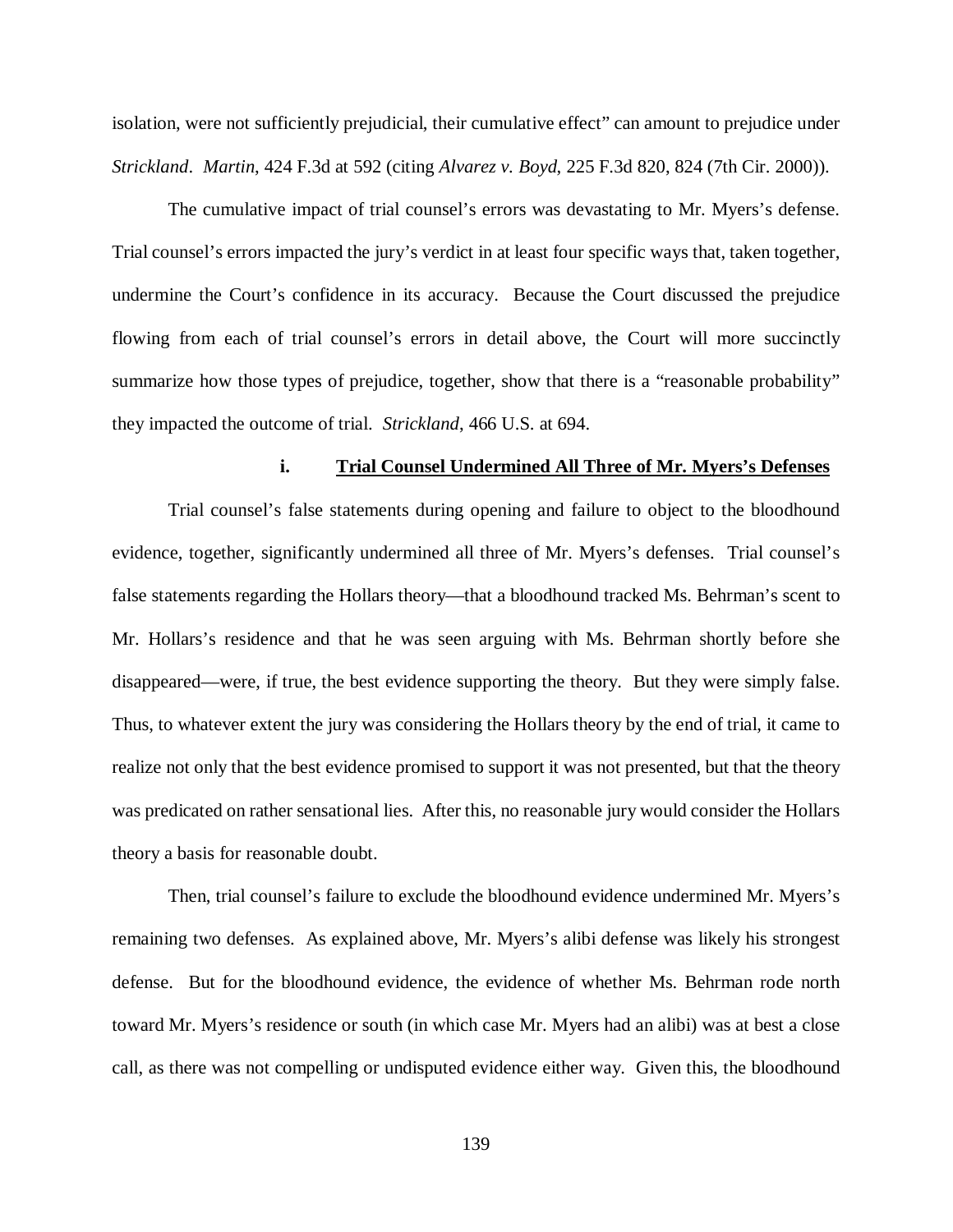evidence tipped the scale strongly in favor of Ms. Behrman riding north and, in doing so, destroyed Mr. Myers's alibi.

Because the Owings theory relied on Ms. Behrman riding south, the bloodhound evidence undermined it as well. Even though trial counsel only pursued the Owings theory "to some extent," *Myers II*, 33 N.E.3d at 1111, trial counsel repeatedly offered it to the jury as a basis to find reasonable doubt. But trial counsel's failure the exclude the bloodhound evidence undermined a key part of Ms. Owings's confession—that she hit Ms. Behrman on Harrell Road, the very road where Ms. Papakhian saw Ms. Behrman. This failure showed yet another aspect of Ms. Owings's confession that was false.

In the end, trial counsel's errors undermined all three of Mr. Myers defenses. The errors destroyed two of his defenses, including his best defense, and further undermined a defense that trial counsel only attempted to pursue in a limited fashion. Together, this left Mr. Myers without a meaningful defense theory through which any jury would find reasonable doubt.

# **ii. Trial Counsel Allowed the State to Present Evidence of Motive when There was Otherwise None**

Trial counsel's failure to object to the rape evidence allowed the State to argue that Mr. Myers had motive when, but for that error, the State had no evidence explaining why Mr. Myers would have murdered Ms. Behrman. The State was able to use the rape evidence to argue in closing that Mr. Myers's motive was "clear"—rape is a "crime of control," and since he could not control his ex-girlfriend, Ms. Goodman, he used rape to control Ms. Behrman, who was "at the wrong place at the wrong time." Trial Tr. 2816-17. Whether Mr. Myers or someone else killed Ms. Behrman was essentially the only question at trial, and the Supreme Court has made clear that "[w]hen identity is in question, motive is key." *House*, 547 U.S. at 540. Without the rape evidence, the jury "would have found it necessary to establish some different motive, or, if the same motive,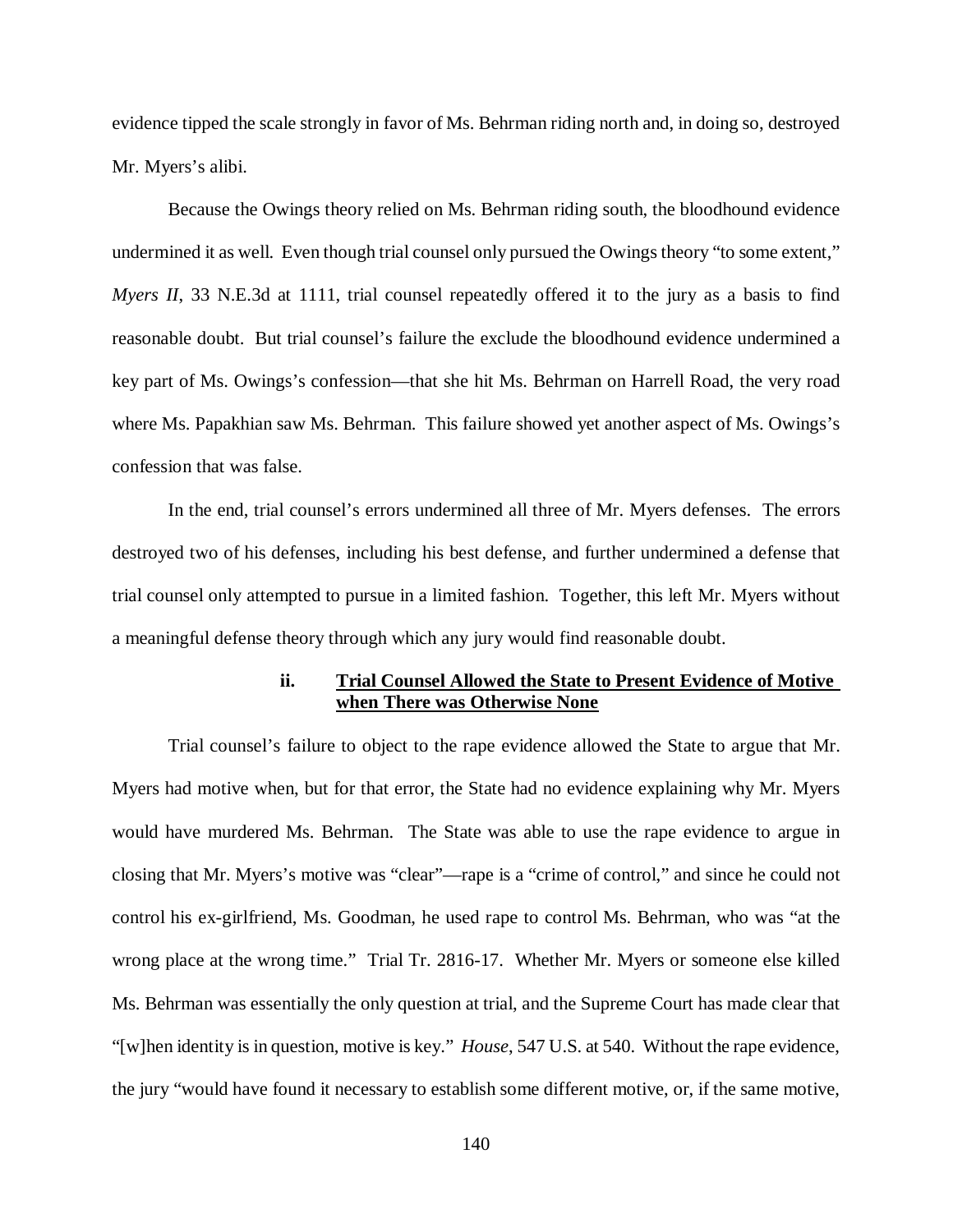an intent far more speculative." *Id.* at 541. Simply put, the rape evidence was the only evidence that allowed the jury to make sense of why Mr. Myers would have randomly murdered a stranger riding a bicycle near his residence. Trial counsel's failure to keep out the evidence that allowed the State to explain why Mr. Myers did so, when no other reason was apparent, was extremely prejudicial. *See id.* at 540-41 ("Particularly in a case like this where the proof was . . . circumstantial, we think a jury would have given th[e] evidence [of sexual assault] great weight.").

# **iii. Trial Counsel Allowed the State to Bolster the Credibility of its Most Important Witness, Who had Significant Credibility Problems**

Trial counsel's failure to object to the rape evidence also permitted the State to bolster the otherwise weak credibility of Mr. Roell, who, if credited, was one of the most, if not the most, damaging witness against Mr. Myers. When asked if Mr. Myers used any derogatory terms regarding Ms. Behrman, Mr. Roell testified, "There was one comment made in reference to a bitch." Trial Tr. 2271. The State, recognizing both the importance of Mr. Roell's testimony and his credibility issues, twice during closing argument connected this testimony to the rape evidence to bolster Mr. Roell's credibility.

After acknowledging that Mr. Roell had a motive to lie, *id.* at 2763, the State argued, "Mr. Roell though said things that were corroborated," *id.* at 2764. One of those things—that the State described as "pretty important"—was that Mr. Myers "referred to [Ms. Behrman] using the 'B' word." *Id.* The State then tied that "depersonalizing" language to Dr. Radentz's rape testimony, arguing what "better way . . . to depersonalize a human than refer to her as a female dog." *Id.*  Connecting Mr. Roell's testimony to the rape evidence, the State argued, made the whole picture "start[] to make sense." *Id.* at 2764.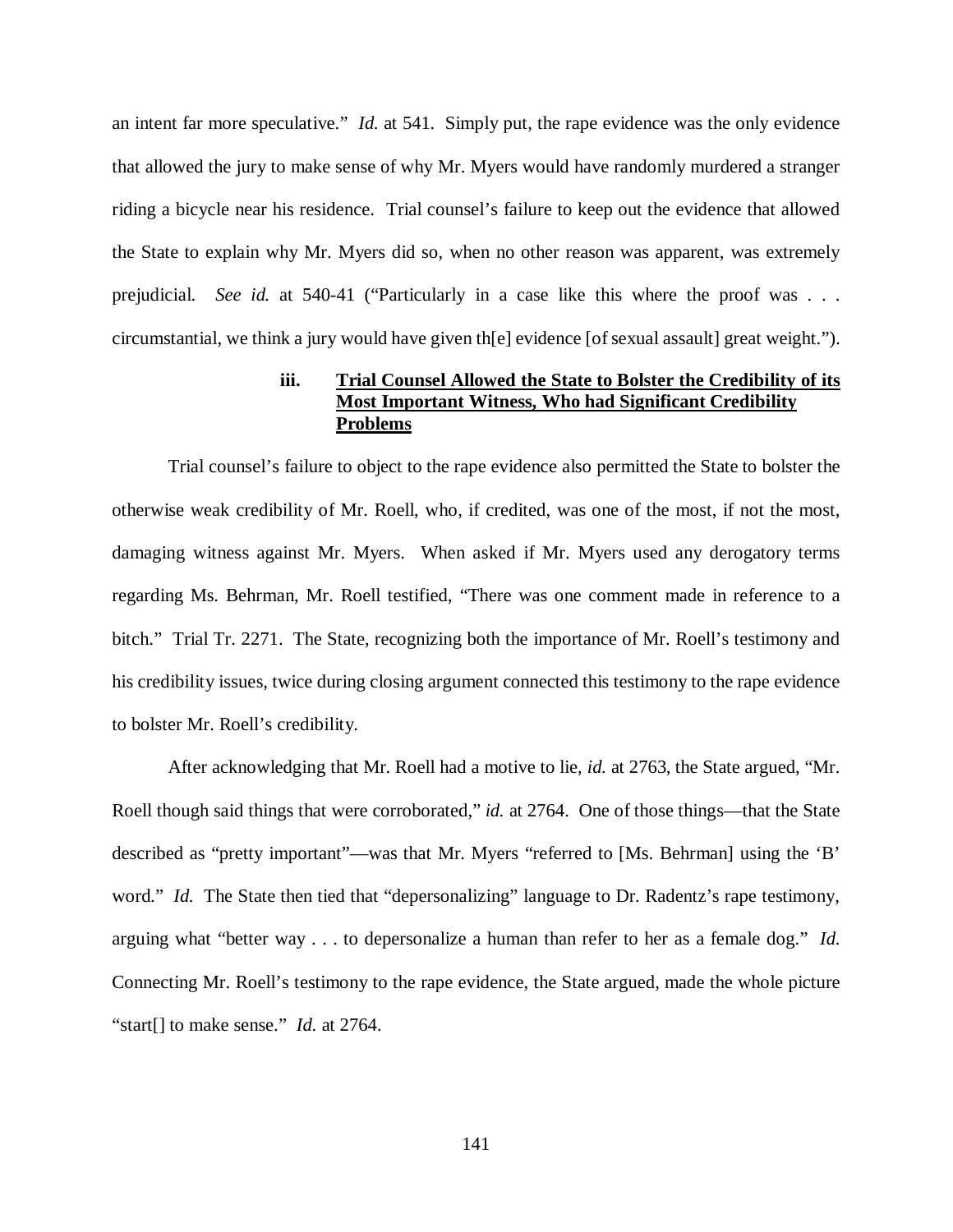How much this line of argument bolstered Mr. Roell's credibility is debatable. But, given the strong reasons to doubt Mr. Roell's credibility, even minimal corroboration meaningfully prejudiced Mr. Myers because Mr. Roell's testimony was the only direct evidence of Mr. Myers's guilt introduced during the entire trial. If the jury did not credit it, the following jury instruction would come into play: "Where proof of guilt is by circumstantial evidence only, it must be so conclusive in character and point so surely and unerringly to the guilt of the accused as to exclude every reasonable theory of innocence." *Id.* at 2734. At the very least, Mr. Myers's alibi was a reasonable theory of innocence, if not a strong one. Thus Mr. Roell's credibility was paramount for the State. Had trial counsel excluded the rape testimony, the State would not have been able to bolster the credibility of arguably the most important witness, whose credibility was certainly in question.

# **iv. Trial Counsel's Errors Cast a Prejudicial Cloud Over the Entire Trial, Leading the Jury to Believe He was Untrustworthy and that Mr. Myers Committed a Sex Crime**

Trial counsel's false statements and failure to object to the rape evidence cast two clouds over Mr. Myers and the entire trial. The former created the impression that trial counsel was untrustworthy, and the inflammatory rape evidence caused the jury to feel that Mr. Myers could not be set free, since "society . . . demand[s] accountability when a sexual offense has been committed." *House*, 547 U.S. at 541. It is difficult to know precisely how these more amorphous forms of prejudice impacted the verdict, yet they likely caused significant prejudice.

Trial counsel falsely promised evidence supporting a sensational story of a pregnant college student in a relationship with an older, married coworker who murdered her because she was pregnant, and whose guilt was covered up by law enforcement who pulled a tracking dog away from the coworker's residence. Given the dramatic opening by trial counsel, the false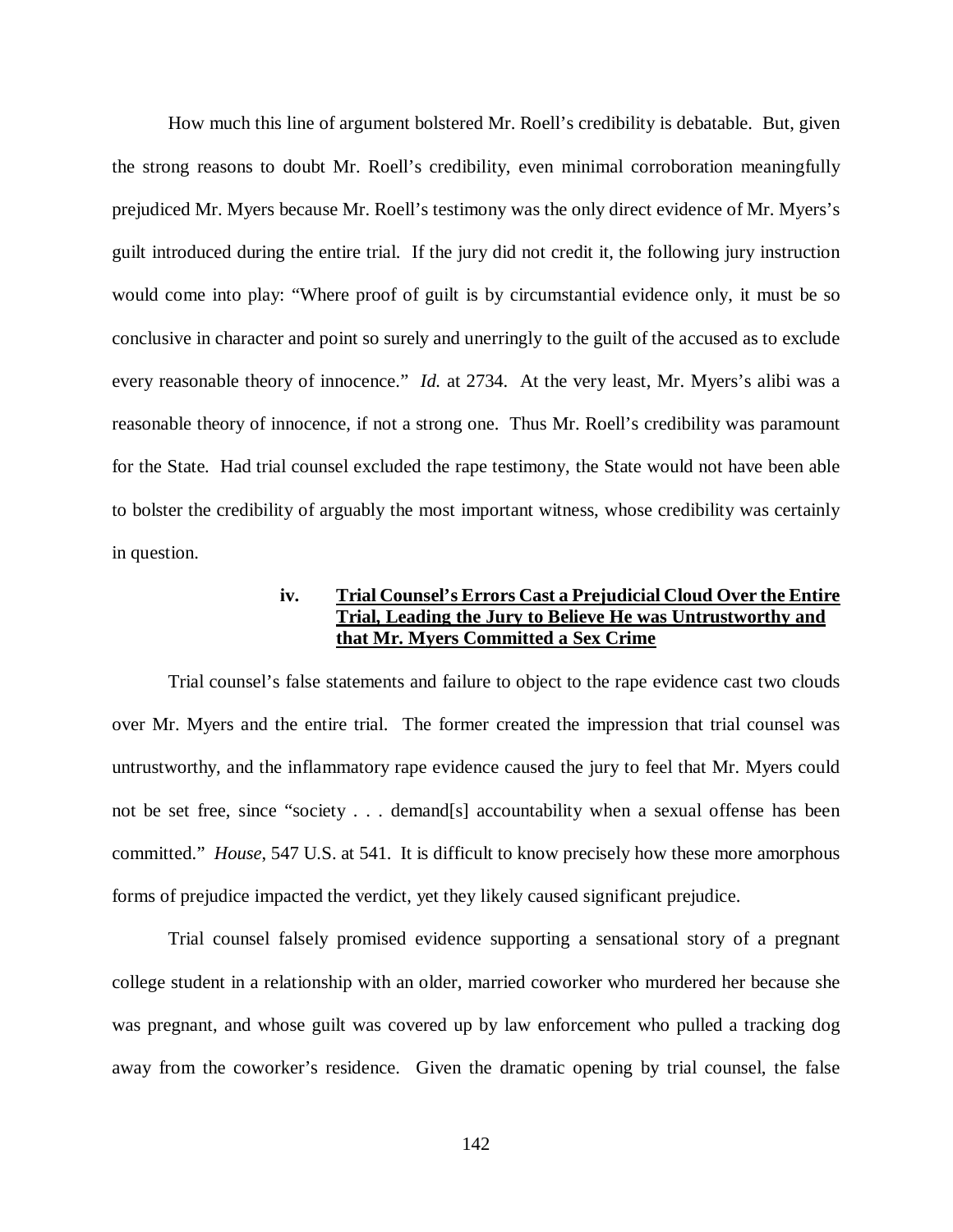promises did not simply destroy whatever was left of the Hollars theory as a viable defense, but they undoubtedly turned the jury against both trial counsel and Mr. Myers generally. *See Saesee*, 725 F.3d at 1049-50 ("A juror's impression is fragile. It is shaped by his confidence in counsel's integrity. . . . In addition to doubting the defense theory, the juror may also doubt the credibility of counsel. By failing to present promised testimony, counsel has broken a pact between counsel and jury, in which the juror promises to keep an open mind in return for the counsel's submission of proof. When counsel breaks that pact, he breaks also the jury's trust in the client.").

In a case highly dependent on how the jury would evaluate the credibility of witnesses, the prejudice to Mr. Myers was significant. When one defense theory is presented as equal to the others, but it turns out to be in large part a sensational theory predicated on lies, it undermines the jury's confidence in the others. [39](#page-142-0) For example, why would the jury have any faith in trial counsel's alibi defense or Owings theory when he lied about sensational evidence supporting the Hollars theory? Why would the jury give any credence to the fact that law enforcement failed to obtain Mr. Myers's phone records that may have given him an alibi during six years of investigating when trial counsel lied about an alleged cover-up of evidence implicating Mr. Hollars? Why would the jury credit trial counsel's attempt to undermine Mr. Roell's or Ms. Goodman's credibility, when trial counsel himself lacked credibility?

<span id="page-142-0"></span><sup>&</sup>lt;sup>39</sup> Notably, the Indiana Court of Appeals in *Myers II* recognized that trial counsel's credibility with the jury is an important consideration and that presenting a weak theory can damage that credibility. In concluding that trial counsel's performance was not deficient for failing to more aggressively present evidence supporting the Owings theory (an allegation this Court did not ultimately decided), the Indiana Court of Appeals concluded that trial counsel's decision to only "pursue the Owings theory to a limited extent was actually quite shrewd" because it prevented the jury from being exposed to "many conflicting versions of the story." *Myers II*, 33 N.E.3d at 1112. "This information," the Indiana Court of Appeals continued, "might have resulted not only in the elimination in the jurors' minds of the possibility that Owings's confession was true, *but also in trial counsel's loss of credibility with the jury*." *Id.* (emphasis added). But if it was shrewd to not expose the jury to significant weaknesses in the Owings theory in part because that would damage trial counsel's credibility, it was catastrophic for trial counsel's credibility to make sensational false claims in support of the Hollars theory. This is especially true given that, unlike the Owings theory, all of the weaknesses in the Hollars theory were presented to the jury in detail.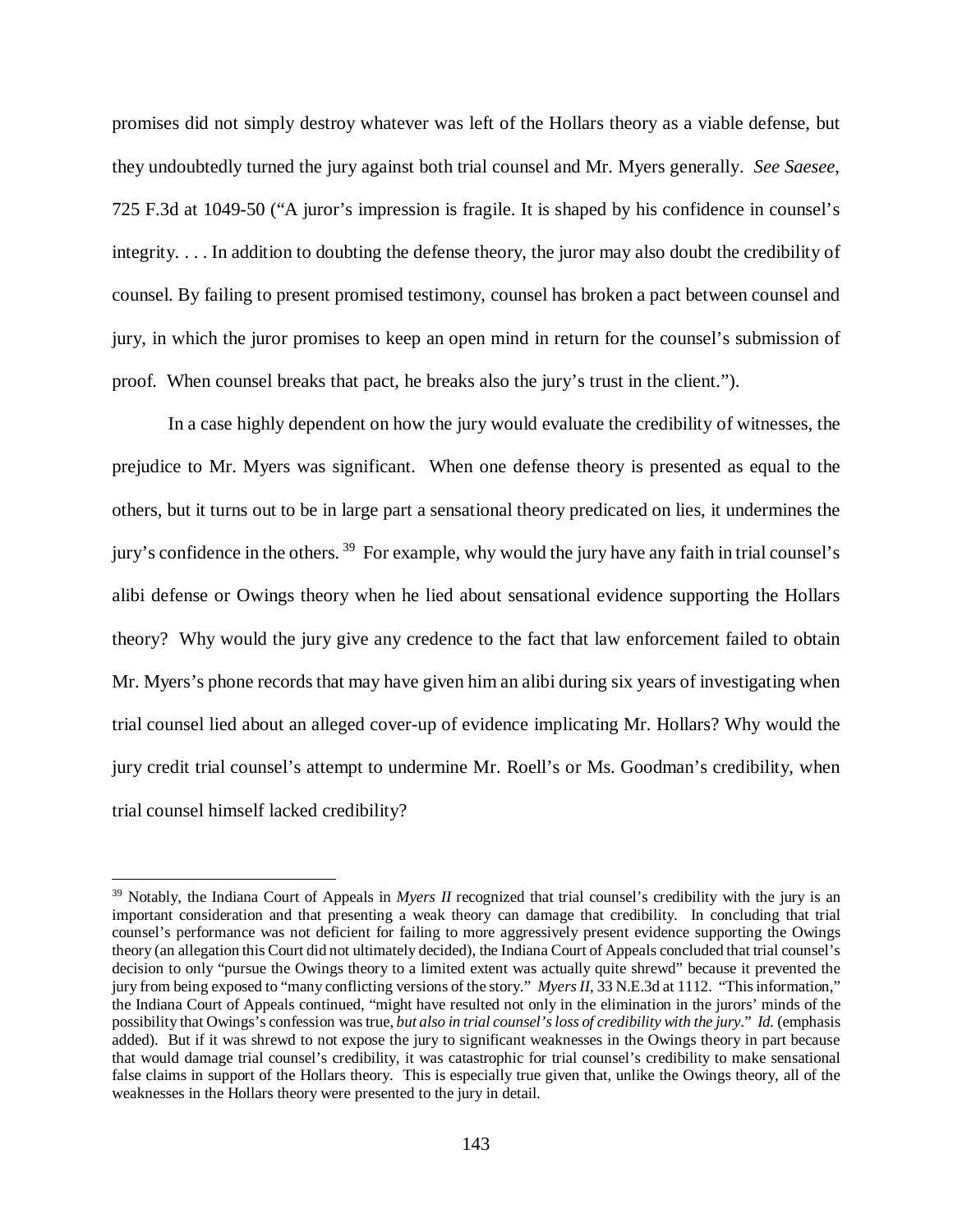The improper rape evidence similarly prejudiced Mr. Myers as a general matter. Rape is "highly inflammatory" and undoubtedly gives any jury second thoughts about finding a defendant not guilty. *Cf. Daniel*, 822 F.3d at 1277 ("Rape is, of course, highly inflammatory, so unrebutted evidence that [the defendant] tried to rape someone is highly prejudicial."). When a jury believes a victim was raped before being murdered, the jury's desire to hold someone accountable increases. *House*, 547 U.S. at 541 ("Law and society, as they ought to do, demand accountability when a sexual offense has been committed, so not only did th[e] evidence [of sexual assault] link [the defendant] to the crime; it likely was a factor in persuading the jury not to let him go free."). Thus, like trial counsel's sensational false promises, the inflammatory rape evidence prejudiced Mr. Myers in that it made it less likely the jury would resolve close or difficult credibility decision in his favor.

# **v. Cumulative Prejudice Conclusion**

In the end, the cumulative prejudice caused by trial counsel's errors create a "reasonable probability that, but for counsel's unprofessional errors, the result of the proceeding would have been different." *Strickland*, 466 U.S. at 694. Together, trial counsel's errors all but destroyed Mr. Myers's best defense (his alibi); eviscerated the Hollars theory, which although weak, was the defense theory on which trial counsel focused; and undermined the Owings theory, which was his only remaining defense, one that trial counsel declined to push too hard given its perceived weaknesses. This left Mr. Myers without even a tenable defense. This is likely prejudice sufficient to warrant relief, but it is undoubtedly so when considered with trial counsel's other errors.

Trial counsel's cumulative errors not only left him without a defense, but they also allowed the State to create evidence of a motive when there otherwise was none and bolster the credibility of arguably the State's most important witness who had significant credibility issues. Finally, trial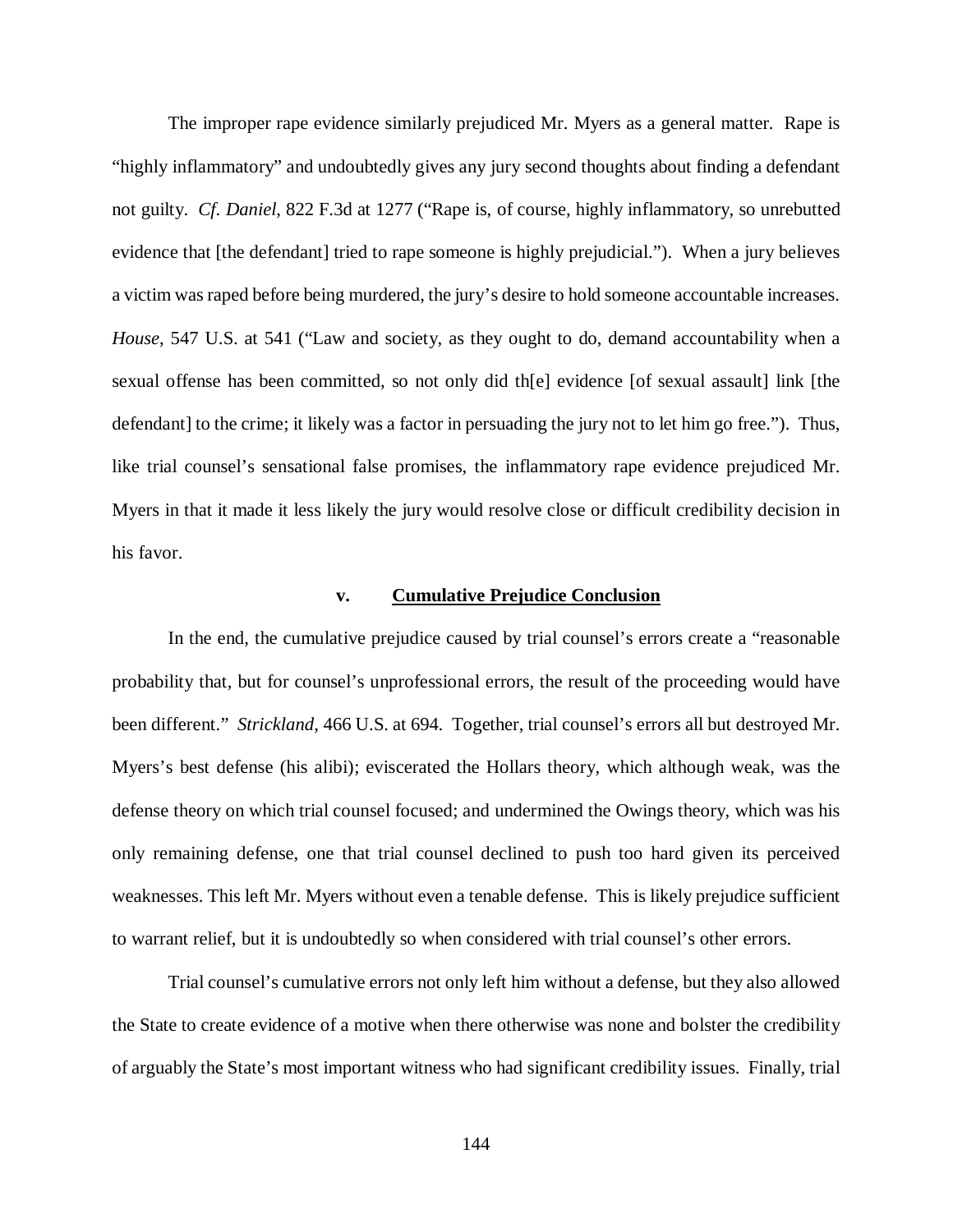counsel's false statements and the inflammatory rape evidence both cast a shadow over the entire trial, making it even more unlikely that the jury would trust anything trial counsel presented or be capable of neutrally weighing the evidence.

The foregoing analysis reveals why it is critical to evaluate the cumulative prejudice from trial counsel's errors, rather than the prejudice from each error in isolation. The Indiana Court of Appeals in *Myers II* considered only the latter. When doing so, it is much easier to view the prejudice from a single error as insufficient to meet the *Strickland* standard. But when considered together, trial counsel's errors "so undermined the proper functioning of the adversarial process that the trial cannot be relied on as having produced a just result." *Strickland*, 466 U.S. at 686. This is especially true given that the case against Mr. Myers was based almost entirely on circumstantial evidence that was far from overwhelming. *See Strickland*, 466 U.S. at 696 ("[A] verdict or conclusion only weakly supported by the record is more likely to have been affected by errors than one with overwhelming record support."). In short, the Court concludes that trial counsel's errors were "so serious" that Mr. Myers was deprived of a trial "whose result is reliable." *Id.* at 687.

Trial counsel's errors so fundamentally undermined his own strategy, that even if *Richter*'s "could have supported" framework remains applicable after *Wilson*, "no fairminded jurist" could conclude that Mr. Myers has not met *Strickland*'s prejudice standard. *See Richter*, 562 U.S. at 102. And this is so even though "[t]he *Strickland* standard is a general one, so the range of reasonable applications is substantial." *Id.* at 105. Simply put, when trial counsel lies to the jury during opening regarding what the evidence will show; undermines all three of his own defense theories, including a strong alibi defense; allows the State to improperly introduce evidence of motive when there otherwise was none; and improperly permits inflammatory rape evidence to be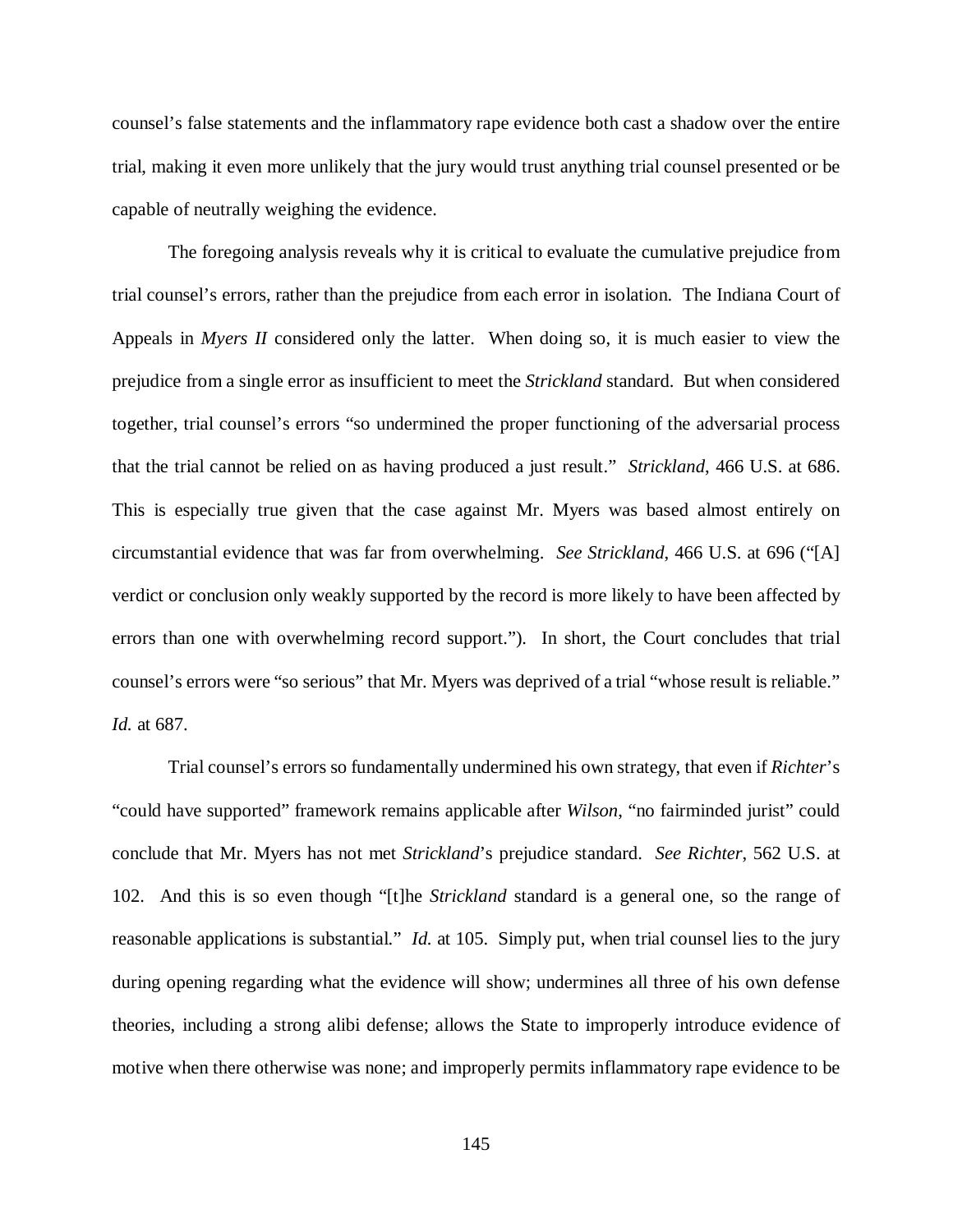introduced, there is "no reasonable argument" that *Strickland*'s prejudice standard was not met. *Id.*

For these reasons, § 2254(d) does not pose a barrier to relief, and Mr. Myers has established that he failed to receive the effective assistance of counsel to which he was entitled under the Sixth Amendment.

## **IV. CONCLUSION**

For the reasons explained above, Mr. Myers's petition for a writ of habeas corpus is **granted** because he failed to receive effective assistance of counsel during trial in violation of his Sixth Amendment rights. Since Mr. Myers is entitled to relief on this claim, the Court need not reach his claims that the State presented false evidence in violation of *Giglio v. United States*, 405 U.S. 150, 153 (1972), and withheld exculpatory evidence in violation of *Brady v. Maryland*, 373 U.S. 83, 87 (1963).

A writ of habeas corpus shall issue ordering Mr. Myers's release from custody unless the State elects to retry Mr. Myers within 120 days of entry of Final Judgment in this action.

Again, a new trial will likely come only at considerable cost—to the State and to the victim's family and community—but the Constitution and its protections demand a new trial in this case.

## **IT IS SO ORDERED.**

Date: 9/30/2019

II. JUDGE **United States District Court** Southern District of Indiana